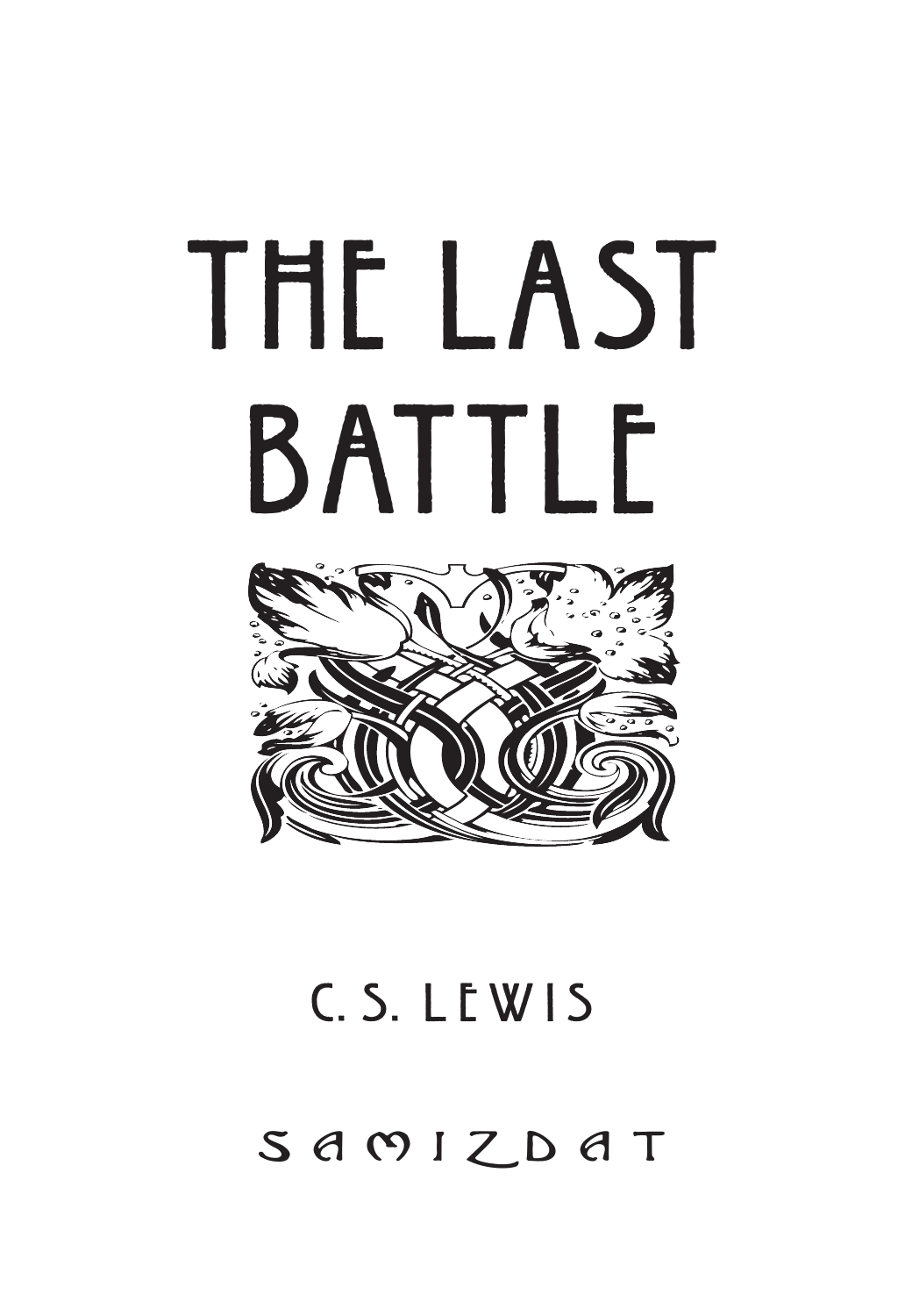**The Last Battle**. (first published 1956) by C.S. Lewis (1895-1963)

Edition used as base for this ebook: New York: Macmillan, 1956

Source: [Project Gutenberg Canada](http://www.gutenberg.ca/), Ebook #1157 Ebook text was produced by Al Haines

**Warning** : this document is for free distribution only. [Ebook Samizdat](http://www.samizdat.qc.ca/Ebooks/) 2017 (public domain under [Canadian copyright law\)](http://laws-lois.justice.gc.ca/eng/acts/C-42/page-3.html#h-6)

#### **Disclaimer**

This eBook is for the use of anyone anywhere at no cost. Copyright laws in your country also govern what you can do with this work. Copyright laws in most countries are in a constant state of flux. If you are outside Canada, check the laws of your country before downloading, copying, displaying, performing, distributing or creating derivative works based on this Samizdat Ebook. Samizdat makes no claims regarding the copyright status of any work in any country outside Canada.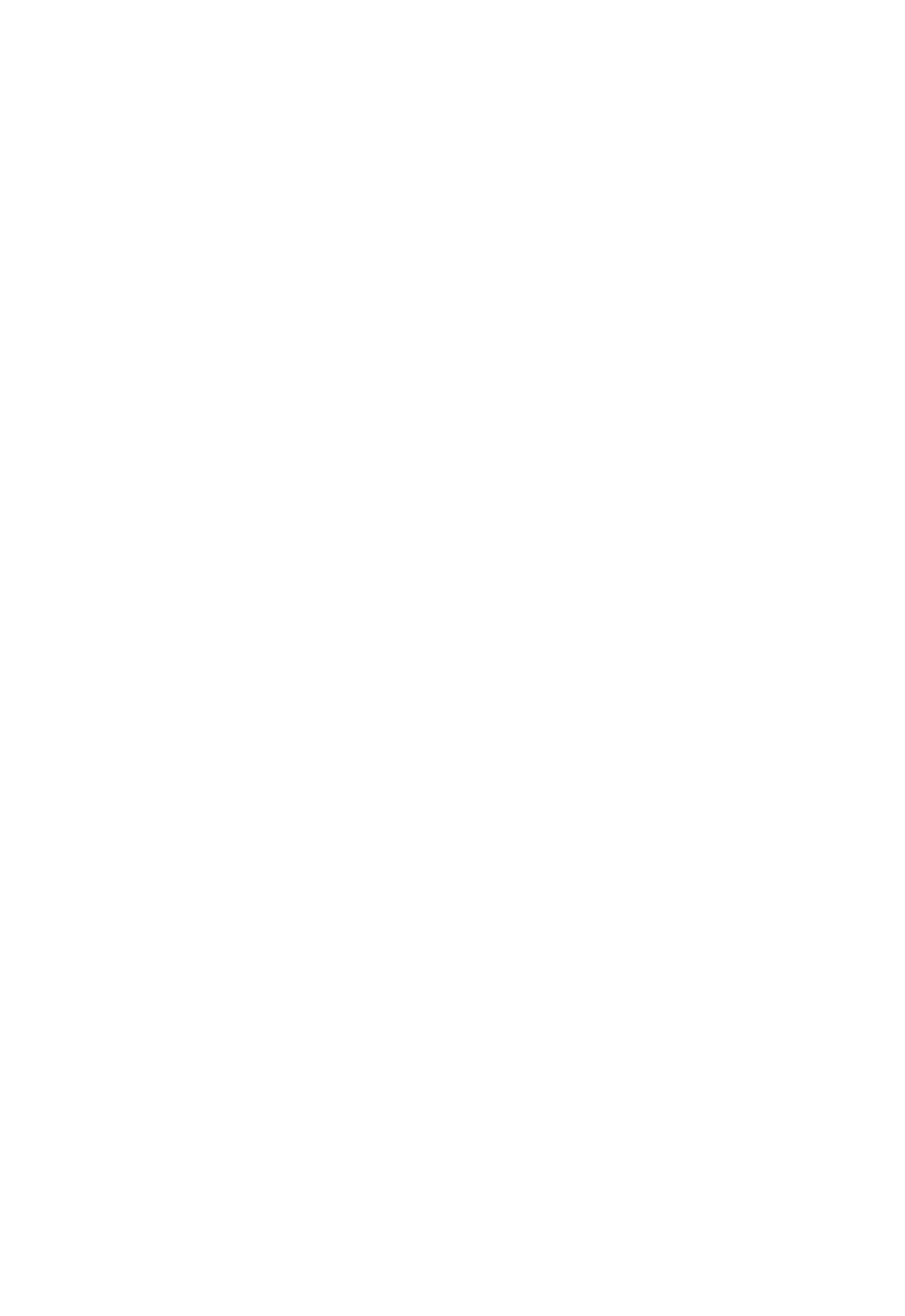## TABLE OF **CONTENTS**

| <b>CHAPTER I</b><br><b>By Caldron Pool</b>            | $\mathbf{1}$ |
|-------------------------------------------------------|--------------|
| <b>CHAPTER II</b><br>The Rashness of the King         | 8            |
| <b>CHAPTER III</b><br>The Ape in Its Glory            | 15           |
| <b>CHAPTER IV</b><br><b>What Happened that Night</b>  | 22           |
| <b>CHAPTER V</b><br>How Help Came to the King         | 28           |
| <b>CHAPTER VI</b><br>A Good Night's Work              | 35           |
| <b>CHAPTER VII</b><br><b>Mainly About Dwarfs</b>      | 42           |
| <b>CHAPTER VIII</b><br>What News the Eagle Brought    | 50           |
| <b>CHAPTER IX</b><br>The Great Meeting on Stable Hill | 57           |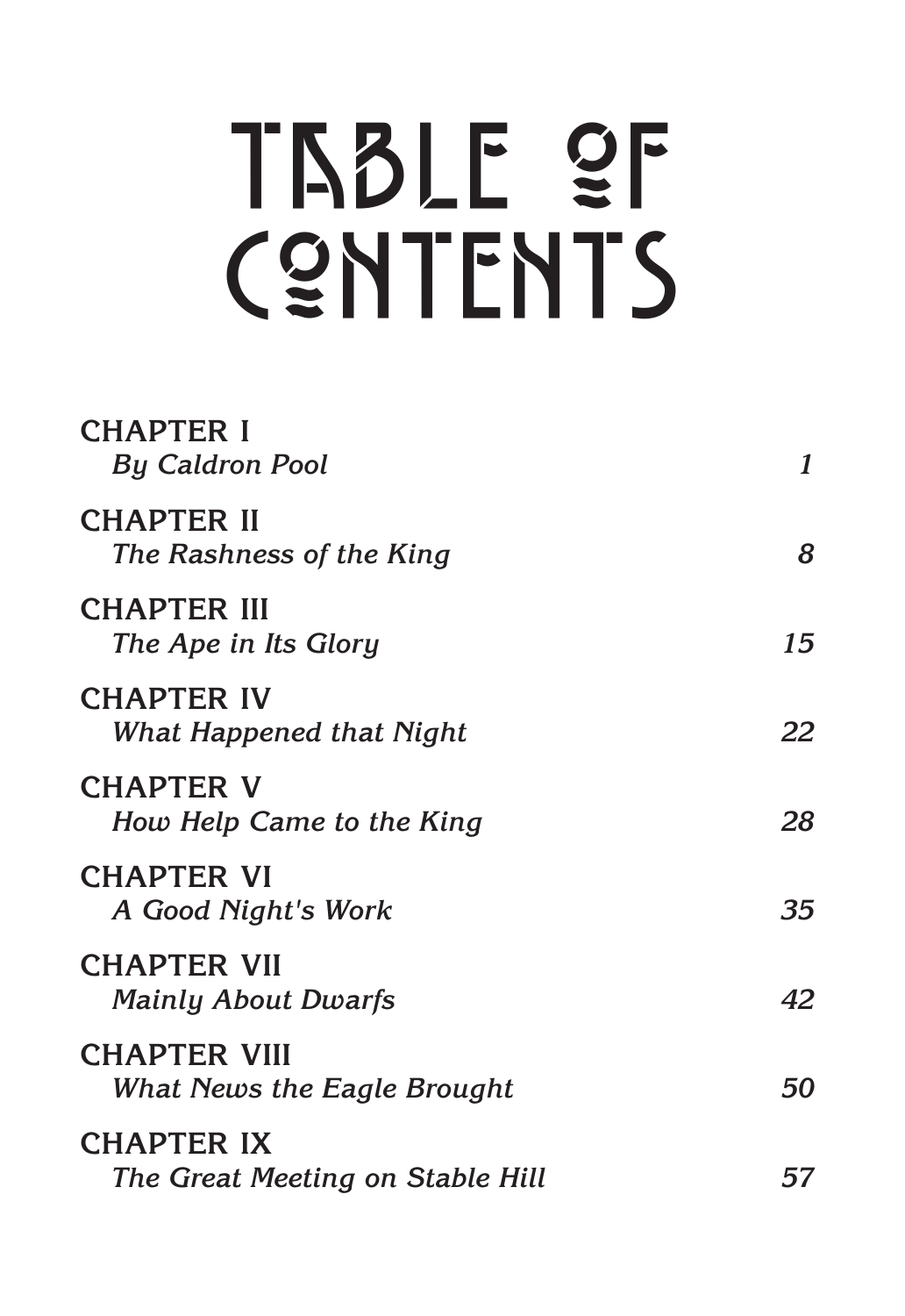#### The Last Battle **iii**

| <b>CHAPTER X</b><br>Who Will Go into the Stable?             | 64  |
|--------------------------------------------------------------|-----|
| <b>CHAPTER XI</b><br>The Pace Quickens                       | 71  |
| <b>CHAPTER XII</b><br>Through the Stable Door                | 78  |
| <b>CHAPTER XIII</b><br>How the Dwarfs Refused to be Taken In | 85  |
| <b>CHAPTER XIV</b><br>Night Falls on Narnia                  | 93  |
| <b>CHAPTER XV</b><br><b>Further Up and Further In</b>        | 100 |
| <b>CHAPTER XVI</b><br><b>Farewell to Shadow-Lands</b>        |     |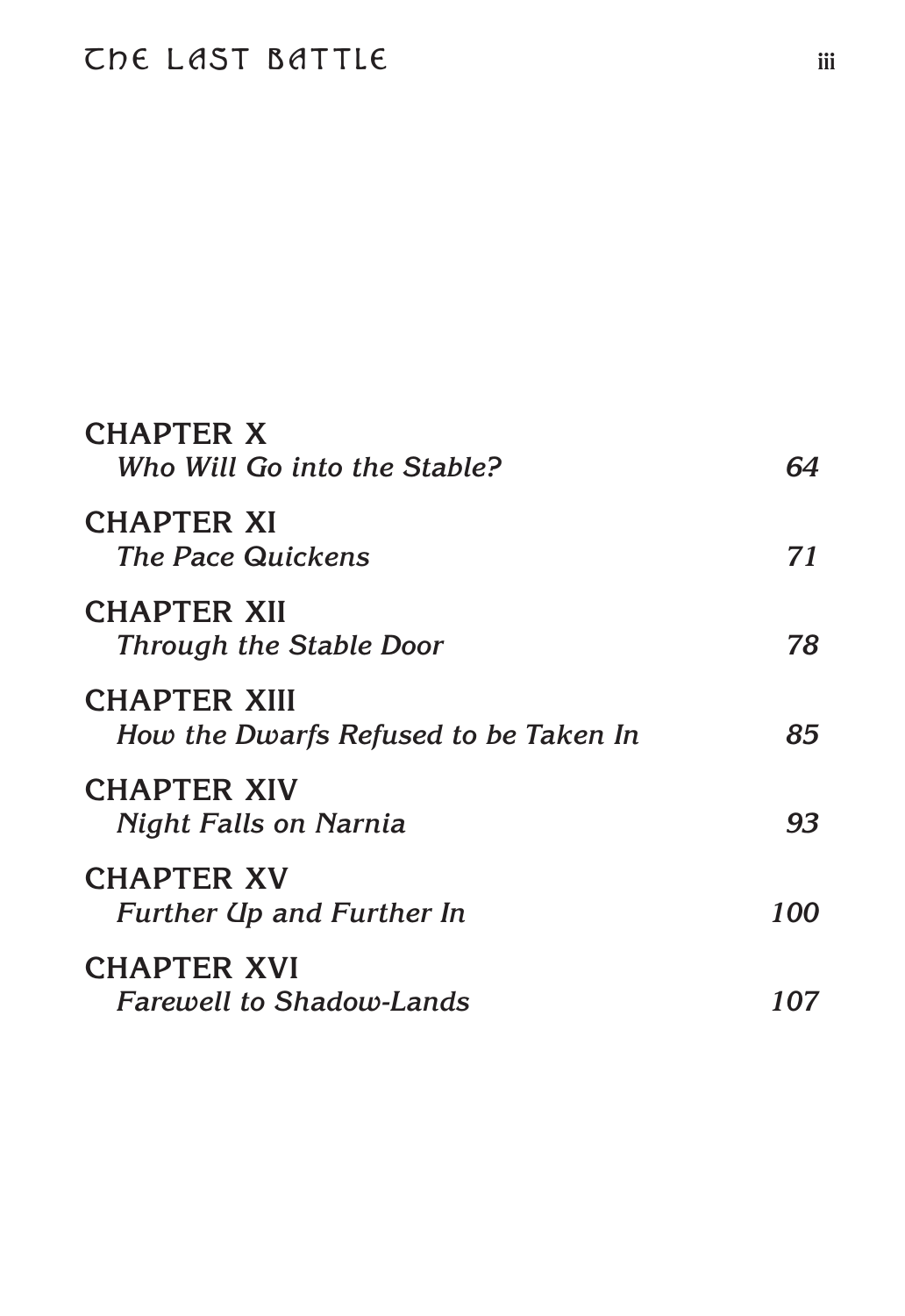#### CHAPTER I

### <span id="page-5-0"></span>By Caldron Pool

I<br>Ape n the last days of Narnia, far up to the west beyond Lantern Waste and close beside the great waterfall, there lived an Ape. He was so old that no one could remember when he had first come to live in those parts, and he was the cleverest, ugliest, most wrinkled Ape you can imagine. He had a little house, built of wood and thatched with leaves, up in the fork of a great tree, and his name was Shift. There were very few Talking Beasts or Men or Dwarfs, or people of any sort, in that part of the wood, but Shift had one friend and neighbour who was a donkey called Puzzle. At least they both said they were friends, but from the way things went on you might have thought Puzzle was more like Shift's servant than his friend. He did all the work. When they went together to the river, Shift filled the big skin bottles with water but it was Puzzle who carried them back. When they wanted anything from the towns further down the river, it was Puzzle who went down with empty panniers on his back and came back with the panniers full and heavy. And all the nicest things that Puzzle brought back were eaten by Shift; for as Shift said, "You see Puzzle, I can't eat grass and thistles like you, so it's only fair I should make it up in other ways." And Puzzle always said, "Of course, Shift, of course. I see that." Puzzle never complained, because he knew that Shift was far cleverer than himself and he thought it was very kind of Shift to be friends with him at all. And if ever Puzzle did try to argue about anything, Shift would always say, "Now, Puzzle, I understand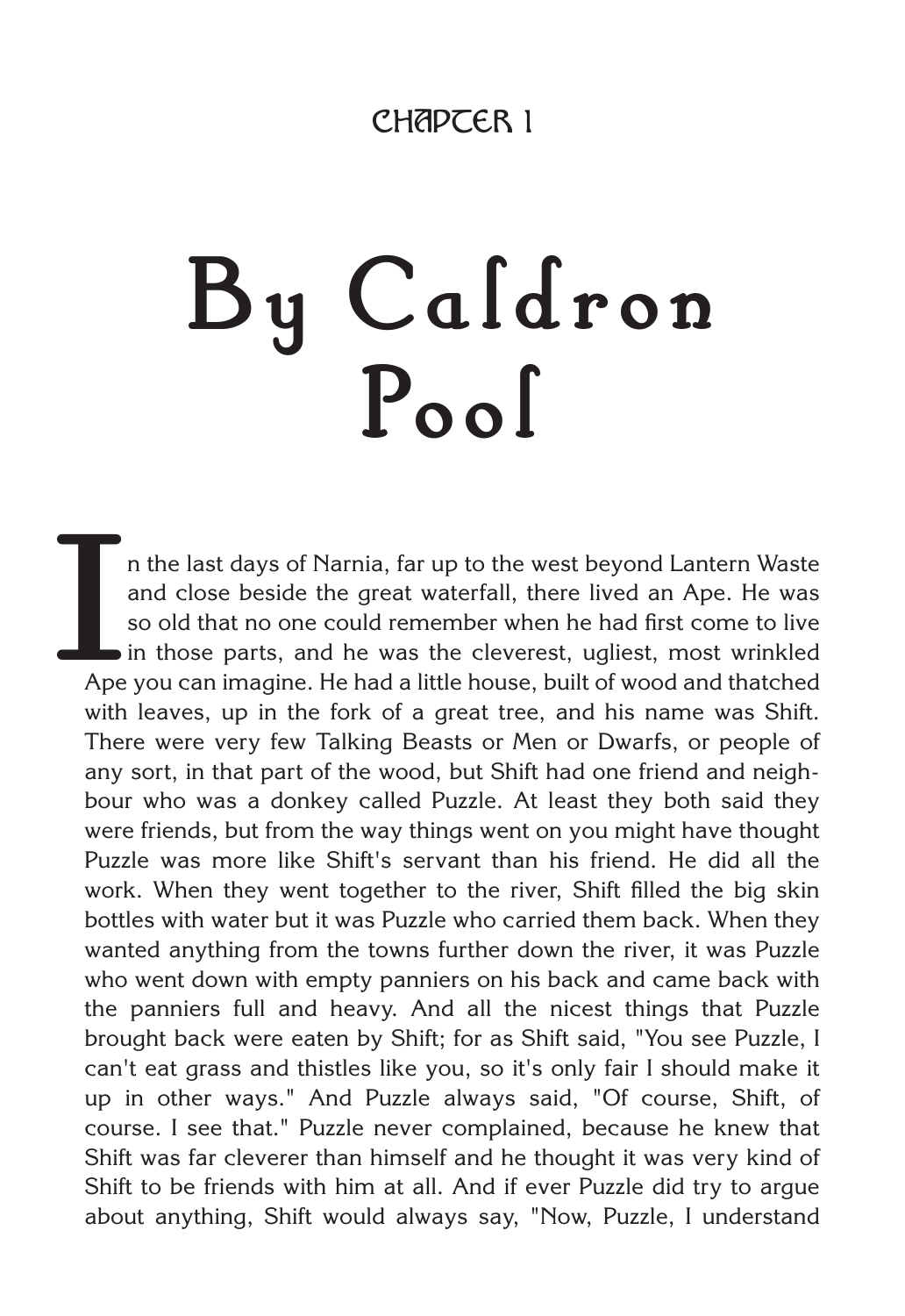what needs to be done better than you. You know you're not clever, Puzzle." And Puzzle always said, "No, Shift. It's quite true. I'm not clever." Then he would sigh and do whatever Shift had said.

One morning early in the year the pair of them were out walking along the shore of Caldron Pool. Caldron Pool is the big pool right under the cliffs at the western end of Narnia. The great waterfall pours down into it with a noise like everlasting thunder, and the River of Narnia flows out on the other side. The waterfall keeps the pool always dancing and bubbling and churning round and round as if it were on the boil, and that of course is how it got its name of Caldron Pool. It is liveliest in the early spring when the waterfall is swollen with all the snow that has melted off the mountains from up beyond Narnia in the Western Wild from which the river comes. And as they looked at Caldron Pool, Shift suddenly pointed with his dark, shiny finger and said,

"Look! What's that?"

"What's what?" said Puzzle.

"That yellow thing that's just come down the waterfall. Look! There it is again, it's floating. We must find out what it is."

"Must we?" said Puzzle.

"Of course we must," said Shift. "It may be something useful. Just hop into the Pool like a good fellow and fish it out. Then we can have a proper look at it."

"Hop into the Pool?" said Puzzle, twitching his long ears.

"Well how are we to get it if you don't?" said the Ape.

"But — but," said Puzzle, "wouldn't it be better if *you* went in? Because, you see it's you who want to know what it is, and I don't much. And you've got hands, you see. You're as good as a Man or a Dwarf when it comes to catching hold of things. I've only got hoofs."

"Really, Puzzle," said Shift, "I didn't think you'd ever say a thing like that. I didn't think it of you, really."

"Why, what have I said wrong?" said the Ass, speaking in rather a humble voice, for he saw that Shift was very deeply offended. "All I meant was — "

"Wanting *me* to go into the water," said the Ape. "As if you didn't know perfectly well what weak chests Apes always have and how easily they catch cold! Very well. I will go in. I'm feeling cold enough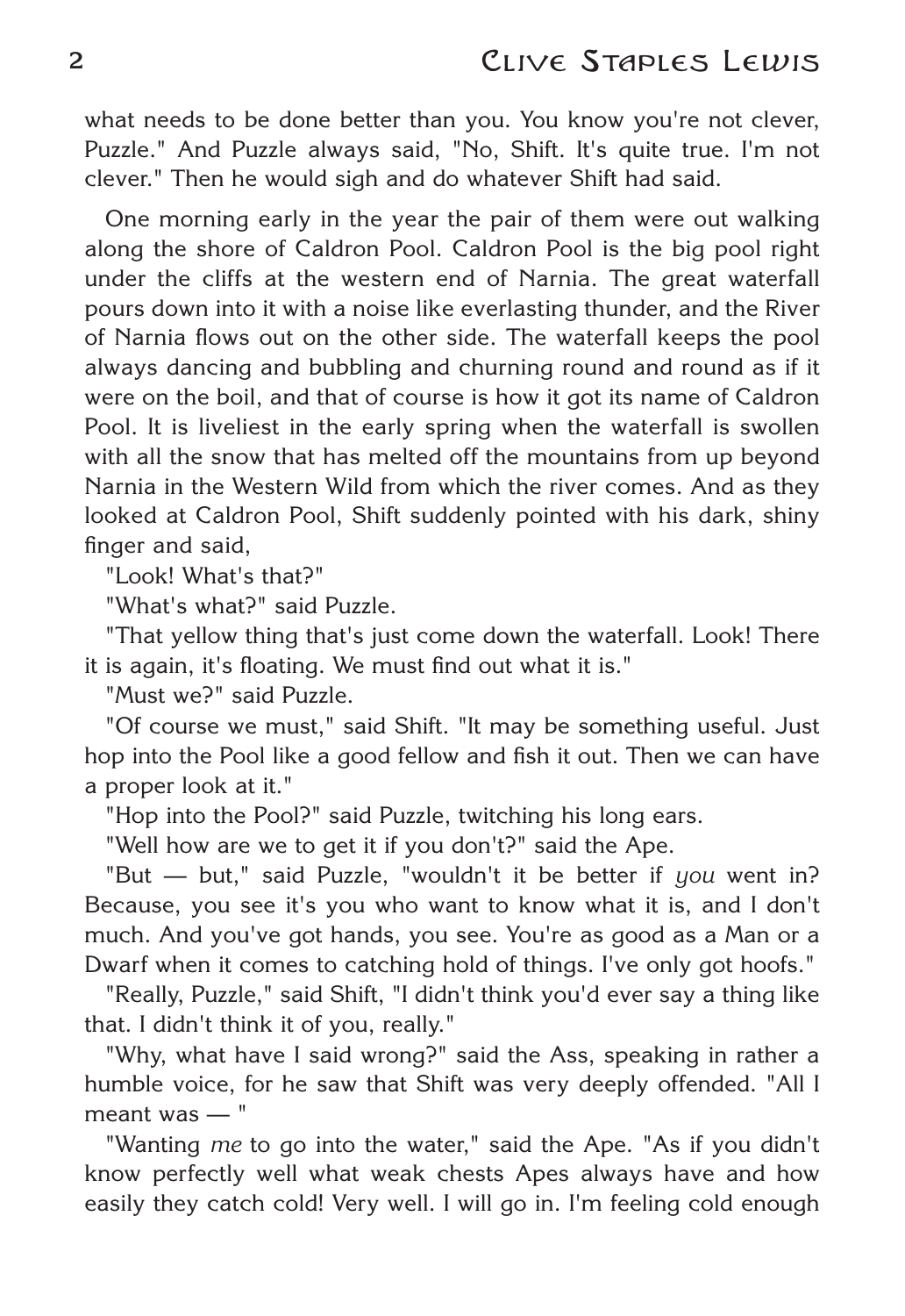already in this cruel wind. But I'll go in. I shall probably die. Then you'll be sorry." And Shift's voice sounded as if he was just going to burst into tears.

"Please don't, please don't, please don't," said Puzzle, half braying and half talking. "I never meant anything of the sort, Shift, really I didn't. You know how stupid I am and how I can't think of more than one thing at a time. I'd forgotten about your weak chest. Of course I'll go in. You mustn't think of doing it yourself. Promise me you won't, Shift."

So Shift promised, and Puzzle went cloppety-clop on his four hoofs round the rocky edge of the Pool to find a place where he could get in. Quite apart from the cold it was no joke getting into that quivering and foaming water, and Puzzle had to stand and shiver for a whole minute before he made up his mind to do it. But then Shift called out from behind him and said: "Perhaps I'd better do it after all, Puzzle." And when Puzzle heard that he said, "No, no. You promised. I'm in now," and in he went.

A great mass of foam got him in the face and filled his mouth with water and blinded him. Then he went under altogether for a few seconds, and when he came up again he was in quite another part of the Pool. Then the swirl caught him and carried him round and round and faster and faster till it took him right under the waterfall itself, and the force of the water plunged him down, deep down, so that he thought he would never be able to hold his breath till he came up again. And when he had come up and when at last he got somewhere near the thing he was trying to catch, it sailed away from him till it too got under the fall and was forced down to the bottom. When it came up again it was farther from him than ever. But at last, when he was almost tired to death, and bruised all over and numb with cold, he succeeded in gripping the thing with his teeth. And out he came carrying it in front of him and getting his front hoofs tangled up in it, for it was as big as a large hearthrug, and it was very heavy and cold and slimy.

He flung it down in front of Shift and stood dripping and shivering and trying to get his breath back. But the Ape never looked at him or asked him how he felt. The Ape was too busy going round and round the Thing and spreading it out and patting it and smelling it. Then a wicked gleam came into his eye and he said.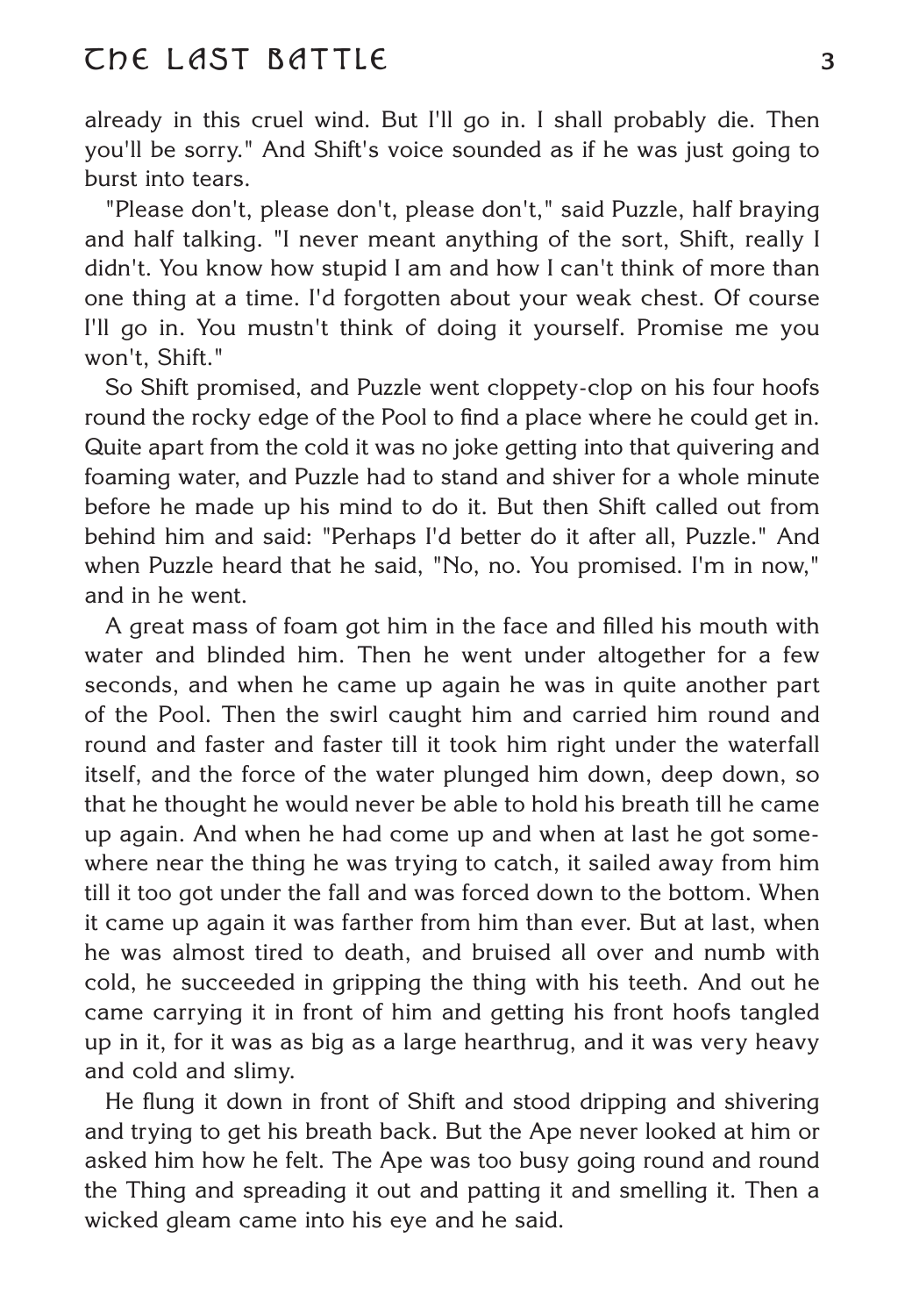"It is a lion's skin."

"Ee — auh — auh — oh, is it?" gasped Puzzle.

"Now I wonder... I wonder... I wonder," said Shift to himself, for he was thinking very hard.

"I wonder who killed the poor lion," said Puzzle presently. "It ought to be buried. We must have a funeral."

"Oh, it wasn't a Talking Lion," said Shift. "You needn't bother about *that*. There are no Talking Beasts up beyond the Falls, up in the Western Wild. This skin must have belonged to a dumb, wild lion."

This, by the way, was true. A Hunter, a Man, had killed and skinned this lion somewhere up in the Western Wild several months before. But that doesn't come into this story.

"All the same, Shift," said Puzzle, "even if the skin only belonged to a dumb, wild lion, oughtn't we to give it a decent burial? I mean, aren't all lions rather — well, rather solemn. Because of you know Who. Don't you see?"

"Don't you start getting ideas into your head, Puzzle," said Shift. "Because, you know, thinking isn't your strong point. We'll make this skin into a fine warm winter coat for you."

"Oh, I don't think I'd like that," said the Donkey. "It would look — I mean, the other Beasts might think — that is to say, I shouldn't feel — "

"What are you talking about?" said Shift, scratching himself the wrong way up as Apes do.

"I don't think it would be respectful to the Great Lion, to Aslan himself, if an ass like me went about dressed up in a lionskin," said Puzzle.

"Now don't stand arguing, please," said Shift. "What does an ass like you know about things of that sort? You know you're no good at thinking, Puzzle, so why don't you let me do your thinking for you? Why don't you treat me as I treat you? I don't think I can do everything. I know you're better at some things than I am. That's why I let you go into the Pool; I knew you'd do it better than me. But why can't I have my turn when it comes to something I can do and you can't? Am I never to be allowed to do anything? Do be fair. Turn and turn about."

"Oh well, of course, if you put it that way," said Puzzle.

"I tell you what," said Shift. "You'd better take a good brisk trot down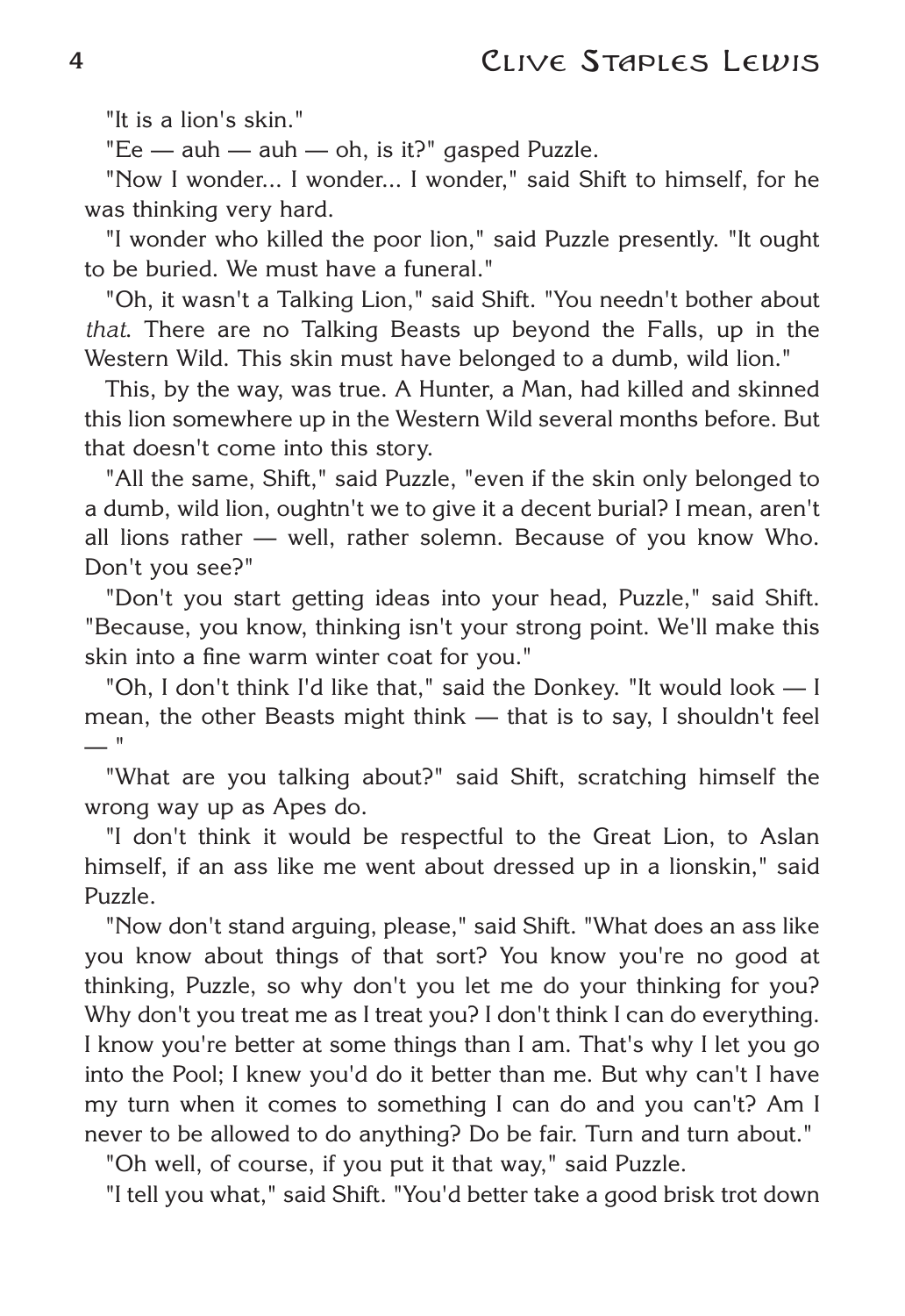river as far as Chippingford and see if they have any oranges or bananas."

"But I'm so tired, Shift," pleaded Puzzle.

"Yes, but you are very cold and wet," said the Ape. "You want something to warm you up. A brisk trot would be just the thing. Besides, it's market day at Chippingford to-day." And then of course Puzzle said he would go.

As soon as he was alone Shift went shambling along, sometimes on two paws and sometimes on four, till he reached his own tree. Then he swung himself up from branch to branch, chattering and grinning all the time, and went into his little house. He found needle and thread and a big pair of scissors there; for he was a clever Ape and the Dwarfs had taught him how to sew. He put the ball of thread (it was very thick stuff, more like cord than thread) into his mouth so that his cheek bulged out as if he were sucking a big bit of toffee. He held the needle between his lips and took the scissors in his left paw. Then he came down the tree and shambled across to the lionskin. He squatted down and got to work.

He saw at once that the body of the lionskin would be too long for Puzzle and its neck too short. So he cut a good piece out of the body and used it to make a long collar for Puzzle's long neck. Then he cut off the head and sewed the collar in between the head and the shoulders. He put threads on both sides of the skin so that it would tie up under Puzzle's chest and stomach. Every now and then a bird would pass overhead and Shift would stop his work, looking up anxiously. He did not want anyone to see what he was doing. But none of the birds he saw were Talking Birds, so it didn't matter.

Late in the afternoon Puzzle came back. He was not trotting but only plodding patiently along, the way donkeys do.

"There weren't any oranges," he said, "and there weren't any bananas. And I'm very tired." He lay down.

"Come and try on your beautiful new lionskin coat," said Shift.

"Oh bother that old skin," said Puzzle, "I'll try it on in the morning. I'm too tired tonight."

"You *are* unkind, Puzzle," said Shift. "If you're tired, what do you think I am? All day long, while you've been having a lovely refreshing walk down the valley, I've been working hard to make you a coat. My paws are so tired I can hardly hold these scissors. And now you won't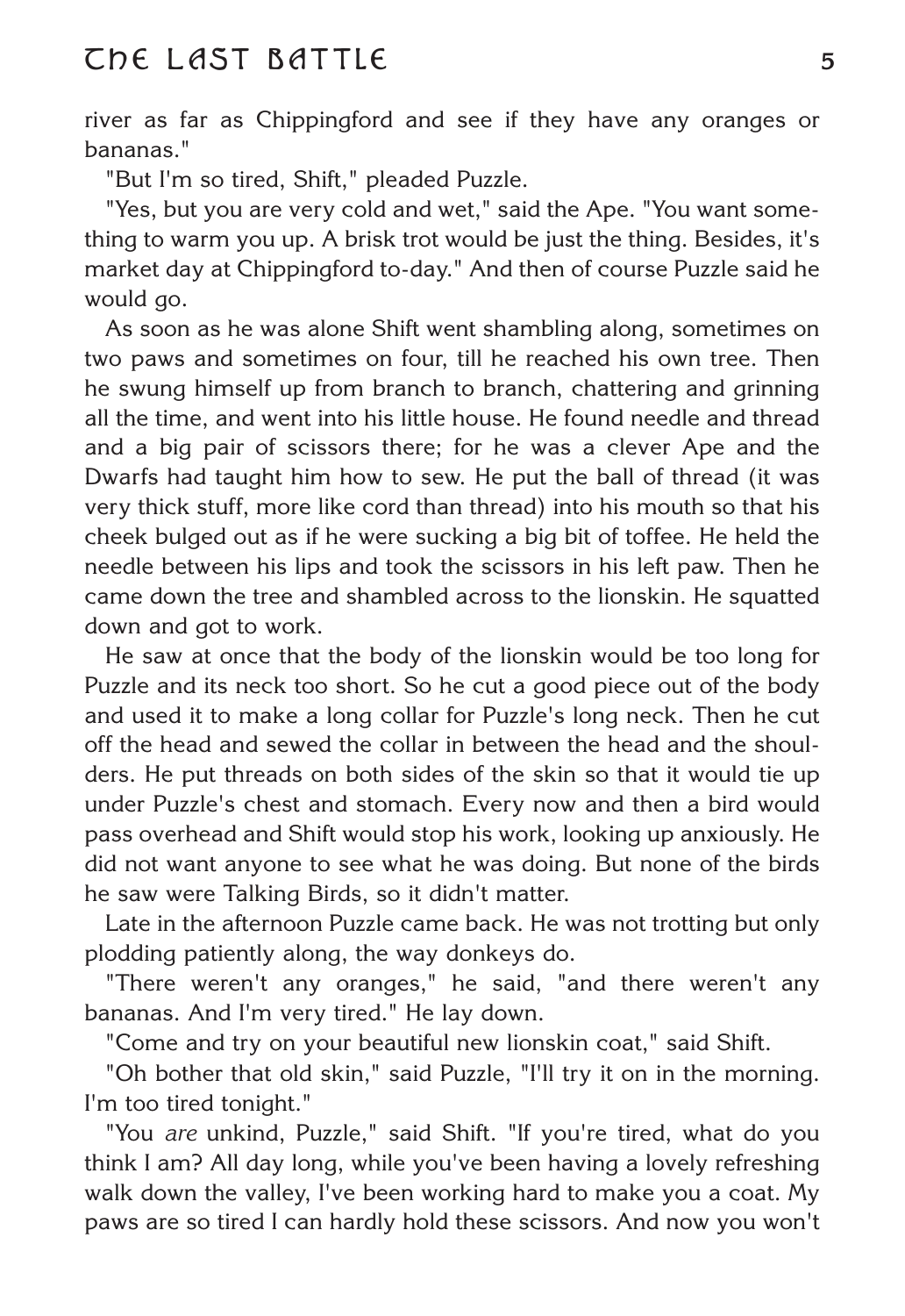say thank-you — and you won't even look at the coat — and you don't  $care - and - and -"$ 

"My dear Shift," said Puzzle getting up at once, "I am so sorry. I've been horrid. Of course I'd love to try it on. And it looks simply splendid. Do try it on me at once. Please do."

"Well, stand still then," said the Ape. The skin was very heavy for him to lift, but in the end, with a lot of pulling and pushing and puffing and blowing, he got it onto the donkey. He tied it underneath Puzzle's body and he tied the legs to Puzzle's legs and the tail to Puzzle's tail. A good deal of Puzzle's grey nose and face could be seen through the open mouth of the lion's head. No one who had ever seen a real lion would have been taken in for a moment. But if someone who had never seen a lion looked at Puzzle in his lionskin, he just might mistake him for a lion, if he didn't come too close, and if the light was not too good, and if Puzzle didn't let out a bray and didn't make any noise with his hoofs.

"You look wonderful, wonderful," said the Ape. "If anyone saw you now, they'd think you were Aslan, the Great Lion, himself."

"That would be dreadful," said Puzzle.

"No it wouldn't," said Shift. "Everyone would do whatever you told them."

"But I don't want to tell them anything."

"But think of the good we could do!" said Shift. "You'd have me to advise you, you know. I'd think of sensible orders for you to give. And everyone would have to obey us, even the King himself. We would set everything right in Narnia."

"But isn't everything right already?" said Puzzle.

"What!" cried Shift. "Everything right? — when there are no oranges or bananas?"

"Well, you know," said Puzzle, "there aren't many people — in fact, I don't think there's anyone but yourself — who wants those sort of things."

"There's sugar too," said Shift.

"H'm, yes," said the Ass. "It would be nice if there was more sugar."

"Well then, that's settled," said the Ape. "You will pretend to be Aslan, and I'll tell you what to say."

"No, no, no," said Puzzle. "Don't say such dreadful things. It would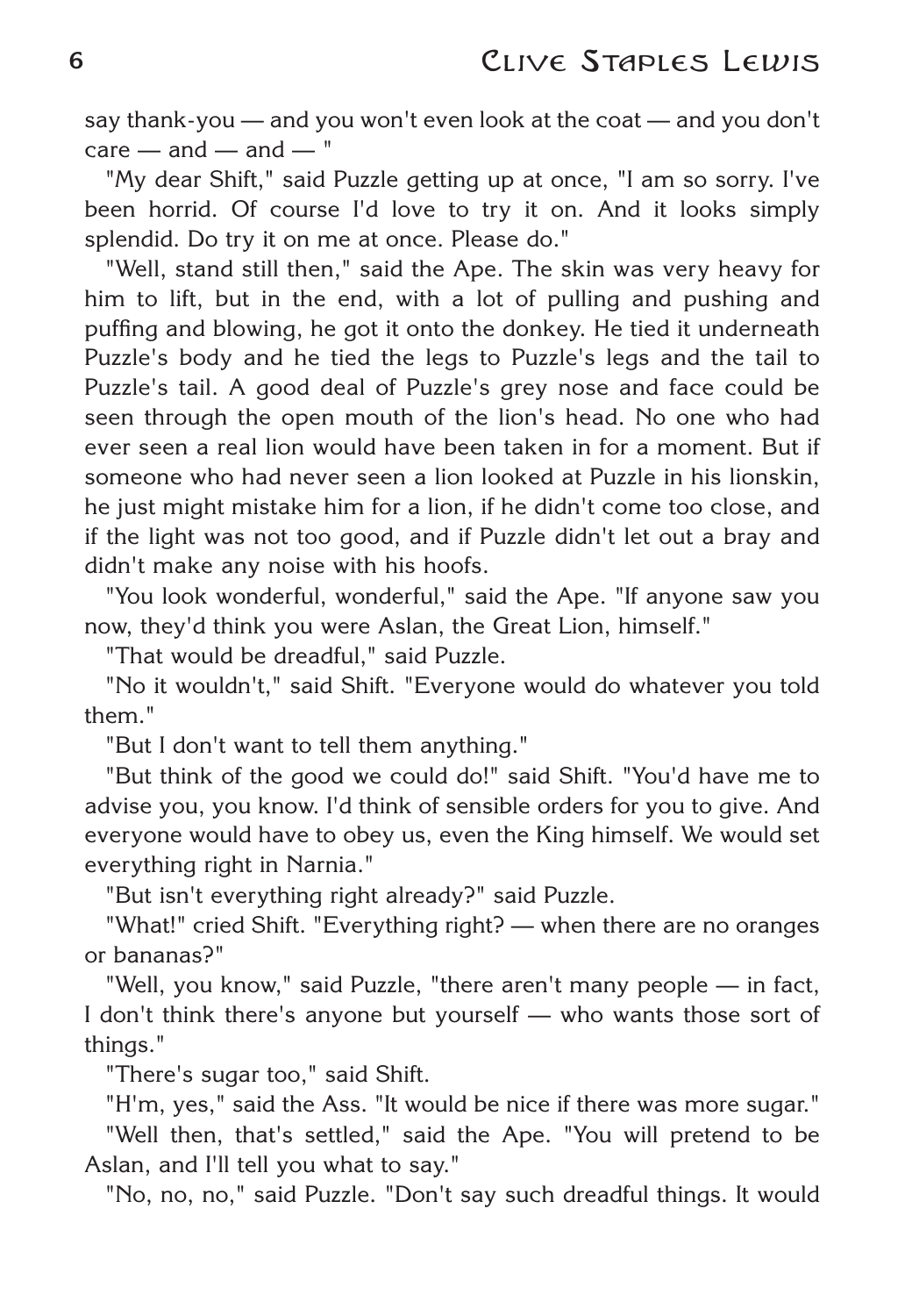be wrong, Shift. I may be not very clever but I know that much. What would become of us if the real Aslan turned up?"

"I expect he'd be very pleased," said Shift. "Probably he sent us the lionskin on purpose, so that we could set things to right. Anyway, he never does turn up, you know. Not now-a-days."

At that moment there came a great thunderclap right overhead and the ground trembled with a small earthquake. Both the animals lost their balance and were flung on their faces.

"There!" gasped Puzzle, as soon as he had breath to speak. "It's a sign, a warning. I knew we were doing something dreadfully wicked. Take this wretched skin off me at once."

"No, no," said the Ape (whose mind worked very quickly). "It's a sign the other way. I was just going to say that if the real Aslan, as you call him, meant us to go on with this, he would send us a thunderclap and an earth-tremor. It was just on the tip of my tongue, only the sign itself came before I could get the words out. You've *got* to do it now, Puzzle. And please don't let us have any more arguing. You know you don't understand these things. What could a donkey know about signs?"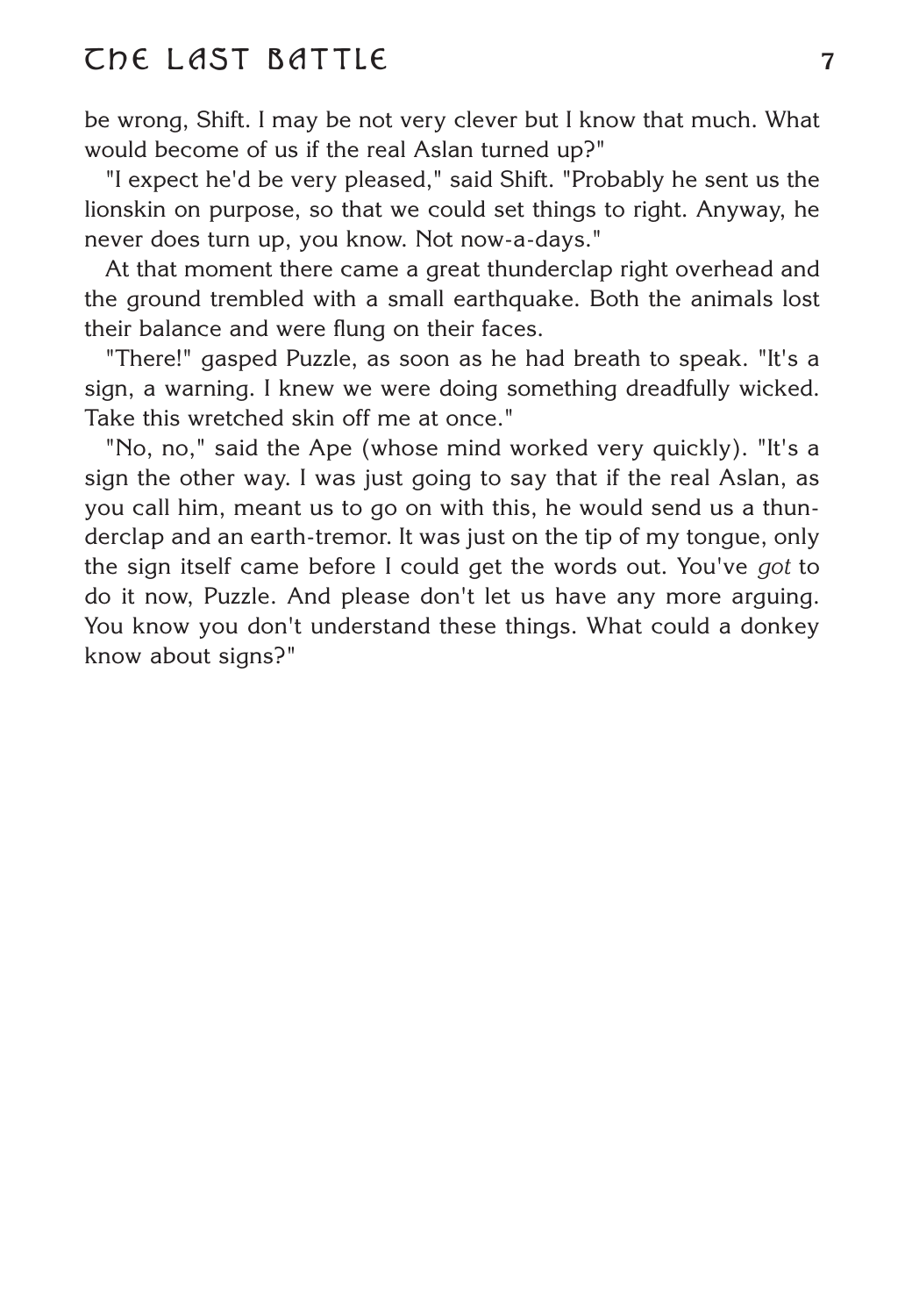#### CHAPTER II

### <span id="page-12-0"></span>The Rashness of the King

bout three weeks later the last of the Kings of Narnia sat under the great oak which grew beside the door of his little hunting lodge, where he often stayed for ten days or so in the pleasant spring weather. It was a low, under the great oak which grew beside the door of his little hunting lodge, where he often stayed for ten days or so in the pleasant spring weather. It was a low, thatched building the meeting of the two rivers. He loved to live there simply and at ease, away from the state and pomp of Cair Paravel, the royal city. His name was King Tirian, and he was between twenty and twenty-five years old; his shoulders were already broad and strong and his limbs, full of hard muscle, but his beard was still scanty. He had blue eyes and a fearless, honest face.

There was no one with him that spring morning except his dearest friend, Jewel the Unicorn. They loved each other like brothers and each had saved the other's life in the wars. The lordly beast stood close beside the King's chair, with its neck bent round polishing its blue horn against the creamy whiteness of its flank.

"I cannot set myself to any work or sport to-day, Jewel," said the King. "I can think of nothing but this wonderful news. Think you we shall hear more of them to-day?"

"They are the most wonderful tidings ever heard in our days or our father's or our grandfathers' days, Sire," said Jewel, "if they are true."

"How can they choose but be true?" said the King. "It is more than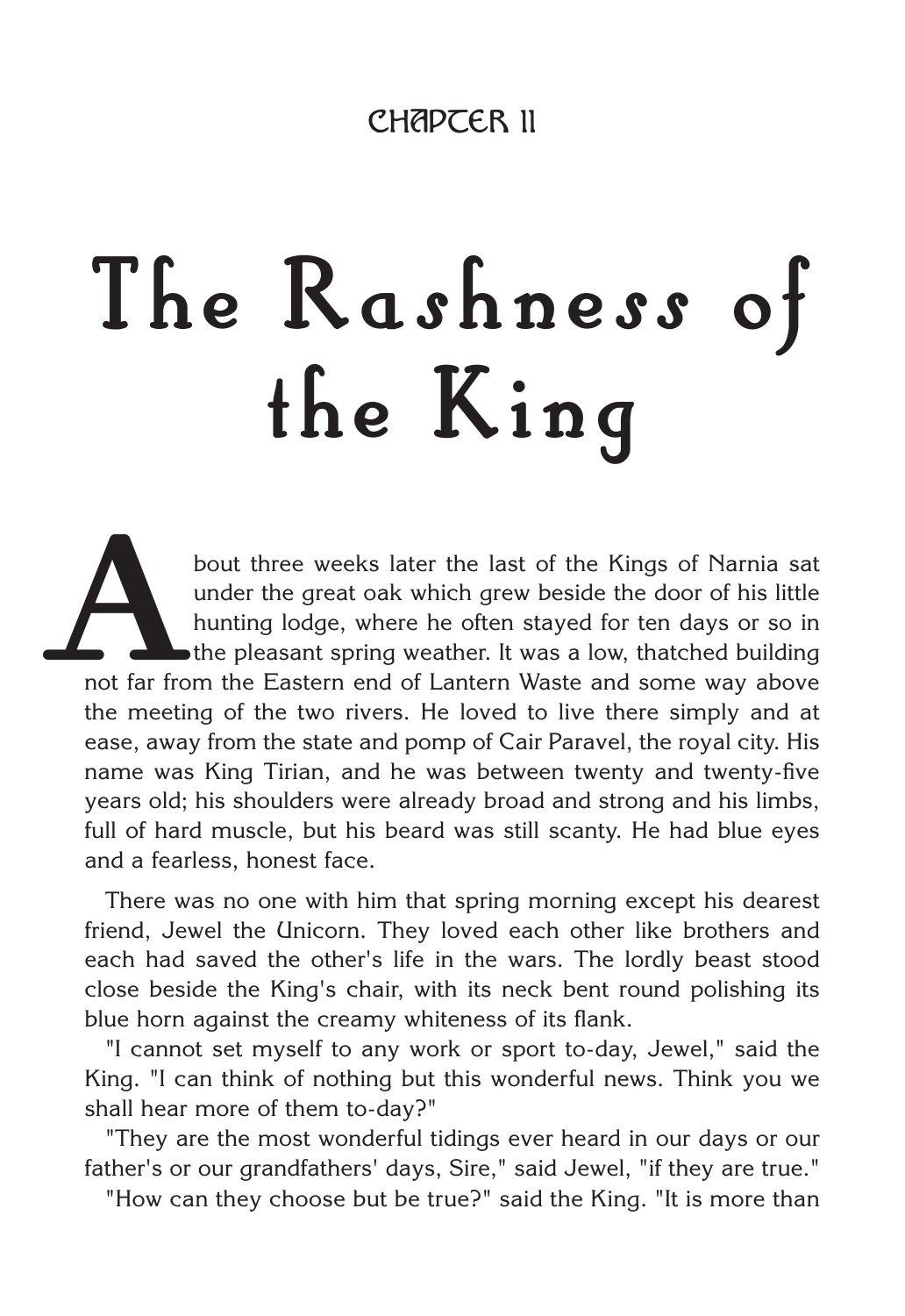a week ago that the first birds came flying over us saying, Aslan is here, Aslan has come to Narnia again. And after that it was the squirrels. They had not seen him, but they said it was certain he was in the woods. Then came the Stag. He said he had seen him with his own eyes, a great way off, by moonlight, in Lantern Waste. Then came that dark Man with the beard, the merchant from Calormen. The Calormenes care nothing for Aslan as we do; but the man spoke of it as a thing beyond doubt. And there was the Badger last night; he too had seen Aslan."

"Indeed, Sire," answered Jewel, "I believe it all. If I seem not to, it is only that my joy is too great to let my belief settle itself. It is almost too beautiful to believe."

"Yes," said the King with a great sigh, almost a shiver, of delight. "It is beyond all that I ever hoped for in all my life."

"Listen!" said Jewel, putting his head on one side and cocking his ears forward.

"What is it?" asked the King.

"Hoofs, Sire," said Jewel. "A galloping horse. A very heavy horse. It must be one of the Centaurs. And look, there he is."

A great, golden-bearded Centaur, with man's sweat on his forehead and horse's sweat on his chestnut flanks, dashed up to the King, stopped, and bowed low. "Hail, King," it cried in a voice as deep as a bull's.

"Ho, there!" said the King, looking over his shoulder towards the door of the hunting lodge. "A bowl of wine for the noble Centaur. Welcome, Roonwit. When you have found your breath, you shall tell us your errand."

A page came out of the house carrying a great wooden bowl, curiously carved, and handed it to the Centaur. The Centaur raised the bowl and said,

"I drink first to Aslan and truth, Sire, and secondly to your Majesty."

He finished the wine (enough for six strong men) at one draught and handed the empty bowl back to the page.

"Now, Roonwit," said the King. "Do you bring us more news of Aslan?"

Roonwit looked very grave, frowning a little.

"Sire," he said. "You know how long I have lived and studied the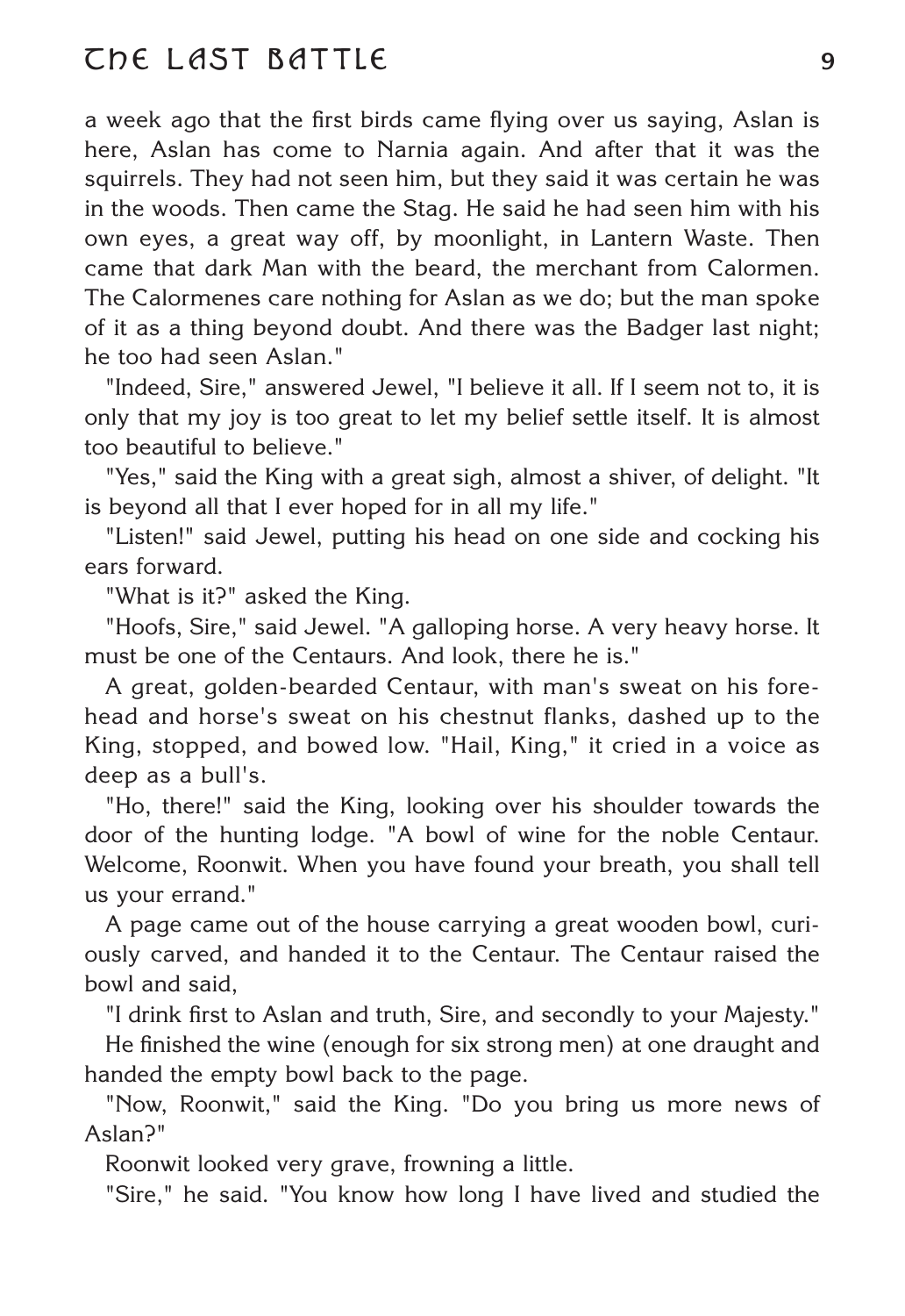stars; for we Centaurs live longer than you Men, and even longer than your kind, Unicorn. Never in all my days have I seen such terrible things written in the skies as there have been nightly since this year began. The stars say nothing of the coming of Aslan, nor of peace, nor of joy. I know by my art that there have not been such disastrous conjunctions of the planets for five hundred years. It was already in my mind to come and warn your Majesty that some great evil hangs over Narnia. But last night the rumour reached me that Aslan is abroad in Narnia. Sire, do not believe this tale. It cannot be. The stars never lie, but Men and Beasts do. If Aslan were really coming to Narnia, the sky would have foretold it. If he were really come, all the most gracious stars would be assembled in his honour. It is all a lie."

"A lie!" said the King fiercely. "What creature in Narnia or all the world would dare to lie on such a matter?" And, without knowing it, he laid his hand on his sword hilt.

"That I know not, Lord King," said the Centaur. "But I know there are liars on earth; there are none among the stars."

"I wonder," said Jewel, "whether Aslan might not come though all the stars foretold otherwise. He is not the slave of the stars but their Maker. Is it not said in all the old stories that He is not a Tame Lion?"

"Well said, well said, Jewel," cried the King. "Those are the very words: *not a tame lion*. It comes in many tales."

Roonwit had just raised his hand and was leaning forward to say something very earnestly to the King when all three of them turned their heads to listen to a wailing sound that was quickly drawing nearer. The wood was so thick to the west of them that they could not see the newcomer yet. But they could soon hear the words.

"Woe, woe, woe!" called the voice. "Woe for my brothers and sisters! Woe for the holy trees! The woods are laid waste. The axe is loosed against us. We are being felled. Great trees are falling, falling, falling."

With the last "falling," the speaker came in sight. She was like a woman but so tall that her head was on a level with the Centaur's: yet she was like a tree too. It is hard to explain if you have never seen a Dryad but quite unmistakable once you have — something different in the colour, the voice, and the hair. King Tirian and the two Beasts knew at once that she was the nymph of a beech-tree.

"Justice, Lord King!" she cried. "Come to our aid. Protect your people. They are felling us in Lantern Waste. Forty great trunks of my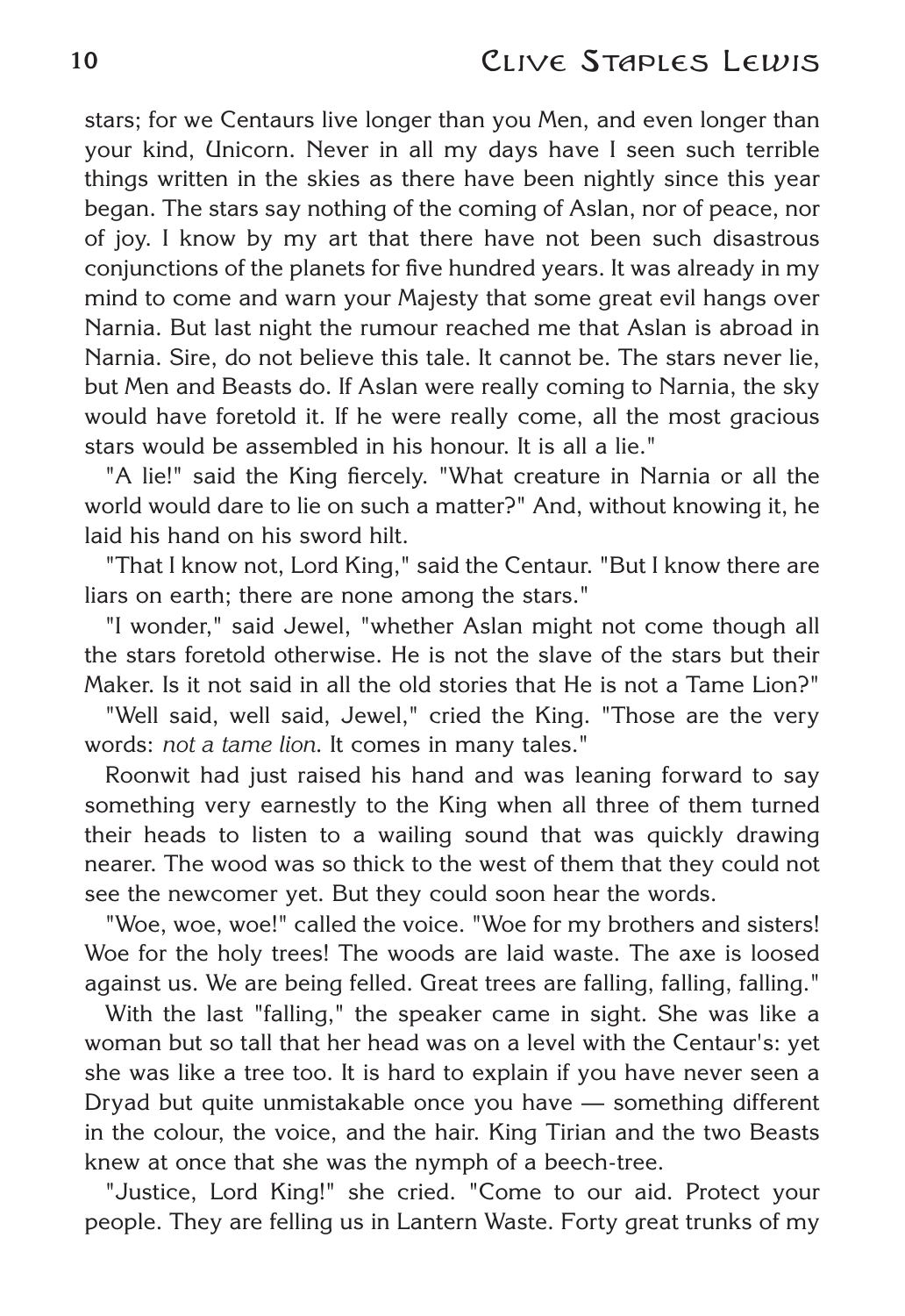brothers and sisters are already on the ground."

"What, Lady! Felling Lantern Waste? Murdering the talking trees?" cried the King leaping to his feet and drawing his sword. "How dare they? And who dares it? Now by the Mane of Aslan — "

"A-a-a-h," gasped the Dryad shuddering as if in pain — shuddering time after time as if under repeated blows Then all at once she fell sideways as suddenly as if both her feet had been cut from under her. For a second they saw her lying dead on the grass and then she vanished. They knew what had happened. Her tree, miles away, had been cut down.

For a moment the King's grief and anger were so great that he could not speak. Then he said:

"Come, friends. We must go up river and find the villains who have done this, with all the speed we can. I will leave not one of them alive."

"Sire, with a good will," said Jewel.

But Roonwit said, "Sire, be wary even in your just wrath. There are strange doings on foot. If there should be rebels in arms further up the valley, we three are too few to meet them. If it would please you to wait while — "

"I will not wait the tenth part of a second," said the King. "But while Jewel and I go forward, do you gallop as hard as you may to Cair Paravel. Here is my ring for your token. Get me a score of men-atarms, all well-mounted, and a score of Talking Dogs, and ten Dwarfs (let them all be fell archers), and a Leopard or so, and Stonefoot the Giant. Bring all these after us as quickly as can be."

"With a good will, Sire," said Roonwit. And at once he turned and galloped Eastward down the valley.

The King strode on at a great pace, sometimes muttering to himself and sometimes clenching his fists. Jewel walked beside him, saying nothing; so there was no sound between them but the faint jingle of a rich gold chain that hung round the Unicorn's neck and the noise of two feet and four hoofs.

They soon reached the River and turned up it where there was a grassy road: they had the water on their left and the forest on their right. Soon after that they came to the place where the ground grew rougher and thick wood came down to the water's edge. The road, what there was of it, now ran on the southern bank and they had to ford the River to reach it. It was up to Tirian's armpits, but Jewel (who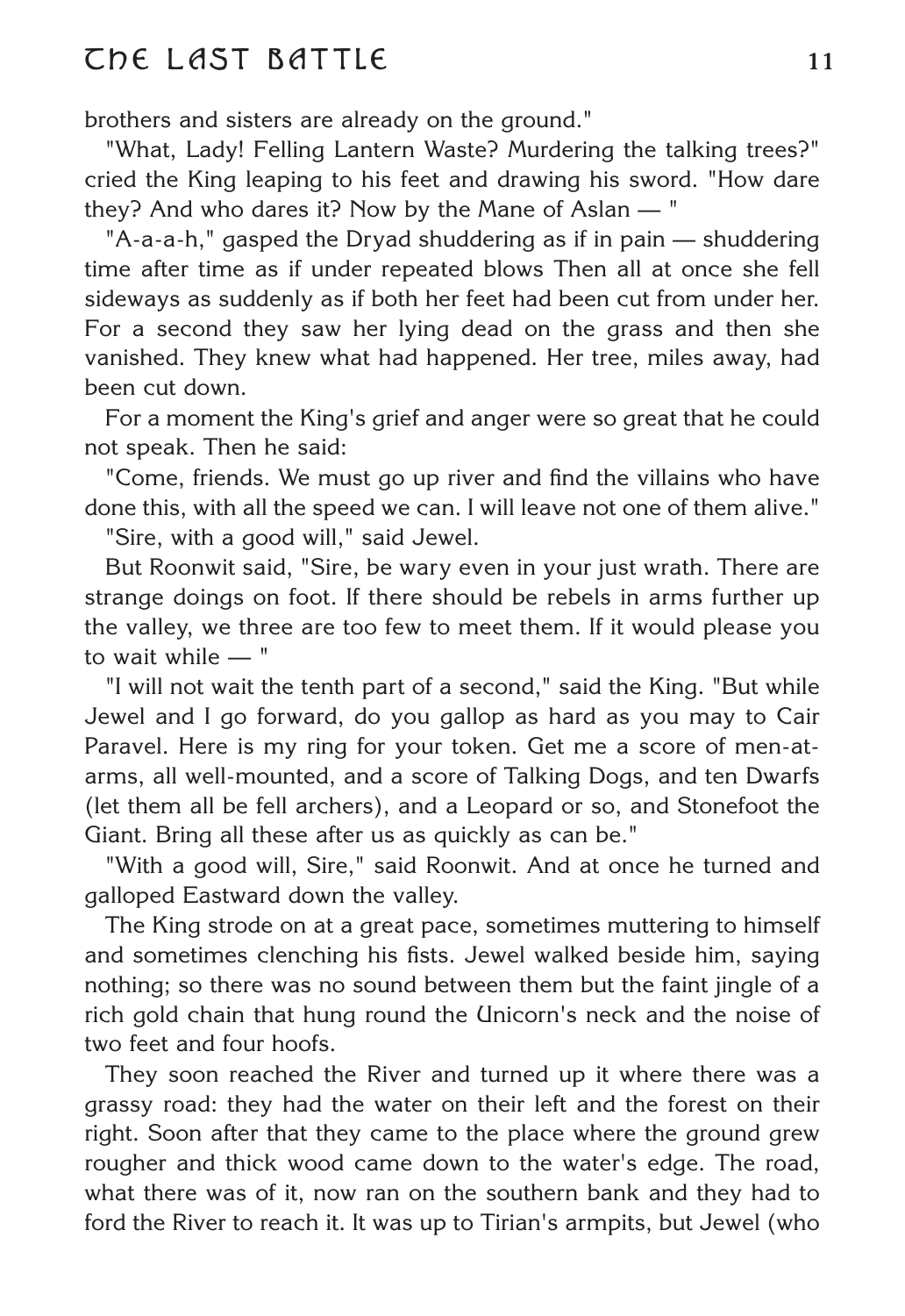had four legs and was therefore steadier) kept on his right to break the force of the current, and Tirian put his strong arm round the Unicorn's strong neck and they both got safely over. The King was still so angry that he hardly noticed the cold of the water. But of course he dried his sword very carefully on the shoulder of his cloak, which was the only dry part of him, as soon as they came to shore.

They were now going westward with the River on their right and Lantern Waste straight ahead of them. They had not gone more than a mile when they both stopped and both spoke at the same moment. The King said "What have we here" and Jewel said "Look!"

"It is a raft," said King Tirian.

And so it was. Half a dozen splendid tree trunks, all newly cut and newly lopped of their branches, had been lashed together to make a raft, and were gliding swiftly down the River. On the front of the raft there was a water rat with a pole to steer it.

"Hey! Water Rat! What are you about?" cried the King.

"Taking logs down to sell to the Calormenes, Sire," said the Rat, touching his ear as he might have touched his cap if he had had one.

"Calormenes!" thundered Tirian. "What do you mean? Who gave order for these trees to be felled?"

The River flows so swiftly at that time of the year that the raft had already glided past the King and Jewel. But the Water Rat looked back over its shoulders and shouted:

"The Lion's orders, Sire. Aslan himself." He added something more but they couldn't hear it.

The King and the Unicorn stared at one another and both looked more frightened than they had ever been in any battle.

"Aslan," said the King at last, in a very low voice. "Aslan. Could it be true? Could he be felling the holy trees and murdering the Dryads?"

"Unless the Dryads have all done something dreadfully wrong — " murmured Jewel.

"But selling them to Calormenes!" said the King. "Is it possible?"

"I don't know," said Jewel miserably. "He's not a *tame* Lion."

"Well," said the King at last, "we must go on and take the adventure that comes to us."

"It is the only thing left for us to do, Sire," said the Unicorn. He did not see at the moment how foolish it was for two of them to go alone;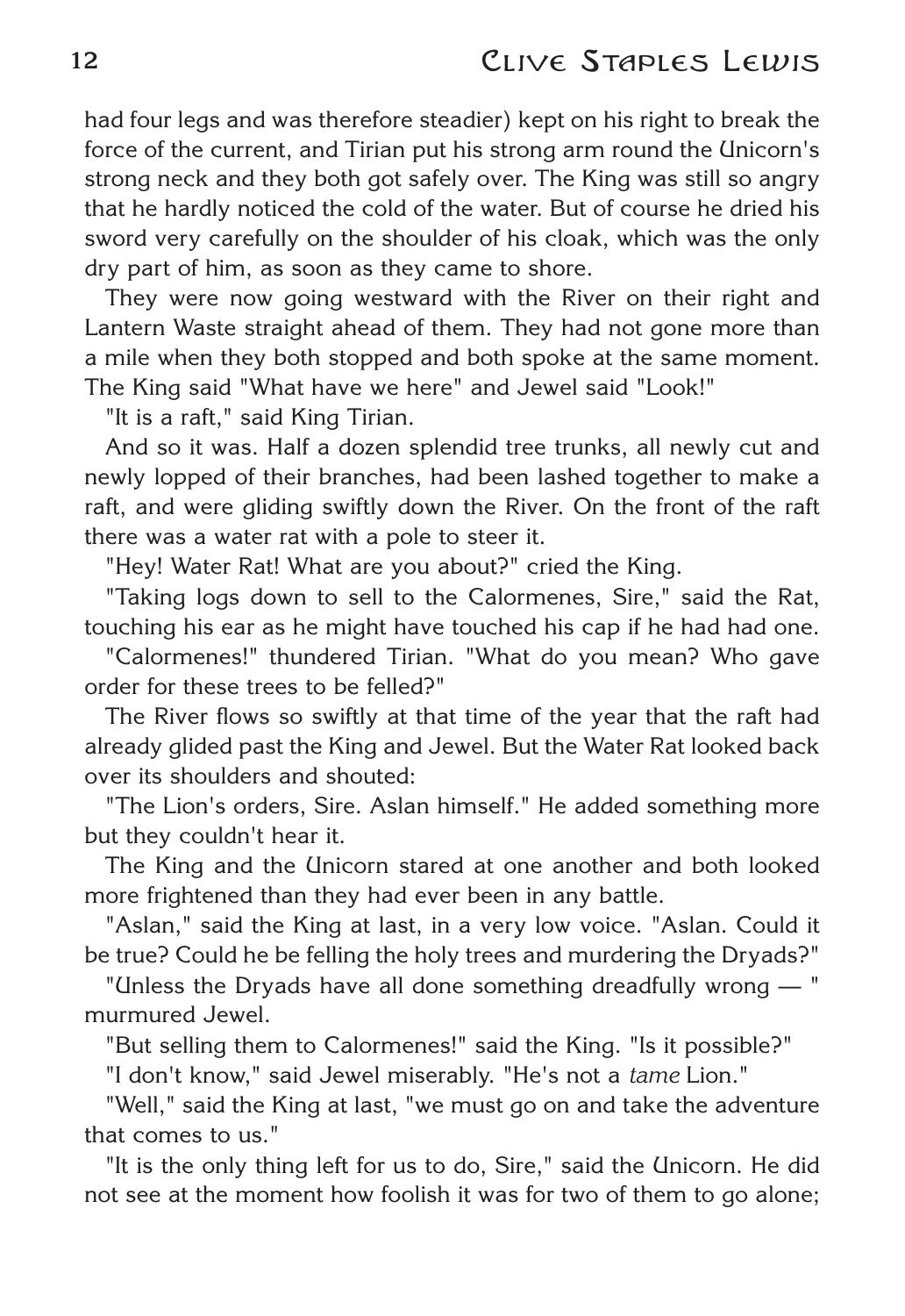nor did the King. They were too angry to think clearly. But much evil came of their rashness in the end.

Suddenly the King leaned hard on his friend's neck and bowed his head.

"Jewel," he said, "What lies before us? Horrible thoughts arise in my heart. If we had died before to-day we should have been happy."

"Yes," said Jewel. "We have lived too long. The worst thing in the world has come upon us." They stood like that for a minute or two and then went on.

Before long they could hear the hack-hack-hack of axes falling on timber, though they could see nothing yet because there was a rise of the ground in front of them. When they had reached the top of it they could see right into Lantern Waste itself. And the King's face turned white when he saw it.

Right through the middle of that ancient forest — that forest where the trees of gold and of silver had once grown and where a child from our world had once planted the Tree of Protection — a broad lane had already been opened. It was a hideous lane like a raw gash in the land, full of muddy ruts where felled trees had been dragged down to the river. There was a great crowd of people at work, and a cracking of whips, and horses tugging and straining as they dragged at the logs. The first thing that struck the King and the Unicorn was that about half the people in the crowd were not Talking Beasts but Men. The next thing was that these men were not the fair-haired men of Narnia: they were dark, bearded men from Calormen, that great and cruel country that lies beyond Archenland across the desert to the south. There was no reason, of course, why one should not meet a Calormene or two in Narnia  $-$  a merchant or an ambassador  $-$  for there was peace between Narnia and Calormen in those days. But Tirian could not understand why there are so many of them: nor why they were cutting down a Narnian forest. He grasped his sword tighter and rolled his cloak round his left arm. They came quickly down among the men.

Two Calormenes were driving a horse which was harnessed to a log. Just as the King reached them, the log got stuck in a bad muddy place.

"Get on, son of sloth! Pull, you lazy pig!" cried the Calormenes, cracking their whips. The horse was already straining himself as hard as he could; his eyes were red and he was covered with foam.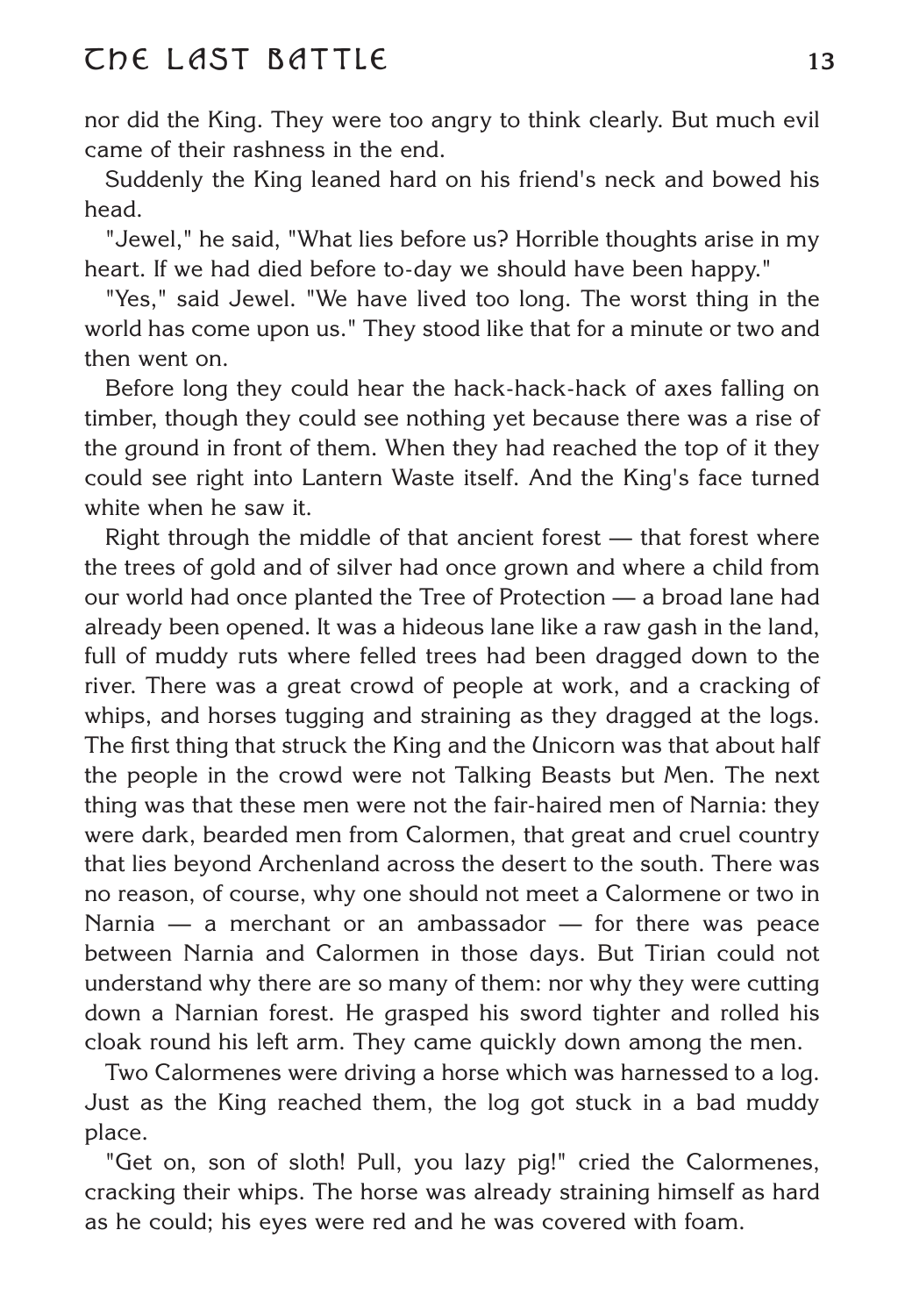"Work, lazy brute," shouted one of the Calormenes: and as he spoke he struck the horse savagely with his whip. It was then that the really dreadful thing happened.

Up till now Tirian had taken it for granted that the horses which the Calormenes were driving were their own horses; dumb, witless animals like the horses of our own world. And though he hated to see even a dumb horse overdriven, he was of course thinking more about the murder of the Trees. It had never crossed his mind that anyone would dare to harness one of the free Talking Horses of Narnia, much less to use a whip on it. But as that savage blow fell the horse reared up and said, half screaming:

"Fool and tyrant! Do you not see I am doing all I can?"

When Tirian knew that the Horse was one of his own Narnians, there came over him and over Jewel such a rage that they did not know what they were doing. The King's sword went up, the Unicorn's horn went down. They rushed forward together. Next moment both the Calormenes lay dead, the one beheaded by Tirian's sword and the other gored through the heart by Jewel's horn.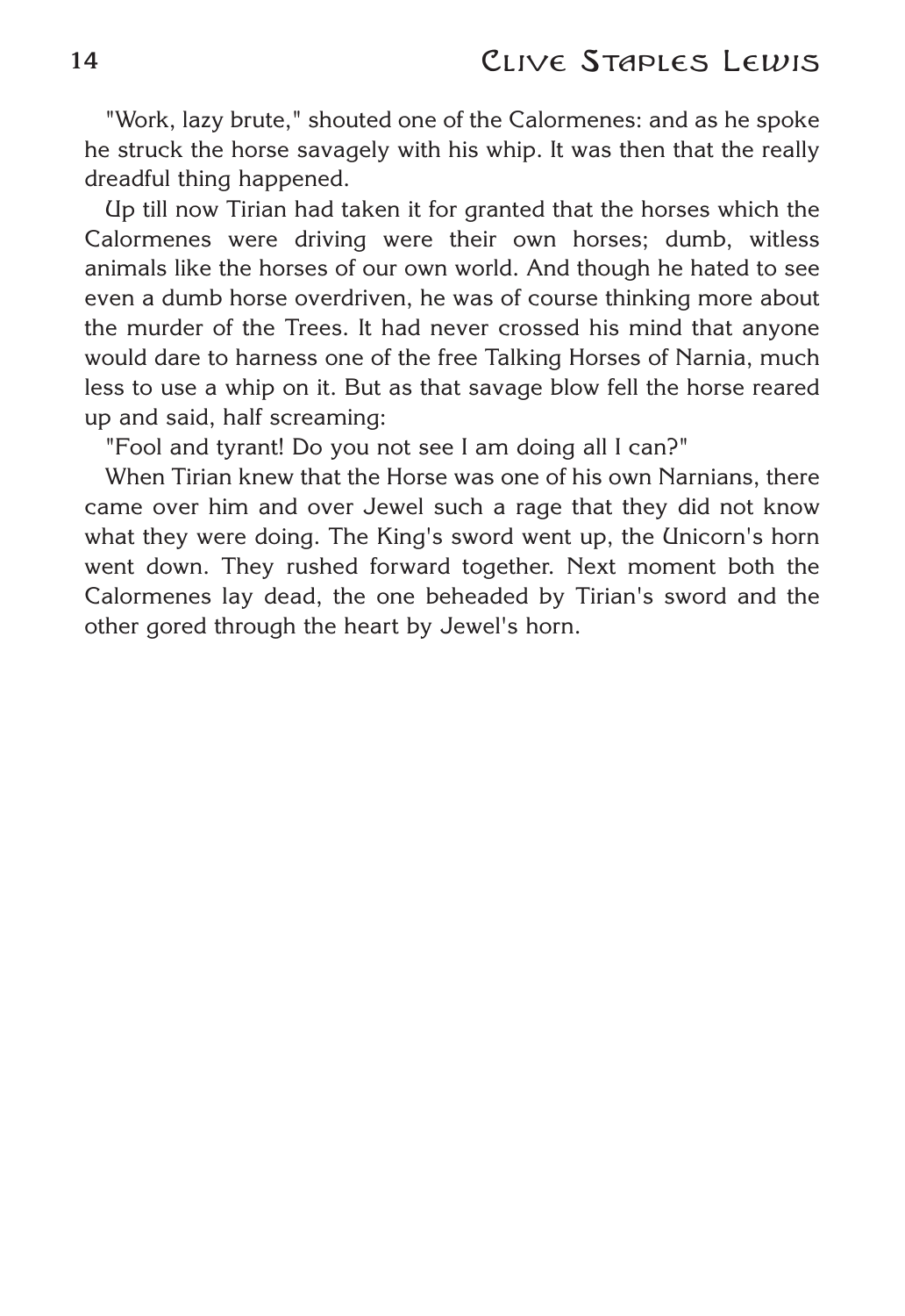#### CHAPTER III

### <span id="page-19-0"></span>The Ape in Its Glory

aster Horse, Master Horse," said Tirian as he hastily cut its traces, "how came these aliens to enslave you? Is Narnia conquered? Has there been a battle?"

"No, Sire," panted the horse. "Aslan is here. It is all by his orders. He has commanded — "

"'Ware danger, King," said Jewel. Tirian looked up and saw that Calormenes (mixed with a few Talking Beasts) were beginning to run towards them from every direction. The two dead men had died without a cry and so it had taken a moment before the rest of the crowd knew what had happened. But now they did. Most of them had naked scimitars in their hands.

"Quick. On my back," said Jewel.

The King flung himself astride of his old friend who turned and galloped away. He changed direction twice or thrice as soon as they were out of sight of their enemies, crossed a stream, and shouted without slackening his pace, "Whither away, Sire? To Cair Paravel?"

"Hold hard, friend," said Tirian. "Let me off." He slid off the Unicorn's back and faced him.

"Jewel," said the King. "We have done a dreadful deed."

"We were sorely provoked," said Jewel.

"But to leap on them unawares  $-$  without defying them  $-$  while they were unarmed — faugh! We are two murderers, Jewel. I am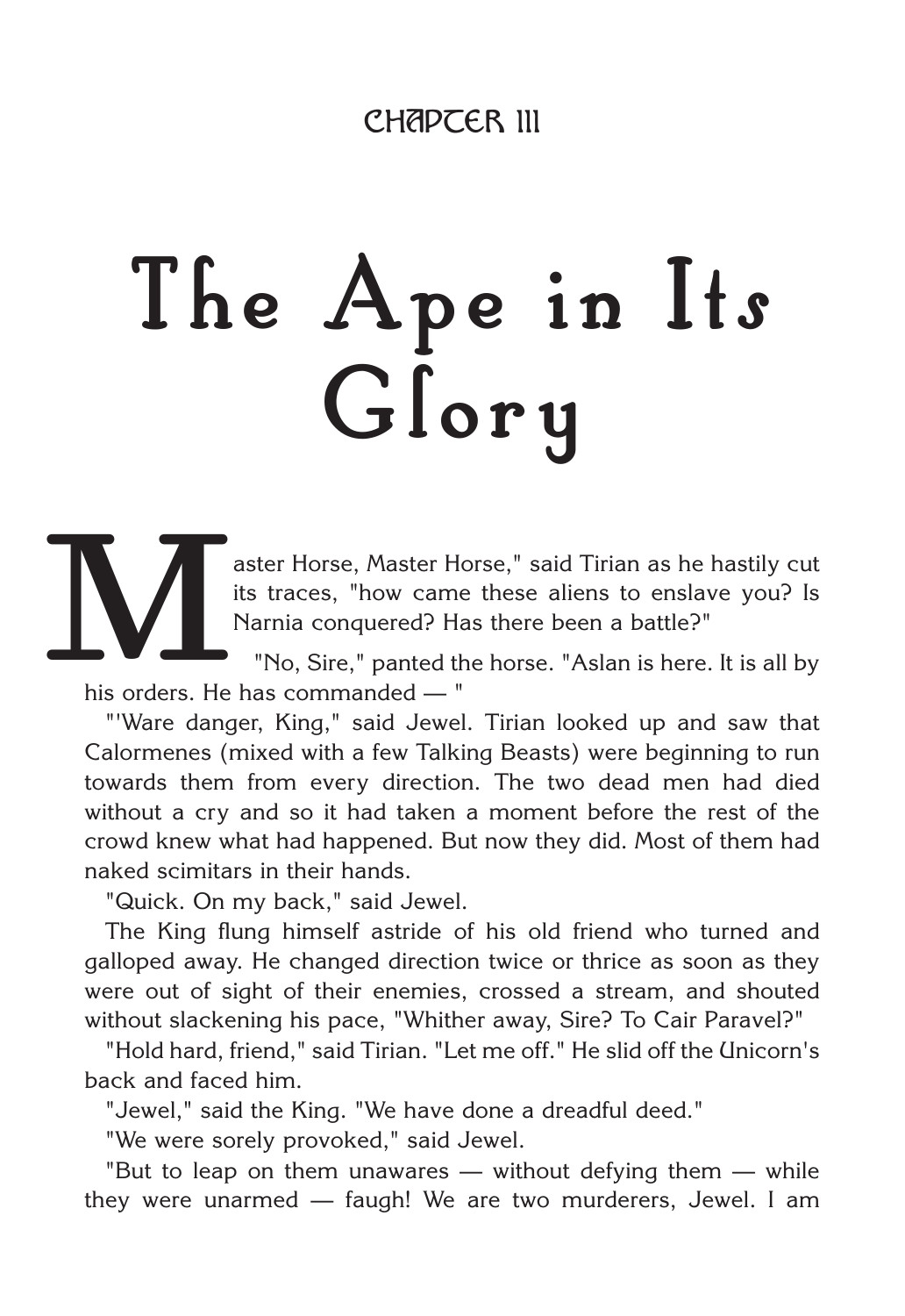dishonoured forever."

Jewel drooped his head. He too was ashamed.

"And then," said the King, "the Horse said it was by Aslan's orders. The Rat said the same. They all say Aslan is here. But if it were true?"

"But, Sire, how *could* Aslan be commanding such dreadful things?"

"He is not a *tame* Lion," said Tirian. "How should we know what he would do? We, who are murderers. Jewel, I will go back. I will give up my sword and put myself in the hands of these Calormenes and ask that they bring me before Aslan. Let him do justice to me."

"You will go to your death, then," said Jewel.

"Do you think I care if Aslan dooms me to death?" said the King. "That would be nothing, nothing at all. Would it not be better to be dead than to have this horrible fear that Aslan has come and is not like the Aslan we have believed in and longed for? It is as if the sun rose one day and were a black sun."

"I know," said Jewel. "Or as if you drank water and it were *dry* water. You are in the right, Sire. This is the end of all things. Let us go and give ourselves up."

"There is no need for both of us to go."

"If ever we loved one another, let me go with you now," said the Unicorn. "If you are dead and if Aslan is not Aslan, what life is left for me?"

They turned and walked back together, shedding bitter tears.

As soon as they came to the place where the work was going on the Calormenes raised a cry and came towards them with their weapons in hand. But the King held out his sword with the hilt towards them and said:

"I who was King of Narnia and am now a dishonoured knight give myself up to the justice of Aslan. Bring me before him."

"And I give myself up too," said Jewel.

Then the dark men came round them in a thick crowd, smelling of garlic and onions, their white eyes flashing dreadfully in their brown faces. They put a rope halter round Jewel's neck. They took the King's sword away and tied his hands behind his back. One of the Calormenes, who had a helmet instead of a turban and seemed to be in command, snatched the gold circlet off Tirian's head and hastily put it away somewhere among his clothes. They led the two prisoners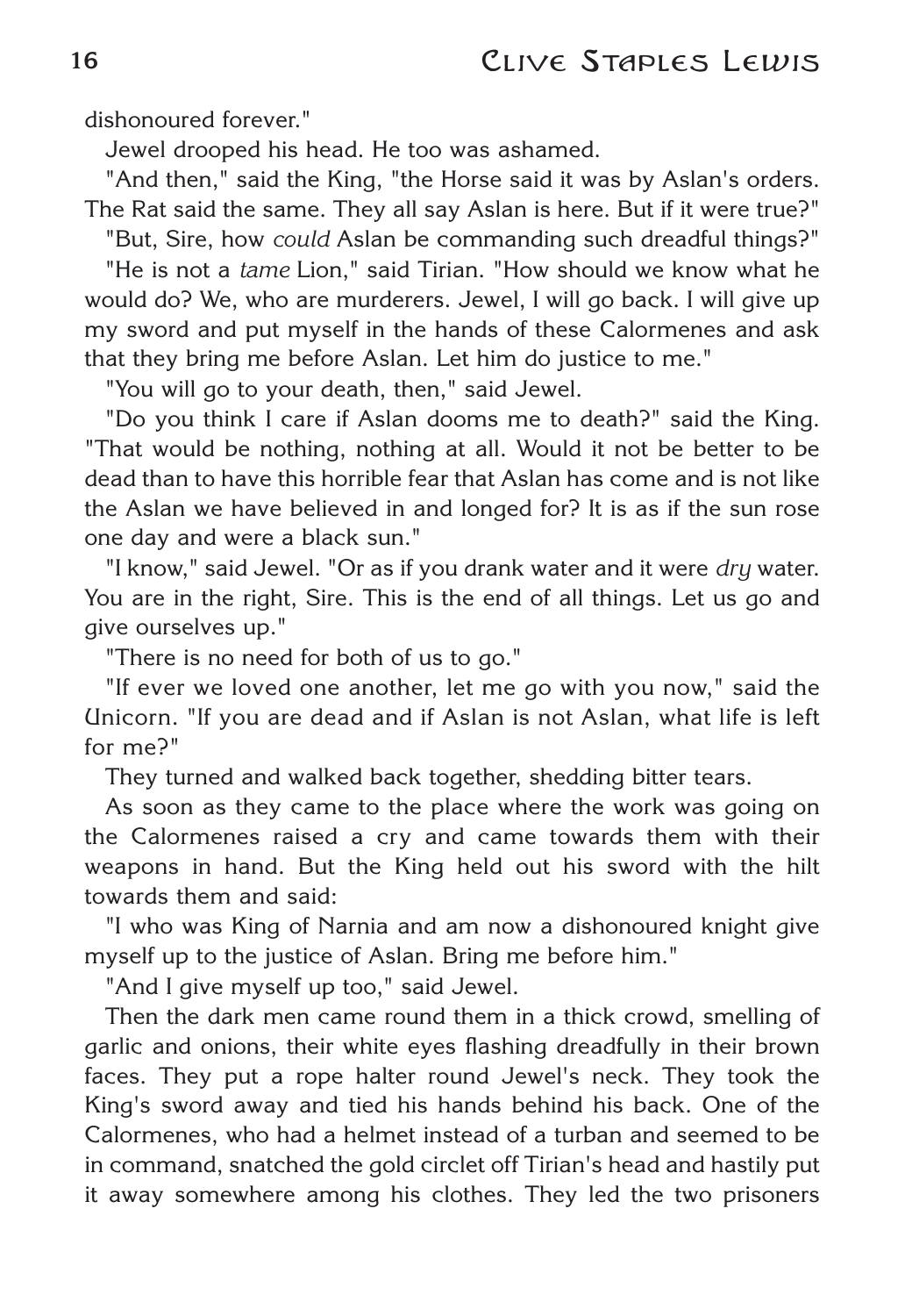uphill to a place where there was a big clearing. And this was what the prisoners saw.

At the centre of the clearing, which was also the highest point of the hill, there was a little hut like a stable, with a thatched roof. Its door was shut. On the grass in front of the door there sat an Ape. Tirian and Jewel, who had been expecting to see Aslan and had heard nothing about an Ape yet, were very bewildered when they saw it. The Ape was of course Shift himself, but he looked ten times uglier than when he lived by Caldron Pool, for he was now dressed up. He was wearing a scarlet jacket which did not fit him very well, having been made for a dwarf. He had jewelled slippers on his hind paws which would not stay on properly because, as you know, the hind paws of an Ape are really like hands. He wore what seemed to be a paper crown on his head. There was a great pile of nuts beside him and he kept cracking nuts with his jaws and spitting out the shells. And he also kept on pulling up the scarlet jacket to scratch himself. A great number of Talking Beasts stood facing him, and nearly every face in that crowd looked miserably worried and bewildered. When they saw who the prisoners were, they all groaned and whimpered.

"O Lord Shift, mouthpiece of Aslan," said the chief Calormene. "We bring you prisoners. By our skill and courage and by the permission of the great god Tash we have taken alive these two desperate murderers."

"Give me that man's sword," said the Ape. So they took the King's sword and handed it, with the sword-belt and all, to the monkey. And he hung it round his own neck: and it made him look sillier than ever.

"We'll see about those two later," said the Ape, spitting out a shell in the direction of the two prisoners. "I got some other business first. They can wait. Now listen to me, everyone. The first thing I want to say is about nuts. Where's that Head Squirrel got to?"

"Here, Sir," said a red squirrel, coming forward and making a nervous little bow.

"Oh you are, are you?" said the Ape with a nasty look. "Now attend to me. I want — I mean, Aslan wants — some more nuts. These you've brought aren't anything near enough. You must bring some more, do you hear? Twice as many. And they got to be here by sunset tomorrow, and there mustn't be any bad ones or any small ones among them."

A murmur of dismay ran through the other squirrels, and the Head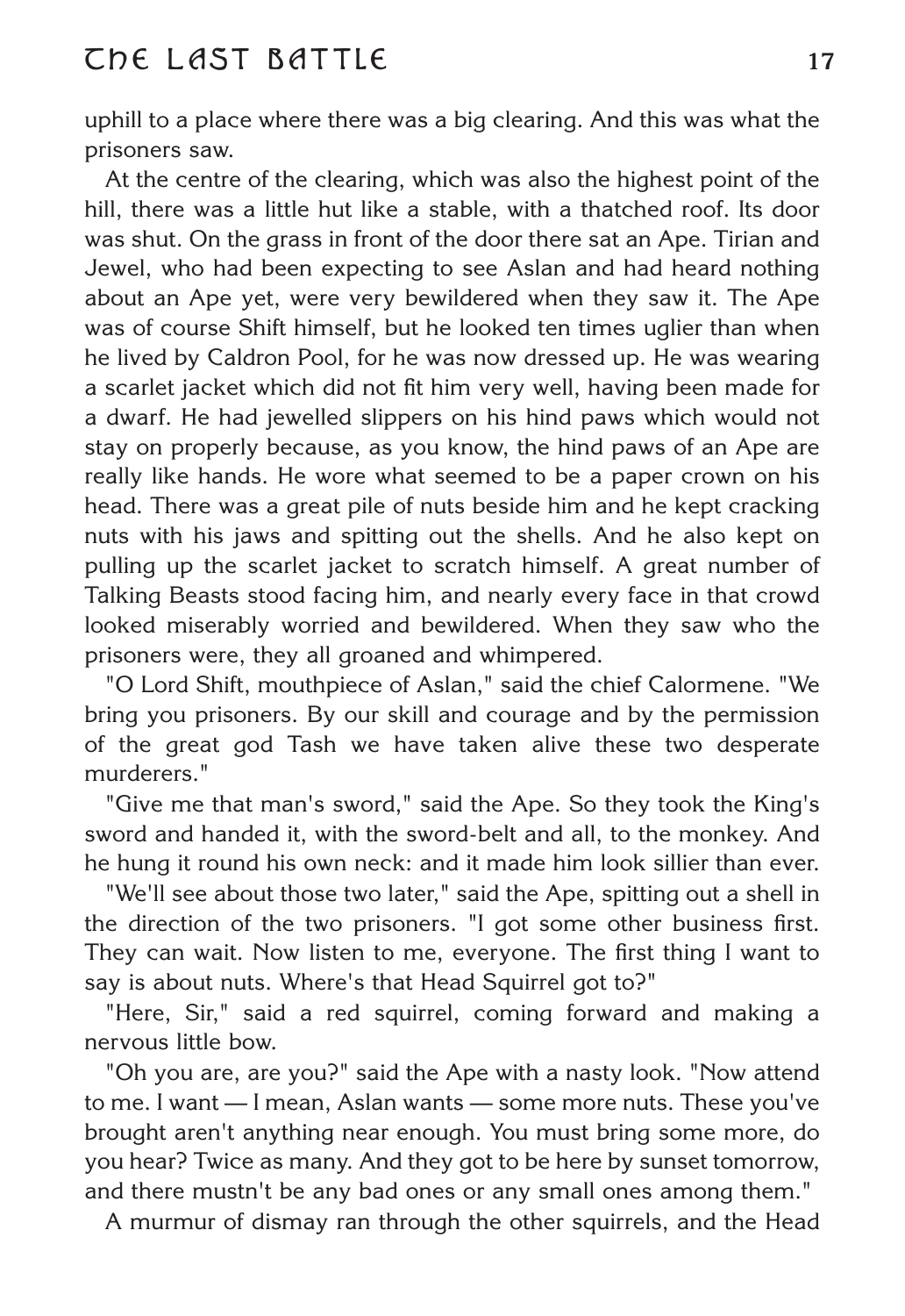Squirrel plucked up courage to say:

"Please, would Aslan himself speak to us about it? In we might be allowed to see him — "

"Well you won't," said the Ape. "He may be very kind (though it's a lot more than most of you deserve) and come out for a few minutes to-night. Then you can all have a look at him. But he will not have you all crowding round him and pestering him with questions. Anything you want to say to him will be passed on through me: if I think it's worth bothering him about. In the meantime all you squirrels had better go and see about the nuts. And make sure they are here by tomorrow evening or, my word! you'll catch it."

The poor squirrels all scampered away as if a dog were after them. This new order was terrible news for them. The nuts they had carefully hoarded for the winter had nearly all been eaten by now; and of the few that were left they had already given the Ape far more than they could spare.

Then a deep voice — it belonged to a great tusked and shaggy Boar — spoke from another part of the crowd.

"But why can't we see Aslan properly and talk to him?" it said. "When he used to appear in Narnia in the old days everyone could talk to him face to face."

"Don't you believe it," said the Ape. "And even if it was true, times have changed. Aslan says he's been far too soft with you before, do you see? Well, he isn't going to be soft any more. He's going to lick you into shape this time. He'll teach you to think he's a tame lion!"

A low moaning and whimpering was heard among the Beasts; and, after that, a dead silence which was more miserable still.

"And now there's another thing you got to learn," said the Ape. "I hear some of you are saying I'm an Ape. Well, I'm not. I'm a Man. If I look like an Ape, that's because I'm so very old: hundreds and hundreds of years old. And it's because I'm so old that I'm so wise. And it's because I'm so wise that I'm the only one Aslan is ever going to speak to. He can't be bothered talking to a lot of stupid animals. He'll tell me what you've got to do, and I'll tell the rest of you. And take my advice, and see you do it in double quick time, for He doesn't mean to stand any nonsense."

There was dead silence except for the noise of a very young badger crying and its mother trying to make it keep quiet.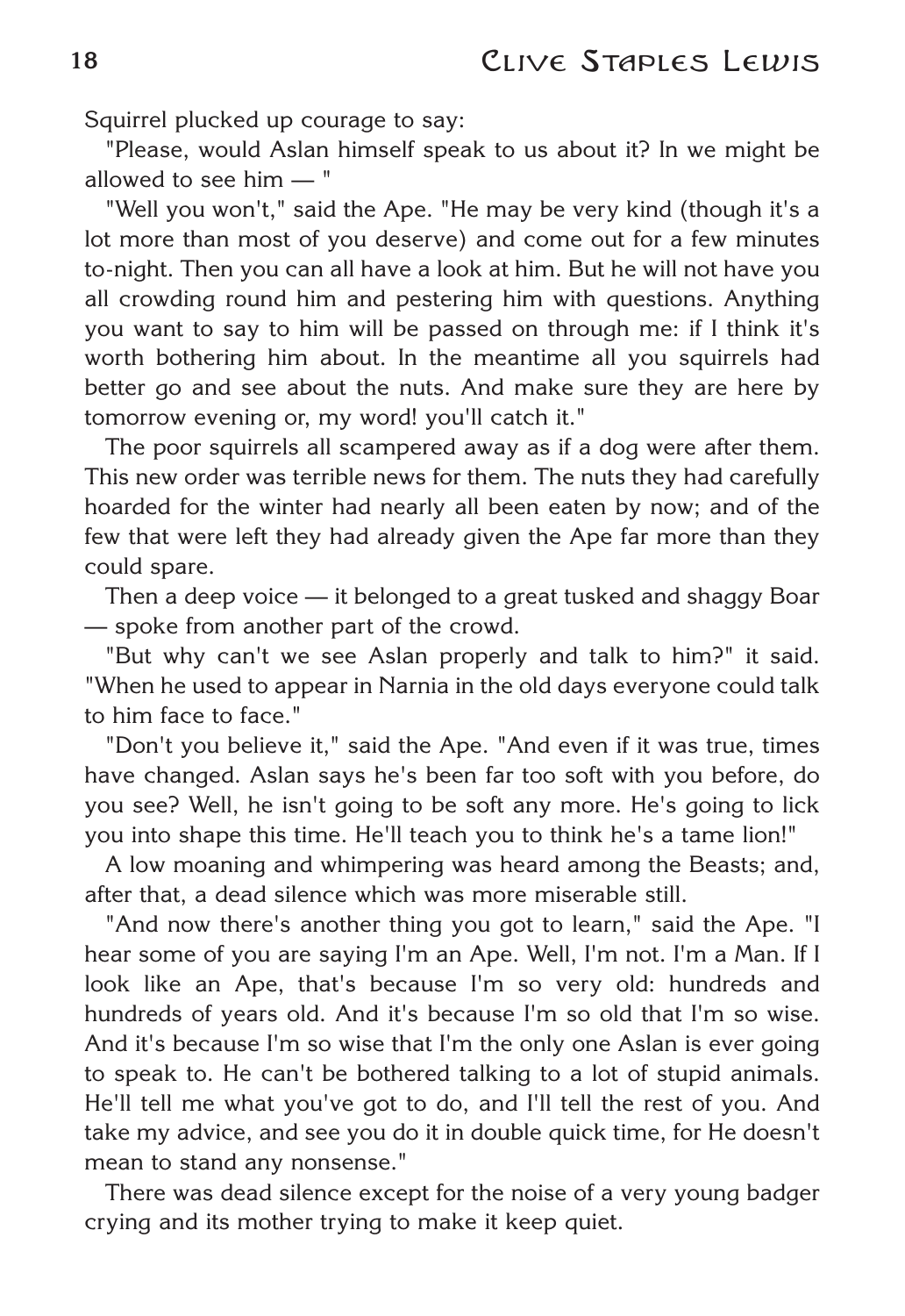"And now here's another thing," the Ape went on, fitting a fresh nut into its cheek, "I hear some of the horses are saying, Let's hurry up and get this job of carting timber over as quickly as we can, and then we'll be free again. Well, you can get that idea out of your heads at once. And not only the Horses either. Everybody who can work is going to be made to work in the future. Aslan has it all settled with the King of Calormen — The Tisroc, as our dark-faced friends, the Calormenes, call him. All you horses and bulls and donkeys are to be sent down into Calormen to work for your living — pulling and carrying the way horses and such do in other countries. And all you digging animals like moles and rabbits and Dwarfs are going down to work in the Tisroc's mines. And — "

"No, no, no," howled the Beasts. "It can't be true. Aslan would never sell us into slavery to the King of Calormen."

"None of that! Hold your noise!" said the Ape with a snarl. "Who said anything about slavery? You won't be slaves. You'll be paid — very good wages too. That is to say, your pay will be paid in to Aslan's treasury and he will use it all for everybody's good." Then he glanced, and almost winked, at the chief Calormene. The Calormene bowed and replied, in the pompous Calormene way:

"Most sapient Mouthpiece of Aslan, the Tisroc (may he live forever) is wholly of one mind with your lordship in this judicious plan."

"There! You see!" said the Ape. "It's all arranged. And all for your own good. We'll be able, with the money you earn, to make Narnia a country worth living in. There'll be oranges and bananas pouring in — and roads and big cities and schools and offices and whips and muzzles and saddles and cages and kennels and prisons — Oh, everything."

"But we don't want all those things," said an old Bear. "We want to be free. And we want to hear Aslan speak himself."

"Now don't you start arguing," said the Ape, "for it's a thing I won't stand. I'm a Man: you're only a fat, stupid old Bear. What do you know about freedom? You think freedom means doing what you like. Well, you're wrong. That isn't true freedom. True freedom means doing what I tell you."

"H-n-n-h," grunted the Bear and scratched its head; it found this sort of thing hard to understand.

"Please, please," said the high voice of a woolly lamb, who was so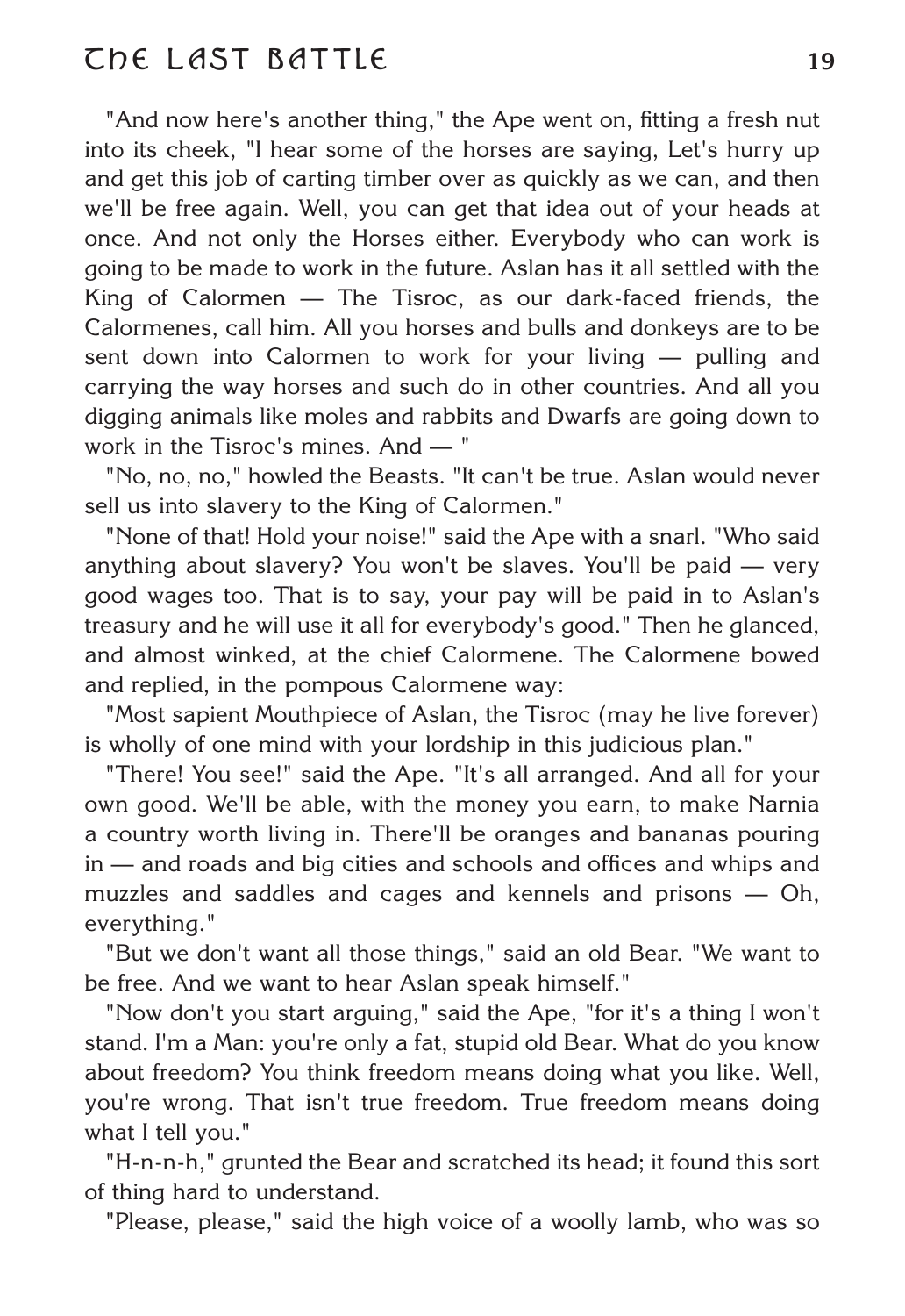young that everyone was surprised he dared to speak at all.

"What is it now?" said the Ape. "Be quick."

"Please," said the Lamb, "I can't understand. What have we to do with the Calormenes? We belong to Aslan. They belong to Tash. They have a god called Tash. They say he has four arms and the head of a vulture. They kill Men on his altar. I don't believe there's any such person as Tash. But if there was, how could Aslan be friends with him?"

All the animals cocked their heads sideways and all their bright eyes flashed towards the Ape. They knew it was the best question anyone had asked yet.

The Ape jumped up and spat at the Lamb.

"Baby!" he hissed. "Silly little bleater! Go home to your mother and drink milk. What do you understand of such things? But you others, listen. Tash is only another name for Aslan. All that old idea of us being right and the Calormenes wrong is silly. We know better now. The Calormenes use different words but we all mean the same thing. Tash and Aslan are only two different names for you know Who. That's why there can never be any quarrel between them. Get that into your heads, you stupid brutes. Tash is Aslan: Aslan is Tash."

You know how sad your own dog's face can look sometimes. Think of that and then think of all the faces of those Talking Beasts — all those honest, humble, bewildered birds, bears, badgers, rabbits, moles, and mice — all far sadder than that. Every tail was down, every whisker drooped. It would have broken your heart with very pity to see their faces. There was only one who did not look at all unhappy.

It was a ginger cat  $-$  a great big Tom in the prime of life  $-$  who sat bolt upright with his tail curled round his toes, in the very front row of all the Beasts. He had been staring hard at the Ape and the Calormene captain all the time and had never once blinked his eyes.

"Excuse me," said the Cat very politely, "but this interests me. Does your friend from Calormen say the same?"

"Assuredly," said the Calormene. "The enlightened Ape — Man, I mean — is in the right. *Aslan* means neither less nor more than *Tash*."

"Especially, Aslan means *no more* than Tash?" suggested the Cat.

"No more at all," said the Calormene, looking the Cat straight in the face.

"Is that good enough for you, Ginger?" said the Ape.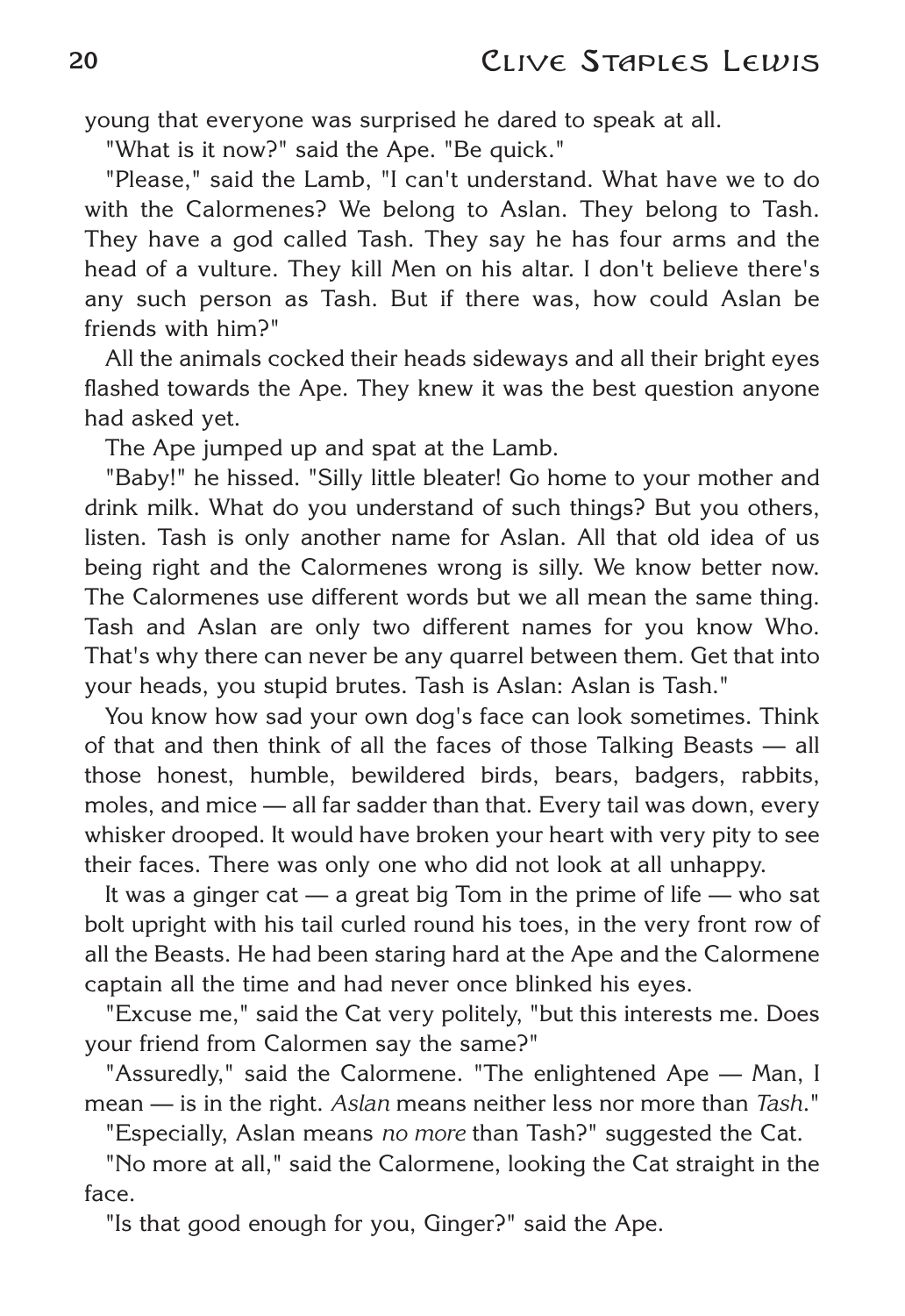"Oh certainly," said Ginger coolly. "Thank you very much. I only wanted to be quite clear. I think I am beginning to understand."

Up till now the King and Jewel had said nothing: they were waiting until the Ape should bid them speak, for they thought it was no use interrupting. But now, as Tirian looked round on the miserable faces of the Narnians, and saw how they would all believe that Aslan and Tash were one and the same, he could bear it no longer.

"Ape," he cried with a great voice, "you lie. You lie damnably. You lie like a Calormene. You lie like an Ape."

He meant to go on and ask how the terrible god Tash who fed on the blood of his people could possibly be the same as the good Lion by whose blood all Narnia was saved. If he had been allowed to speak, the rule of the Ape might have ended that day; the Beasts might have seen the truth and thrown the Ape down. But before he could say another word two Calormenes struck him in the mouth with all their force, and a third, from behind, kicked his feet from under him. And as he fell, the Ape squealed in rage and terror:

"Take him away. Take him away. Take him where he cannot hear us, nor we hear him. There tie him to a tree. I will — I mean, Aslan will — do justice to him later."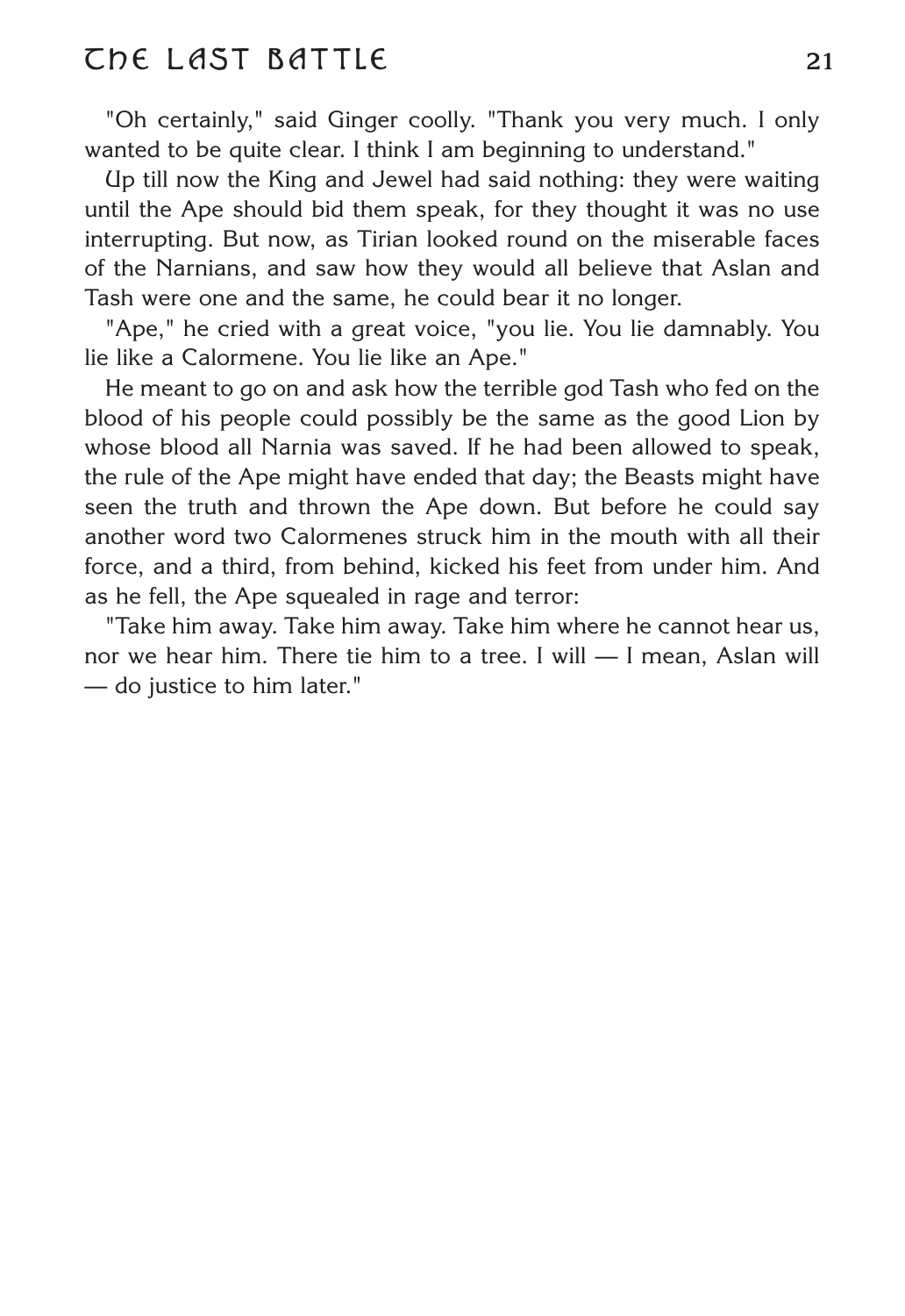#### CHADTER II)

### <span id="page-26-0"></span>What Happened that Night

he King was so dizzy from being knocked down that he<br>hardly knew what was happening until the Calormenes<br>untied his wrists and put his arms straight down by his sides<br>and set him with his back against an ash tree. Then the hardly knew what was happening until the Calormenes untied his wrists and put his arms straight down by his sides and set him with his back against an ash tree. Then they bound ropes round his ankles and his knees and his waist and his chest and left him there. What worried him worst at the moment — for it is often little things that are hardest to stand — was that his lip was bleeding where they had hit him and he couldn't wipe the little trickle of blood away although it tickled him.

From where he was he could still see the little stable on the top of the hill and the Ape sitting in front of it. He could just hear the Ape's voice still going on and, every now and then, some answer from the crowd but he could not make out the words.

"I wonder what they've done to Jewel," thought the King.

Presently the crowd of Beasts broke up and began going away in different directions. Some passed close to Tirian. They looked at him as if they were both frightened and sorry to see him tied up but none of them spoke. Soon they had all gone and there was silence in the wood. Then hours and hours went past and Tirian became first very thirsty and then very hungry; and as the afternoon dragged on and turned into evening, he became cold too. His back was very sore. The sun went down and it began to be twilight.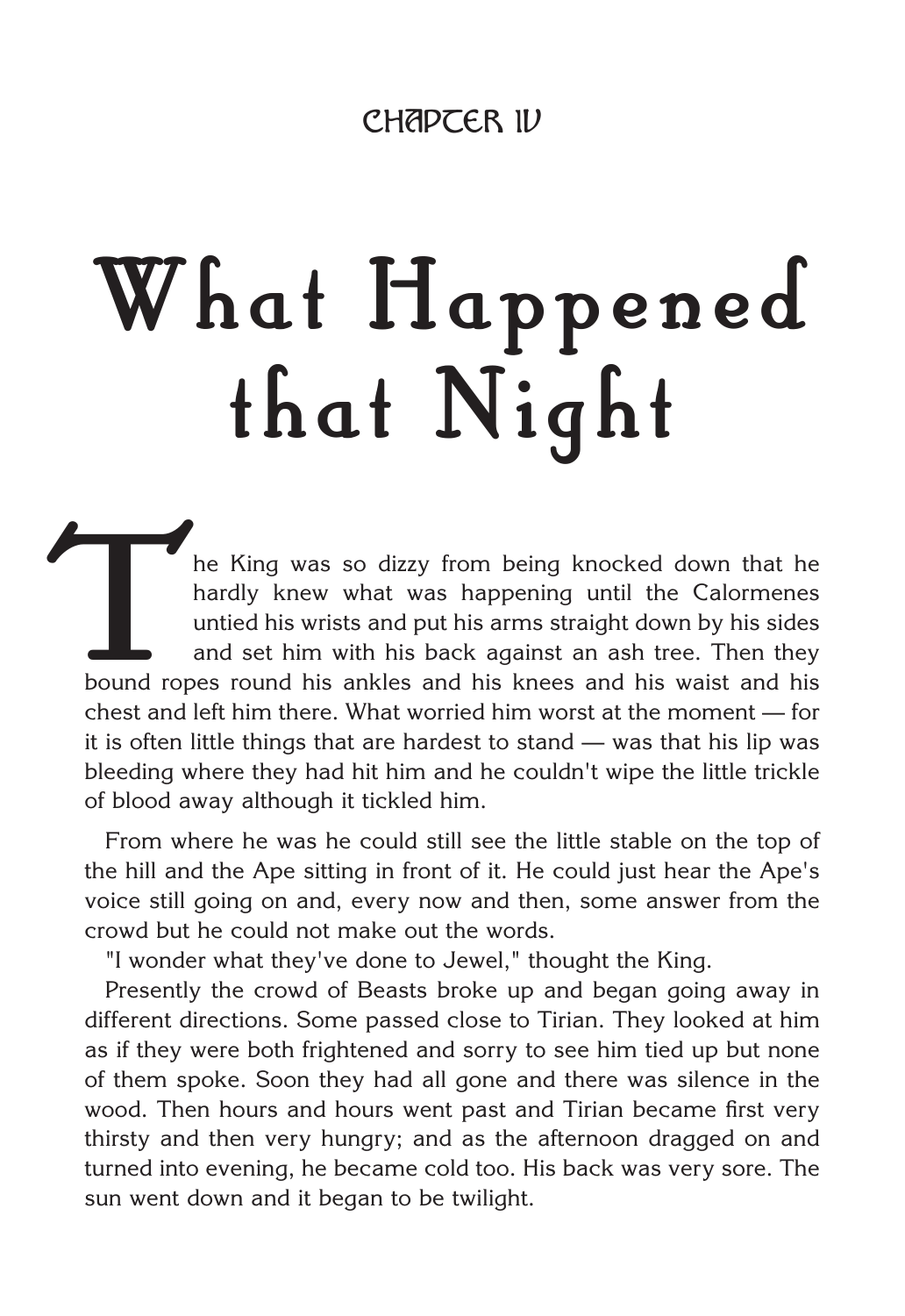When it was almost dark Tirian heard a light pitter-patter of feet and saw some small creatures coming towards him. The three on the left were Mice, and there was a Rabbit in the middle: on the right were two Moles. Both of these were carrying little bags on their backs which gave them a curious look in the dark so that at first he wondered what kind of beasts they were. Then, in a moment, they were all standing up on their hind legs, laying their cool paws on his knees and giving his knees snuffly animal kisses. (They could reach his knees because Narnian Talking Beasts of that sort are bigger than the dumb beasts of the same kinds in England.)

"Lord King! dear Lord King," said their shrill voices, "we are so sorry for you. We daren't untie you because Aslan might be angry with us. But we've brought you your supper."

At once the first Mouse climbed nimbly up till he was perched on the rope that bound Tirian's chest and was crinkling his blunt nose just in front of Tirian's face. Then the second Mouse climbed up and hung on just below the first Mouse. The other beasts stood on the ground and began handing things up.

"Drink, Sire, and then you'll find you are able to eat," said the topmost Mouse, and Tirian found that a little wooden cup was being held to his lips. It was only the size of an eggcup so that he had hardly tasted the wine in it before it was empty. But then the Mouse passed it down and the others re-filled it and it was passed up again and Tirian emptied it a second time. In this way they went on till he had quite a good drink, which was all the better for coming in little doses, for that is more thirst-quenching than one long draught.

"Here is cheese, Sire," said the first Mouse, "but not very much, for fear it would make you too thirsty." And after the cheese they fed him with oatcakes and fresh butter, and then with some more wine.

"Now hand up the water," said the first Mouse, "and I'll wash the King's face. There is blood on it."

Then Tirian felt something like a tiny sponge dabbing his face, and it was most refreshing.

"Little friends," said Tirian, "how can I thank you for all this?"

"You needn't, you needn't," said the little voices. "What else could we do? *We* don't want any other King. We're your people. If it were only the Ape and the Calormenes who were against you, we would have fought till we were cut into pieces before we'd have let them tie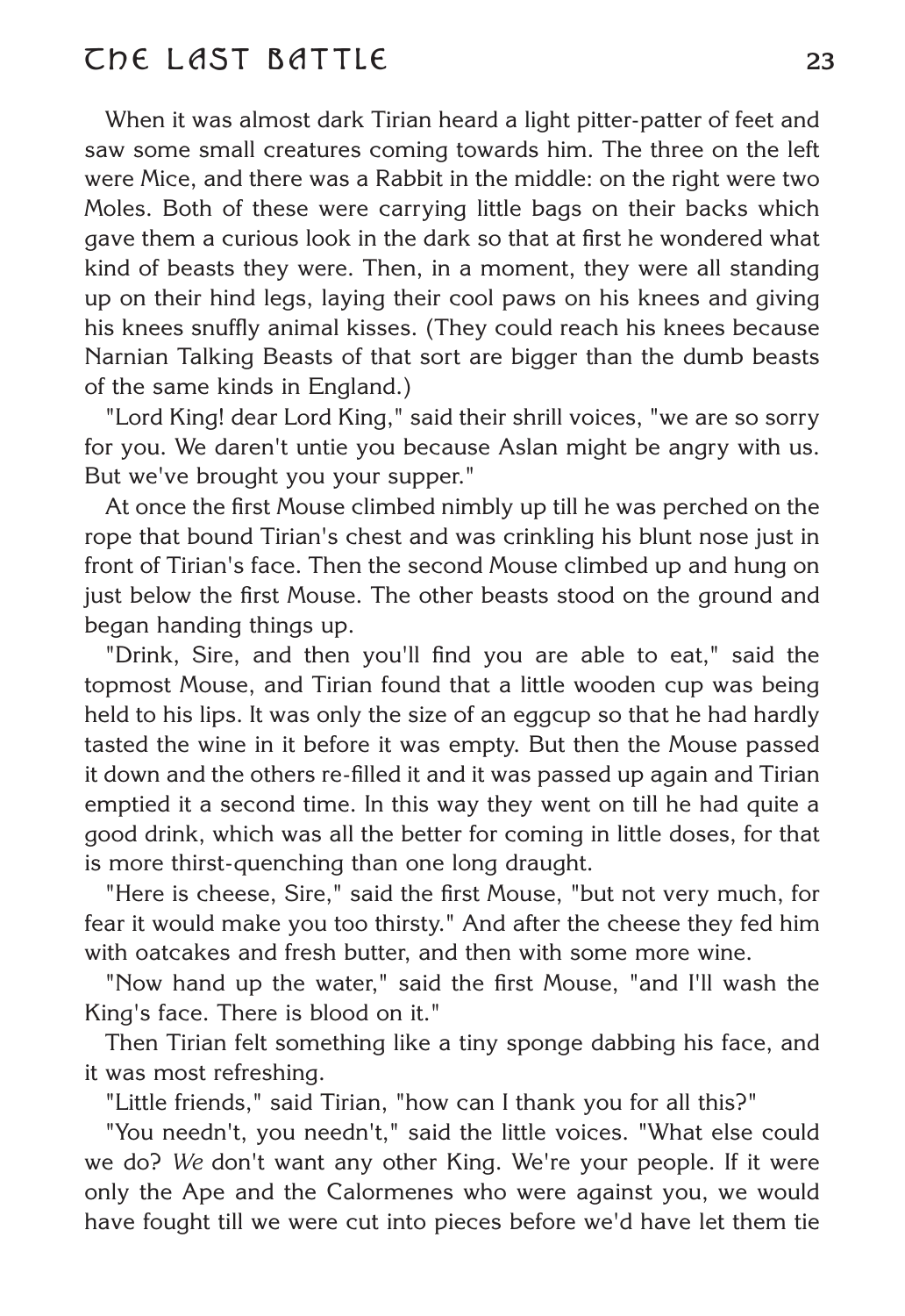you up. We would, we would indeed. But we can't go against Aslan." "Do you think it really is Aslan?" asked the King.

"Oh yes, yes," said the Rabbit. "He came out of the stable last night. We all saw him."

"What was he like?" said the King.

"Like a terrible, great Lion, to be sure," said one of the Mice.

"And you think it is really Aslan who is killing the Wood-Nymphs and making you all slaves to the King of Calormen?"

"Ah, that's bad, isn't it?" said the second Mouse. "It would have been better if we'd died before all this began. But there's no doubt about it. Everyone says it is Aslan's orders, and we've seen him. We didn't think Aslan would be like that. Why, we — we *wanted* him to come back to Narnia."

"He seems to have come back very angry this time," said the first Mouse. "We must all have done something dreadfully wrong without knowing it. He must be punishing us for something. But I do think we might be told what it was!"

"I suppose what we're doing now may be wrong," said the Rabbit.

"I don't care if it is," said one of the Moles. "I'd do it again."

But the others said, "Oh hush," and "do be careful," and then they all said, "We're sorry, dear King, but we must go back now. It would never do for us to be caught here."

"Leave me at once, dear Beasts," said Tirian. "I would not for all Narnia bring any of you into danger."

"Good night, good night," said the Beasts, rubbing their noses against his knees. "We will come back — if we can." Then they all pattered away and the wood seemed darker and colder and lonelier than it had been before they came.

The stars came out and time went slowly on — imagine how slowly — while the last King of Narnia stood stiff and sore and upright against the tree in his bonds. But at last something happened.

Far away there appeared a red light. Then it disappeared for a moment and came back again, bigger and stronger. Then he could see dark shapes going to and fro on this side of the light and carrying bundles and throwing them down. He knew now what he was looking at. It was a bonfire, newly lit, and people were throwing bundles of brushwood onto it. Presently it blazed up and Tirian could see that it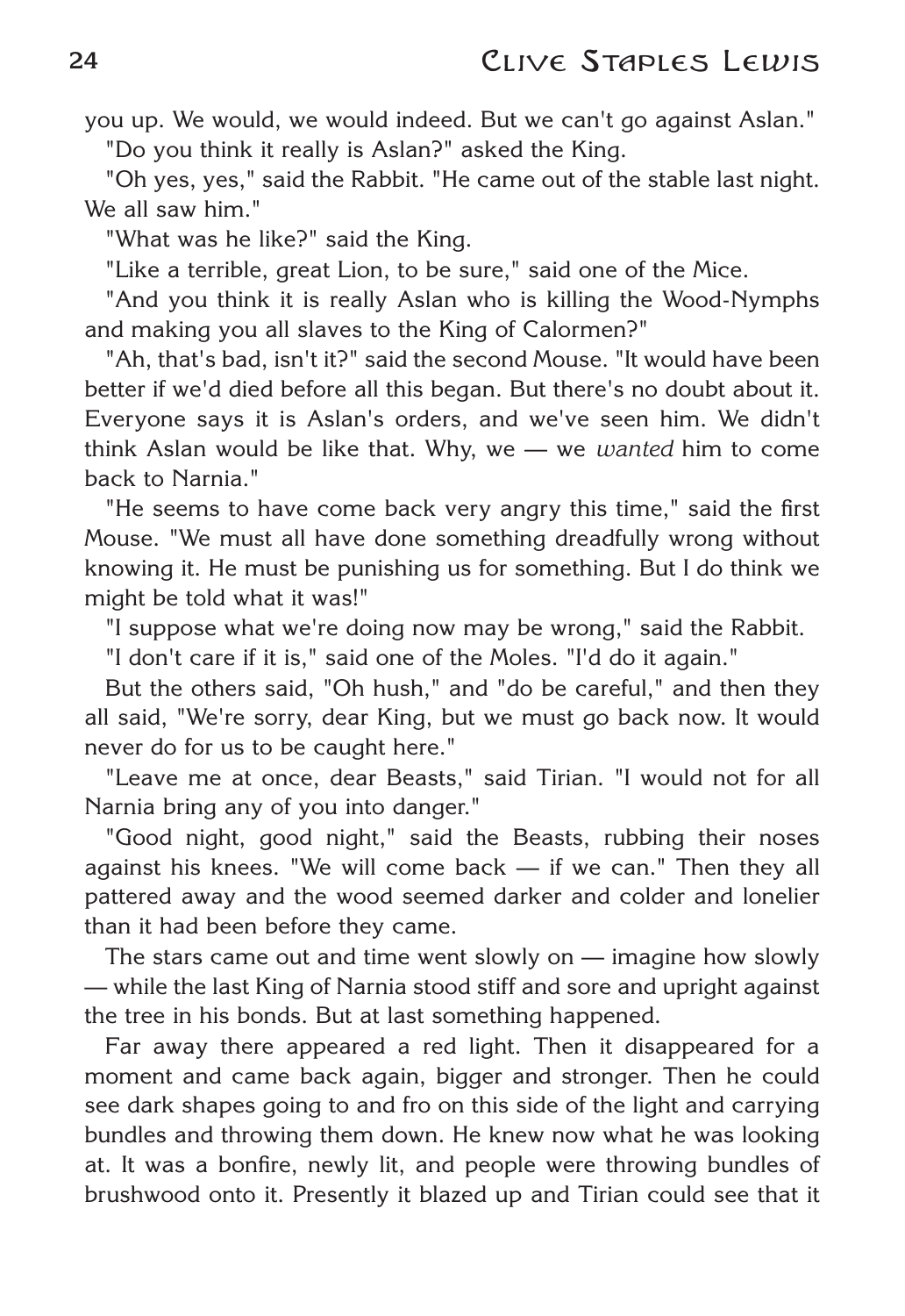was on the very top of the hill. He could see quite clearly the stable behind it, all lit up in the red glow, and a great crowd of Beasts and Men between the fire and himself. A small figure, hunched up beside the fire, must be the Ape. It was saying something to the crowd, but he could not hear what. Then it went and bowed three times to the ground in front of the door of the stable. Then it got up and opened the door. And something on four legs — something that walked rather stiffly — came out of the stable and stood facing the crowd.

A great wailing or howling went up, so loud that Tirian could hear some of the words.

"Aslan! Aslan! Aslan!" cried the Beasts. "Speak to us. Comfort us. Be angry with us no more."

From where Tirian was, he could not make out very clearly what the thing was; but he could see that it was yellow and hairy. He had never seen the Great Lion. He had never seen even a common lion. He couldn't be sure that what he saw was not the real Aslan. He had not expected Aslan to look like that stiff thing which stood and said nothing. But how could one be sure? For a moment horrible thoughts went through his mind: then he remembered the nonsense about Tash and Aslan being the same and knew that the whole thing must be a cheat.

The Ape put his head close up to the yellow thing's head as if he were listening to something it was whispering to him. Then he turned and spoke to the crowd, and the crowd wailed again. Then the yellow thing turned clumsily round and walked — you might almost say, waddled — back into the stable and the Ape shut the door behind it. After that the fire must have been put out for the light vanished quite suddenly, and Tirian was once more alone with the cold and the darkness.

He thought of other Kings who had lived and died in Narnia in old times and it seemed to him that none of them had ever been so unlucky as himself. He thought of his great-grandfather's great-grandfather, King Rilian, who had been stolen away by a Witch when he was only a young prince and kept hidden for years in the dark caves beneath the land of the Northern Giants. But then it had all come right in the end, for two mysterious children had suddenly appeared from the land beyond the world's end and had rescued him so that he came home to Narnia and had a long and prosperous reign. "It's not like that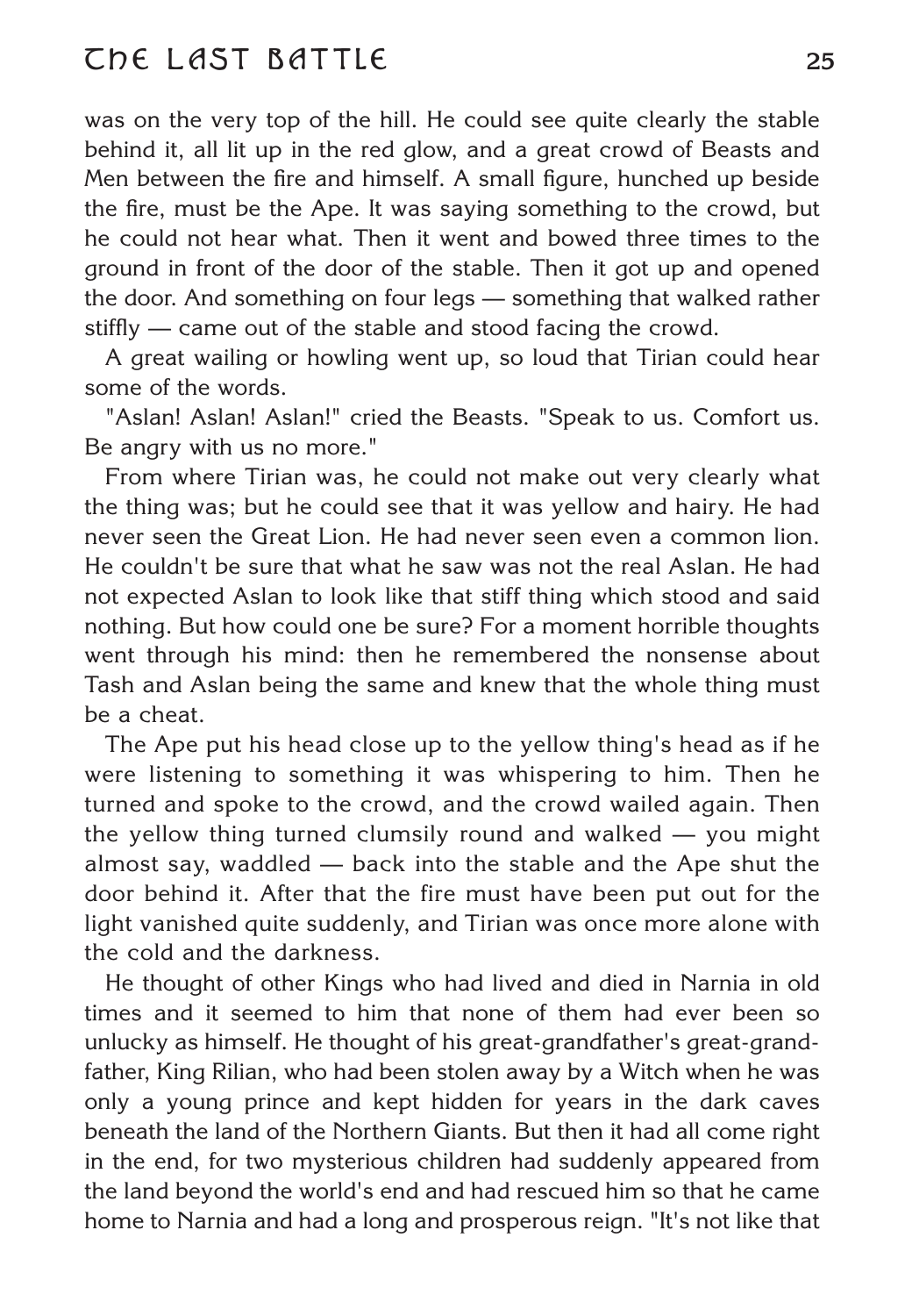with me," said Tirian to himself. Then he went further back and thought about Rilian's father, Caspian the Seafarer, whose wicked uncle King Miraz had tried to murder him, and how Caspian fled away into the woods and lived among the Dwarfs. But that story too had all come right in the end too: for Caspian also had been helped by children — only there were four of them that time — who came from somewhere beyond the world and fought a great battle and set him on his father's throne. "But it was all long ago," said Tirian to himself. "That sort of thing doesn't happen now." And then he remembered (for he had always been good at history when he was a boy) how those same four children who had helped Caspian had been in Narnia over a thousand years before; and it was then that they had defeated the terrible White Witch and ended the Hundred Years of Winter, and after that they had reigned (all four of them together) at Cair Paravel, till they were no longer children but great Kings and lovely Queens, and their reign had been the golden age of Narnia. And Aslan had come into that story a lot. He had come into all the other stories too, as Tirian now remembered. "Aslan — and children from another world," thought Tirian. "They have always come in when things were at their worst. Oh, if only they could now."

And he called out "Aslan! Aslan! Aslan! Come and help us Now."

But the darkness and the cold and the quietness went on just the same.

"Let *me* be killed," cried the King. "I ask nothing for myself. But come and save all Narnia."

And still there was no change in the night or the wood, but there began to be a kind of change inside Tirian. Without knowing why, he began to feel a faint hope. And he felt somehow stronger. "Oh Aslan, Aslan," he whispered. "If you will not come yourself, at least send me the helpers from beyond the world. Or let me call them. Let my voice carry beyond the world." Then, hardly knowing that he was doing it, he suddenly cried out in a great voice:

"Children! Children! Friends of Narnia! Quick. Come to me. Across the worlds I call you; I Tirian, King of Narnia, Lord of Cair Paravel, and Emperor of the Lone Islands!"

And immediately he was plunged into a dream (if it was a dream) more vivid than any he had had in his life.

He seemed to be standing in a lighted room where seven people sat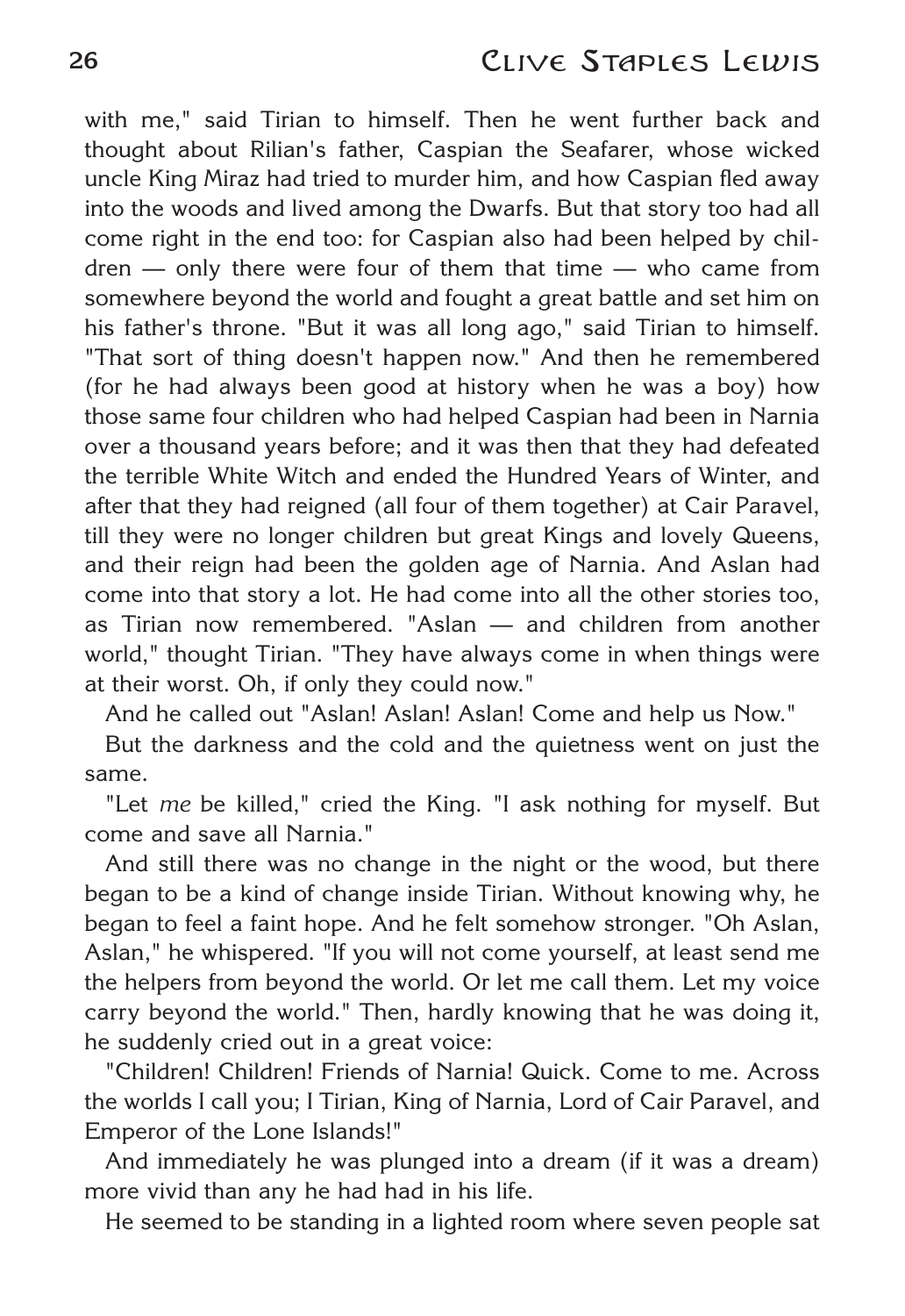round a table. It looked as if they had just finished their meal. Two of these people were very old, an old man with a white beard and an old woman with wise, merry, twinkling eyes. He who sat at the right hand of the old man was hardly full grown, certainly younger than Tirian himself, but his face had already the look of a king and a warrior. And you could almost say the same of the other youth who sat at the right hand of the old woman. Facing Tirian across the table sat a fair-haired girl younger than either of these, and on either side of her, a boy and girl who were younger still. They were all dressed in what seemed to Tirian the oddest kind of clothes.

But he had no time to think about details like that, for instantly the youngest boy and both the girls started to their feet, and one of them gave a little scream. The old woman started and drew in her breath sharply. The old man must have made some sudden movement too for the wine glass which stood at his right hand was swept off the table: Tirian could hear the tinkling noise as it broke on the floor.

Then Tirian realised that these people could see him; they were staring at him as if they saw a ghost. But he noticed that the king-like one who sat at the old man's right never moved (though he turned pale) except that he clenched his hand very tight. Then he said:

"Speak, if you're not a phantom or a dream. You have a Narnian look about you and we are the seven friends of Narnia."

Tirian was longing to speak, and he tried to cry out aloud that he was Tirian of Narnia, in great need of help. But he found (as I have sometimes found in dreams too) that his voice made no noise at all.

The one who had already spoken to him arose to his feet. "Shadow or spirit or whatever you are," he said, fixing his eyes full upon Tirian. "If you are from Narnia, I charge you in the name of Aslan, speak to me. I am Peter the High King."

The room began to swim before Tirian's eyes. He heard the voices of those seven people all speaking at once, and all getting fainter every second, and they were saying things like, "Look! It's fading." "It's melting away." "It's vanishing." Next moment he was wide awake, still tied to the tree, colder and stiffer than ever. The wood was full of the pale, dreary light that comes before sunrise, and he was soaking wet with dew; it was nearly morning.

That waking was about the worst moment he had ever had in his life.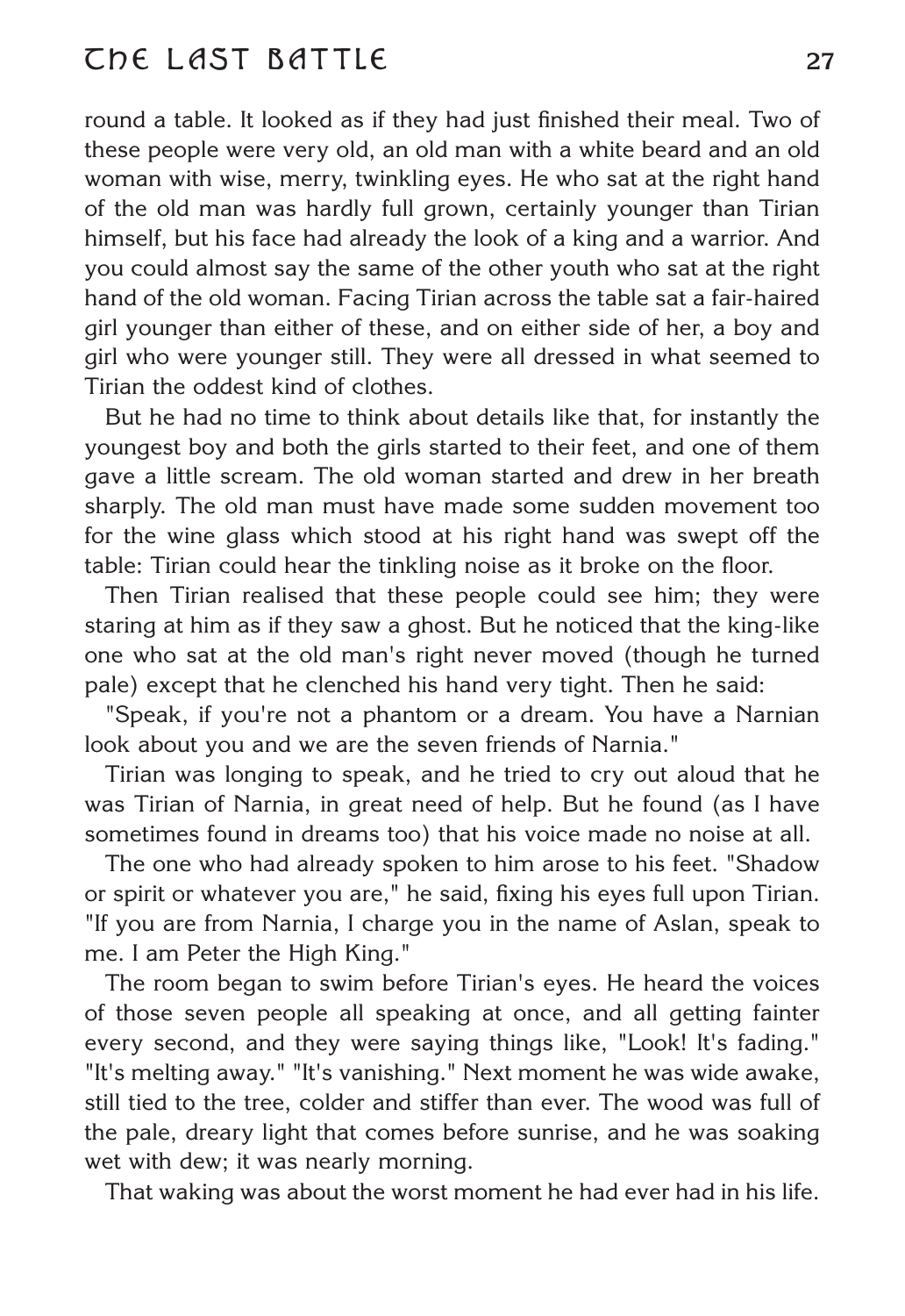#### CHADTER I

### <span id="page-32-0"></span>How Help Came to the King

at his misery did not last long. Almost at once there came a bump, and then a second bump, and two children were standing before him. The wood in front of him had been quite empty a second before and he knew they had not c bump, and then a second bump, and two children were standing before him. The wood in front of him had been quite empty a second before and he knew they had not in fact simply appeared from nowhere. He saw at a glance that they were wearing the same queer, dingy sort of clothes as the people in his dream; and he saw, at a second glance, that they were the youngest boy and girl out of that party of seven.

"Gosh!" said the Boy, "that took one's breath away! I thought — "

"Hurry up and get him untied," said the girl. "We can talk afterwards." Then she added, turning to Tirian, "I'm sorry we've been so long. We came the moment we could."

While she was speaking the Boy had produced a knife from his pocket and was quickly cutting the King's bonds: too quickly, in fact, for the King was so stiff and numb that when the last cord was cut he fell forward on his hands and knees. He couldn't get up again till he had brought some life back into his legs by a good rubbing.

"I say," said the girl. "It was you, wasn't it, who appeared to us that night when we were all at supper? Nearly a week ago."

"A week, fair maid?" said Tirian. "My dream led me into your world scarce ten minutes since."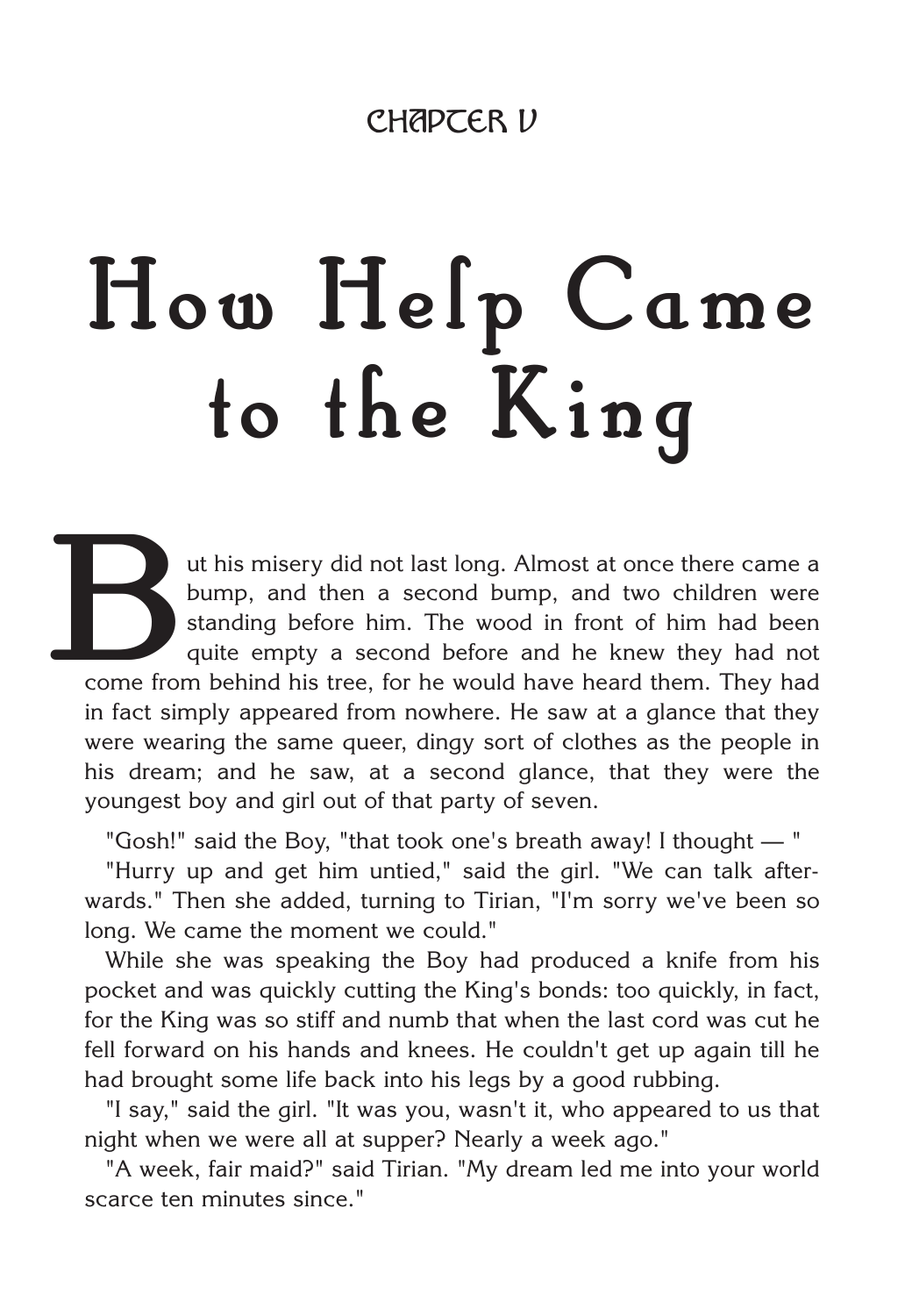"It's the usual muddle about times, Pole," said the Boy.

"I remember now," said Tirian. "That too comes in all the old tales. The time of your strange land is different from ours. But if we speak of Time, 'tis time to be gone from here: for my enemies are close at hand. Will you come with me?"

"Of course," said the girl. "It's you we've come to help."

Tirian got to his feet and led them rapidly downhill, southward and away from the stable. He knew well where he meant to go but his first aim was to get to rocky places where they would leave no trail, and his second to cross some water so that they would leave no scent. This took them about an hour's scrambling and wading and while that was going on nobody had any breath to talk. But even so, Tirian kept on stealing glances at his companions. The wonder of walking beside the creatures from another world made him feel a little dizzy: but it also made all the old stories seem far more real than they had ever seemed before... anything might happen now.

"Now," said Tirian as they came to the head of a little valley which ran down before them among young birch trees, "we are out of danger of those villains for a space and may walk more easily." The sun had risen, dew-drops were twinkling on every branch, and birds were singing.

"What about some grub? — I mean for you, Sir; we two have had our breakfast," said the Boy.

Tirian wondered very much what he meant by "grub," but when the Boy opened a bulgy satchel which he was carrying and pulled out a rather greasy and squashy packet, he understood. He was ravenously hungry, though he hadn't thought about it till that moment. There were two hard-boiled egg sandwiches, and two cheese sandwiches, and two with some kind of paste in them. If he hadn't been so hungry, he wouldn't have thought much of the paste, for that is a sort of food nobody eats in Narnia. By the time he had eaten all six sandwiches they had come to the bottom of the valley and there they found a moss cliff with a little fountain bubbling out of it. All three stopped and drank and splashed their hot faces.

"And now," said the girl as she tossed her wet hair back from her forehead, "aren't you going to tell us who you are and why you were tied up and what it's all about?"

"With a good will, damsel," said Tirian. "But we must keep on the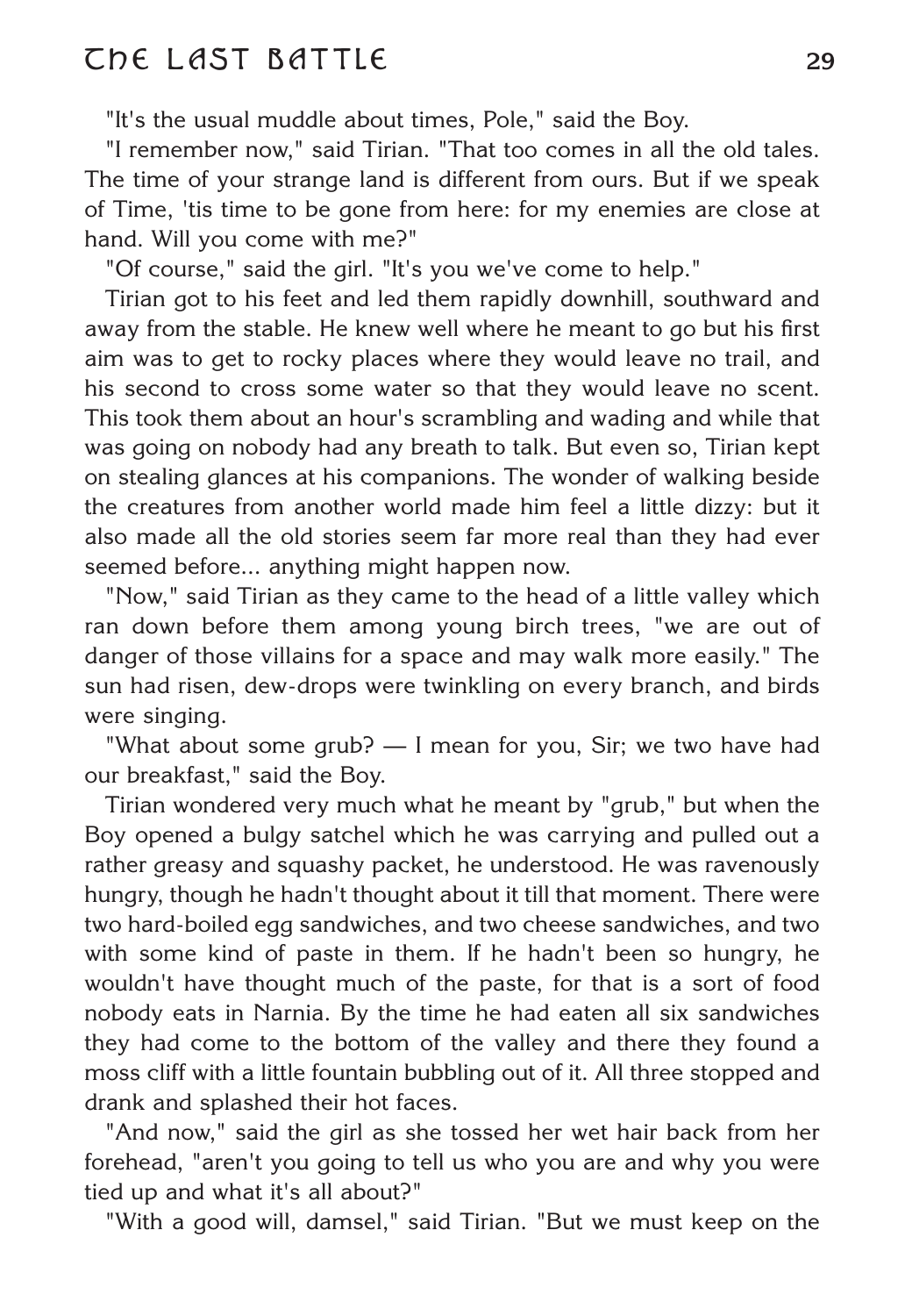march." So while they went on walking he told them who he was and all the things that had happened to him. "And now," he said at the end, "I am going to a certain tower, one of three that were built in my grandsire's time to guard Lantern Waste against certain perilous outlaws who dwelled there in his day. By Aslan's good will I was not robbed of my keys. In that tower we shall find store of weapons and mail and some victuals also, though no better than dry biscuit. There also we can lie safe while we make our plans. And now, prithee, tell me who you two are and all your story."

"I'm Eustace Scrubb and this is Jill Pole," said the Boy. "And we were here once before, ages and ages ago, more than a year ago by our time, and there was a chap called Prince Rilian, and they were keeping this chap underground, and Puddle-glum put his foot in — "

"Ha!" cried Tirian, "are you then that Eustace and that Jill who rescued King Rilian from his long enchantment?"

"Yes, that's us," said Jill. "So he's *King* Rilian now, is he? Oh of course he would be. I forgot — "

"Nay," said Tirian, "I am the seventh in descent from him. He has been dead over two hundred years."

Jill made a face. "Ugh!" she said. "That's the horrid part about coming back to Narnia." But Eustace went on.

"Well now you know who we are, Sire," he said. "And it was like this. The Professor and Aunt Polly had got all us friends of Narnia together  $\equiv$  "

"I know not these names, Eustace," said Tirian.

"They're the two who came into Narnia at the very beginning, the day all the animals learned to talk."

"By the Lion's Mane," cried Tirian. "Those two! The Lord Digory and the Lady Polly! From the dawn of the world! And still alive in your place? The wonder and the glory of it! But tell me, tell me."

"She isn't really our aunt, you know," said Eustace. "She's Miss Plummer, but we call her Aunt Polly. Well, those two got us all together: partly just for fun so that we could all have a good jaw about Narnia (for of course there's no one else we can ever talk to about things like that) but partly because the Professor had a feeling that we were somehow wanted over here. Well then you came in like a ghost or goodness-knows-what and nearly frightened the lives out of us and vanished without saying a word. After that, we knew for certain there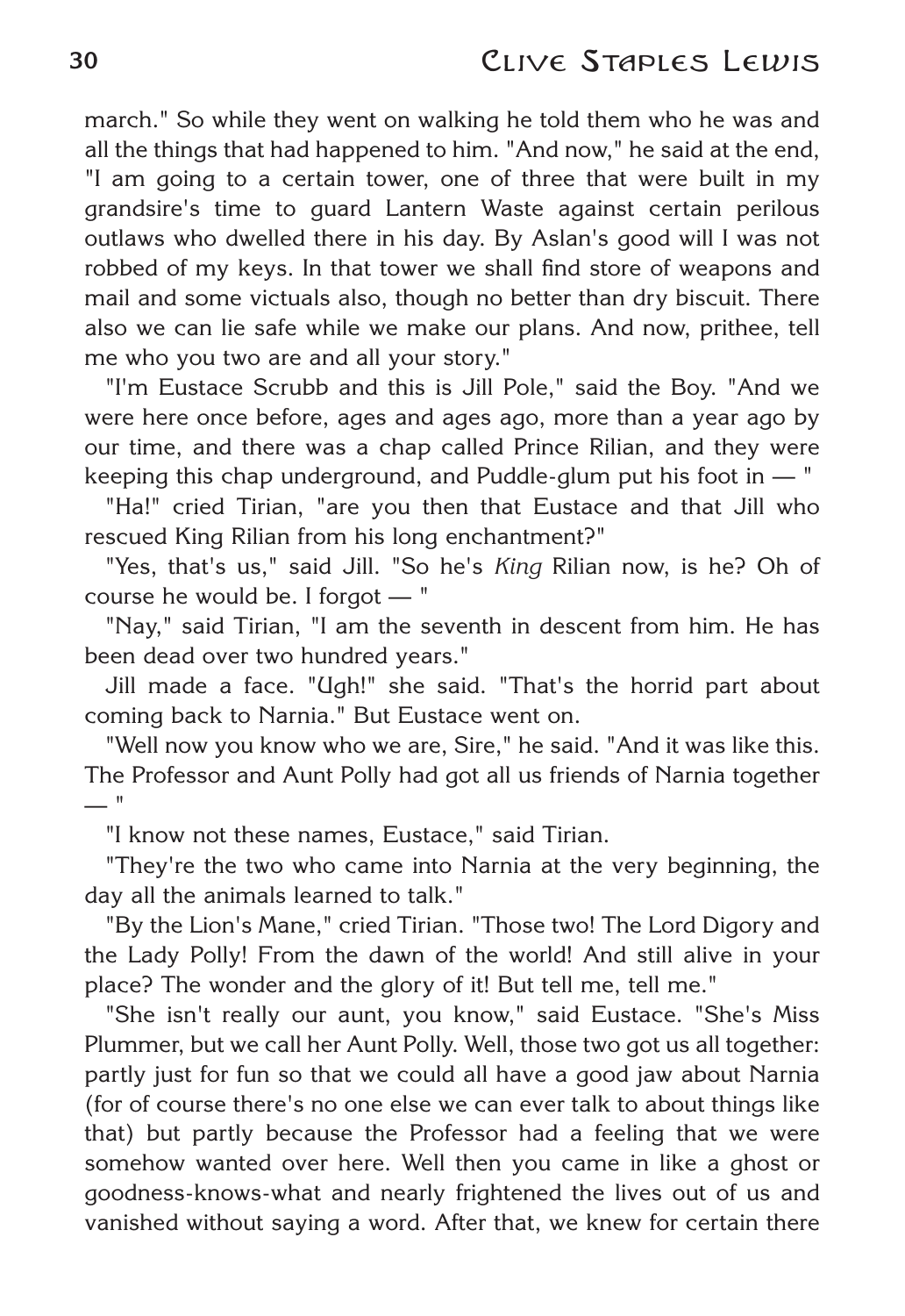was something up. The next question was how to get here. You can't go just by wanting to. So we talked and talked and at last the Professor said the only way would be by the Magic Rings. It was by those Rings that he and Aunt Polly got here long, long ago when they were only kids, years before we younger ones were born. But the Rings had all been buried in the garden of a house in London (that's our big town, Sire) and the house had been sold. So then the problem was how to get at them. You'll never guess what we did in the end! Peter and Edmund  $-$  that's the High King Peter, the one who spoke to you  $$ went up to London to get into the garden from the back, early in the morning before people were up. They were dressed like workmen so that if anyone did see them it would look as if they'd come to do something about the drains. I wish I'd been with them: it must have been glorious fun. And they must have succeeded for next day Peter sent us a wire — that's a sort of message, Sire, I'll explain about it some other time — to say he'd got the Rings. And the day after that was the day Pole and I had to go back to school — we're the only two who are still at school and we're at the same one. So Peter and Edmund were to meet us at a place on the way down to school and hand over the Rings. It had to be us two who were to go to Narnia, you see, because the older ones couldn't come again. So we got into the train — that's kind of thing people travel in in our world: a lot of wagons chained together — and the Professor and Aunt Polly and Lucy came with us. We wanted to keep together as long as we could. Well there we were in the train. And we were just getting to the station where the others were to meet us, and I was looking out of the window to see if I could see them when suddenly there came a most frightful jerk and a noise: and there we were in Narnia and there was your Majesty tied up to the tree."

"So you never used the Rings?" said Tirian.

"No," said Eustace. "Never even saw them. Aslan did it all for us in his own way without any Rings."

"But the High King Peter has them," said Tirian.

"Yes," said Jill. "But we don't think he can use them. When the two other Pevensies — King Edmund and Queen Lucy — were last here, Aslan said they would never come to Narnia again. And he said something of the same sort to the High King, only longer ago. You may be sure he'll come like a shot if he's allowed."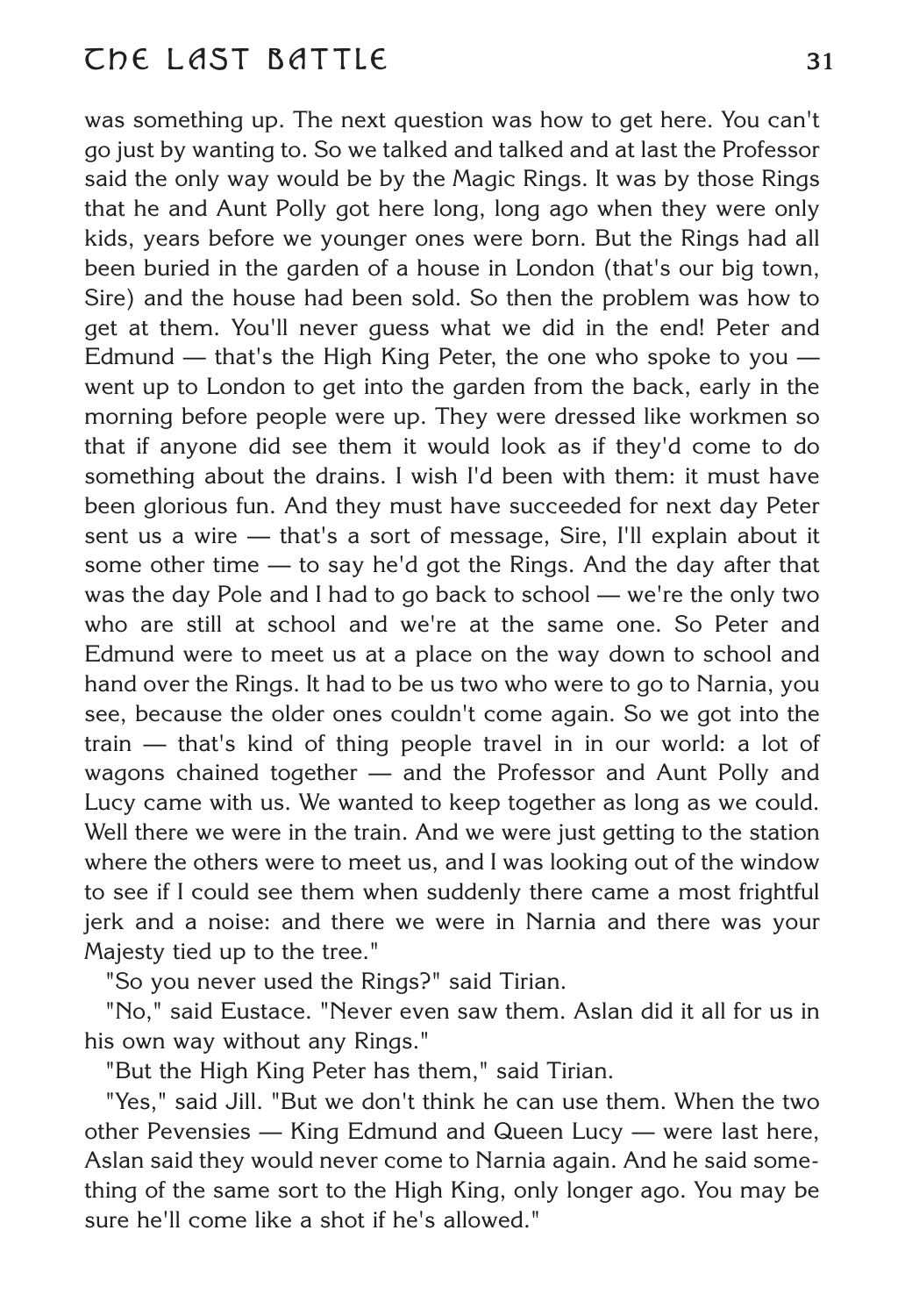"Gosh!" said Eustace. "It's getting hot in this sun. Are we nearly there, Sire?"

"Look," said Tirian and pointed. Not many yards away grey battlements rose above the treetops, and after a minute's more walking they came out in an open grassy space. A stream ran across it and on the far side of the stream stood a squat, square tower with very few and narrow windows and one heavy-looking door in the wall that faced them.

Tirian looked sharply this way and that to make sure that no enemies were in sight. Then he walked up to the tower and stood still for a moment fishing up his bunch of keys which he wore inside his hunting-dress on a narrow silver chain that went round his neck. It was a nice bunch of keys that he brought out, for two were golden and many were richly ornamented: you could see at once that they were keys made for opening solemn and secret rooms in palaces, or chests and caskets of sweet-smelling wood that contained royal treasures. But the key which he now put into the lock of the door was big and plain and more rudely made. The lock was stiff and for a moment Tirian was afraid that he would not be able to turn it: But at last he did and the door swung open with a sullen creak.

"Welcome, friends," said Tirian. "I fear this is the best palace that the King of Narnia can now offer to his guests."

Tirian was pleased to see that the two strangers had been well brought up. They both said not to mention it and that they were sure it would be very nice.

As a matter of fact it was not particularly nice. It was rather dark and smelled very damp. There was only one room in it and this room went right up to the stone roof: a wooden staircase in one corner led up to a trap door by which you could get out on the battlements. There were a few rude bunks to sleep in, and a great many lockers and bundles. There was also a hearth which looked as if nobody had lit a fire in it for a great many years.

"We'd better go out and gather some firewood first thing, hadn't we?" said Jill.

"Not yet, comrade," said Tirian. He was determined that they should not be caught unarmed, and began searching the lockers, thankfully remembering that he had always been careful to have these garrison towers inspected once a year to make sure that they were stocked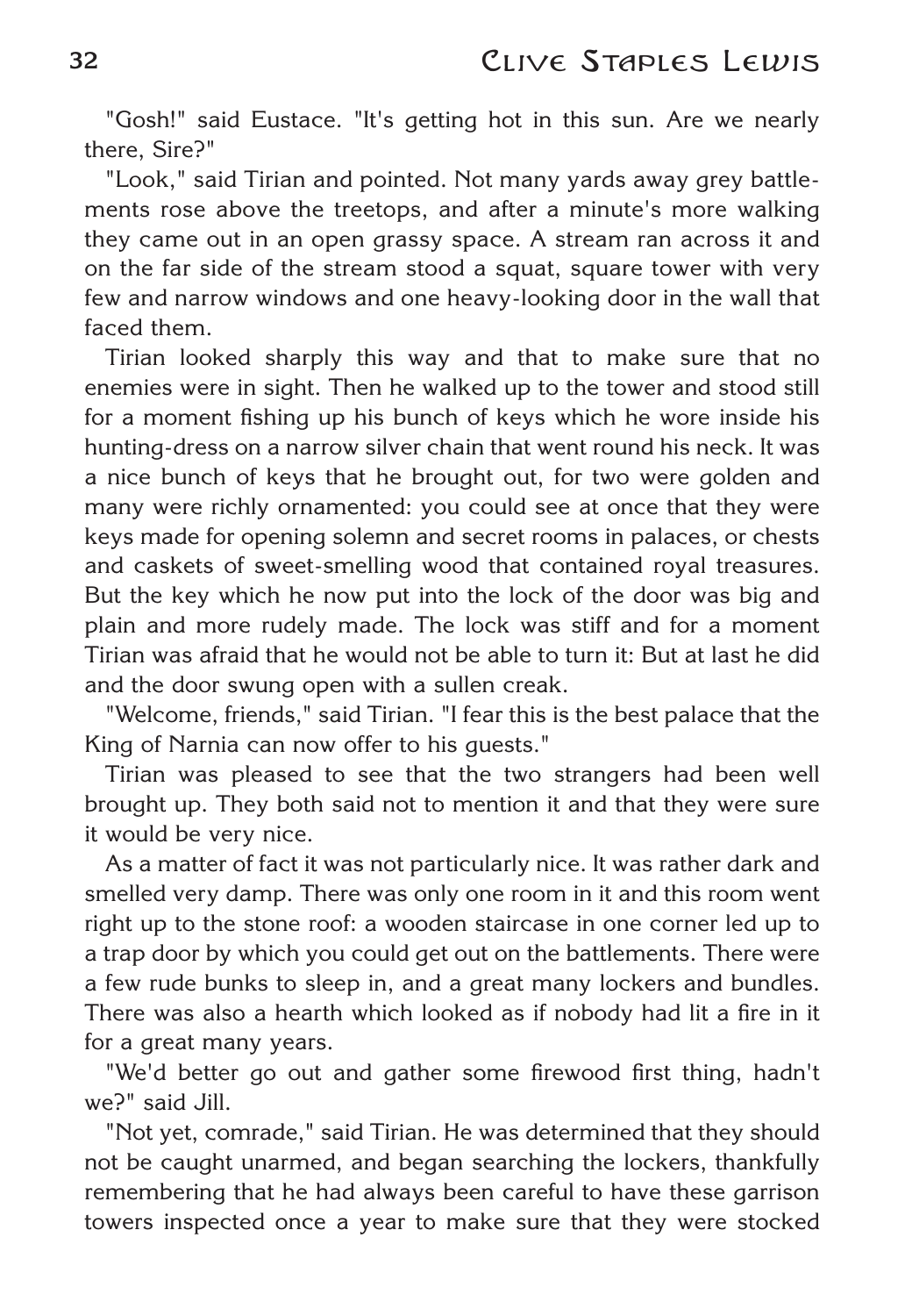with all things needful. The bow strings were there in their coverings of oiled silk, the swords and spears were greased against rust, and the armour was kept bright in its wrappings. But there was something even better. "Look!" said Tirian as he drew out a long mail shirt of a curious pattern and flashed it before the children's eyes.

"That's funny looking mail, Sire," said Eustace.

"Aye, lad," said Tirian. "No Narnian dwarf smithied that. 'Tis mail of Calormen, outlandish gear. I have ever kept a few suits of it in readiness, for I never knew when I or my friends might have reason to walk unseen in the Tisroc's land. And look on this stone bottle. In this there is a juice which, when we have rubbed it on our hands and faces, will make us brown as Calormenes."

"Oh hurrah!" said Jill. "Disguises! I love disguises."

Tirian showed them how to pour out a little of the juice into the palms of their hands and then rub it well over their faces and necks, right down to the shoulders, and then on their hands, right up to the elbows. He did the same himself.

"After this has hardened on us," he said, "we may wash in water and it will not change. Nothing but oil and ashes will make us white Narnians again. And now, sweet Jill, let us go see how this mail-shirt becomes you. 'Tis something too long, yet not so much as I feared. Doubtless it belonged to a page in the train of one of their Tarkaans."

After the mail shirts they put on Calormene helmets, which are little round ones fitting tight to the head and having a spike on top. Then Tirian took long rolls of some white stuff out of the locker and wound them over the helmets till they became turbans: but the little steel spike still stuck up in the middle. He and Eustace took curved Calormene swords and little round shields. There was no sword light enough for Jill, but he gave her a long, straight hunting knife which might do for a sword at a pinch.

"Hast any skill with the bow, maiden?" said Tirian.

"Nothing worth talking of," said Jill blushing. "Scrubb's not bad."

"Don't you believe her, Sire," said Eustace. "We've both been practicing archery ever since we got back from Narnia last time, and she's about as good as I now. Not that either of us is much."

Then Tirian gave Jill a bow and a quiver full of arrows. The next business was to light a fire, for inside that tower it still felt more like a cave than like anything indoors and set one shivering. But they got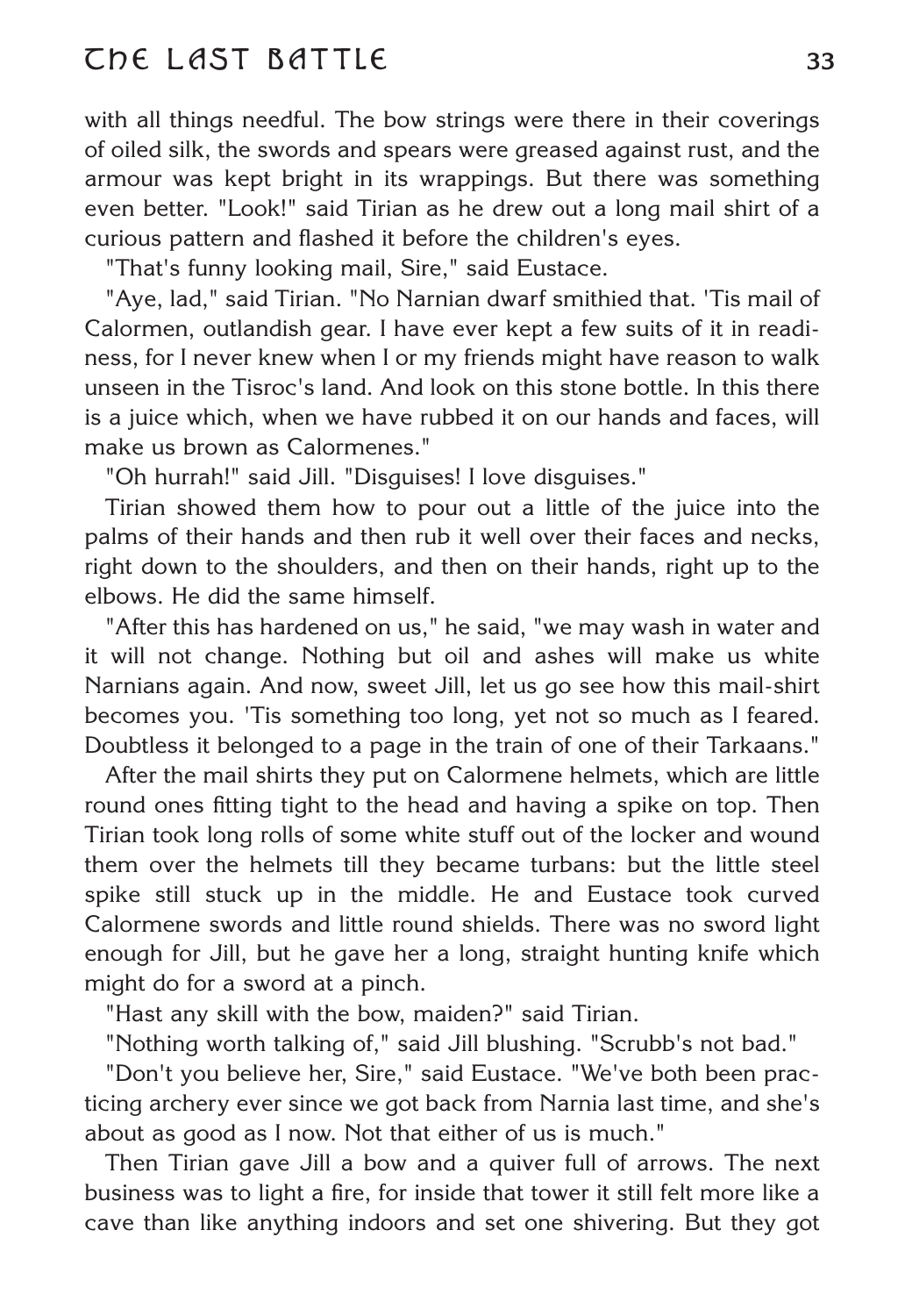warm gathering the wood — the sun was now at its highest — and when once the blaze was roaring up the chimney the place began to look cheerful. Dinner was, however, a dull meal, for the best they could do was to pound up some of the hard biscuit which they found in a locker and pour it into boiling water, with salt, so as to make a kind of porridge. And there was nothing to drink but water.

"I wish we'd brought a packet of tea," said Jill.

"Or a tin of cocoa," said Eustace.

"A firkin or so of good wine in each of these towers would not have been amiss," said Tirian.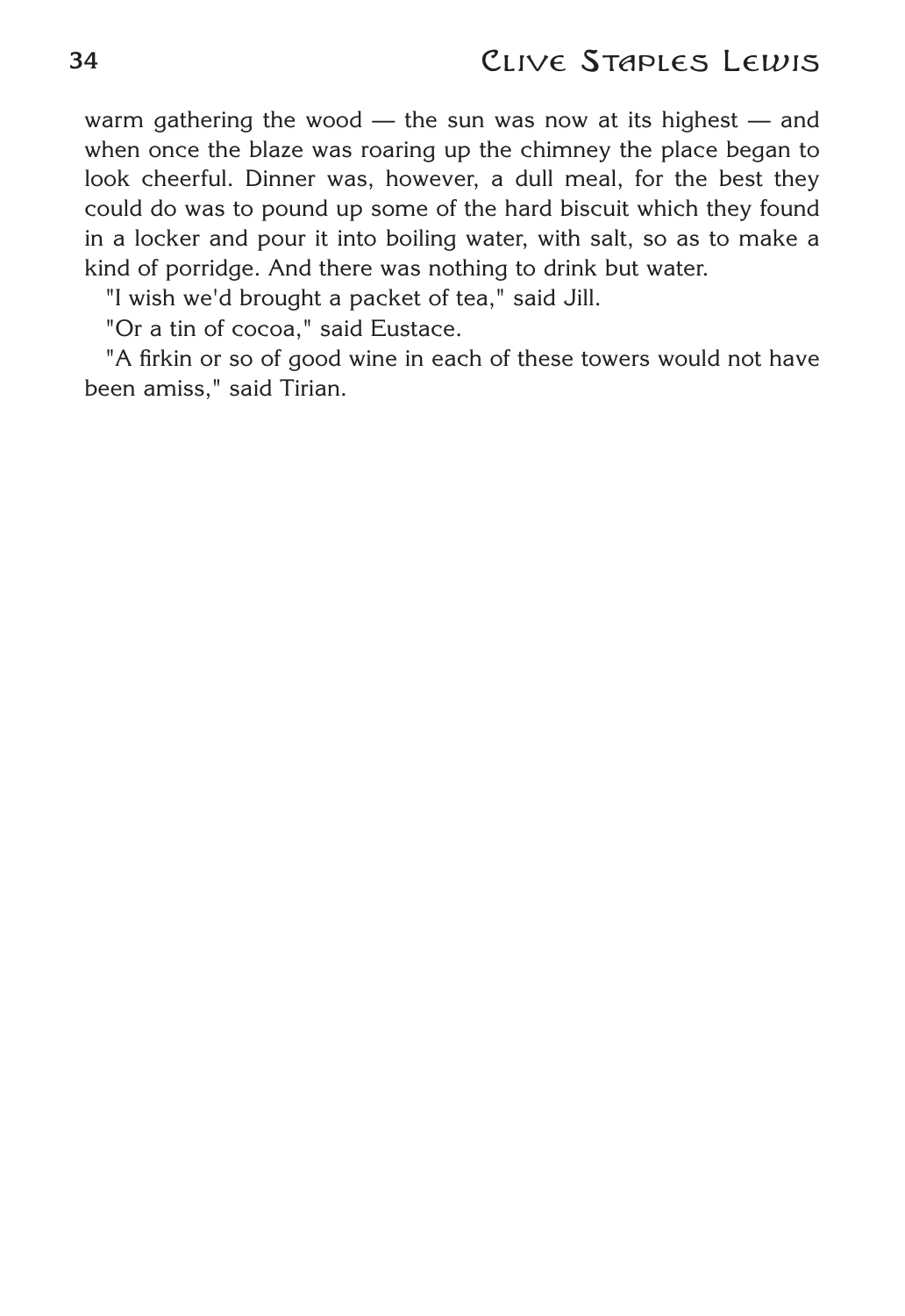# CHADTER IJI

# A Good Night's Work

bout four hours later Tirian flung himself into one of the bunks to snatch a little sleep. The two children were already snoring: he had made them go to bed before he did because they would have to be up most of the night bunks to snatch a little sleep. The two children were already snoring: he had made them go to bed before he did because they would have to be up most of the night and he knew them out. First he had given Jill some practice in archery and found that, though not up to Narnian standards, she was really not too bad. Indeed she had succeeded in shooting a rabbit (not a Talking rabbit, of course: there are lots of the ordinary kind about in Western Narnia) and it was already skinned, cleaned, and hanging up. He had found that both the children knew all about this chilly and smelly job; they had learned that kind of thing on their great journey through Giant-Land in the days of Prince Rilian. Then he had tried to teach Eustace how to use his sword and shield. Eustace had learned quite a lot about sword fighting on his earlier adventures but that had been all with a straight Narnian sword. He had never handled a curved Calormene scimitar and that made it hard, for many of the strokes are quite different and some of the habits he had learned with the long sword had now to be unlearned again. But Tirian found that he had a good eye and was very quick on his feet. He was surprised at the strength of both the children: in fact they both seemed to be already much strong and bigger and more grown-up than they had been when he first met them a few hours ago. It is one of the effects which Narnian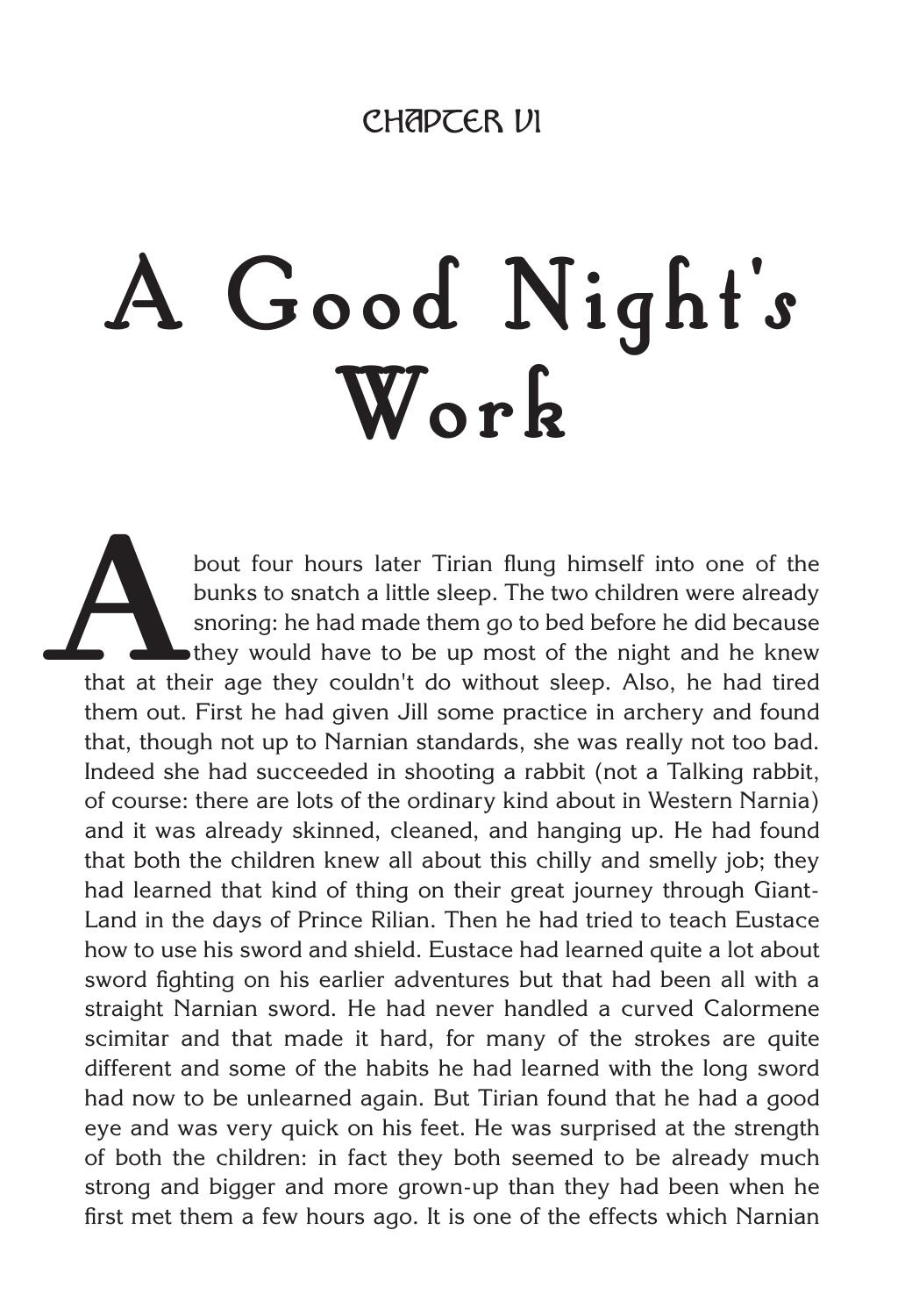air often has on visitors from our world.

All three of them agreed that the very first thing they must do was to go back to Stable Hill and try to rescue Jewel the Unicorn. After that, if they succeeded, they would try to get away Eastward and meet the little army which Roonwit the Centaur would be bringing from Cair Paravel.

An experienced warrior and huntsman like Tirian can always wake up at the time he wants. So he gave himself till nine o'clock that night and then put all worries out of his head and fell asleep at once. It seemed only a moment later when he woke but he knew by the light and the very feel of things that he had timed his sleep exactly. He got up, put on his helmet-and-turban (he had slept in his mail-shirt), and then shook the other two till they woke up. They looked, to tell the truth, very grey and dismal as they climbed out of their bunks and there was a good deal of yawning.

"Now," said Tirian, "we go due North from here — by good fortune 'tis a starry night — and it will be much shorter than our journey this morning, for then we went roundabout but now we shall go straight. If we are challenged, then do you two hold your peace and I will do my best to talk like a curst, cruel, proud lord of Calormen. If I draw my sword then thou, Eustace, must do likewise and let Jill leap behind us and stand with an arrow on the string. But if I cry 'Home,' then fly for the Tower both of you. And let none try to fight on — not even one stroke — after I have given the retreat: such false valour has spoiled many notable plans in the wars. And now friends, in the name of Aslan let us go forward."

Out they went into the cold night. All the great northern stars were burning above the treetops. The North-Star of that world is called the Spear-Head: it is brighter than our Pole Star.

For a time they could go straight towards the Spear-Head but presently they came to a dense thicket so that they had to go out of their course to get round it. And after that — for they were still overshadowed by branches — it was hard to pick up their bearings. It was Jill who set them right again: she had been an excellent Guide in England. And of course she knew her Narnian stars perfectly, having travelled so much in the wild Northern Lands, and could work out the direction from other stars even when the Spear-Head was hidden. As soon as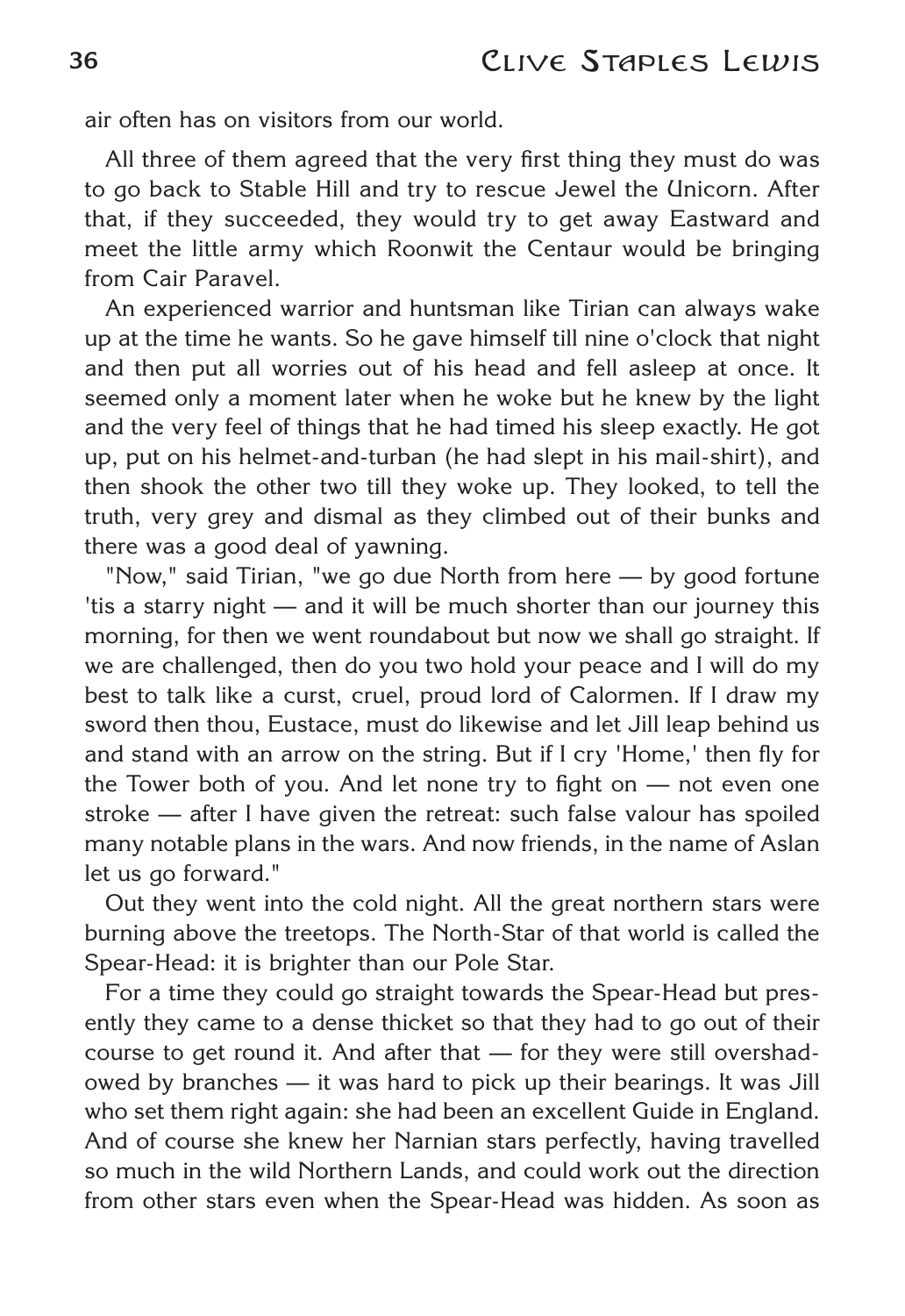Tirian saw that she was the best pathfinder of the three of them he put her in front. And then he was astonished to find how silently and almost invisibly she glided on before them.

"By the Mane!" he whispered to Eustace. "This girl is a wondrous wood-maid. If she had Dryad's blood in her she could scarce do it better."

"She's so small, that's what helps," whispered Eustace. But Jill from in front said: "S-s-s-h, less noise."

All round them the wood was very quiet. Indeed it was far too quiet. On an ordinary Narnian night there ought to have been noises — an occasional cheery "Good night" from a hedgehog, the cry of an owl overhead, perhaps a flute in the distance to tell of Fauns dancing, or some throbbing, hammering noises from Dwarfs underground. All that was silenced: gloom and fear reigned over Narnia.

After a time they began to go steeply uphill and the trees grew further apart. Tirian could dimly make out the well known hilltop and the stable. Jill was now going with more and more caution: she kept on making signs to the others with her hand to do the same. Then she stopped dead still and Tirian saw her gradually sink down into the grass and disappear without a sound. A moment later she rose again, put her mouth close to Tirian's ear, and said in the lowest possible whisper, "Get down. *Thee* better." She said *thee* for *see* not cause she had a lisp but because she knew that the hissing letter S is the part of a whisper most likely to be overhead. Tirian at once lay down, almost as silently as Jill, but not quite for he was heavier and older. And once they were down, he saw how from that position you could see the edge of the hill sharp against the star-strewn sky. Two black shapes rose against it: one was the stable, and the other, a few feet in front of it, was a Calormene sentry. He was keeping very ill watch: not walking or even standing but sitting with his spear over his shoulder and his chin on his chest. "Well done," said Tirian to Jill. She had shown him exactly what he needed to know.

They got up and Tirian now took the lead. Very slowly, hardly daring to breathe, they made their way up to a little clump of trees which was not more than forty feet away from the sentinel.

"Wait here till I come again," he whispered to the other two. "If I miscarry, fly." Then he sauntered out boldly in full view of the enemy. The man started when he saw him and was just going to jump to his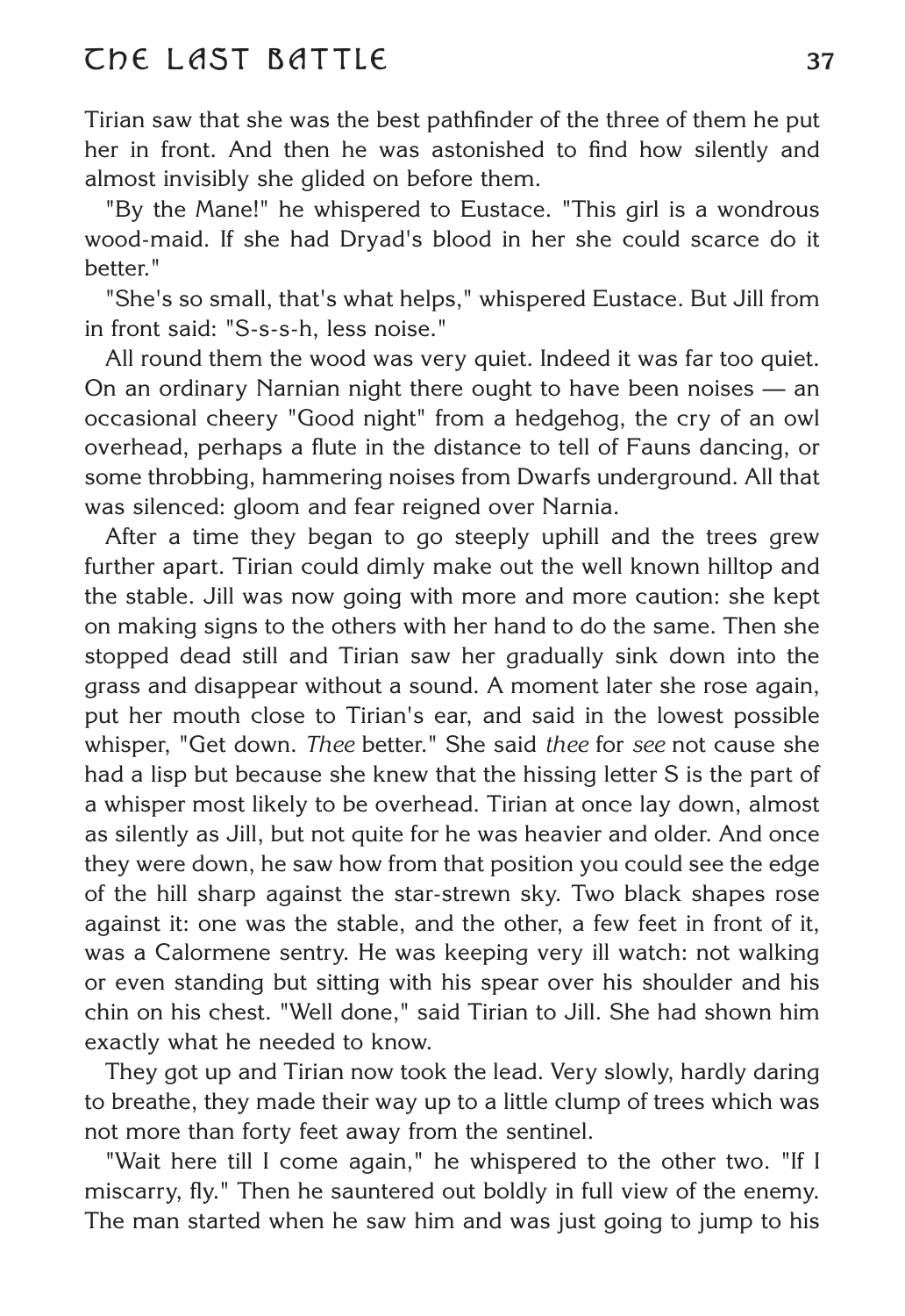feet: he was afraid Tirian might be one of his own officers and that he would get into trouble for sitting down. But before he could get up, Tirian had dropped on one knee beside him, saying:

"Art thou a warrior of the Tisroc's, may he live forever? It cheers my heart to meet thee among all these beasts and devils of Narnians. Give me thy hand, friend."

Before he well knew what was happening the Calormene sentry found his right hand seized in a mighty grip. Next instant someone was kneeling on his legs and dagger was pressed against his neck.

"One noise and thou art dead," said Tirian in his ear. "Tell me where the Unicorn is and thou shall live."

"B — behind the stable, O My Master," stammered the unfortunate man.

"Good. Rise up and lead me to him."

As the man got up the point of the dagger never left his neck. It only travelled round (cold and rather ticklish) as Tirian got behind him and settled it at a convenient place under his ear. Tremblingly he went round to the back of the stable.

Though it was dark Tirian could see the white shape of Jewel at once.

"Hush!" he said. "No, do not neigh. Yes, Jewel, it is I. How have they tied thee?"

"Hobbled by all four legs and tied with a bridle to a ring in the stable wall," came Jewel's voice.

"Stand here, sentry, with your back to the wall. So. Now, Jewel: set the point of your horn against this Calormene's breast."

"With a good will, Sire," said Jewel.

"If he moves, rive him to the heart." Then in a few seconds Tirian cut the ropes. With the remains of them he bound the sentry hand and foot. Finally he made him open his mouth, stuffed it full of grass and tied him up from scalp to chin so that he could make no noise, lowered the man into a sitting position and set him against the wall.

"I have done thee some discourtesy, soldier," said Tirian. "But such was my need. If we meet again I may happen to do thee a better turn. Now, Jewel, let us go softly."

He put his left arm round the beast's neck and bent and kissed its nose and both had great joy. They went back as quietly as possible to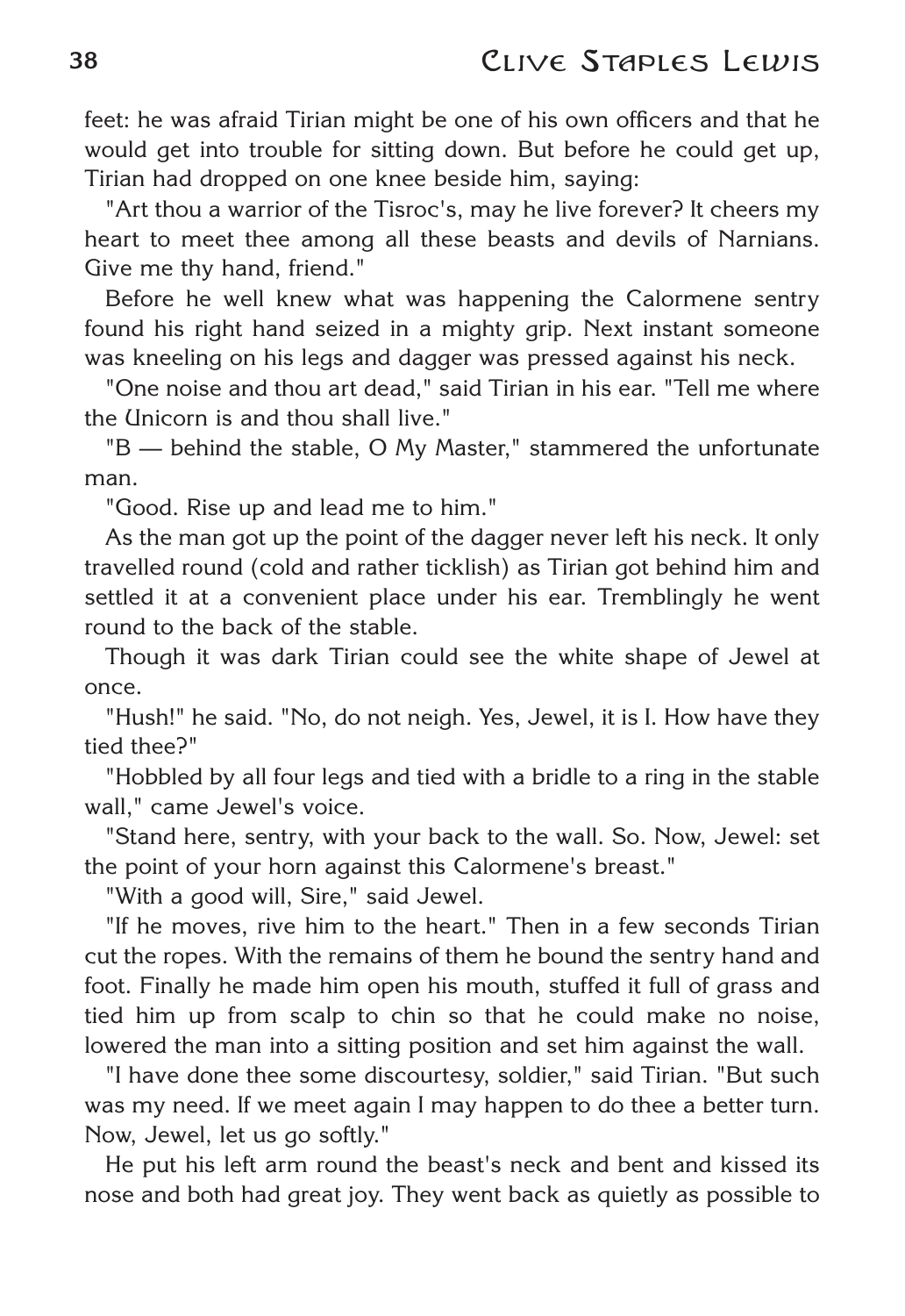the place where he had left the children. It was darker in there under the trees and he nearly ran into Eustace before he saw him.

"All's well," whispered Tirian. "A good night's work. Now for home."

They turned and had gone a few paces when Eustace said, "Where are you, Pole?" There was no answer. "Is Jill on the other side of you, Sire?" he asked.

"What?" said Tirian. "Is she not on the other side of *you*?"

It was a terrible moment. They dared not shout but they whispered her name in the loudest whispers they could manage. There was no reply.

"Did she go from you while I was away?" asked Tirian.

"I didn't see or hear her go," said Eustace. "But she could have gone without my knowing. She can be as quiet as a cat; you've seen for yourself."

At that moment a far off drumbeat was heard. Jewel moved his ears forward. "Dwarfs," he said.

"And treacherous Dwarfs, enemies, as likely as not." muttered Tirian.

"And here comes something on hoofs, much nearer," said Jewel.

The two humans and the Unicorn stood dead still. There were now so many different things to worry about that they didn't know what to do. The noise of hoofs came steadily nearer. And then, quite close to them, voice whispered:

"Hallow! Are you all there?"

Thank heaven, it was Jill's.

"Where the *devil* have you been to?" said Eustace in a furious whisper, for he had been very frightened.

"In the Stable," gasped Jill, but it was the sort of gasp you give when you're struggling with suppressed laughter.

"Oh," growled Eustace, "you think it funny, do you? Well all I can say is  $-$  "

"Have you got Jewel, Sire?" asked Jill.

"Yes. Here he is. What is that beast with you?"

"That's him," said Jill. "But let's be off home before anyone wakes up." And again there came little explosions of laughter.

The others obeyed at once for they had already lingered long enough in that dangerous place and the dwarf drums seemed to have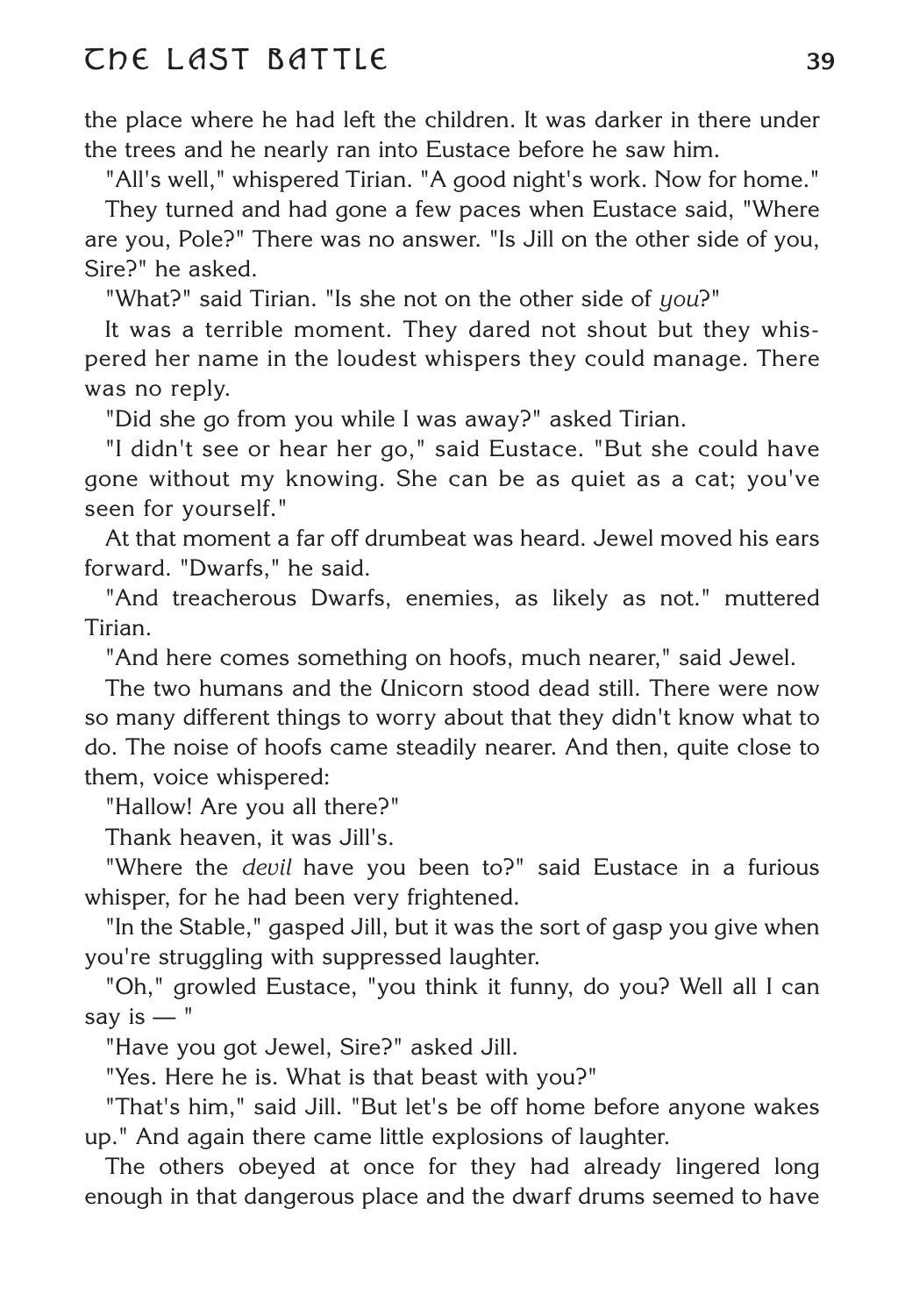come a little nearer. It was only after they had been walking southward for several minutes that Eustace said:

"Got *him*? What do you mean?"

"The false Aslan," said Jill.

"What!" said Tirian. "Where have you been? What have you done?"

"Well, Sire," said Jill. "As soon as I saw that you'd got the sentry out of the way I thought, hadn't I better have a look inside the Stable and see what really is there? So I crawled along. It was as easy as anything to draw the bolt. Of course it was pitch-black inside and smelled like any other stable. Then I struck a light and — would you believe it? — there was nothing at all there but this old donkey with a bundle of lionskin tied onto his back. So I drew my knife and told him he'd have to come along with me. As a matter of fact I needn't have threatened him with the knife at all. He was very fed up with the stable and quite ready to come — weren't you, Puzzle dear?"

"Great Scott!" said Eustace. "Well I'm — I'm jiggered. I was jolly angry with you a moment ago, and I still think it was mean of you to sneak off without the rest of us: but I must admit — well, I mean to say — well it was a perfectly gorgeous thing to do. If she were a boy, she'd have to be knighted, wouldn't she, Sire?"

"If she were a boy," said Tirian, "she'd be whipped for disobeying orders." And in the dark no one could see whether he said this with a frown or a smile. Next minute there was a sound of rasping metal.

"What are you doing, Sire?" asked Jewel sharply.

"Drawing my sword to smite off the head of the accursed Ass," said Tirian in a terrible voice. "Stand clear, girl."

"Oh don't, please don't," said Jill. "Really, you mustn't. It wasn't his fault. It was all the Ape. He didn't know any better. And he's very sorry. He's a nice donkey. His name's Puzzle. And I've got my arms round his neck."

"Jill," said Tirian, "you are the bravest and most woodwise of all my subjects, but also the most malapert and disobedient. Well: let the Ass live. What have you to say for yourself, Ass?"

"Me, Sire?" came the donkey's voice. "I'm sure I'm very sorry if I've done wrong. The Ape said Aslan *wanted* me to dress up like that. And I thought he'd know. I'm not clever like him. I only did what I was told. It wasn't any fun for me living in that Stable. I don't even know what's been going on outside. He never let me out except for a minute or two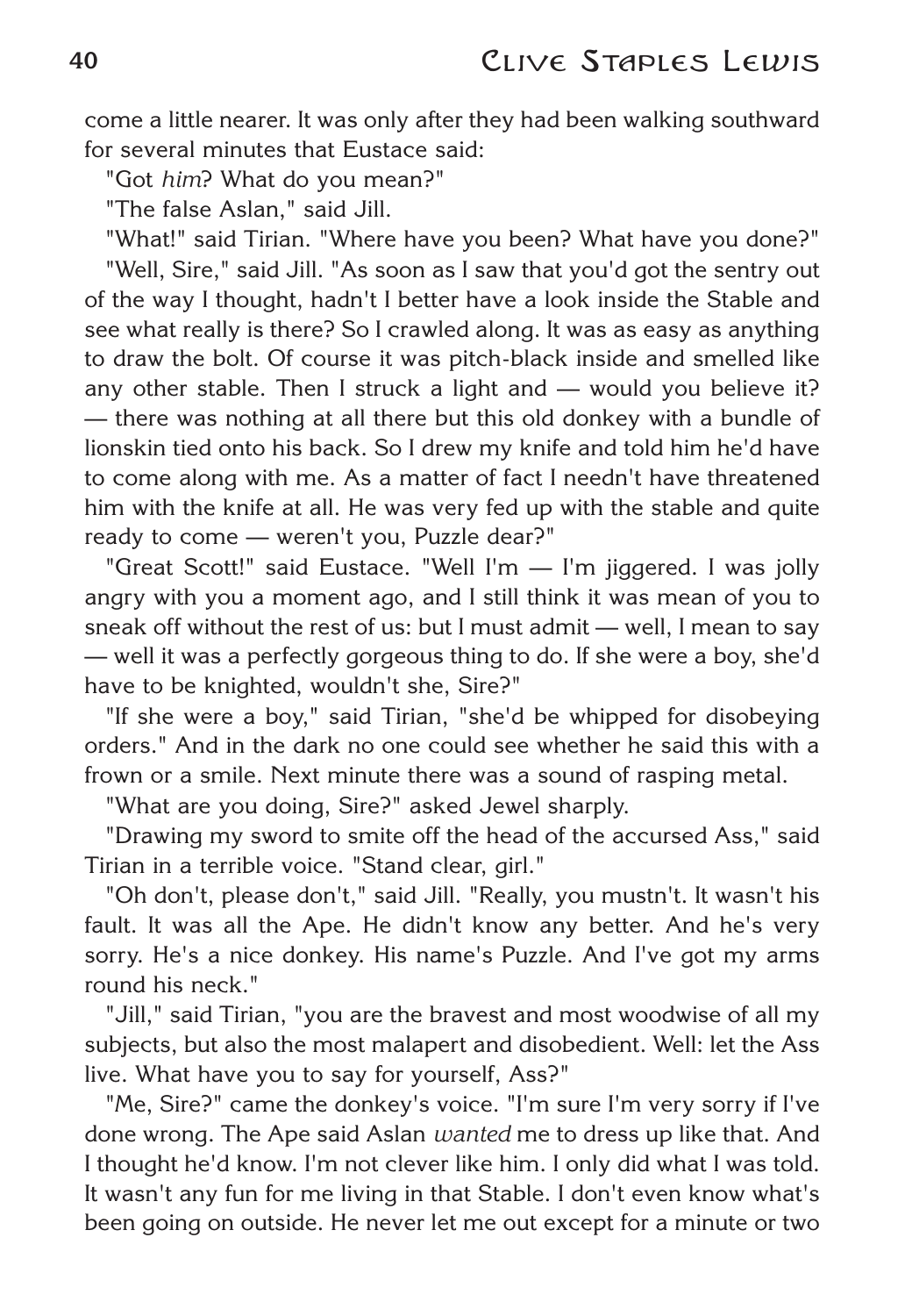at night. Some days they forgot to give me any water too."

"Sire," said Jewel. "Those Dwarfs are coming nearer and nearer. Do we want to meet them?"

Tirian thought for a moment and then suddenly gave a great laugh out loud. Then he spoke, not this time in a whisper. "By the Lion," he said, "I am growing slow-witted! Meet them? Certainly we will meet them. We will meet anyone now. We have this Ass to show them. Let them see the thing they have feared and bowed to. We can show them the truth of the Ape's vile plot. His secret's out. The tide's turned. Tomorrow we shall hang that Ape on the highest tree in Narnia. No more whispering and skulking and disguises. Where are these honest Dwarfs? We have good news for them."

When you have been whispering for hours the mere sound of anyone talking out loud has a wonderfully stirring effect. The whole party began talking and laughing: even Puzzle lifted up his head and gave a grand Haw-hee-haw-hee-hee; a thing the Ape hadn't allowed him to do for days. Then they set off in the direction of the drumming. It grew steadily louder and soon they could see torchlight as well. They came out on one of those rough roads (we should hardly call them roads at all in England) which ran through Lantern Waste. And there, marching sturdily along, were about thirty Dwarfs, all with their little spades and mattocks over their shoulders. Two armed Calormenes led the column and two more brought up the rear.

"Stay!" thundered Tirian as he stepped out on the road. "Stay, soldiers. Whither do you lead these Narnian Dwarfs and by whose orders?"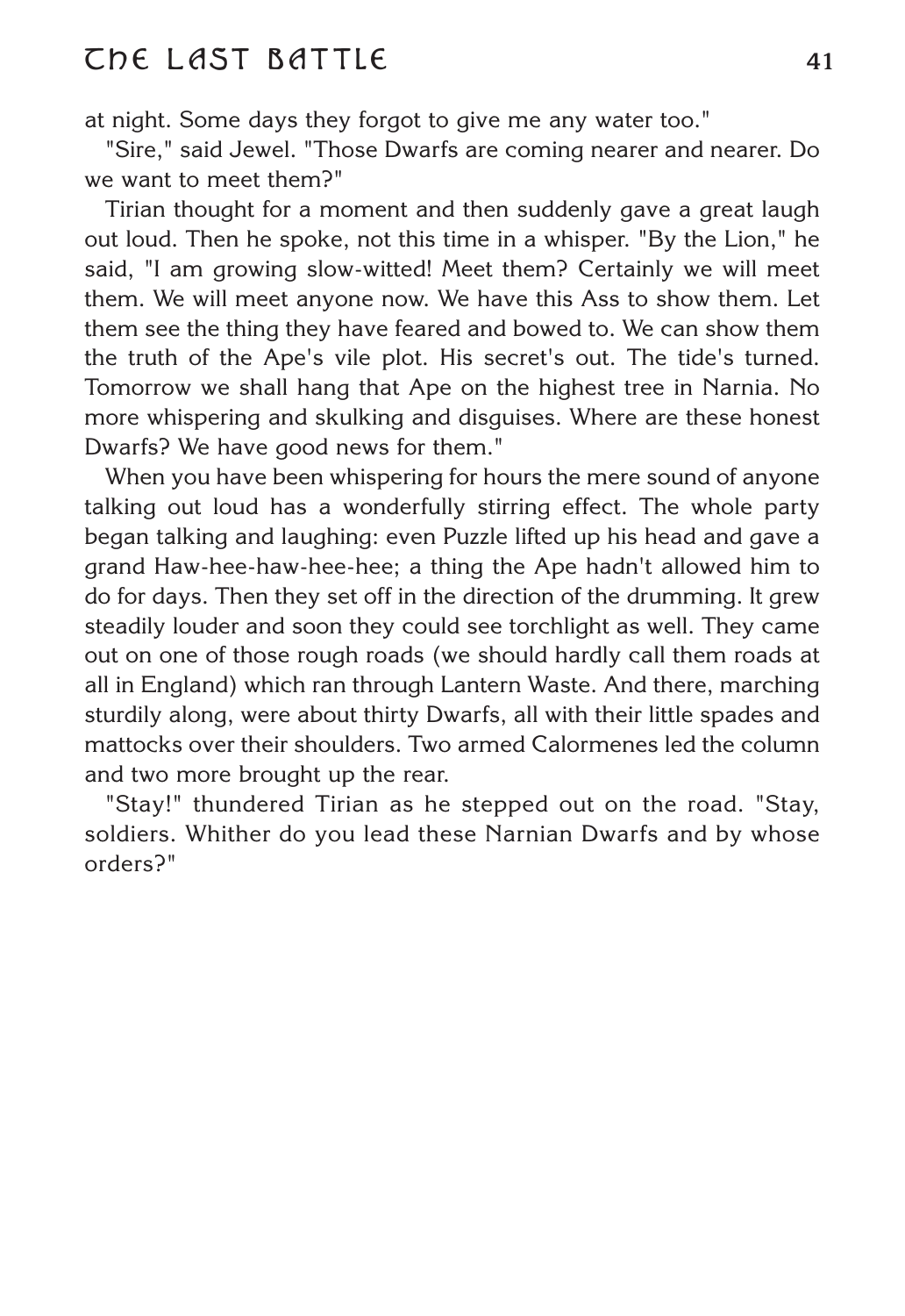# CHADTER VII

# Mainly About Dwarfs

he two Calormene soldiers at the head of the column, seeing what they took for a Tarkaan or great lord with two armed pages, came to a halt and raised their spears in salute.

"O My Master," said one of them, "We lead these manikins to Calormen to work in the mines of the Tisroc, may-he-live-forever."

"By the great god Tash, they are very obedient," said Tirian. Then suddenly he turned to the Dwarfs themselves. About one in six of them carried a torch and by that flickering light he could see their bearded faces all looking at him with grim and dogged expressions. "Has the Tisroc fought a great battle, Dwarfs, and conquered your land," he asked, "that thus you go patiently to die in the salt pits of Pugrahan?"

The two soldiers glared at him in surprise but the Dwarfs all answered, "Aslan's orders, Aslan's orders. He's sold us. What can we do against him?"

"Tisroc indeed!" added one and spat. "I'd like to see him try it!"

"Silence, dog!" said the chief soldier.

"Look!" said Tirian, pulling Puzzle forward into the light. "It has all been a lie. Aslan has not come to Narnia at all. You have been cheated by the Ape. This is the thing he brought out of the stable to show you. Look at it."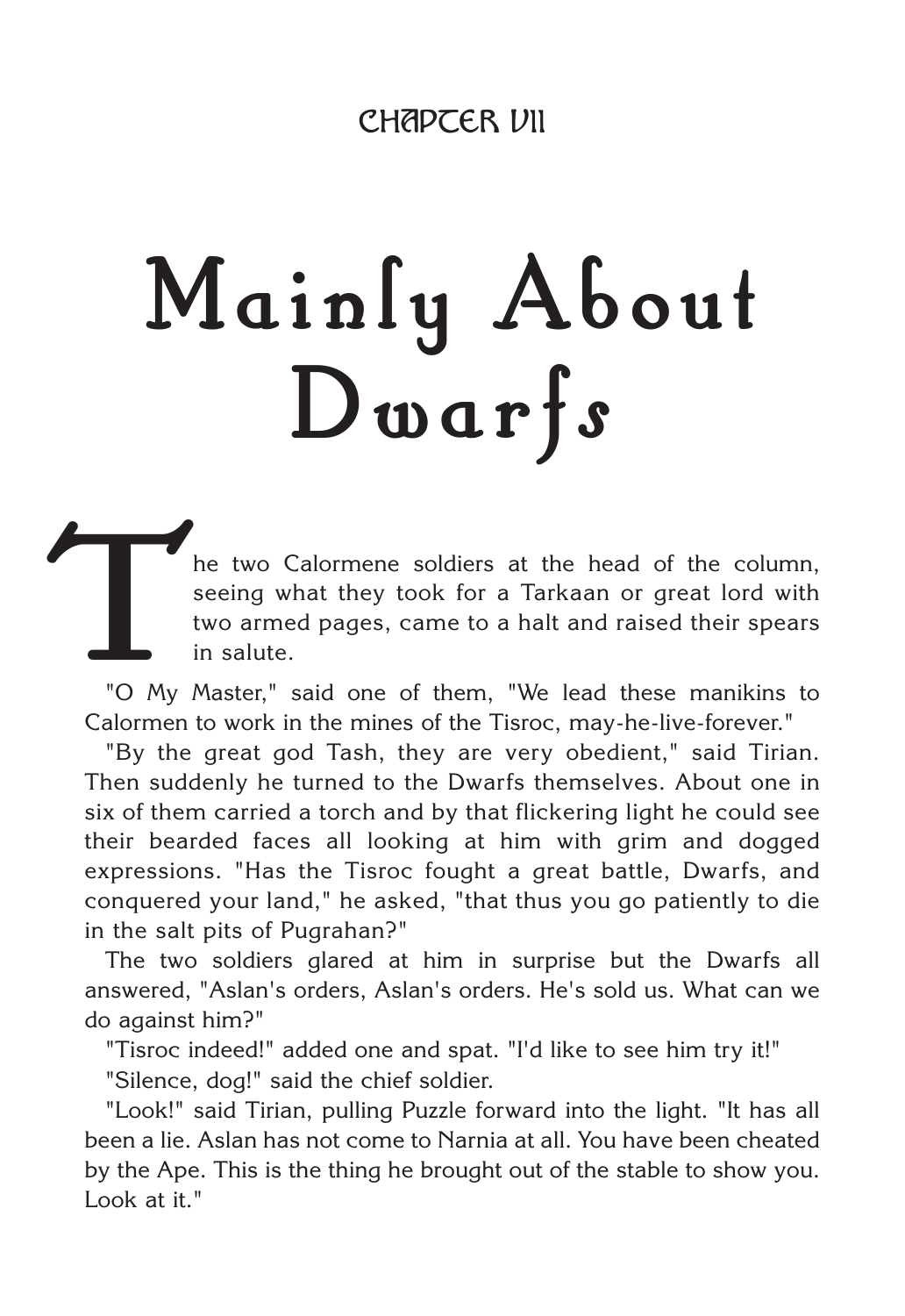What the Dwarfs saw, now that they could see it close, was certainly enough to make them wonder how they had ever been taken in. The lionskin had got pretty untidy already during Puzzle's long imprisonment in the stable and it had been knocked crooked during his journey through the dark wood. Most of it was in a big lump on one shoulder. The head, besides being pushed sidewise, had somehow got very far back so that anyone could now see his silly, gentle, donkey face gazing out of it. Some grass stuck out of one corner of his mouth, for he'd been doing a little quiet nibbling as they brought him along. And he was muttering, "It wasn't my fault, I'm not clever. I never said I was."

For one second all the Dwarfs were staring at Puzzle with wide open mouths and then one the soldiers said sharply, "Are you mad, My Master! What are you doing to the slaves?" and the other said, "And who are you?" Neither of their spears were at the salute now — both were down and ready for action.

"Give the password," said the chief soldier.

"This is my password," said the King as he drew his sword. "*The light is dawning, the lie broken*. Now guard thee, miscreant, for I am Tirian of Narnia."

He flew upon the chief soldier like lightning, Eustace, who had drawn his sword when he saw the King draw his, rushed at the other one: his face was deadly pale, but I wouldn't blame him for that. And he had the luck that beginners sometimes do have. He forgot all that Tirian had tried to teach him that afternoon, slashed wildly (indeed I'm not sure his eyes weren't shut) and suddenly found, to his own great surprise, that the Calormene lay dead at his feet. And though that was a great relief, it was, at the moment, rather frightening. The King's fight lasted a second or two longer: then he too had killed his man and shouted to Eustace, "'Ware the other two."

But the Dwarfs had settled the two remaining Calormenes. There was no enemy left.

"Well struck, Eustace!" cried Tirian, clapping him on the back. "Now, Dwarfs, you are free. Tomorrow I will lead you to free all Narnia. Three cheers for Aslan!"

But the result which followed was simply wretched. There was a feeble attempt from a few Dwarfs (about five) which died away all at once: from several others there were sulky growls. Many said nothing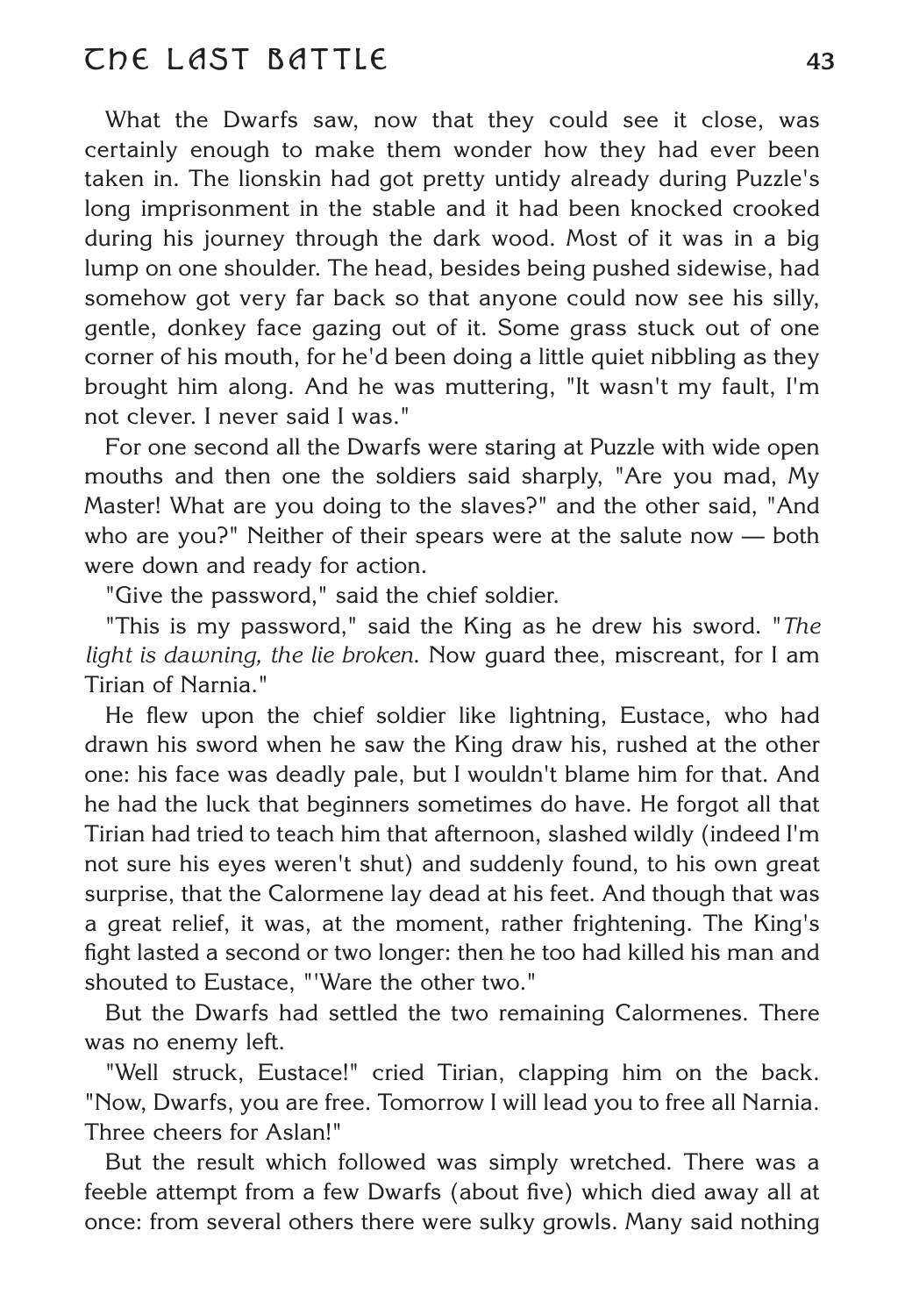at all.

"Don't they understand?" said Jill impatiently.

"What's wrong with all you Dwarfs? Don't you hear what the King says? It's all over. The Ape isn't going to rule Narnia any longer. Everyone can go back to ordinary life. You can have fun again. Aren't you glad?"

After a pause of nearly a minute a not-very-nice looking Dwarf with hair and beard as black as soot said:

"And who might you be, Missie?"

"I'm Jill," she said. "The same Jill who rescued King Rilian from the enchantment — and this is Eustace who did it too — and we've come back from another world after hundreds of years. Aslan sent us."

The Dwarfs all looked at one another with grins; sneering grins, not merry ones.

"Well," said the Black Dwarf (whose name was Griffle), "I don't know how all you chaps feel, but I feel I've heard as much about Aslan as I want to for the rest of my life."

"That's right, that's right," growled the other Dwarfs. "It's all a trick, all a blooming trick."

"What do you mean?" said Tirian. He had not been pale when he was fighting but he was pale now. He had thought this was going to be a beautiful moment, but it was turning out more like a bad dream.

"You must think we're blooming soft in the head, that you must," said Griffle. "We've been taken in once and now you expect us to be taken in again the next minute. We've no more use for stories about Aslan, see! Look at him! An old moke with long ears!"

"By heaven, you make me mad," said Tirian. "Which of us said *that* was Aslan? That is the Ape's imitation of the real Aslan. Can't you understand?"

"And you've got a better imitation, I suppose!" said Griffle. "No thanks. We've been fooled once and we're not going to be fooled again."

"I have not," said Tirian angrily, "I serve the real Aslan."

"Where's he? Who's he? Show him to us!" said several Dwarfs.

"Do you think I keep him in my wallet, fools?" said Tirian. "Who am I that I could make Aslan appear at my bidding? He's not a tame lion."

The moment those words were out of his mouth he realised that he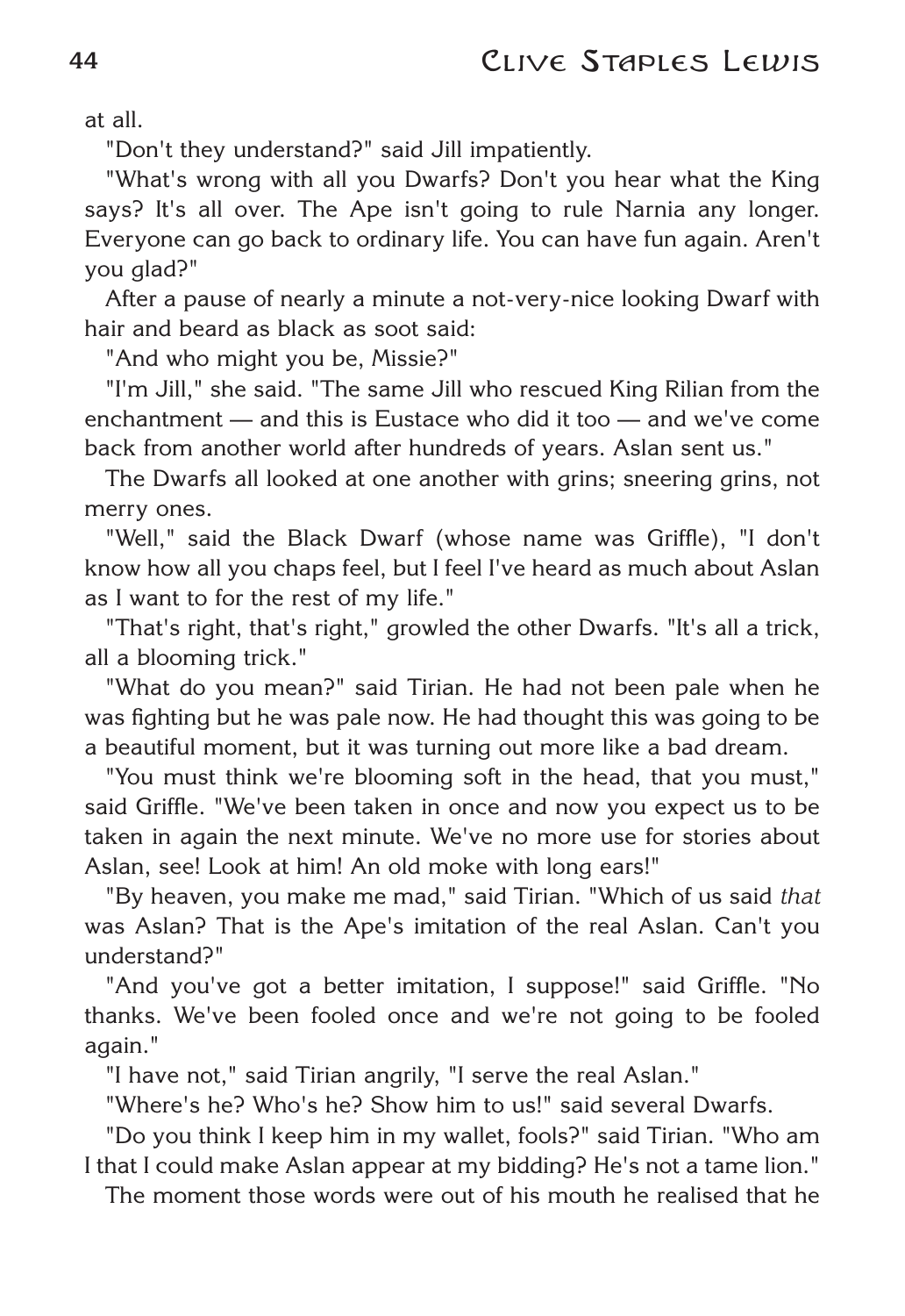had made a false move. The Dwarfs at once began repeating "not a tame lion, not a tame lion," in a jeering singsong. "That's what the other lot kept on telling us," said one.

"Do you mean you don't believe in the real Aslan?" said Jill. "But I've seen him. And he has sent us two here out of a different world."

"Ah," said Griffle with a broad smile. "So *you* say. They've taught you your stuff all right. Saying your lessons, ain't you?"

"Churl," cried Tirian, "will you give a lady a lie to her very face?"

"You keep a civil tongue in your head, Mister," replied the Dwarf. "I don't think we want any more kings — if you *are* Tirian, which you don't look like him — no more than we want any Aslans. We're going to look after ourselves from now on and touch our caps to nobody. See?"

"That's right," said the other Dwarfs. "We're on our own now. No more Aslan, no more kings, no more silly stories about other worlds. The Dwarfs are for the Dwarfs." And they began to fall into their places and to get ready for marching back to wherever they had come from.

"Little beasts!" said Eustace. "Aren't you even going to say *thank you* for being saved from the salt-mines?"

"Oh, we know all about that," said Griffle over his shoulder. "You wanted to make use of us, that's why you rescued us. You're playing some game of your own. Come on you chaps."

And the Dwarfs struck up the queer little marching song which goes with the drumbeat, and off they tramped into the darkness.

Tirian and his friends stared after them. Then he said the single word "Come," and they continued their journey.

They were a silent party. Puzzle felt himself to be still in disgrace, and also he didn't really quite understand what had happened. Jill, besides being disgusted with the Dwarfs, was very impressed with Eustace's victory over the Calormene and felt almost shy. As for Eustace, his heart was still beating rather quickly. Tirian and Jewel walked sadly together in the rear. The King had his arm on the Unicorn's shoulder and sometimes the Unicorn nuzzled the King's cheek with his soft nose. They did not try to comfort one another with words. It wasn't very easy to think of anything to say that would be comforting. Tirian had never dreamed that one of the results of an Ape's setting up a false Aslan would be to stop people from believing in the real one. He had felt quite sure that the Dwarfs would rally to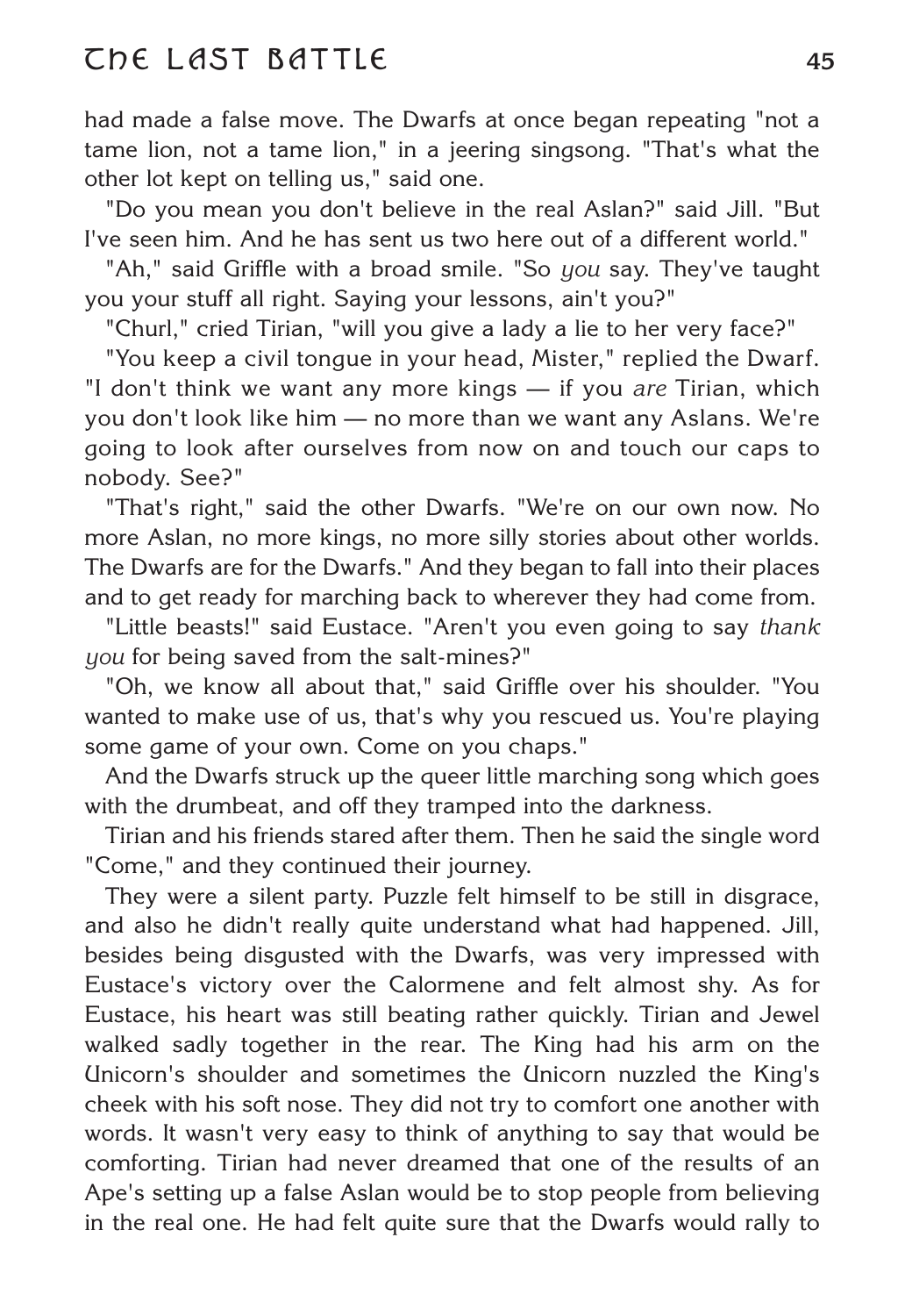his side the moment he showed them how they had been deceived. And then next night he would have led them to Stable Hill and shown Puzzle to all the creatures and everyone would have turned against the Ape and, perhaps after a scuffle with the Calormenes, the whole thing would have been over. But now, it seemed, he could count on nothing. How many other Narnians might turn the same way as the Dwarfs?

"Somebody's coming after us, I think," said Puzzle suddenly.

They stopped and listened. Sure enough, there was a thump-thump of small feet behind them.

"Who goes there!" shouted the King.

"Only me, Sire," came a voice. "Me, Poggin the Dwarf. I've only just managed to get away from the others. I'm on your side, Sire: and on Aslan's. If you can put a Dwarfish sword in my fist, I'd gladly strike a blow on the right side before all's done."

Everyone crowded round him and welcomed him and praised him and slapped him on the back. Of course one single Dwarf could not make a very great difference, but it was somehow very cheering to have even one. The whole party brightened up. But Jill and Eustace didn't stay bright for very long, for they were now yawning their heads off and too tired to think about anything but bed.

It was at the coldest hour of the night, just before dawn, that they got back to the Tower. If there had been a meal ready for them they would have been glad enough to eat, but the bother and delay of getting one was not to be thought of. They drank from a stream, splashed their faces with water, and tumbled into their bunks, except for Puzzle and Jewel who said they'd be more comfortable outside. This perhaps was just as well, for a Unicorn and a fat, full-grown donkey indoors always make a room feel rather crowded.

Narnian Dwarfs, though less than four feet high, are for their size about the toughest and strongest creatures there are, so that Poggin, in spite of a heavy day and a late night, woke fully refreshed before any of the others. He at once took Jill's bow, went out and shot a couple of wood pigeons. Then he sat plucking them on the door-step and chatting to Jewel and Puzzle. Puzzle looked and felt a good deal better this morning. Jewel, being a Unicorn and therefore one of the noblest and most delicate of beasts, had been very kind to him, talking to him about things of the sort they could both understand like grass and sugar and the care of one's hoofs. When Jill and Eustace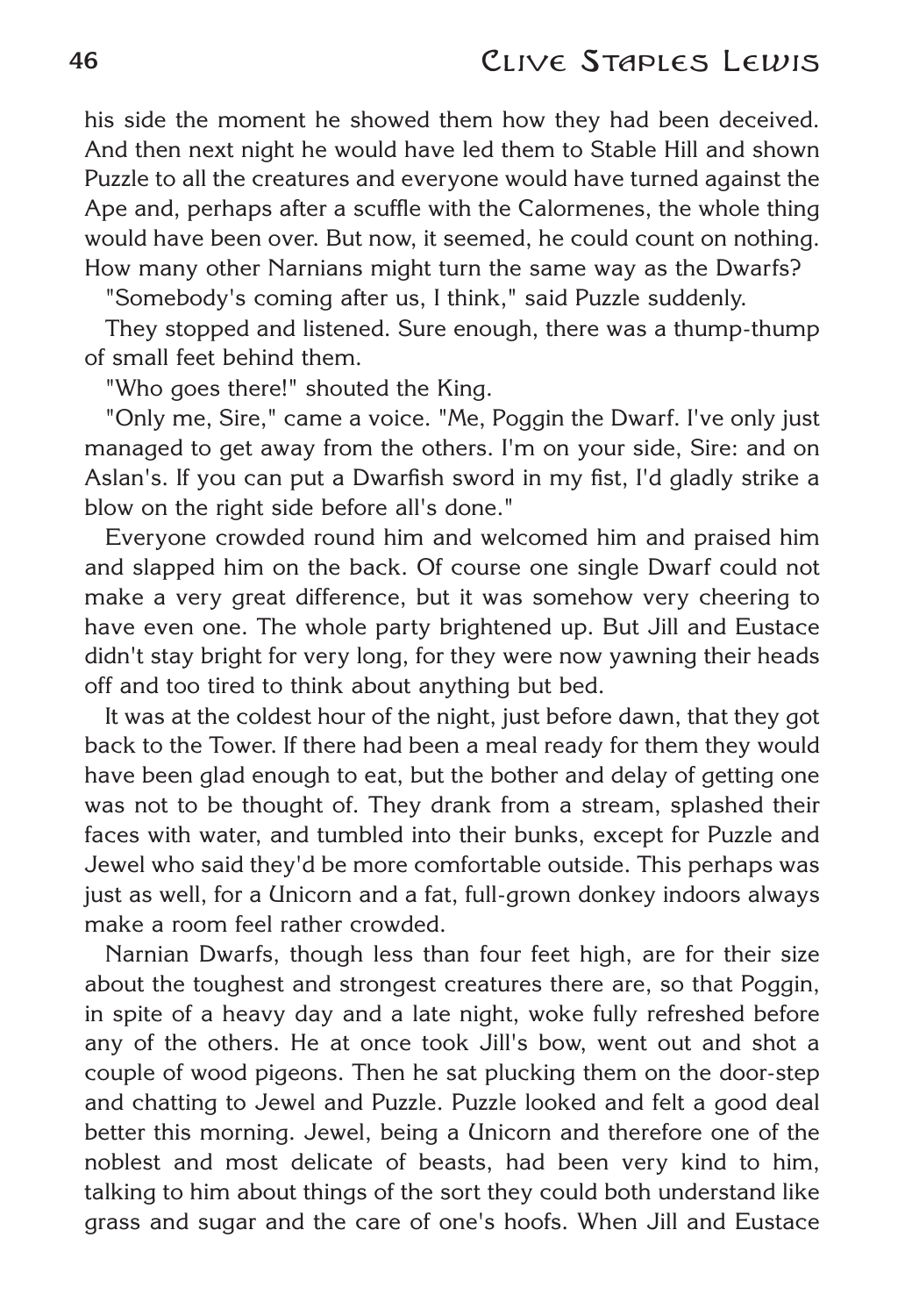came out of the Tower yawning and rubbing their eyes at almost half past ten, the Dwarf showed them where they could gather plenty of a Narnian weed called Wild Fresney, which looks rather like our wood sorel but tastes a good deal nicer when cooked. (It needs a little butter and pepper to make it perfect, but they hadn't these.) So with one thing and another, they had the makings of a capital stew for their breakfast or dinner, whichever you choose to call it. Tirian went a little further off into the wood with an axe and brought back some branches for fuel. While the meal was cooking — which seemed a very long time, especially as it smelled nicer and nicer the nearer it came to being done — the King found a complete Dwarfish outfit for Poggin: mail-shirt, helmet, shield, sword, belt, and dagger. Then he inspected Eustace's sword and found that Eustace had put it back in the sheath all messy from killing the Calormene. He was scolded for that and made to clean and polish it.

All this while Jill went to and fro, sometimes stirring the pot and sometimes looking out enviously at the Donkey and the Unicorn who were contentedly grazing. How many times that morning she wished she could eat grass!

But when the meal came everyone felt it had been worth waiting for, and there were second helpings all round. When everyone had eaten as much as he could, the three humans and the Dwarf came and sat on the doorstep, the four-footed ones lay down facing them, the Dwarf (with permission both from Jill and from Tirian) lit his pipe, and the King said:

"Now, friend Poggin, you have more news of the enemy, most likely, than we. Tell us all you know. And first, what tale do they tell of my escape?"

"As cunning a tale, Sire, as ever was devised," said Poggin. "It was the Cat, Ginger, who told it, and most likely made it up too. This Ginger, Sire — oh, he's a slyboots if ever a cat was — said he was walking past the tree to which those villains bound your Majesty. And he said (saving your reverence) that you were howling and swearing and cursing Aslan: 'language I wouldn't like to repeat' were the words he used, looking ever so prim and proper — you know the way a Cat can when it pleases. And then, says Ginger, Aslan himself suddenly appeared in a flash of lightning and swallowed your Majesty up at one mouthful. All the Beasts trembled at this story and some fainted right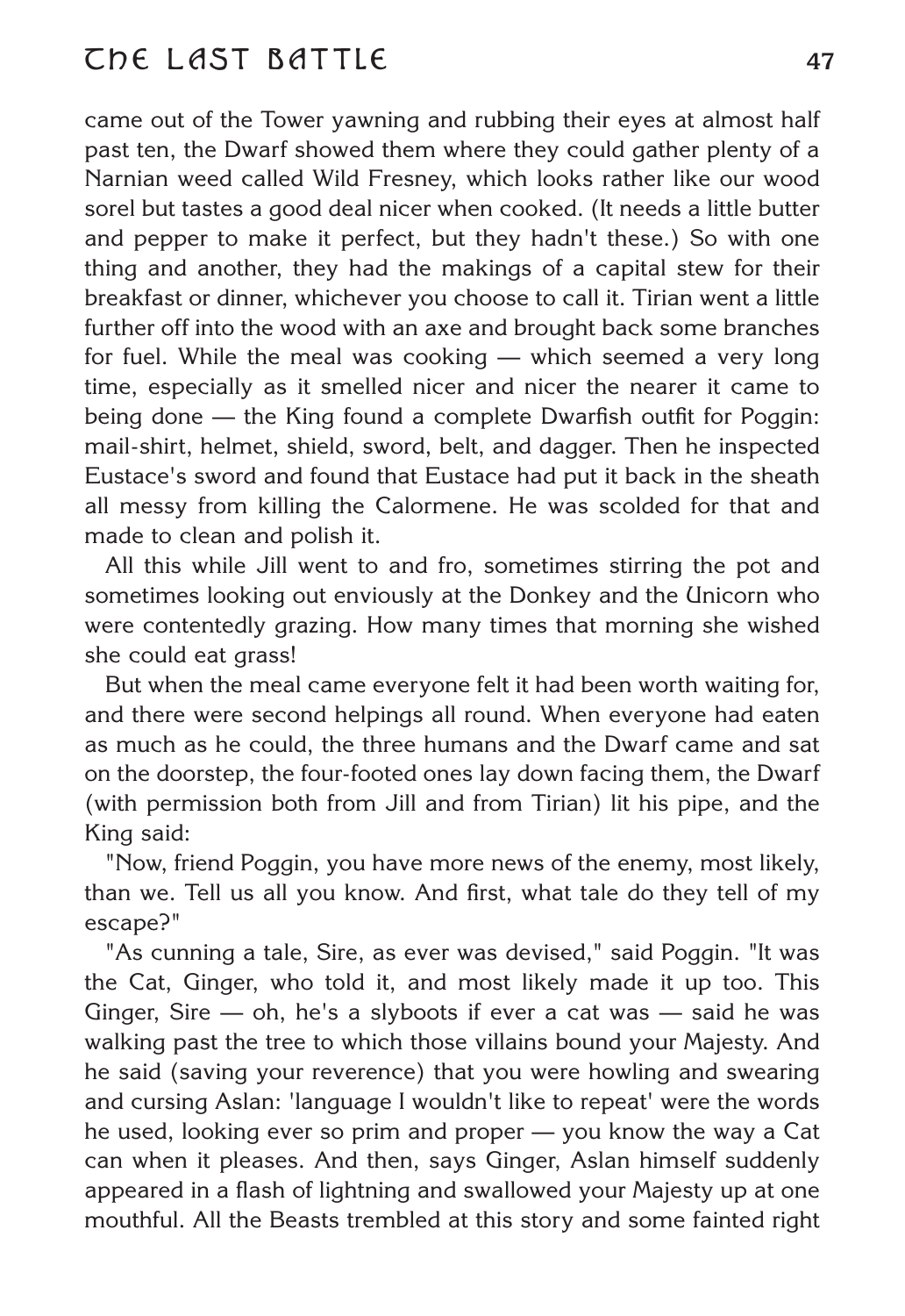away. And of course the Ape followed it up. There, he says, see what Aslan does to those who don't respect him. Let that be a warning to you all. And the poor creatures wailed and whined and said, it will, it will. So that in the upshot your Majesty's escape has not set them thinking whether you still have loyal friends to aid you, but only made them more afraid and more obedient to the Ape."

"What devilish policy!" said Tirian. "This Ginger, then, is close in the Ape's counsels."

"It's more a question by now, Sire, if the Ape is in *his* counsels," replied the Dwarf. "The Ape has taken to drinking, you see. My belief is that the plot is now mostly carried on by Ginger or Rishda — that's the Calormene captain. And I think some words that Ginger has scattered among the Dwarfs are chiefly to blame for the scurvy return they made you. And I'll tell you why. One of those dreadful midnight meetings had just broken up the night before last and I'd gone a bit of the way home when I found I'd left my pipe behind. It was a real good 'un, an old favourite, so I went back to look for it. But before I got to the place where I'd been sitting (it was black as pitch there), I heard a cat's voice say *Mew* and a Calormene voice say 'here... speak softly,' so I just stood as still as if I were frozen. And these two were Ginger and Rishda Tarkaan as they call him. 'Noble Tarkaan,' said the Cat in that silky voice of his. 'I just wanted to know exactly what we both meant to-day about Aslan meaning *no more* than Tash.' 'Doubtless, most sagacious of cats,' says the other, 'you have perceived my meaning.' 'You mean,' says Ginger, 'that there's no such person as either.' 'All who are enlightened know that,' said the Tarkaan. 'Then we can understand one another,' purrs the Cat. 'Do you, like me, grow a little weary of the Ape?' 'A stupid, greedy brute,' says the other, 'but we must use him for the present. Thou and I must provide for all things in secret and make the Ape do our will.' 'And it would be better, wouldn't it,' said Ginger, 'to let some of the more enlightened Narnians into our counsels: one by one, as we find them apt. For the Beasts who really believe in Aslan may turn at any moment: and will, if the Ape's folly betrays his secret. But those who care neither for Tash nor Aslan but have only an eye to their own profit, and such reward as the Tisroc may give them when Narnia is a Calormene province, will be firm.' 'Excellent Cat,' said the Captain. 'But choose which ones carefully.'"

While the Dwarf had been speaking the day seemed to have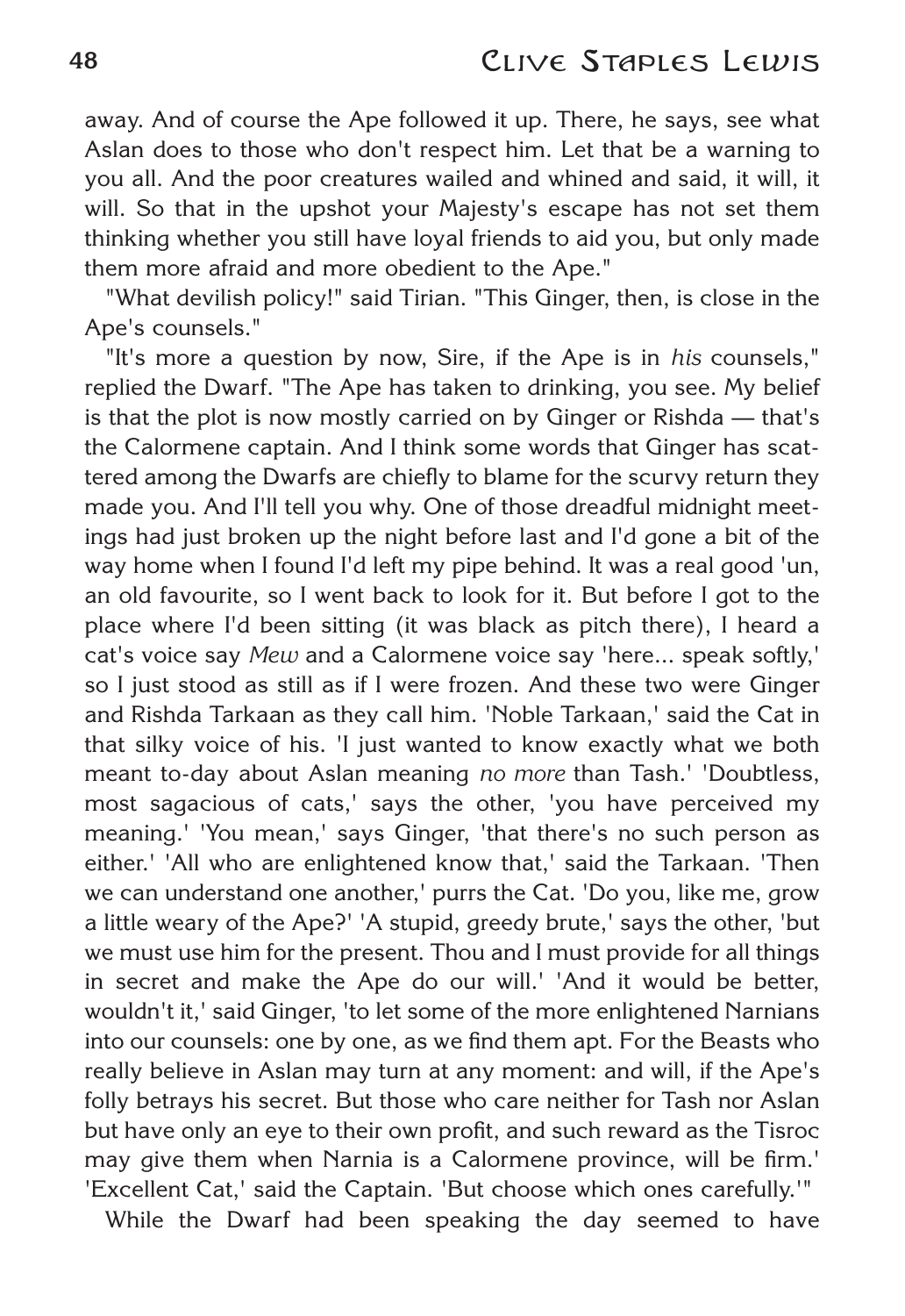changed. It had been sunny when they sat down. Now Puzzle shivered. Jewel shifted his head uneasily. Jill looked up.

"It's clouding over," she said.

"And it's so cold," said Puzzle.

"Cold enough, by the Lion!" said Tirian, blowing on his hands. "And faugh! What foul smell is this?"

"Phew!" gasped Eustace. "It's like something dead. Is there a dead bird somewhere about? And why didn't we notice it before?"

With a great upheaval Jewel scrambled to his feet and pointed with his horn.

"Look!" he cried. "Look at it! Look, look!"

Then all six of them saw; and over all their faces there came an expression of uttermost dismay.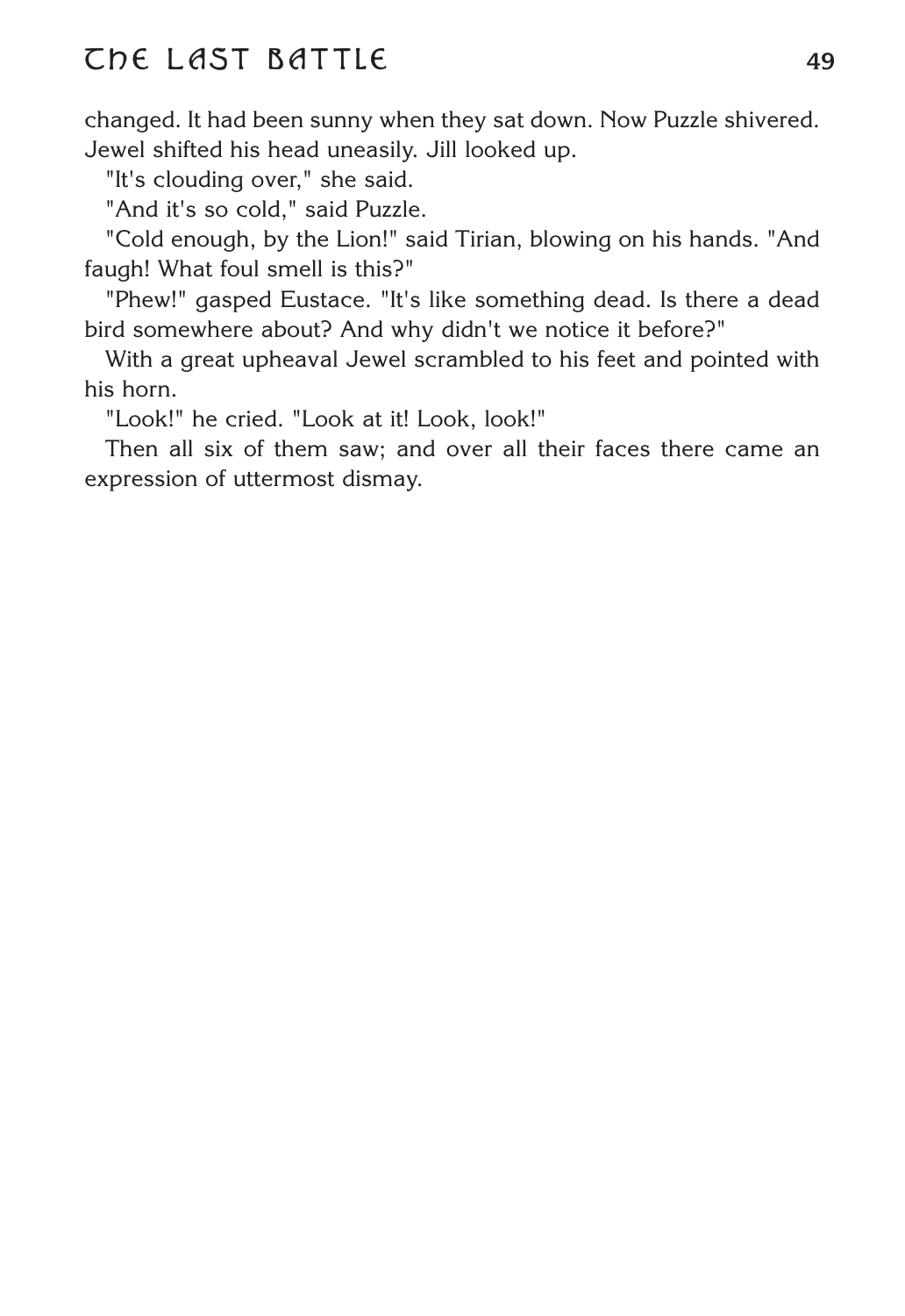# CHADTER VIII

# What News the Eagle Brought

I n the shadow of the trees on the far side of the clearing something was moving. It was gliding very slowly Northward. At first glance you might have mistaken it for smoke, for it was grey and you could see things through it. But the deathly smell was not the smell of smoke. Also, this thing kept its shape instead of billowing and curling as smoke would have done. It was roughly the shape of a man but it had the head of a bird; some bird of prey with a cruel, curved beak. It had four arms which it held high above its head, stretching them out Northward as if it wanted to snatch all Narnia in its grip; and its fingers — all twenty of them — were curved like its beak and had long, pointed, bird-like claws instead of nails. It floated on the grass instead of walking, and the grass seemed to wither beneath it.

After one look at it Puzzle gave a screaming bray and darted into the Tower. And Jill (who was no coward, as you know) hid her face in her hands to shut out the sight of it. The others watched it for perhaps a minute, until it streamed away into the thicker trees on their right and disappeared. Then the sun came out again, and the birds once more began to sing.

Everyone started breathing properly again and moved. They had all been still as statues while it was in sight.

"What was it?" said Eustace in a whisper.

"I have seen it once before," said Tirian. "But that time it was carved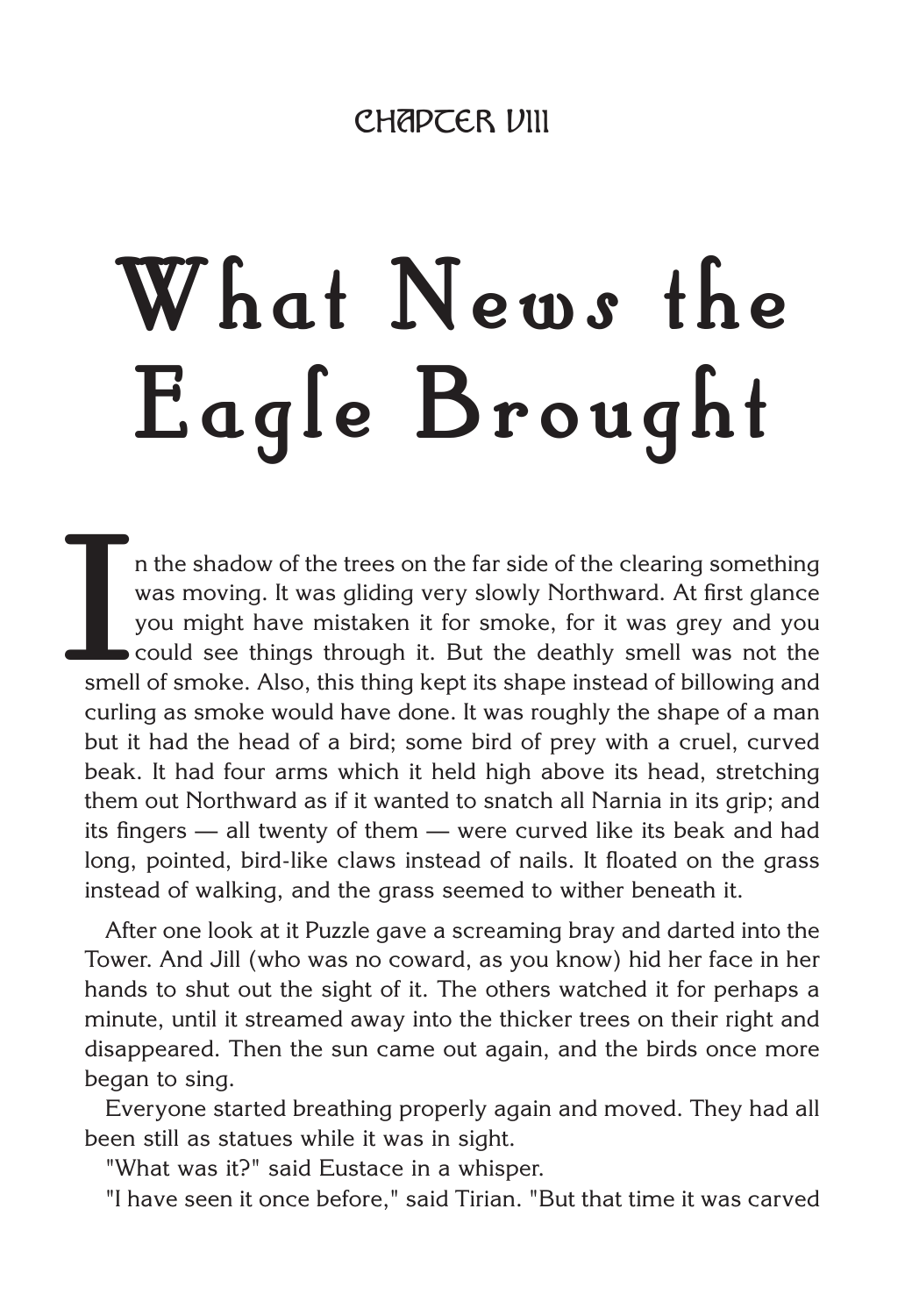in stone and overlaid with gold and had solid diamonds for eyes. It was when I was no older than thou, and had gone as a guest to the Tisroc's court in Tashbaan. He took me into the great temple of Tash. There I saw it, carved above the altar."

"Then that  $-$  that thing  $-$  was Tash?" said Eustace.

But instead of answering him Tirian slipped his arm behind Jill's shoulders and said, "How is it with you, Lady?"

"A-all right," said Jill, taking her hands away from her pale face and trying to smile. "I'm all right. It only made me feel a little sick for a moment."

"It seems, then," said the Unicorn, "That there is a real Tash, after all."

"Yes," said the Dwarf. "And this fool of an Ape, who didn't believe in Tash, will get more than he bargained for! He called for Tash: Tash has come."

"Where has it  $-$  he  $-$  the Thing  $-$  gone to?" said Jill.

"North into the heart of Narnia," said Tirian. "It has come to dwell among us. They have called it and it has come."

"Ho, ho, ho!" chuckled the Dwarf, rubbing its hairy hands together. "It will be a surprise for the Ape. People shouldn't call for demons unless they really mean what they say."

"Who knows if Tash will be visible to the Ape?" said Jewel.

"Where has Puzzle got to?" said Eustace.

They all shouted out Puzzle's name and Jill went round to the other side of the Tower to see if he had gone there. They were quite tired of looking for him when at last his large grey head peered cautiously out of the doorway and he said, "Has it gone away?" And when at last they got him to come out, he was shivering the way a dog shivers before a thunderstorm.

"I see now," said Puzzle, "that I really have been a very bad donkey. I ought never to have listened to Shift. I never thought things like this would begin to happen."

"If you'd spent less time saying you weren't clever and more time trying to be as clever as you could — " began Eustace but Jill interrupted him.

"Oh leave poor old Puzzle alone," she said. "It was all a mistake; wasn't it, Puzzle dear?" And she kissed him on the nose.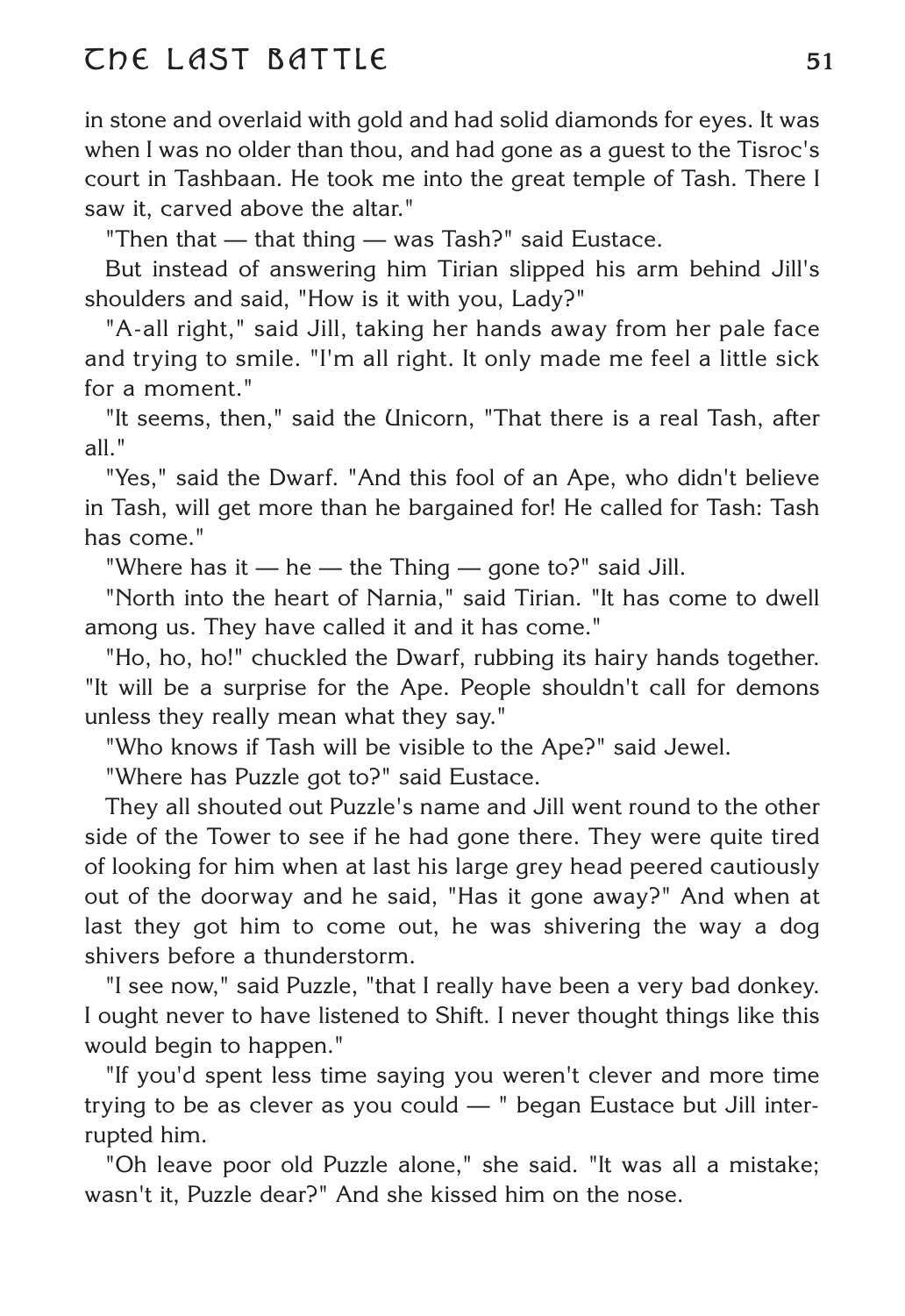Though rather shaken by what they had seen, the whole party now sat down again and went on with their talk.

Jewel had little to tell them. While he was a prisoner he had spent nearly all his time tied up at the back of the Stable, and had of course heard none of the enemies' plans. He had been kicked (he'd done some kicking back too) and beaten and threatened with death unless he would say that he believed it was Aslan who was brought out and shown to them by firelight every night. In fact he was going to be executed this very morning if he had not been rescued. He didn't know what had happened to the Lamb.

The question they had to decide was whether they would go to Stable Hill again that night, show Puzzle to the Narnians and try to make them see how they had been tricked, or whether they should steal away eastward to meet the help which Roonwit the Centaur was bringing up from Cair Paravel and return against the Ape and his Calormenes in force. Tirian would very much like to have followed the first plan: he hated the idea of leaving the Ape to bully his people one moment longer than need be. On the other hand, the way the Dwarfs had behaved last night was a warning. Apparently one couldn't be sure how people would take it even if he showed them Puzzle. And there were the Calormene soldiers to be reckoned with. Poggin thought there were about thirty of them. Tirian felt sure that if the Narnians all rallied to his side, he and Jewel and the children and Poggin (Puzzle didn't count for much) would have a good chance of beating them. But how if half the Narnians — including all the Dwarfs — just sat and looked on? or even fought against him? The risk was too great. And there was, too, the cloudy shape of Tash. What might it do?

And then, as Poggin pointed out, there was no harm in leaving the Ape to deal with his own difficulties for a day or two. He would have no Puzzle to bring out and show now. It wasn't easy to see what story he — or Ginger — could make up to explain that. If the Beasts asked night after night to see Aslan, and no Aslan was brought out, surely even the simplest of them would get suspicious.

In the end they all agreed that the best thing was to go off and try to meet Roonwit.

As soon as they had decided this, it was wonderful how much more cheerful everyone became. I don't honestly think that this was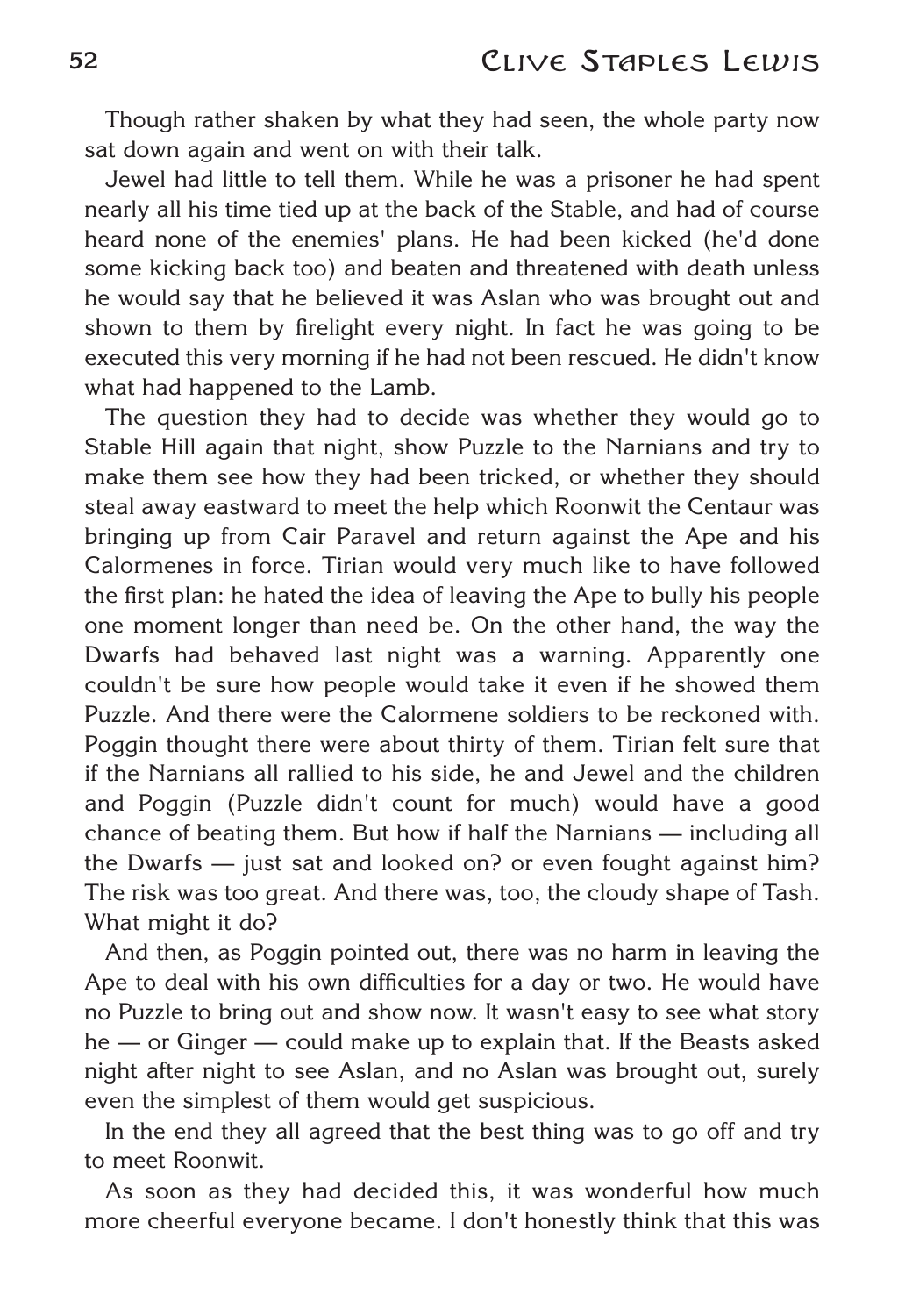because any of them was afraid of a fight (except perhaps Jill and Eustace). But I daresay that each of them, deep down inside was very glad not to go any nearer — or not yet — to that horrible birdheaded thing which, visible or invisible, was now probably haunting Stable Hill. Anyway, one always feels better when one has made up one's mind.

Tirian said they had better remove their disguises, as they didn't want to be mistaken for Calormenes and perhaps attacked by any loyal Narnians they might meet. The Dwarf made up a horrid-looking mess of ashes from the hearth and grease out of the jar of grease, which was kept for rubbing on swords and spearheads. Then they took off their Calormene armour and went down to the stream. The nasty mixture made a lather just like soft soap: it was a pleasant, homely sight to see Tirian and the two children kneeling beside the water and scrubbing the backs of their necks or puffing and blowing as they splashed the lather off. Then they went back to the Tower with red, shiny faces, looking like people who have been given an extraspecially good wash before a party. They re-armed themselves in true Narnian style with straight swords and three-cornered shields. "Body of me," said Tirian. "That is better. I feel a true man again."

Puzzle begged very hard to have the lionskin taken off him. He said it was too hot and the way it was rucked up on his back was uncomfortable: also, it made him look so silly. But they told him he would have to wear it a bit longer, for they still wanted to show him in that get-up to the other Beasts, even though they were now going to meet Roonwit first.

What was left of the pigeon meat and rabbit meat was not worth bringing away but they took some biscuits. Then Tirian locked the door of the Tower and that was the end of their stay there.

It was a little after two in the afternoon when they set out, and it was the first really warm day of that spring. The young leaves seemed to be much further out than yesterday: the snowdrops were over, but they saw several primroses. The sunlight slanted through the trees, birds sang, and always (though usually out of sight) there was the noise of running water. It was hard to think of horrible things like Tash. The children felt, "This is really Narnia at last." Even Tirian's heart grew lighter as he walked ahead of them, humming an old Narnian marching song which had the refrain: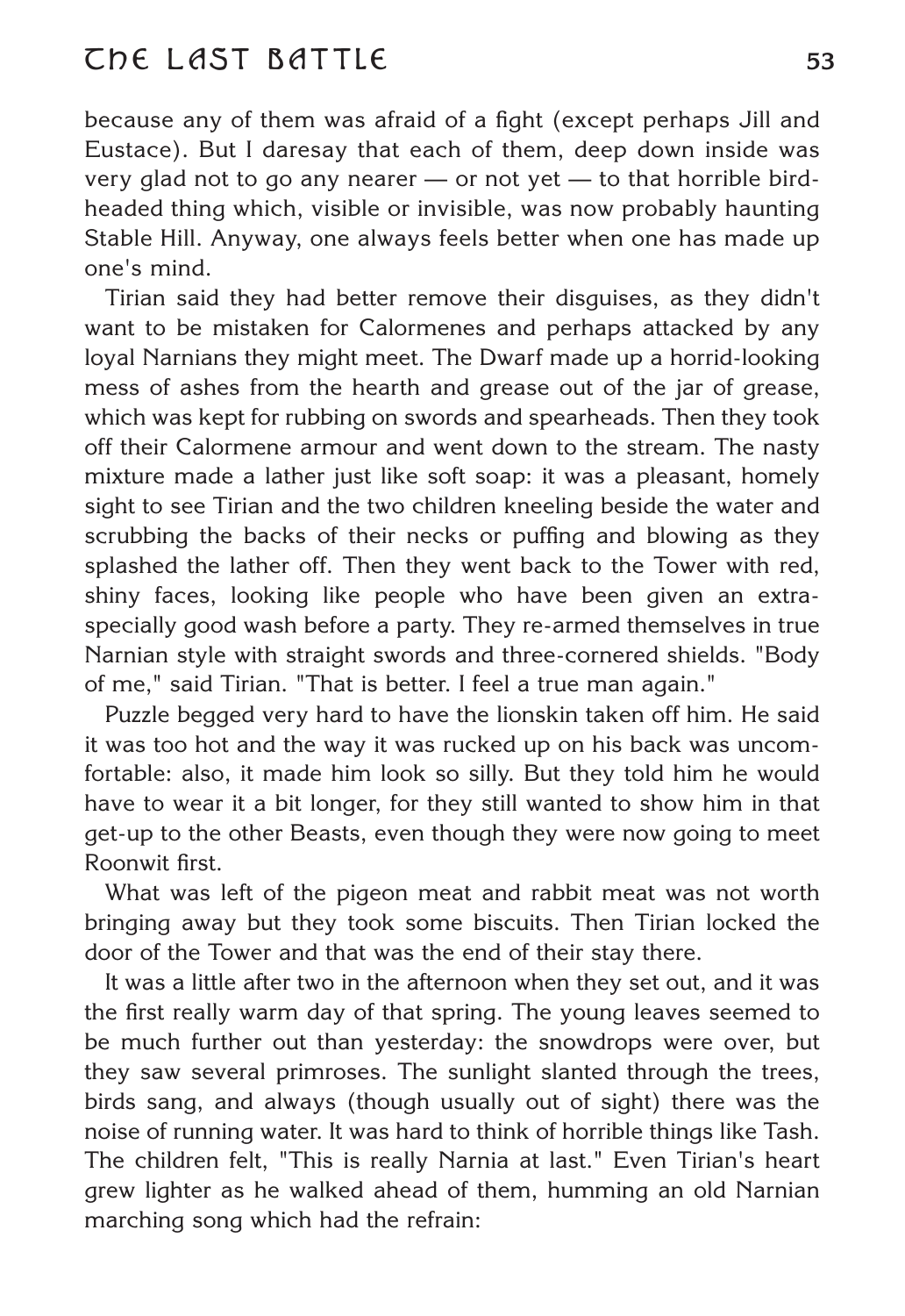*Ho, rumble, rumble, rumble, rumble, Rumble drum belaboured.*

After the King came Eustace and Poggin the Dwarf. Poggin was telling Eustace the names of all the Narnian trees, birds, and plants which he didn't know already. Sometimes Eustace would tell him about English ones.

After them came Puzzle, and after him Jill and Jewel walking very close together. Jill had, as you might say quite fallen in love with the Unicorn. She thought — and she wasn't far wrong — that he was the shiningest, delicatest, most graceful animal she had ever met: and he was so gentle and soft of speech that, if you hadn't known, you would hardly have believed how fierce and terrible he could be in battle.

"Oh, this is nice!" said Jill. "Just walking along like this. I wish there could be more of *this* sort of adventure. It's a pity there's always so much happening in Narnia."

But the Unicorn explained to her that she was quite mistaken. He said that the Sons and Daughters of Adam and Eve were brought out of their own strange world into Narnia only at times when Narnia was stirred and upset, but she mustn't think it was always like that. In between their visits there were hundreds and thousands of years when peaceful King followed peaceful King till you could hardly remember their names or count their numbers, and there was really hardly anything to put into the History Books. And he went on to talk of old Queens and heroes whom she had never heard of. He spoke of Swanwhite the Queen who had lived before the days of the White Witch and the Great Winter, who was so beautiful that when she looked into any forest pool the reflection of her face shone out of the water like a star by night for a year and a day afterwards. He spoke of Moonwood the Hare, who had such ears that he could sit by Caldron Pool under the thunder of the great waterfall and hear what men spoke in whispers at Cair Paravel. He told how King Gale, who was ninth in descent from Frank the first of all Kings, had sailed far away into the Eastern seas and delivered the Lone Islanders from a dragon and how, in return, they had given him the Lone Islands to be part of the royal lands of Narnia for ever. He talked of whole centuries in which all Narnia was so happy that notable dances and feasts, or at most tournaments, were the only things that could be remembered, and every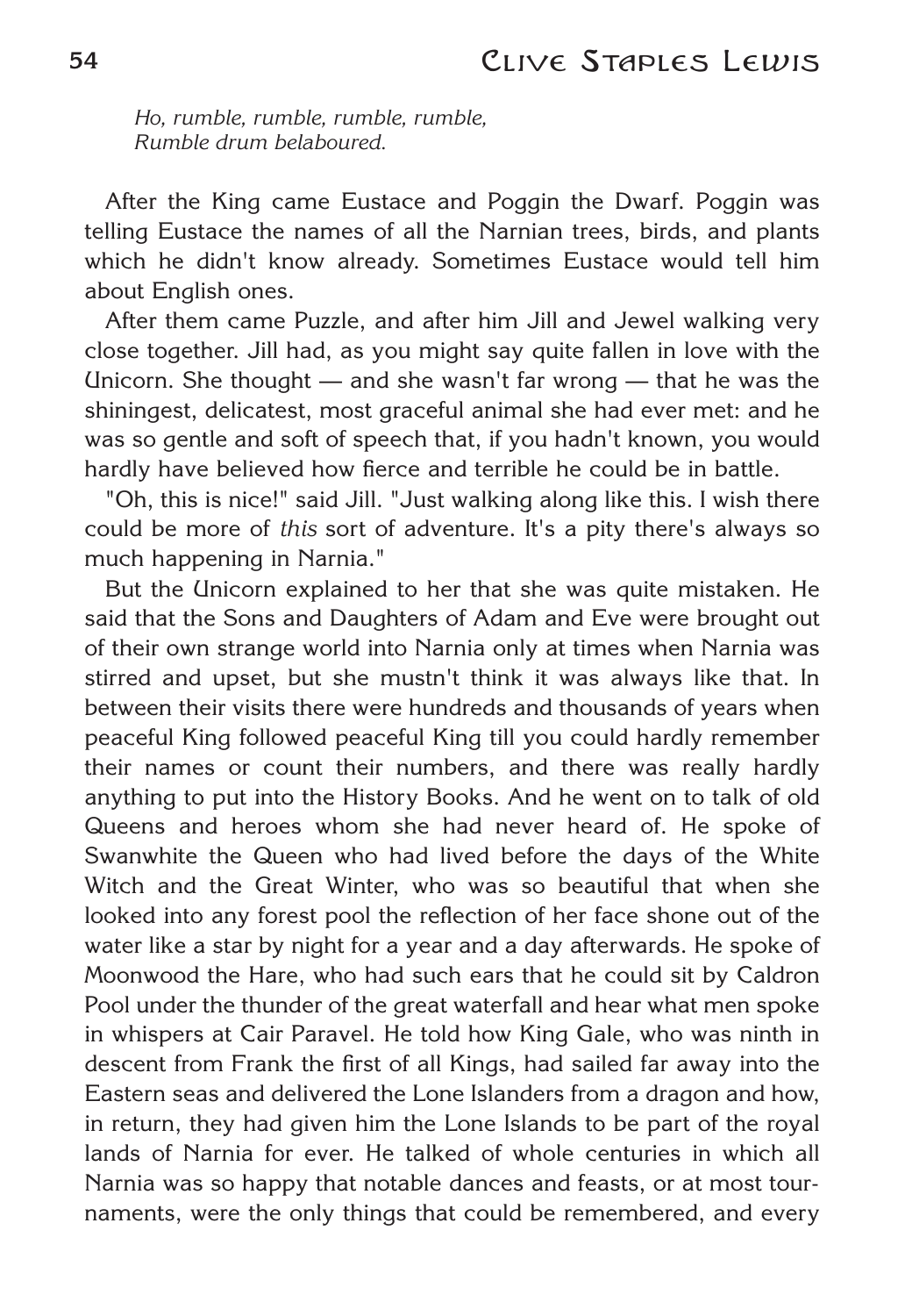day and week had been better than the last. And as he went on, the picture of all those happy years, all the thousands of them, piled up in Jill's mind till it was rather like looking down from a high hill onto a rich, lovely plain full of woods and waters and cornfields, which spread away and away till it got thin and misty from distance. And she said:

"Oh, I do hope we can soon settle the Ape and get back to those good, ordinary times. And then I hope they'll go on for ever and ever and ever. Our world is going to have an end some day. Perhaps this one won't. Oh, Jewel — wouldn't it be lovely if Narnia just went on and on — like what you said it has been?"

"Nay, sister," answered Jewel, "all worlds draw to an end; except Aslan's own country."

"Well, at least," said Jill, "I hope the end of this one is millions of millions of millions of years away — hullo! what are we stopping for?"

The King and Eustace and the Dwarf were all staring up at the sky. Jill shuddered, remembering what horrors they had seen already. But it was nothing of that sort this time. It was small, and looked black against the blue.

"I dare swear," said the Unicorn, "from its flight, that it is a Talking bird."

"So think I," said the King. "But is it a friend, or a spy of the Ape's?" "To me, Sire," said the Dwarf, "it has a look of Farsight the Eagle."

"Ought we to hide under the trees!" said Eustace.

"Nay," said Tirian, "best stand still as rocks. He would see us for certain if we moved."

"Look! He wheels, he has seen us already," said Jewel, "He is coming down in wide circles."

"Arrow on string, Lady," said Tirian to Jill. "But by no means shoot till I bid you. He may be a friend."

If one had known what was going to happen next, it would have been a treat to watch the grace and ease with which the huge bird glided down. He alighted on a rocky crag a few feet from Tirian, bowed his crested head, and said in his strange eagle's voice, "Hail, King."

"Hail, Farsight," said Tirian. "And since you call me King, I may well believe you are not a follower of the Ape and his false Aslan. I am glad of your coming."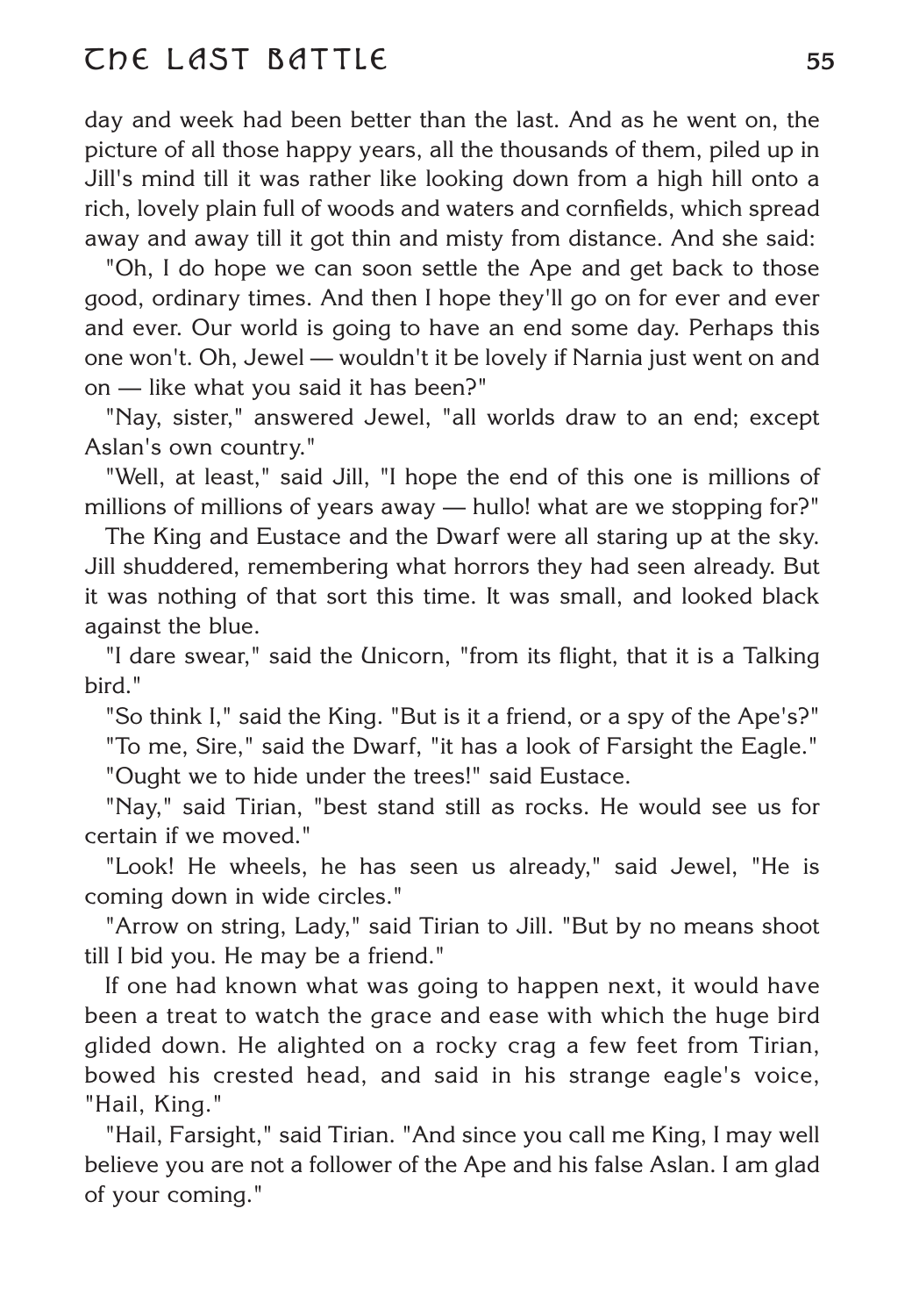"Sire," said the Eagle, "when you have heard my news you will be sorrier at my coming than of the greatest woe that ever befell you."

Tirian's heart seemed to stop beating at these words, but he set his teeth and said "Tell on."

"Two sights have I seen," said Farsight. "One was Cair Paravel filled with dead Narnians and living Calormenes: the Tisrocs banner advanced upon your royal battlements: and your subjects flying from the city — this way and that, into the woods. Cair Paravel was taken from the sea. Twenty great ships of Calormen put in there in the dark of the night before last night."

No one could speak.

"And the other sight, five leagues nearer than Cair Paravel, was Roonwit the Centaur lying dead with Calormene arrow in his side. I was with him in his last hour and he gave me this message to your Majesty: to remember that all worlds draw to an end and that noble death is a treasure which no one is too poor to buy."

"So," said the King, after a long silence, "Narnia is no more."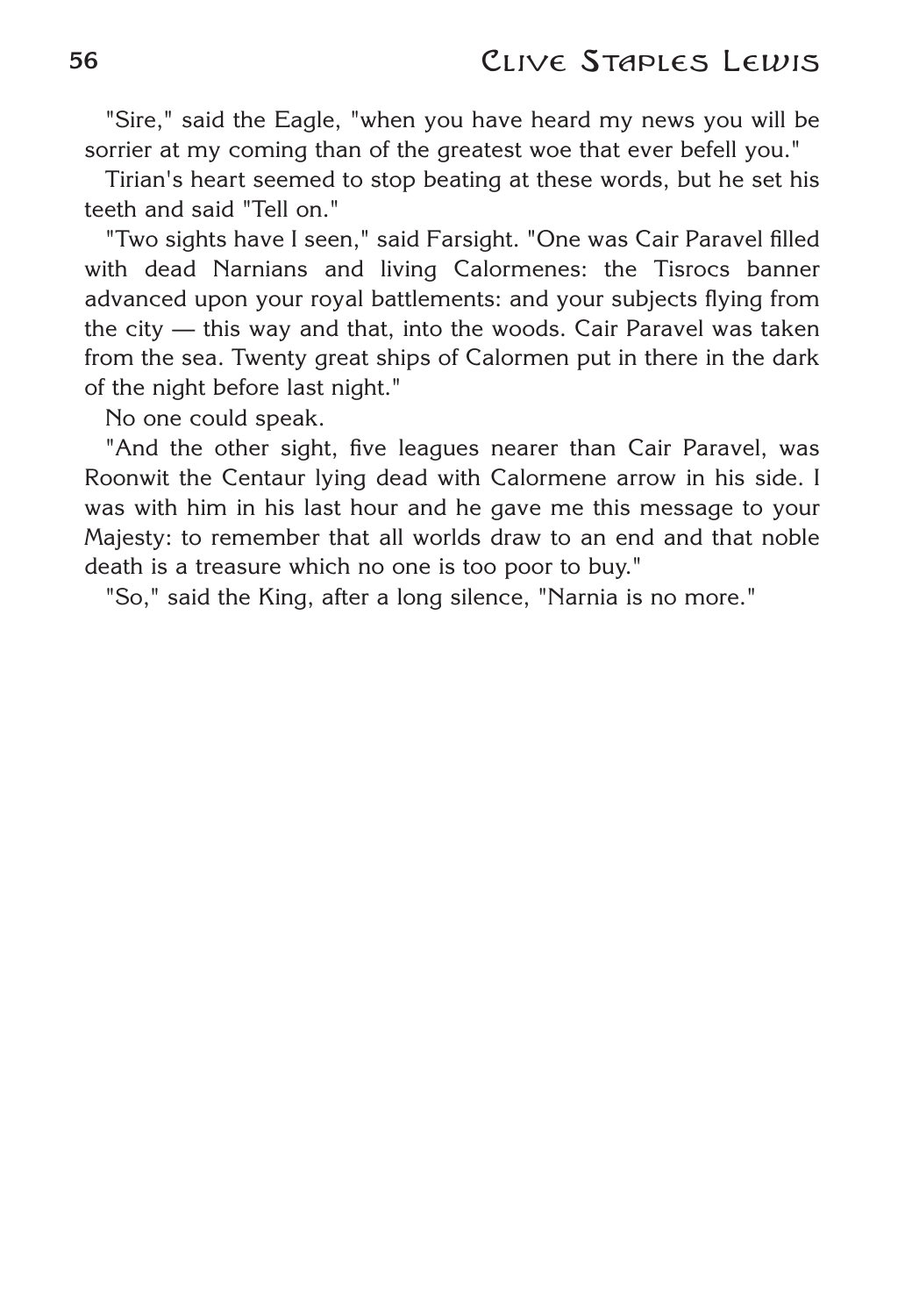# CHAPTER IX

# The Great Meeting on Stable Hill

For a long time they could not speak nor even shed a tear.<br>Then the Unicorn stamped the ground with his hoof, and shook his mane, and spoke.<br>"Sire," he said, "There is now no need of counsel. We see that the Ape's plans we Then the Unicorn stamped the ground with his hoof, and shook his mane, and spoke.

"Sire," he said, "There is now no need of counsel. We see that the Ape's plans were laid deeper than we dreamed. Doubtless he has been long in secret traffic with the Tisroc, and as soon as he had found the lionskin, he sent him word to make ready his navy for the taking of Cair Paravel and all Narnia. Nothing now remains for us seven but to go back to Stable Hill, proclaim the truth, and take the adventure that Aslan sends us. And if, by a great marvel, we defeat those thirty Calormenes who are with the Ape, then to turn again and die in battle with the far greater host of them that will soon march from Cair Paravel."

Tirian nodded. But he turned to the children and said: "Now, friends, it is time for you to go hence into your own world. Doubtless you have done all that you were sent to do."

"B — but we've done nothing," said Jill who was shivering, not with fear exactly but because everything was horrible.

"Nay," said the King, "you loosed me from the tree: you glided before me like a snake last night in the wood and took Puzzle: and you, Eustace, killed your man. But you are too young to share in such a bloody end as we others must meet to-night or, it may be, three days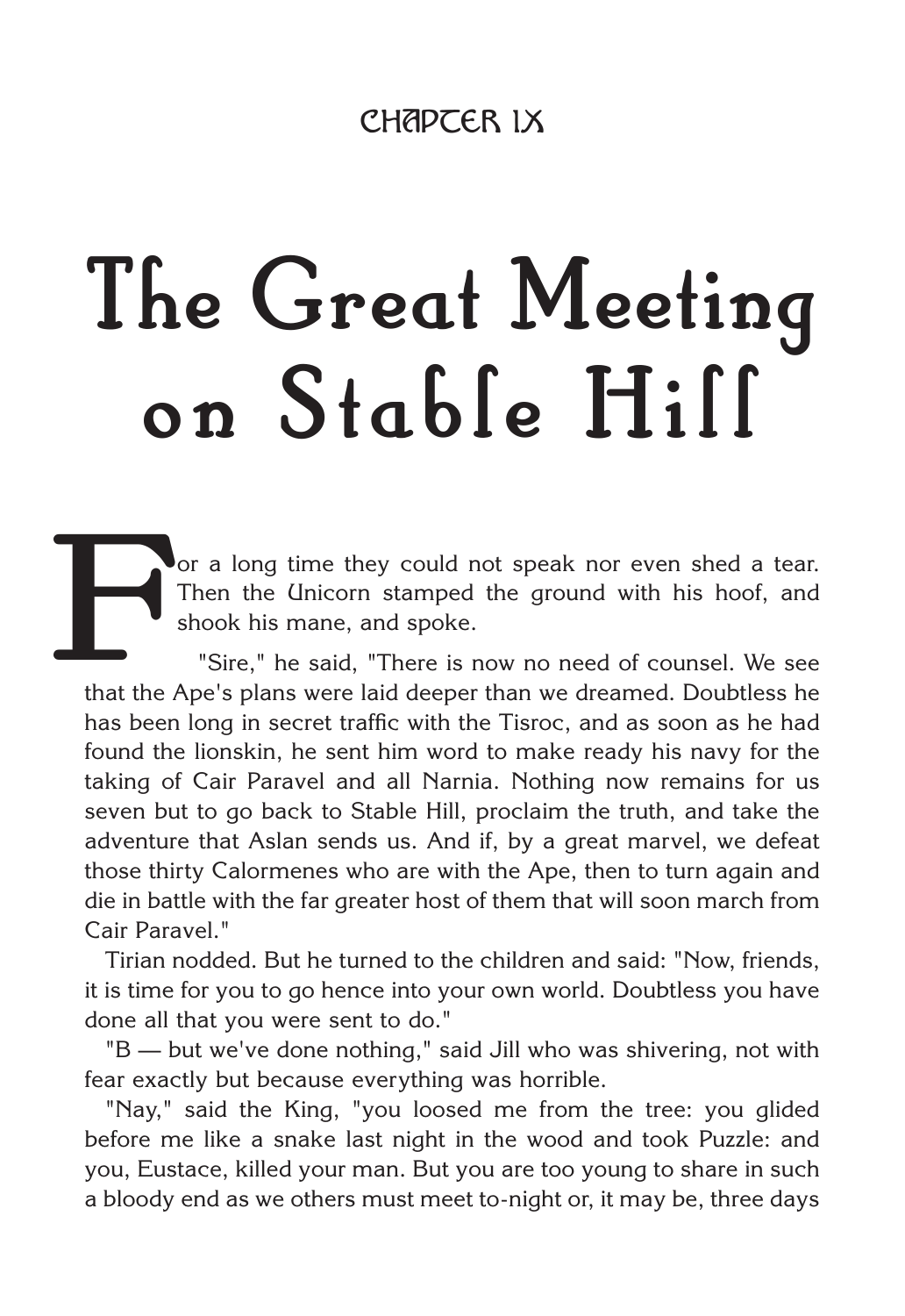hence. I entreat you — nay, I command you — to return to your own place. I should be put to shame if I let such young warriors fall in battle on my side."

"No, no, no," said Jill (very white when she began speaking and then suddenly very red and then white again). "We won't, I don't care what you say. We're going to stick with you whatever happens, aren't we, Eustace?"

"Yes, but there's no need to get so worked up about it," said Eustace who had stuck his hands in his pockets (forgetting how very odd that looks when you are wearing a mail shirt). "Because you see, we haven't any choice. What's the good of talking about our going back! How? We've got no magic for doing it!"

This was very good sense but, at the moment, Jill hated Eustace for saying it. He was fond of being dreadfully matter-of-fact when other people got excited.

When Tirian realised that the two strangers could not get home (unless Aslan suddenly whisked them away) he next wanted them to go across the southern mountains into Archenland where they might possibly be safe. But they didn't know their way and there was no one to send with them. Also, as Poggin said, once the Calormenes had Narnia they would certainly take Archenland in the next week or so: the Tisroc had always wanted to have these Northern countries for his own. In the end Eustace and Jill begged so hard that Tirian said they could come with him and take their chance — or, as he much more sensibly called it "the adventure that Aslan would send them."

The King's first idea was that they should not go back to Stable Hill — they were sick of the very name of it by now — till after dark. But the Dwarf told them that if they arrived here by daylight they would probably find the place deserted, except perhaps for a Calormene sentry. The Beasts were far too frightened by what the Ape (and Ginger) had told them about this new angry Aslan — or Tashlan — to go near it except when they were called together for those horrible midnight meetings. And Calormenes are never good woodsmen. Poggin thought that even by daylight they could easily get round to somewhere behind the stable without being seen. This would be much harder to do when the night had come and the Ape might be calling the Beasts together and all the Calormenes were on duty. And when the meeting did begin they could leave Puzzle at the back of the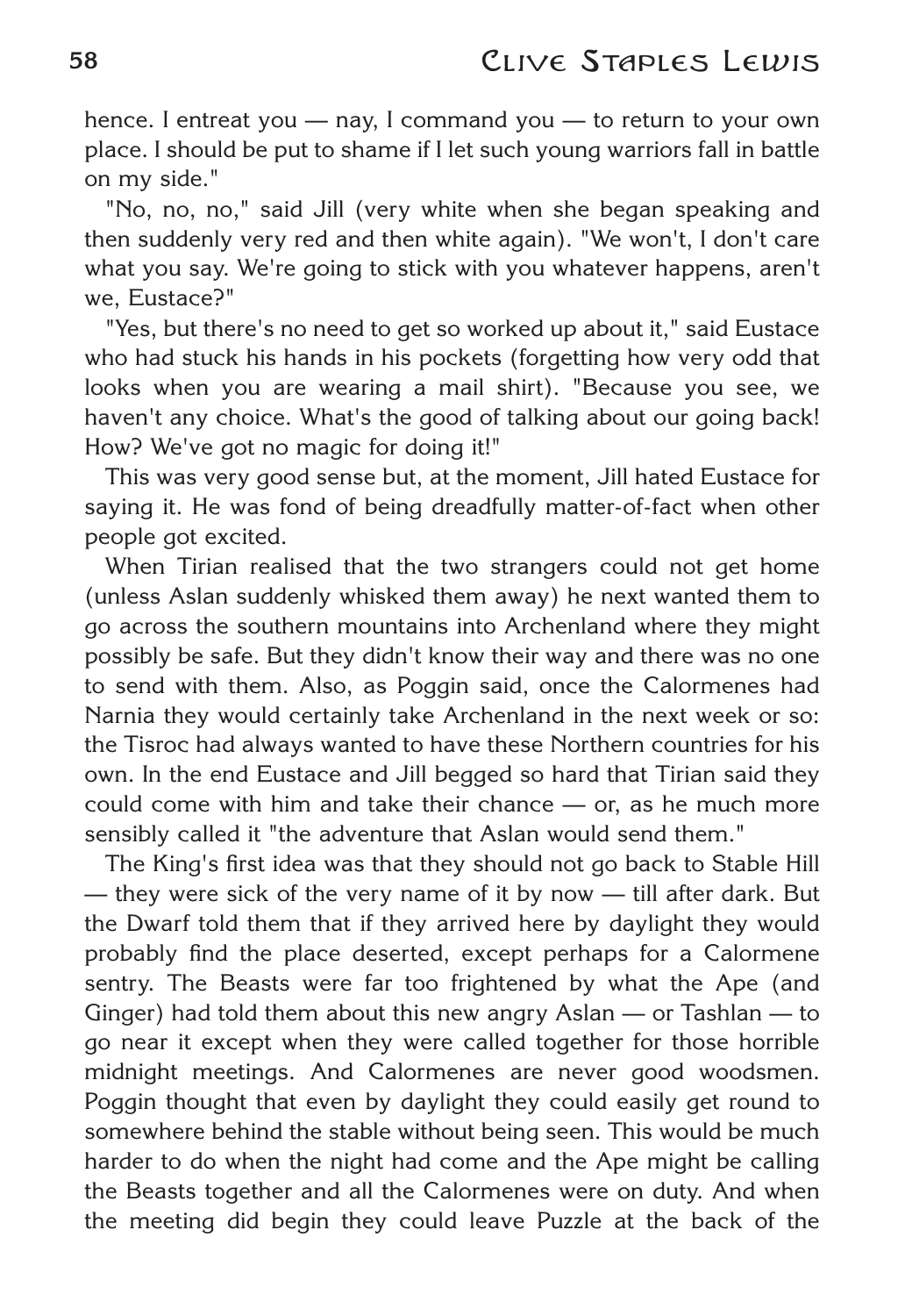stable, completely out of sight, till the moment at which they wanted to produce him. This was obviously a good thing: for their only chance was to give the Narnians a sudden surprise.

Everyone agreed and the whole party set off on a new line — northwest — towards the hated Hill. The Eagle sometimes flew to and fro above them, sometimes he sat perched on Puzzle's back. No one not even the King himself except in some great need — would dream of *riding* on a Unicorn.

This time Jill and Eustace walked together. They had been feeling very brave when they were begging to be allowed to come with the others, but now they didn't feel brave at all.

"Pole," said Eustace in a whisper. "I may as well tell you I've got the wind up."

"Oh *you're* all right, Scrubb," said Jill. "You can fight. But I — I'm just shaking, if you want to know the truth."

"Oh shaking's nothing," said Eustace. "I'm feeling I'm going to be sick."

"Don't talk about that, for goodness' sake," said Jill.

They went on in silence for a minute or two.

"Pole," said Eustace presently.

"What?" said she.

"What'll happen if we get killed here?"

"Well, we'll be dead, I suppose."

"But I mean, what will happen in our own world? Shall we wake up and find ourselves back in that trail? Or shall we just vanish and never be heard of any more? Or shall we be dead in England?"

"Gosh. I never thought of that."

"It'll be rum for Peter and the others if they saw me waving out of the window and then when the train comes in we're nowhere to be found! Or if they found two — I mean, if we're dead over there in England."

"Ugh!" said Jill. "What a horrid idea."

"It wouldn't be horrid for *us*," said Eustace. "*We* shouldn't be there."

"I almost wish — no I don't, though," said Jill.

"What were you going to say?"

"I *was* going to say I wished we'd never come. But I don't, I don't, I don't. Even if we are killed. I'd rather be killed fighting for Narnia than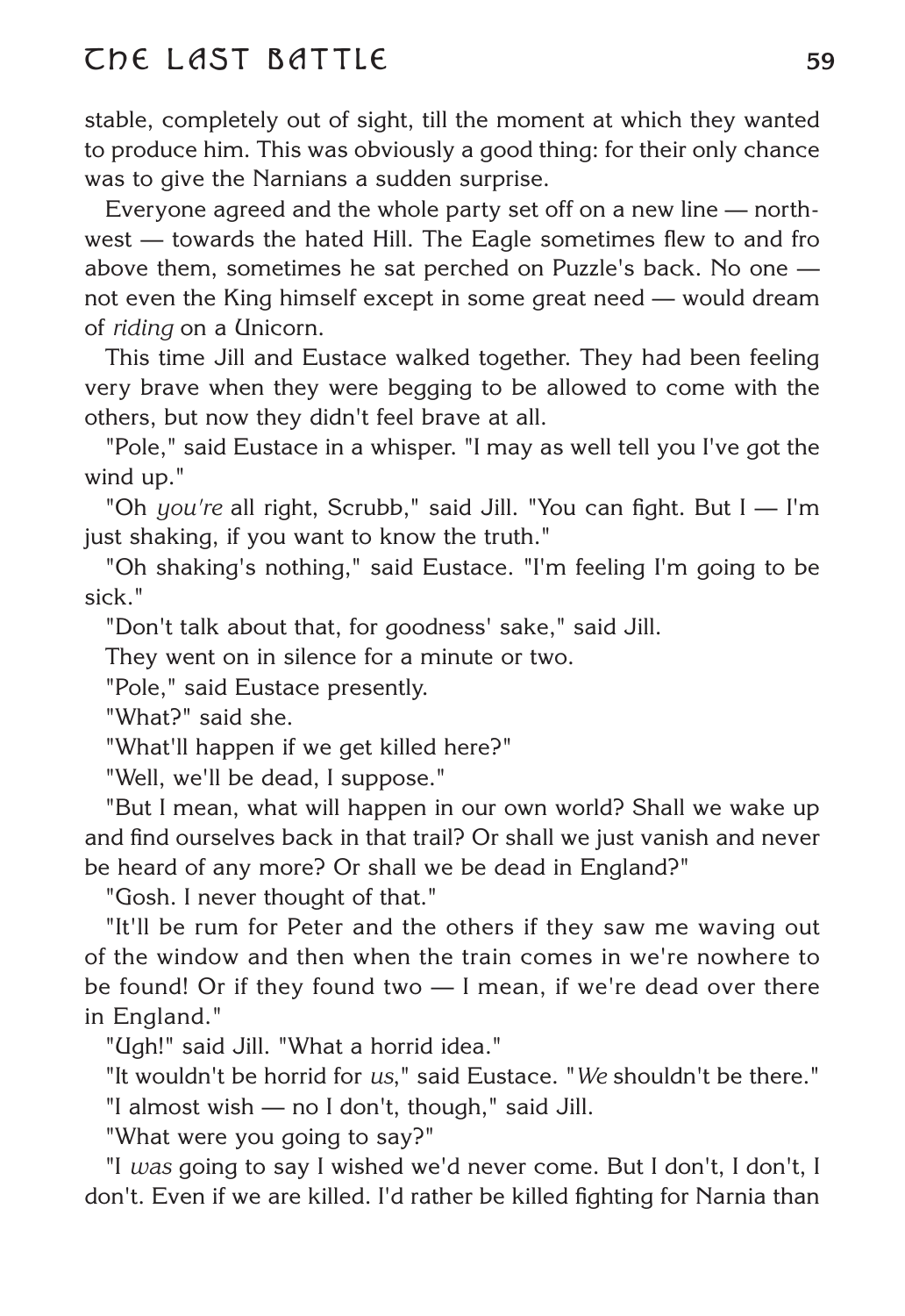grow old and stupid at home and perhaps go about in a bathchair and then die in the end just the same."

"Or be smashed up by British Railways!"

"Why d'you say that?"

"Well when that awful jerk came — the one that seemed to throw us into Narnia — I thought it *was* the beginning of a railway accident. So I was jolly glad to find ourselves here instead."

While Jill and Eustace were talking about this, the others were discussing their plans and becoming less miserable. That was because they were now thinking of what was to be done this very night and the thought of what had happened to Narnia — the thought that all her glories and joys were over — was pushed away into the back part of their minds. The moment they stopped talking it would come out and make them wretched again: but they kept on talking. Poggin was really quite cheerful about the nights' work they had to do. He was sure that the Boar and the Bear, and probably all the Dogs would come over to their side at once. And he couldn't believe that all the other Dwarfs would stick to Griffle. And fighting by firelight and in and out among trees would be an advantage to the weaker side. And then, if they could win tonight, need they really throw their lives away by meeting the main Calormene army a few days later?

Why not hide in the woods, or even up in the Western Waste beyond the great waterfall and live like outlaws? And they might gradually get stronger and stronger, for Talking Beasts and Archenlanders would be joining them every day. And at last they'd come out of hiding and sweep the Calormenes (who would have got careless by then) out of the country and Narnia would be revived. After all, something very like that had happened in the time of King Miraz!

And Tirian heard all this and thought "But what about Tash?" and felt in his bones that none of it was going to happen. But he didn't say so.

When they got nearer to Stable Hill of course everyone became quiet. Then the real wood-work began. From the moment at which they first saw the Hill to the moment at which they all arrived at the back of the Stable, it took them over two hours. It's the sort of thing one couldn't describe properly unless one wrote pages and pages about it. The journey from each bit of cover to the next was a separate adventure, and there were very long waits in between, and several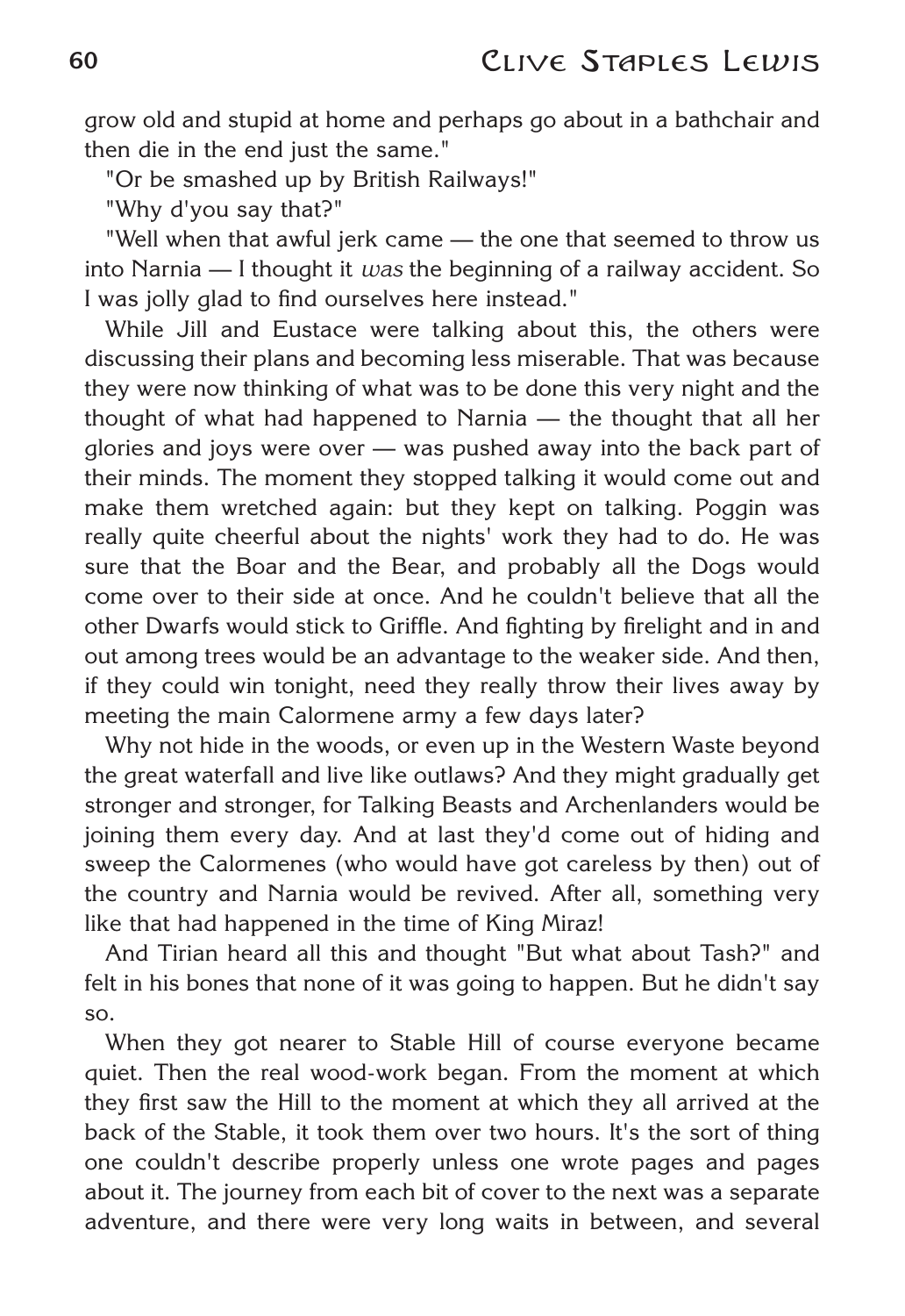false alarms. If you are a good Scout or a good Guide, you will know already what it must have been like. By about sunset they were all safe in a clump of holly trees about fifteen yards behind the stable. They all munched some biscuit and lay down.

Then came the worst part, the waiting. Luckily for the children they slept for a couple of hours, but of course they woke up when the night grew cold, and what's worse, woke up very thirsty and with no chance of getting a drink. Puzzle just stood, shivering a little with nervousness, and said nothing. But Tirian, with his head against Jewel's flank, slept as sound as if he were in his royal bed at Cair Paravel, till the sound of a gong beating awoke him and he sat up and saw that there was firelight on the far side of the stable and knew that the hour had come.

"Kiss me, Jewel," he said. "For certainly this is our last night on earth. And if ever I offended against you in any matter great or small, forgive me now."

"Dear King," said the Unicorn, "I could almost wish you had, so that I might forgive it. Farewell. We have known great joys together. If Aslan gave me my choice I would choose no other life than the life I have had and no other death than the one we go to."

Then they woke up Farsight who was asleep with his head under his wing (it made him look as if he had no head at all) and crept forward to the stable. They left Puzzle (not without a kind word, for no one was angry with him now) just behind it, telling him not to move till someone came to fetch him, and took up their position at one end of the stable.

The bonfire had not been lit for long and was just beginning to blaze up. It was only a few feet away from them, and the great crowd of Narnian creatures were on the other side of it, so that Tirian could not at first see them very well, though of course he saw dozens of eyes shining with the reflection of the fire, as you've seen a rabbit's or cat's eyes in the headlights of a car. And just as Tirian took his place, the gong stopped beating and from somewhere on his left three figures appeared. One was Rishda Tarkaan, the Calormene Captain. The second was the Ape. He was holding onto the Tarkaan's hand with one paw and kept whimpering and muttering, "Not so fast, don't go so fast, I'm not *at all* well. Oh my poor head! These midnight meetings are getting too much for me. Apes aren't meant to be up at night: It's not as if I was a rat or a bat — oh my poor head." On the other side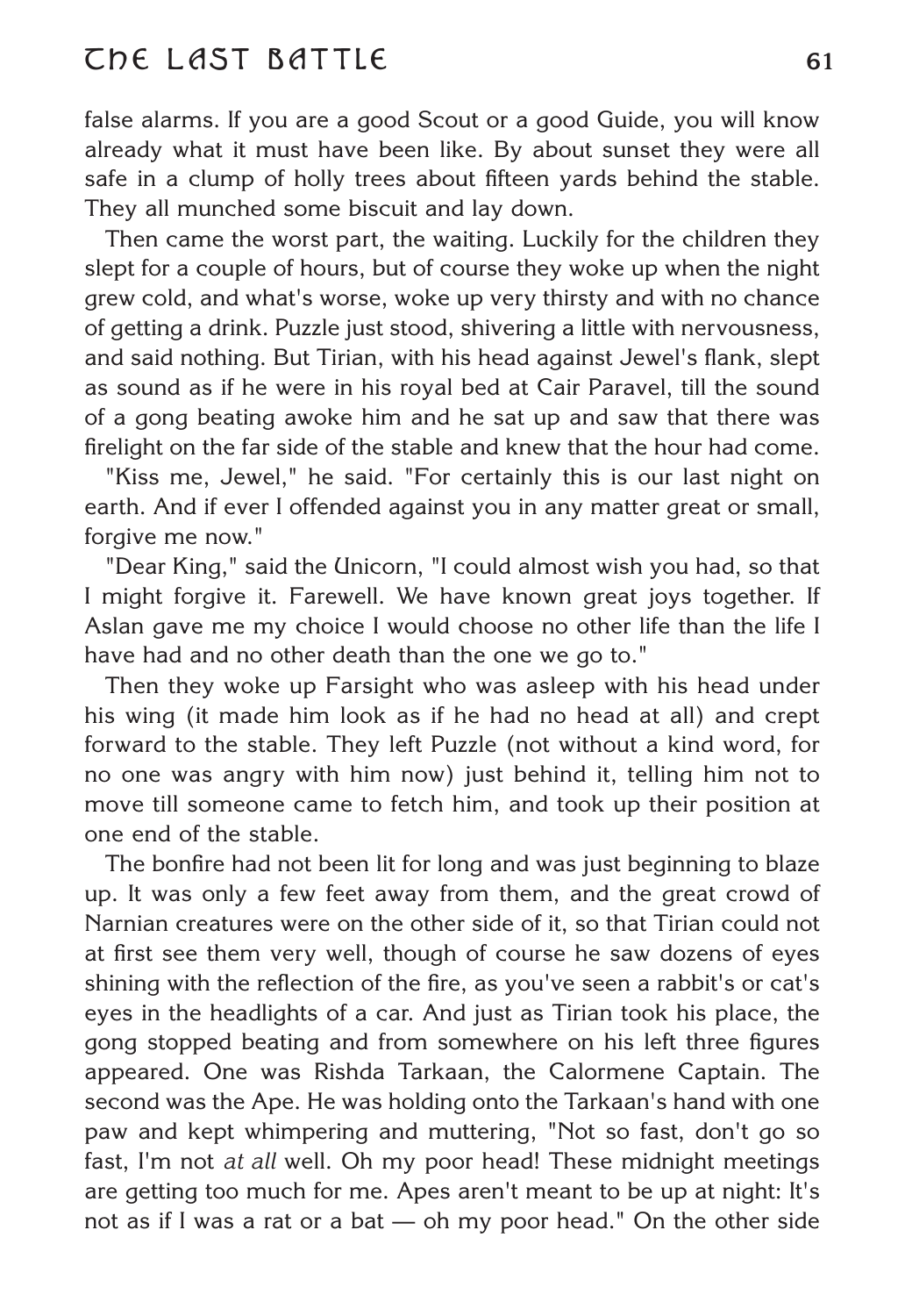of the Ape, walking very soft and stately, with his tail straight up in the air, came Ginger the Cat. They were heading for the bonfire and were so close to Tirian that they would have seen him at once if they had looked in the right direction. Fortunately they did not. But Tirian heard Rishda say to Ginger in a low voice:

"Now Cat, to thy post. See thou play thy part well."

"Miaow, miaow. Count on me!" said Ginger. Then he stepped away beyond the bonfire and sat down in the front row of the assembled Beasts: in the audience, as you might say.

For really, as it happened, the whole thing was rather like a theatre. The crowd of Narnians were like the people in the seats; the little grassy place just in front of the stable, where the bonfire burned and the Ape and the Captain stood to talk to the crowd, was like the stage; the stable itself was like the scenery at the back of the stagehand Tirian and his friends were like people peering round from behind the scenery. It was a splendid position. If any of them stepped forward into the full firelight, all eyes would be fixed on him at once: on the other hand, so long as they stood still in the shadow of the end wall of the stable, it was a hundred to one against their being noticed.

Rishda Tarkaan dragged the Ape up close to the fire. The pair of them turned to face the crowd, and this of course meant that their backs were towards Tirian and his friends.

"Now, Monkey," said Rishda Tarkaan in a low voice. "Say the words that wiser heads have put into thy mouth. And hold up thy head." As he spoke he gave the Ape a little prod or kick from behind with the point of his toe.

"Do leave me alone," muttered Shift. But he sat up straighter and began, in a louder voice —

"Now listen, all of you. A terrible thing has happened. A wicked thing. The wickedest thing that ever was done in Narnia. And Aslan  $\sim$   $\sim$  11

"Tashlan, fool," whispered Rishda Tarkaan.

"Tashlan I mean, of course," said the Ape, "is very angry about it."

There was a terrible silence while the Beasts waited to hear what new trouble was in store for them. The little party by the end-wall of the stable also held their breath. What on earth was coming now?

"Yes," said the Ape. "At this very moment, when the Terrible One himself is among us  $-$  there in the stable just behind me  $-$  one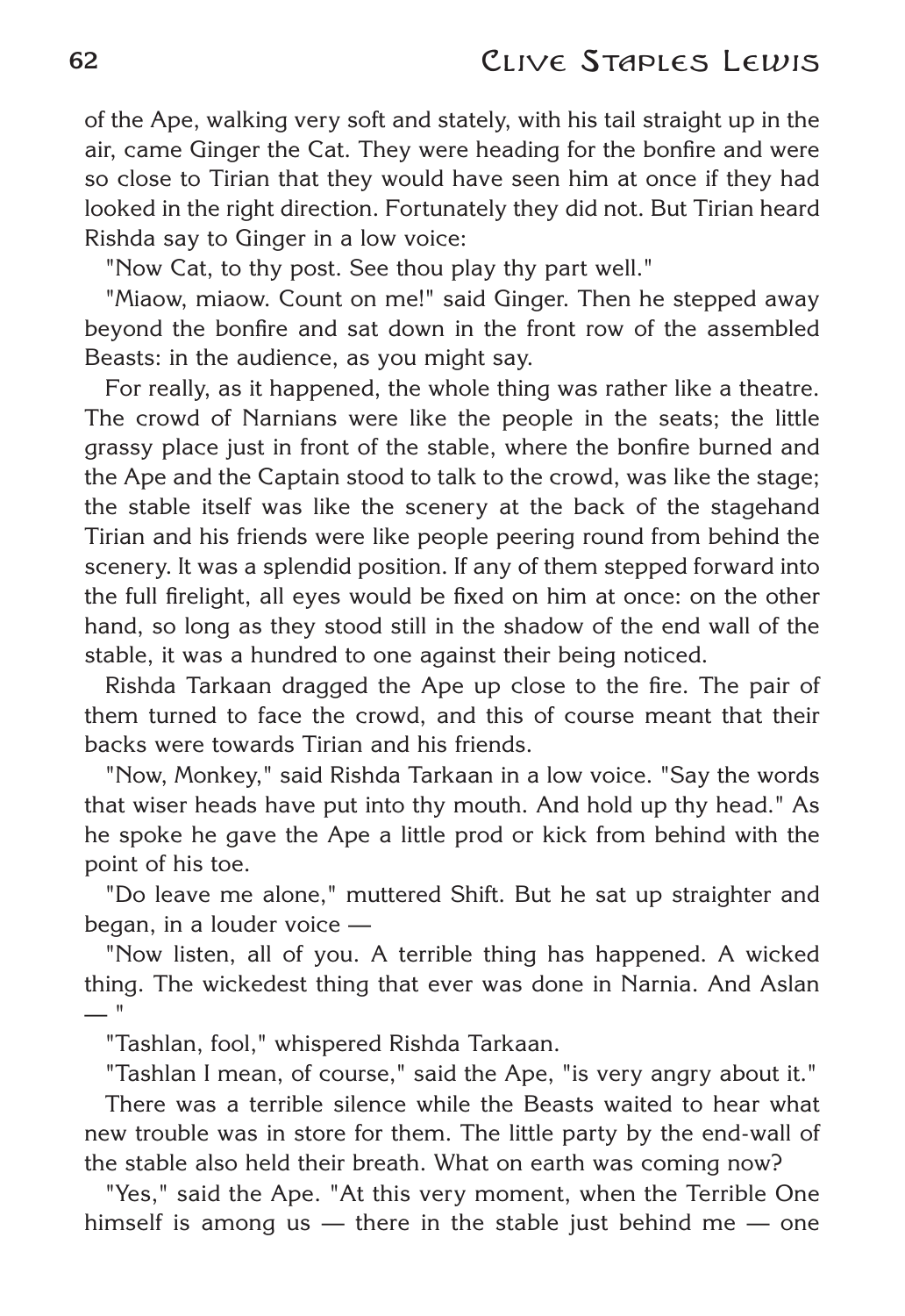wicked Beast has chosen to do what you'd think no one would dare to do even if He were a thousand miles away. It has dressed itself up in a lionskin and is wandering about in these very woods pretending to be Aslan."

Jill wondered for a moment if the Ape had gone mad. Was he going to tell the whole truth? A roar of horror and rage went up from the Beasts. "Grrr!" came the growls, "Who is he? Where is he? Just let me get my teeth into him!"

"It was seen last night," screamed the Ape, "but it got away. It's a donkey! A common, miserable Ass! If any of you see that Ass — "

"Grrr!" growled the Beasts. "We will, we will. He'd better keep out of *our* way."

Jill looked at the King: his mouth was open and his face was full of horror. And then she understood the devilish cunning of the enemies' plan. By mixing a little truth with it they had made their lie far stronger. What was the good, now, of telling the Beasts that an ass had been dressed up as a lion to deceive them? The Ape would only say, "That's just what I've said." What was the good of showing them Puzzle in his lionskin? They would only tear him in pieces. "That's taken the wind out of our sails," whispered Eustace. "The ground is taken from under our feet," said Tirian. "Curst, curst cleverness!" said Poggin. "I'll be sworn that this new lie is of Ginger's making."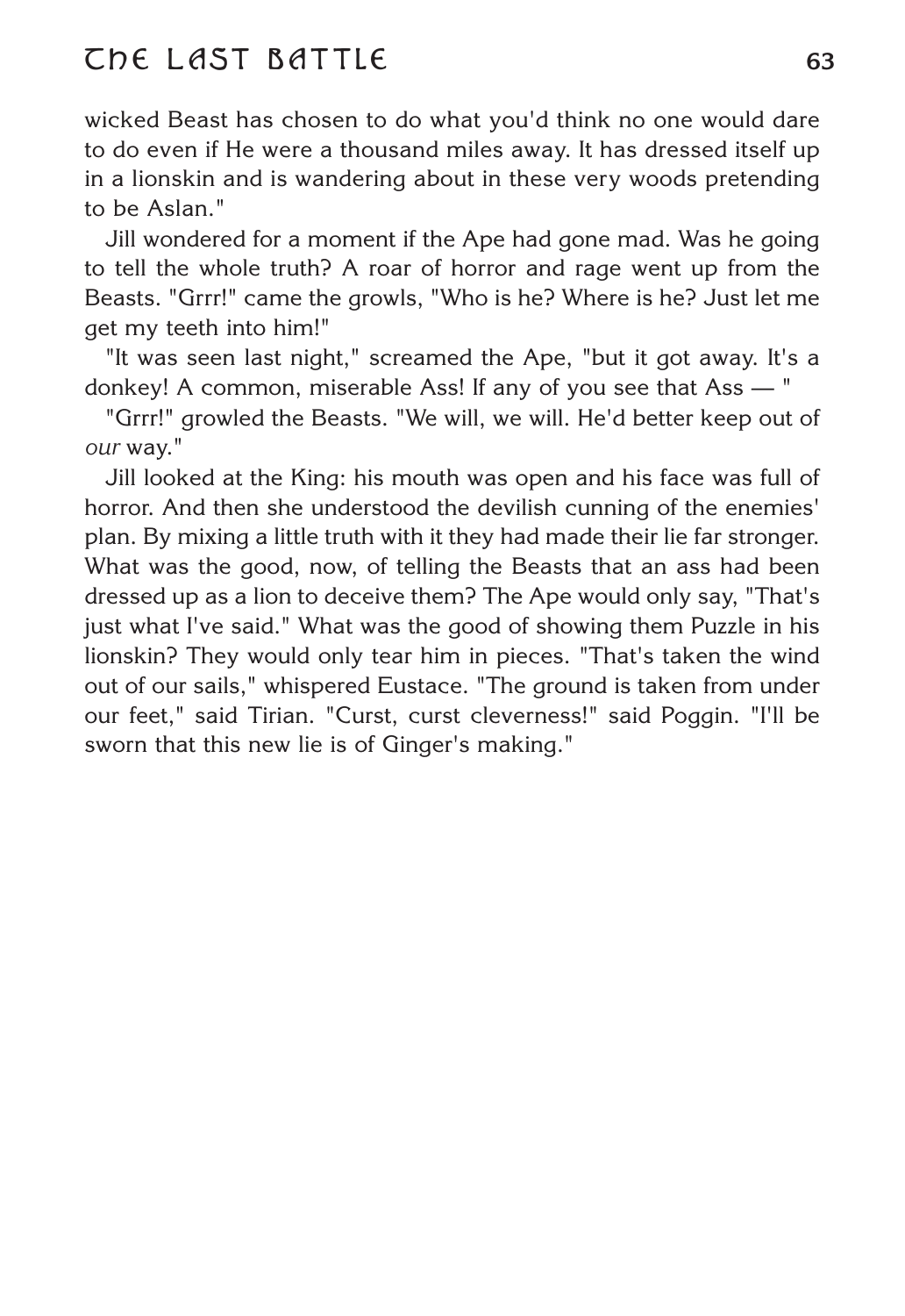# CHAPTER X

# Who Will Go into the Stable?

ill felt something tickling her ear. It was Jewel the Unicorn, whispering to her with the wide whisper of a horse's mouth. As soon as she heard what he was saying she nodded and tiptoed back to where Puzzle was standing. Quickly and quietly she cut the last cords that bound the lionskin to him. It wouldn't do for him to be caught with *that* on, after what the Ape had said! She would like to have hidden the skin itself somewhere very far away, but it was too heavy. The best she could do was to kick it in among the thickest bushes. Then she made signs to Puzzle to follow her and they both joined the others.

The Ape was speaking again.

"And after a horrid thing like that, Aslan — Tashlan — is angrier than ever. He says he's been a great deal too good to you, coming out every night to be looked at, see! Well, he's not coming out any more."

Howls and mewings and squeals and grunts were the Animals' answer to this, but suddenly a quite different voice broke in with a loud laugh.

"Hark what the monkey says," it shouted. "We know why he isn't going to bring his precious Aslan out. I'll tell you why: because he hasn't got him. He never had anything except an old donkey with a lionskin on its back. Now he's lost that and he doesn't know what to do."

Tirian could not see the faces on the other side of the fire very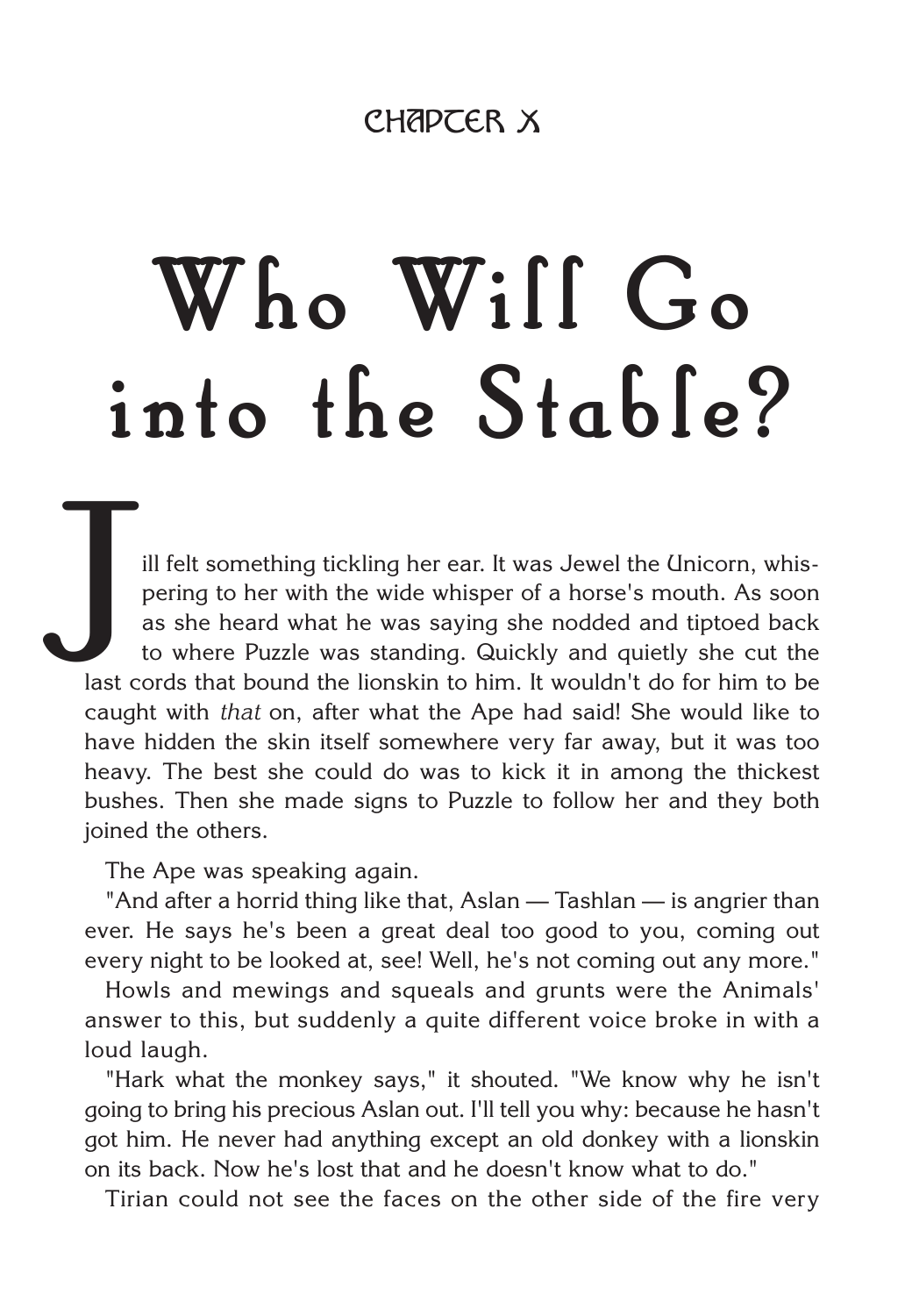well but he guessed this was Griffle the Chief Dwarf. And he was quite certain of it when, a second later, all the Dwarfs' voices joined in, singing:

"Don't know what to do! Don't know what to do! Don't know what to do-o-o!"

"Silence!" thundered Rishda Tarkaan, "Silence, children of mud! Listen to me, you other Narnians, lest I give command to my warriors to fall upon you with the edge of the sword. The Lord Shift has already told you of that wicked Ass. Do you think, because of him that there is no real Tashlan in the Stable! Do you? Beware, beware."

"No, no," shouted most of the crowd. But the Dwarfs said "That's right, Darkie, you've got it. Come on, Monkey, show us what's in the stable, seeing is believing."

When next there was a moment's quiet the Ape said:

"You Dwarfs think you're very clever, don't you? But not so fast. I never said you couldn't see Tashlan. Anyone who likes, can see him."

The whole assembly became silent. Then, after nearly a minute, the Bear began in a slow, puzzled voice.

"I don't quite understand all this," it grumbled, "I thought you said — "

"You thought!" repeated the Ape. "As if anyone could call what goes on in your head thinking. Listen, you others. Anyone can see Tashlan. But he's not coming out. You have to go in and see him."

"Oh, thank you, thank you, thank you," said dozens of voices. "That's what we wanted! We can go in and see him face to face. And now he'll be kind and it will all be as it used to be." And the Birds chattered, and the Dogs barked excitedly. Then suddenly, there was a great stirring and a noise of creatures rising to their feet, and in a second the whole lot of them would have been rushing forward and trying to crowd into the Stable door all together. But the Ape shouted:

"Get back! Quiet! Not so fast."

The Beasts stopped, many of them with one paw in the air, many with tails wagging, and all of them with heads on one side.

"I thought you said," began the Bear, but Shift interrupted.

"Anyone can go in," he said. "But, one at a time. Who'll go first? He didn't say he was feeling very kind. He's been licking his lips a lot since he swallowed up the wicked King the other night. He's been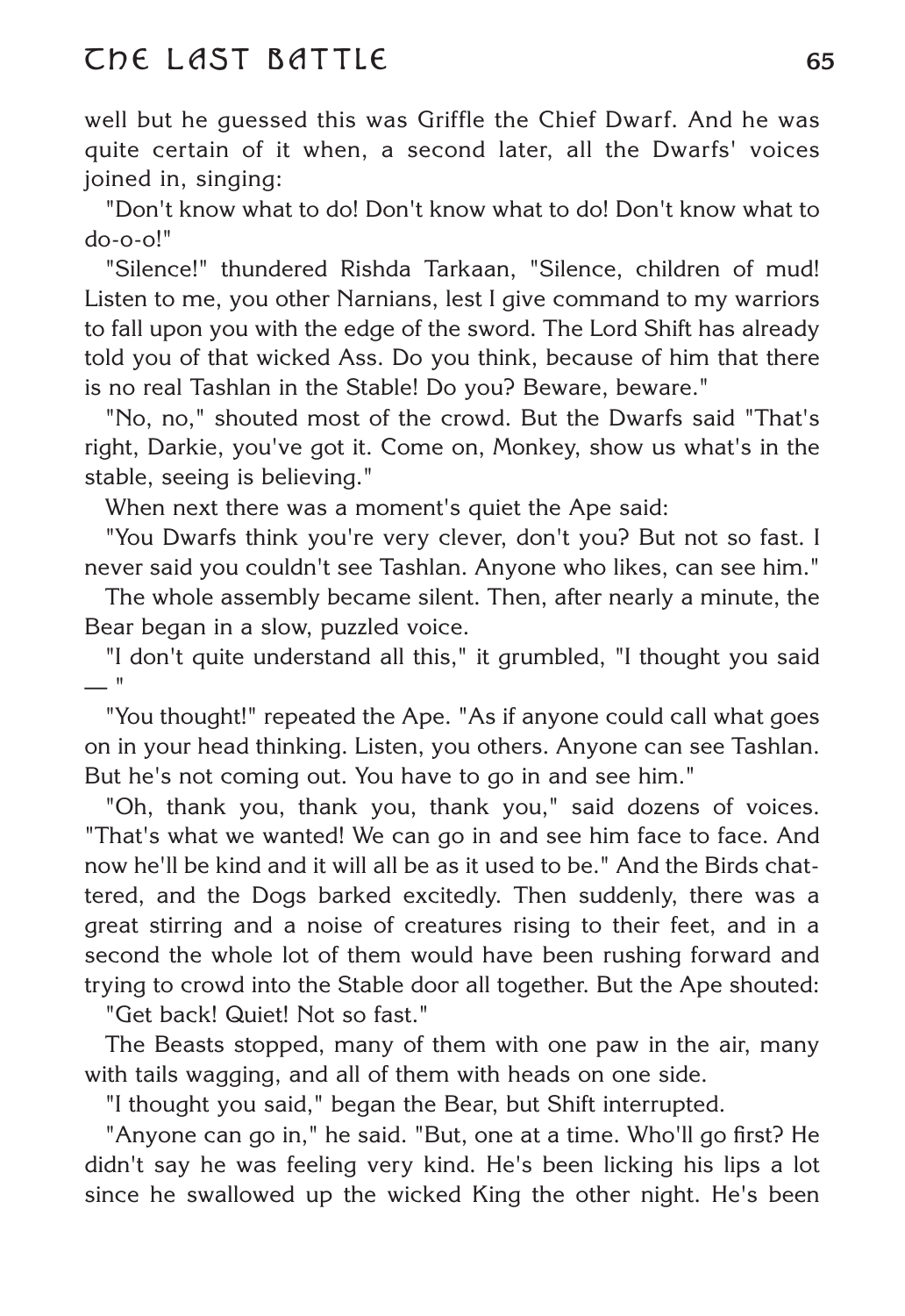growling a good deal this morning. I wouldn't much like to go into that Stable myself tonight. But just as you please. Who'd like to go in first? Don't blame me if he swallows you whole or blasts you into a cinder with the mere terror of his eyes. That's your affair. Now then! Who's first? What about one of you Dwarfs?"

"Dilly, dilly, come and be killed!" sneered Griffle. "How do we know what you've got in there?"

"Ho-ho!" cried the Ape. "So you're beginning to think there's *something* there, eh? Well, all you Beasts were making noise enough a minute ago. What's struck you all dumb? Who's going in first?"

But the Beasts all stood looking at one another and began backing away from the Stable. Very few tails were wagging now. The Ape waddled to and fro jeering at them. "Ho-ho-ho!" he chuckled. "I thought you were all so eager to see Tashlan face to face! Changed your mind, eh!"

Tirian bent his head to hear something that Jill was trying to whisper in his ear. "What do you think is really inside the Stable?" she said. "Who knows?" said Tirian. "Two Calormenes with drawn swords, as likely as not, one on each side of the door." "You don't think," said Jill "It might be... you know... that horrid thing we saw?" "Tash himself?" whispered Tirian. "There's no knowing. But courage, child: we are all between the paws of the true Aslan."

Then a most surprising thing happened. Ginger the Cat said, in a cool, clear voice, not at all as if he was excited, "I'll go in, if you like."

Every creature turned and fixed its eyes on the Cat.

"Mark their subtleties, Sire," said Poggin to the King. "This curst cat is in the plot, in the very centre of it. Whatever is in the Stable will not hurt him, I'll be bound. Then Ginger will come out again and say that he has seen some wonder."

But Tirian had no time to answer him. The Ape was calling the Cat to come forward. "Ho-ho!" said the Ape, "so you, a pert Puss, would look upon Him face to face. Come on, then! I'll open the door for you. Don't blame me if He scares the whiskers off your face. That's your affair."

And the Cat got up and came out of its place in the crowd, walking primly and daintily, with its tail in the air, not one hair on its sleek coat out of place. It came on till it had passed the fire and was so close that Tirian, from where he stood with his shoulder against the end-wall of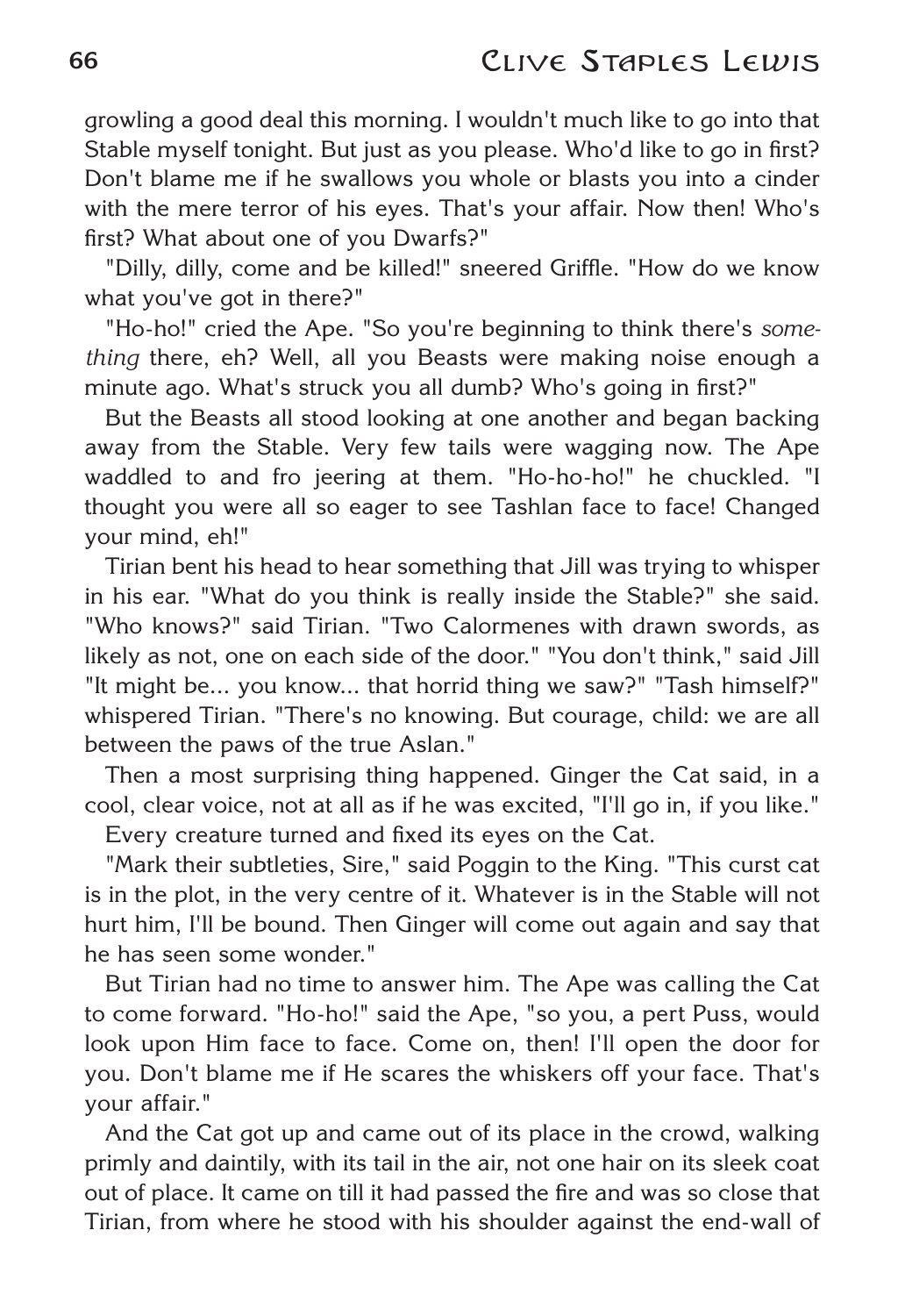the stable, could look right into its face. Its big green eyes never blinked. ("Cool as a cucumber," muttered Eustace. "*It* knows it has nothing to fear.") The Ape, chuckling and making faces, shuffled across beside the Cat: put up his paw: drew the bolt and opened the door. Tirian thought he could hear the Cat purring as it walked into the dark doorway.

"Aii-aii-aouwee! — " The most horrible caterwaul you ever heard made everyone jump. You have been wakened yourself by cats quarrelling or making love on the roof in the middle of the night: you know the sound.

This was worse. The Ape was knocked head over heels by Ginger coming back out of the Stable at top speed. If you had not known he was a cat, you might have thought he was a ginger-coloured streak of lightning. He shot across the open grass, back into the crowd. No one wants to meet a cat in that state. You could see animals getting out of his way, left and right. He dashed up a tree, whisked round, and hung head downwards. His tail was bristled out till it was nearly as thick as his whole body: his eyes were like saucers of green fire: along his back every single hair stood on end.

"I'd give my beard," whispered Poggin, "to know whether that brute is only acting or whether it has really found something in there that frightened it!"

"Peace, friend," said Tirian, for the Captain and the Ape were also whispering and he wanted to hear what they said. He did not succeed, except that he heard the Ape once more whimpering "My head, my head," but he got the idea that those two were almost as puzzled by the cat's behaviour as himself.

"Now, Ginger," said the Captain. "Enough of that noise. Tell them what thou hast seen."

"Aii — Aii — Aaow — Awah," screamed the Cat.

"Art thou not called a *Talking Beast*?" said the Captain. "Then hold thy devilish noise and talk."

What followed was rather horrible. Tirian felt quite certain (and so did the others) that the Cat was trying to say something: but nothing came out of its mouth except the ordinary, ugly cat-noises you might hear from any angry or frightened old Tom in a backyard in England. And the longer he caterwauled the less like a Talking Beast he looked. Uneasy whimperings and little sharp squeals broke out from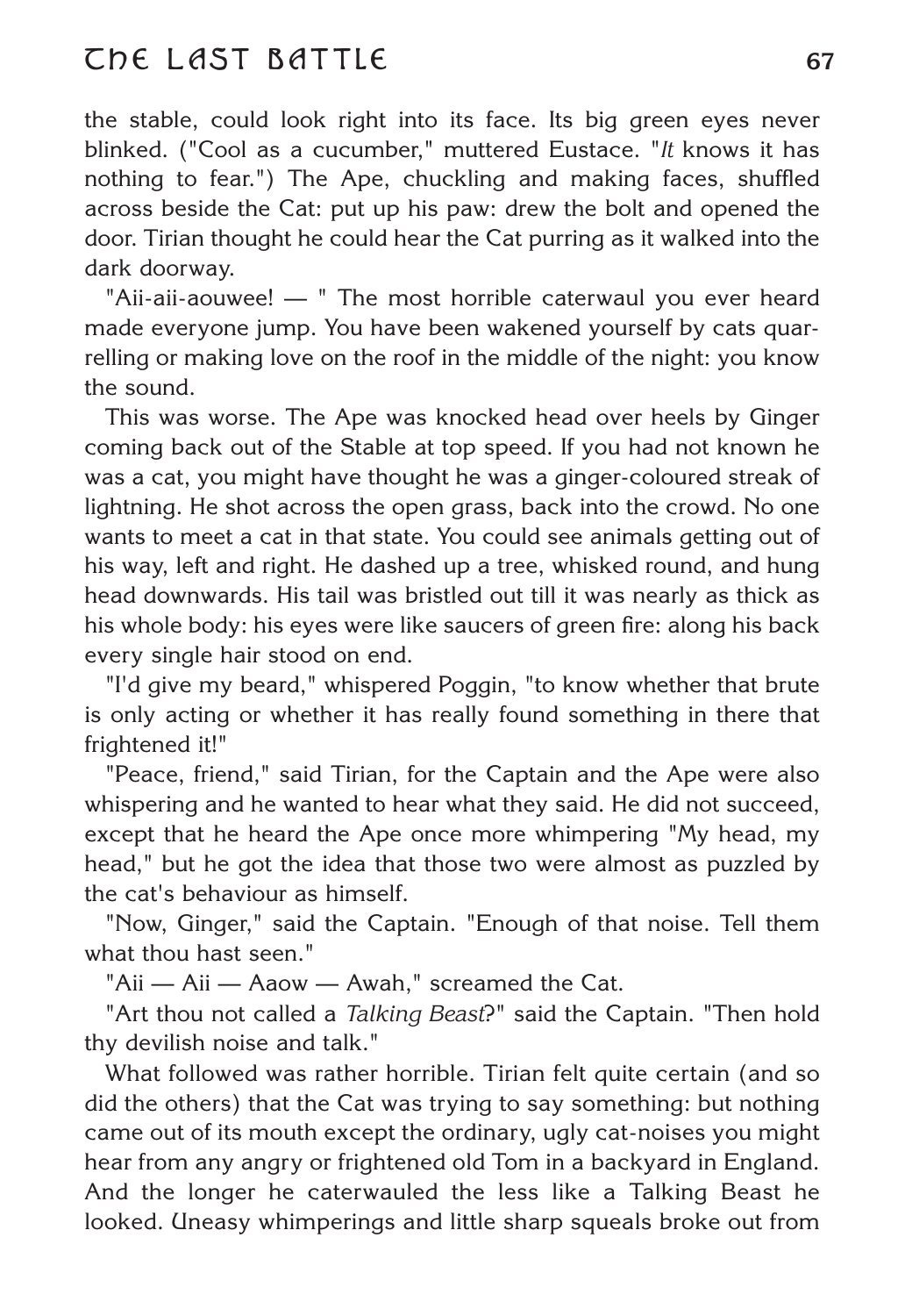among the other Animals.

"Look, look!" said the voice of the Boar. "It can't talk. It has forgotten how to talk! It has gone back to being a dumb beast. Look at its face." Everyone saw that it was true. And then the greatest terror of all fell upon those Narnians. For every one of them had been taught — when it was only a chick or a puppy or a cub — how Aslan at the beginning of the world had turned the beasts of Narnia into Talking Beasts and warned them that if they weren't good they might one day be turned back again and be like the poor witless animals one meets in other countries. "And now it is coming upon us," they moaned.

"Mercy! Mercy!" wailed the Beasts. "Spare us, Lord Shift, stand between us and Aslan, you must always go in and speak to him for us. We daren't, we daren't."

Ginger disappeared further up into the tree. No one ever saw him again.

Tirian stood with his hand on his sword-hilt and his head bowed. He was dazed with the horrors of that night. Sometimes he thought it would be best to draw his sword at once and rush upon the Calormenes: then next moment he thought it would be better to wait and see what new turn affairs might take. And now a new turn came.

"My Father," came a clear, ringing voice from the left of the crowd. Tirian knew at once that it was one of the Calormenes speaking, for in the Tisroc's army the common soldiers call the officers, "My Master," but the officers call their senior officers, "My Father." Jill and Eustace didn't know this but, after looking this way and that, they saw the speaker, for of course people at the sides of the crowd were easier to see than people in the middle where the glare of the fire made all beyond it look rather black. He was young and tall and slender, and even rather beautiful in the dark, haughty, Calormene way.

"My Father," he said to the Captain, "I also desire to go in."

"Peace, Emeth," said the Captain, "Who called thee to counsel? Does it become a boy to speak?"

"My Father," said Emeth. "Truly I am younger than thou, yet I also am of the blood of the Tarkaans even as thou art, and I also am the servant of Tash. Therefore...."

"Silence," said Rishda Tarkaan. "Am I not thy Captain? Thou has nothing to do with this Stable. It is for the Narnians."

"Nay, my Father," answered Emeth. "Thou hast said that their Aslan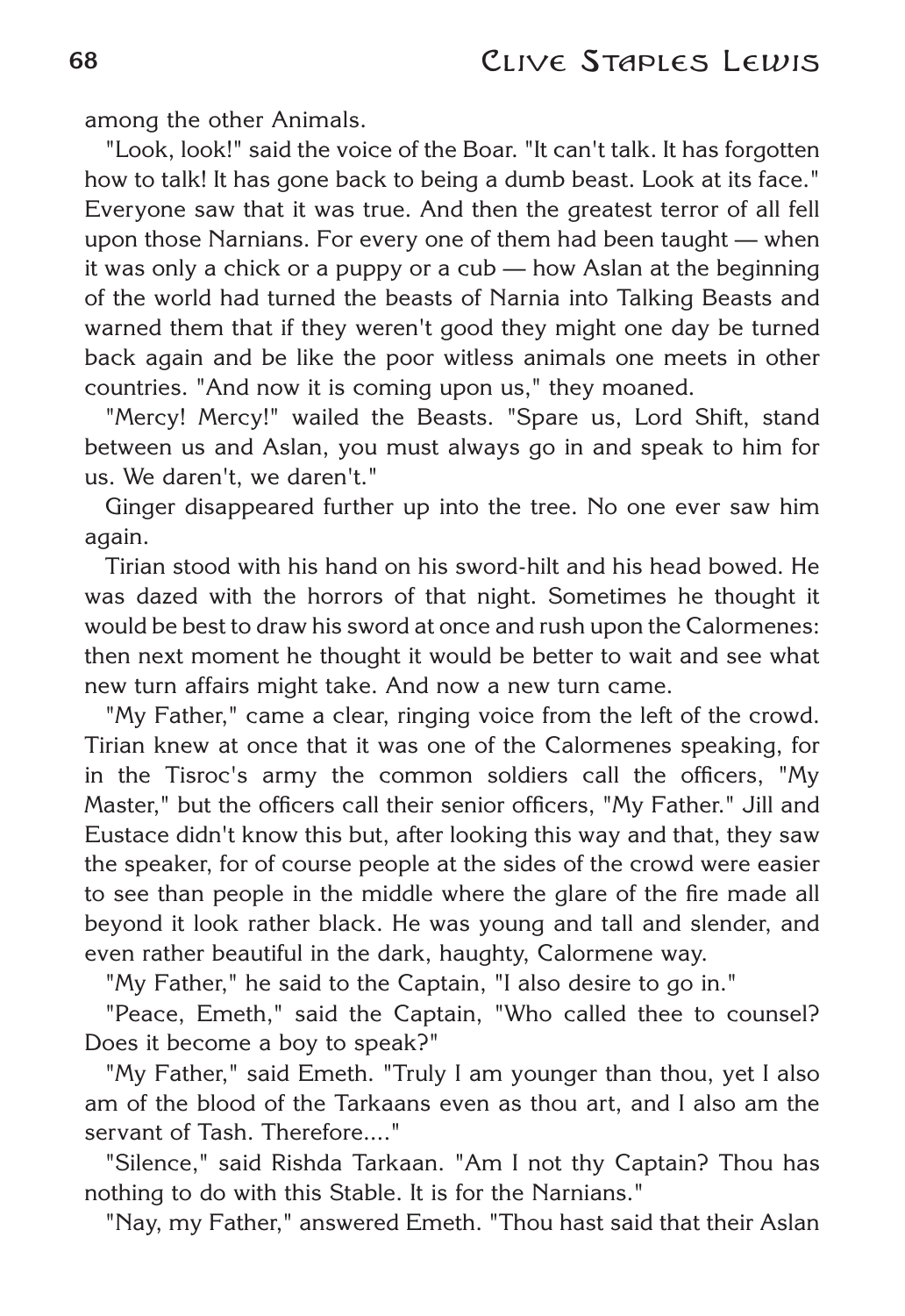and our Tash are all one. And if that is the truth, then Tash himself is in yonder. And how then sayest thou that I have nothing to do with Him? for gladly would I die a thousand deaths if I might look once on the face of Tash."

"Thou art a fool and understandest nothing," said Rishda Tarkaan. "These be high matters."

Emeth's face grew sterner. "Is it then not true that Tash and Aslan are all one?" he asked. "Has the Ape lied to us?"

"Of course they're all one," said the Ape.

"Swear it, Ape," said Emeth.

"Oh dear!" whimpered Shift, "I wish you'd all stop bothering me. My head does ache. Yes, yes, I swear it."

"Then, My Father," said Emeth, "I am utterly determined to go in."

"Fool," began Rishda Tarkaan, but at once the Dwarfs began shouting: "Come along, Darkie. Why don't you let him in? Why do you let Narnians in and keep your own people out? What have you got in there that you don't want your own men to meet?"

Tirian and his friends could only see the back of Rishda Tarkaan, so they never knew what his face looked like as he shrugged his shoulders and said, "Bear witness all that I am guiltless of this young fool's blood. Get thee in, rash boy, and make haste."

Then, just as Ginger had done, Emeth came walking forward into the open strip of grass between the bonfire and the Stable. His eyes were shining, his face very solemn, his hand was on his sword-hilt, and he carried his head high. Jill felt like crying when she looked at his face. And Jewel whispered in the King's ear, "By the Lion's Mane, I almost love this young warrior, Calormene though he be. He is worthy of a better god than Tash."

"I do wish we knew what is really inside there," said Eustace.

Emeth opened the door and went in, into the black mouth of the Stable. He closed the door behind him. Only a few moments passed — but it seemed longer — before the door opened again. A figure in Calormene armour reeled out, fell on its back, and lay still: the door closed behind it. The Captain leaped towards it and bent down to stare at its face. He gave a start of surprise. Then he recovered himself and turned to the crowd, crying out:

"The rash boy has had his will. He has looked on Tash and is dead. Take warning, all of you."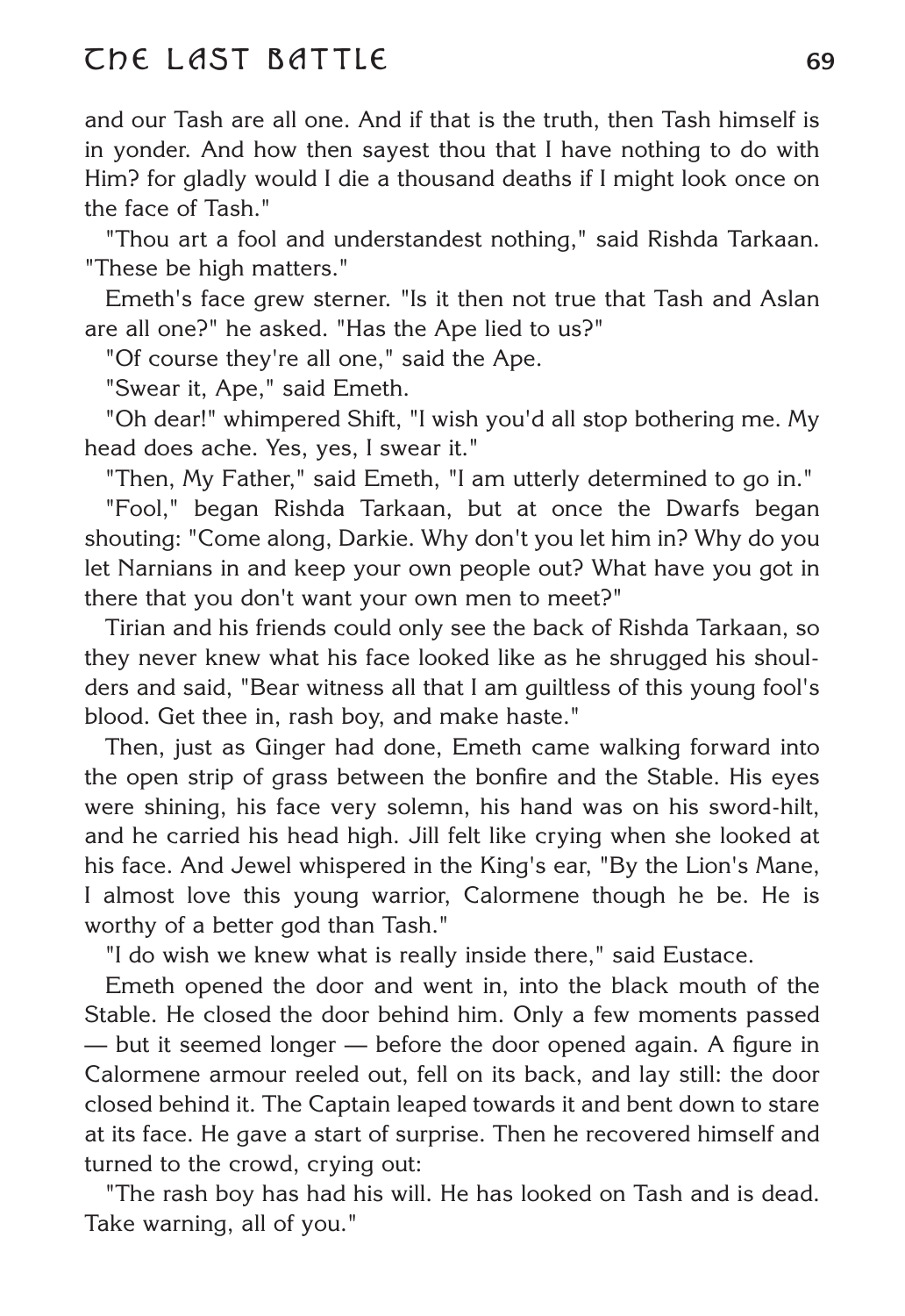"We will, we will," said the poor Beasts. But Tirian and his friends stared first at the dead Calormene and then at one another. For they, being so close, could see what the crowd, being further off and beyond the fire, could not see: this dead man was not Emeth. He was quite different: an older man, thicker and not so tall, with a big beard.

"Ho-ho-ho," chuckled the Ape. "Any more? Any one else want to go in? Well, as you're all shy, I'll choose the next. You, you Boar! On you come. Drive him up, Calormenes. He shall see Tashlan face to face."

"O-o-mpy," grunted the Boar, rising heavily to his feet. "Come on, then. Try my tusks."

When Tirian saw that brave Beast getting ready to fight for its life — and Calormene soldiers beginning to close in on it with their drawn scimitars — and no one going to its help — something seemed to burst inside him. He no longer cared if this was the best moment to interfere or not.

"Swords out," he whispered to the others. "Arrow on string. Follow."

Next moment the astonished Narnians saw seven figures leap forth in front of the Stable, four of them in shining mail. The King's sword flashed in the firelight as he waved it above his head and cried in a great voice:

"Here stand I, Tirian of Narnia, in Aslan's name, to prove with my body that Tash is a foul fiend, the Ape, a manifold traitor, and these Calormenes, worthy of death. To my side, all true Narnians. Would you wait till your new masters have killed you all one by one?"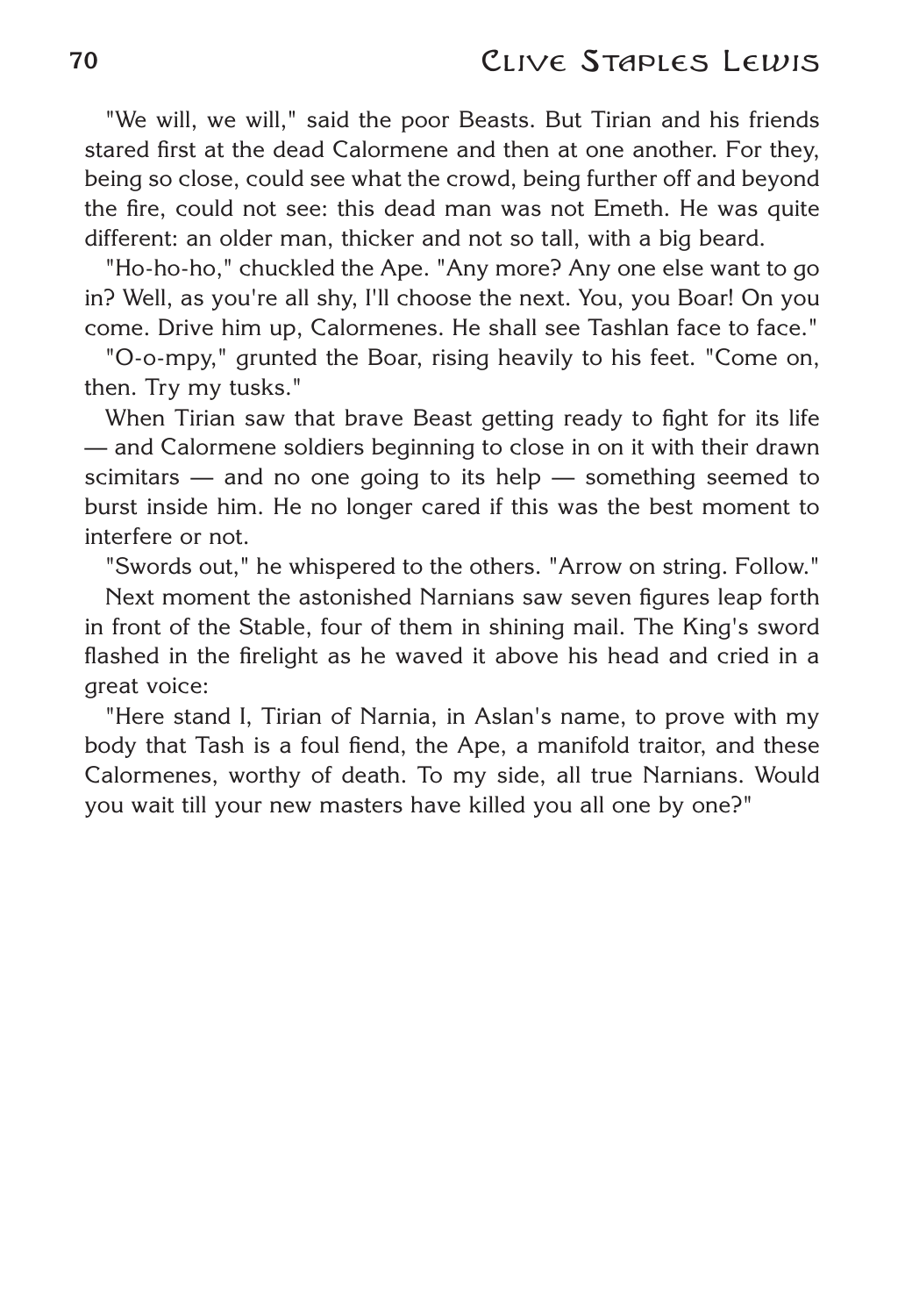### CHAPTER XI

# The Pace Quickens

uick as lightning, Rishda Tarkaan leaped back out of reach of the King's sword. He was no coward, and would have fought single-handed against Tirian and the Dwarf if need were. But he could not take on the Eagle and the Unicorn as well. He knew how Eagles can fly into your face and peck at your eyes and blind you with their wings. And he had heard from his father (who had met Narnians in battle) that no man, except with arrows or a long spear, can match a Unicorn, for it rears on its hind legs as it falls upon you and then you have its hoofs and its horn and its teeth to deal with all at once. So he rushed into the crowd and stood calling out:

"To me, to me, warriors of the Tisroc, may-he-live-for-ever. To me, all loyal Narnians, lest the wrath of Tashlan fall upon you!"

While this was happening two other things happened as well. The Ape had not realised his danger as quickly as the Tarkaan. For a second or so he remained squatting beside the fire staring at the newcomers. Then Tirian rushed upon the wretched creature, picked it up by the scruff of the neck, and dashed back to the Stable shouting, "Open the door!" Poggin opened it. "Go and drink your own medicine, Shift!" said Tirian and hurled the Ape through into the darkness. But as the Dwarf banged the door shut again, a blinding greenish-blue light shone out from the inside of the Stable, the earth shook, and there was a strange noise — a clucking and screaming as if it was the hoarse voice of some monstrous bird. The Beasts moaned and howled and called out "Tashlan! Hide us from him!" and many fell down, and many hid their faces in their wings or paws. No one except Farsight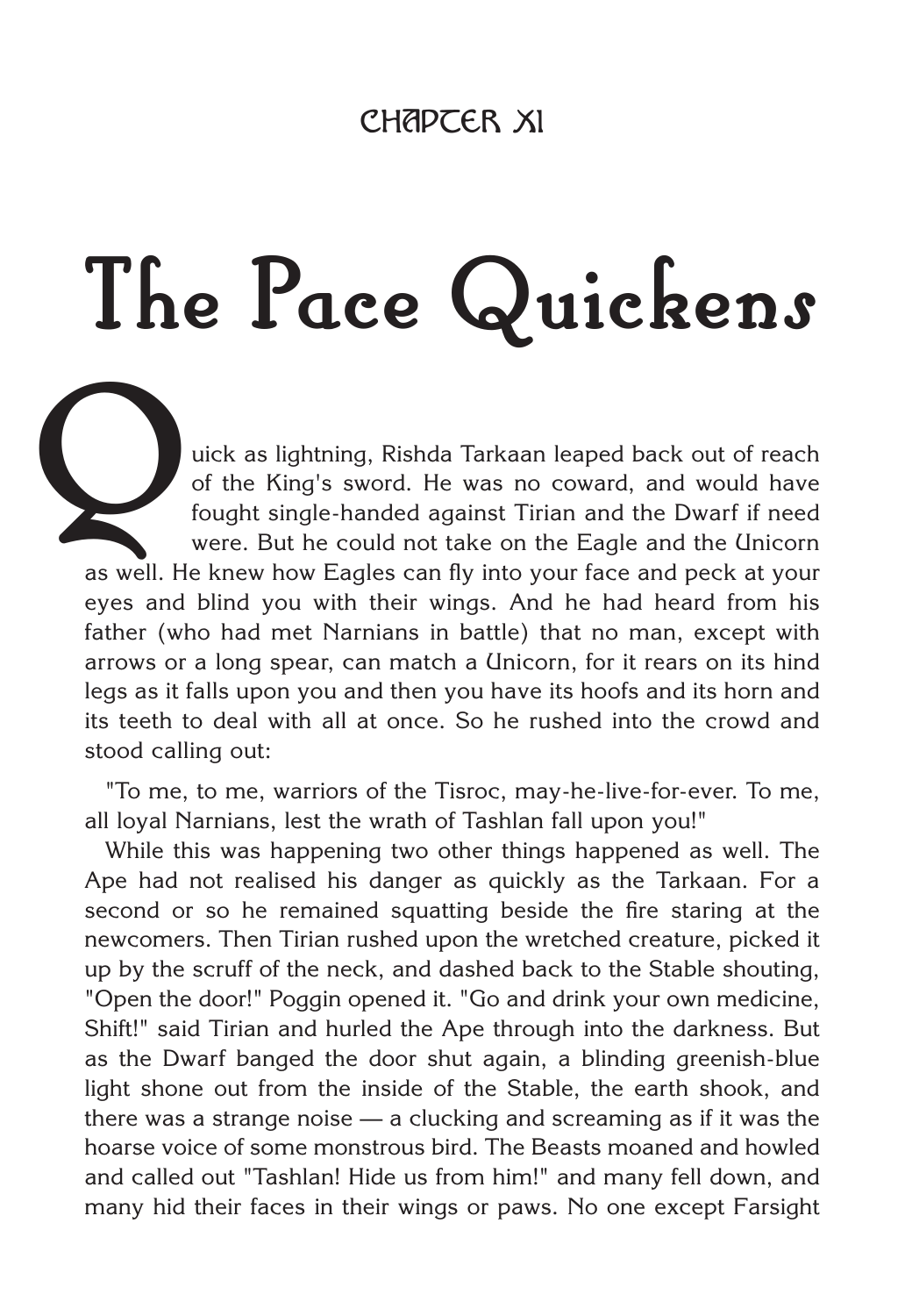the Eagle, who has the best eyes of all living things, noticed the face of Rishda Tarkaan at that moment. And from what Farsight saw there he knew at once that Rishda was just as surprised, and nearly as frightened, as everyone else. "There goes one," thought Farsight, "who had called on gods he does not believe in. How will it be with him if they have really come?"

The third thing  $-$  which also happened at the same moment  $-$  was the only really beautiful thing that night. Every single Talking Dog in the whole meeting (there were fifteen of them) came bounding and barking joyously to the King's side. They were mostly great big dogs with thick shoulders and heavy jaws. Their coming was like the breaking of a great wave on the seabeach: it nearly knocked you down. For though they were Talking Dogs they were just as doggy as they could be: and they all stood up and put their front paws on the shoulders of the humans and licked their faces, all saying at once: "Welcome! Welcome! We'll help, we'll help, help, help. Show us how to help, show us how, how. How-how-how?"

It was so lovely that it made you want to cry. This, at last, was the sort of thing they had been hoping for. And when, a moment later, several little animals (mice and moles and a squirrel or so) came pattering up, squealing with joy, and saying "See, see. We're here," and when, after that, the Bear and the Boar came too, Eustace began to feel that perhaps, after all, everything might be going to come right. But Tirian gazed round and saw how very few of the animals had moved.

"To me! to me!" he called. "Have you all turned cowards since I was your King?"

"We daren't," whimpered dozens of voices. "Tashlan would be angry. Shield us from Tashlan."

"Where are all the Talking Horses?" asked Tirian.

"We've seen, we've seen," squealed the Mice. "The Ape has made them work. They're all tied — down at the bottom of the hill."

"Then all you little ones," said Tirian, "you nibblers and gnawers and nutcrackers, away with you as fast as you can scamper and see if the Horses are on our side. And if they are, get your teeth into the ropes and gnaw till the Horses are free, and bring them hither."

"With a good will, Sire," came the small voices, and with a whisk of tails those sharp-eyed and sharp-toothed folk were off. Tirian smiled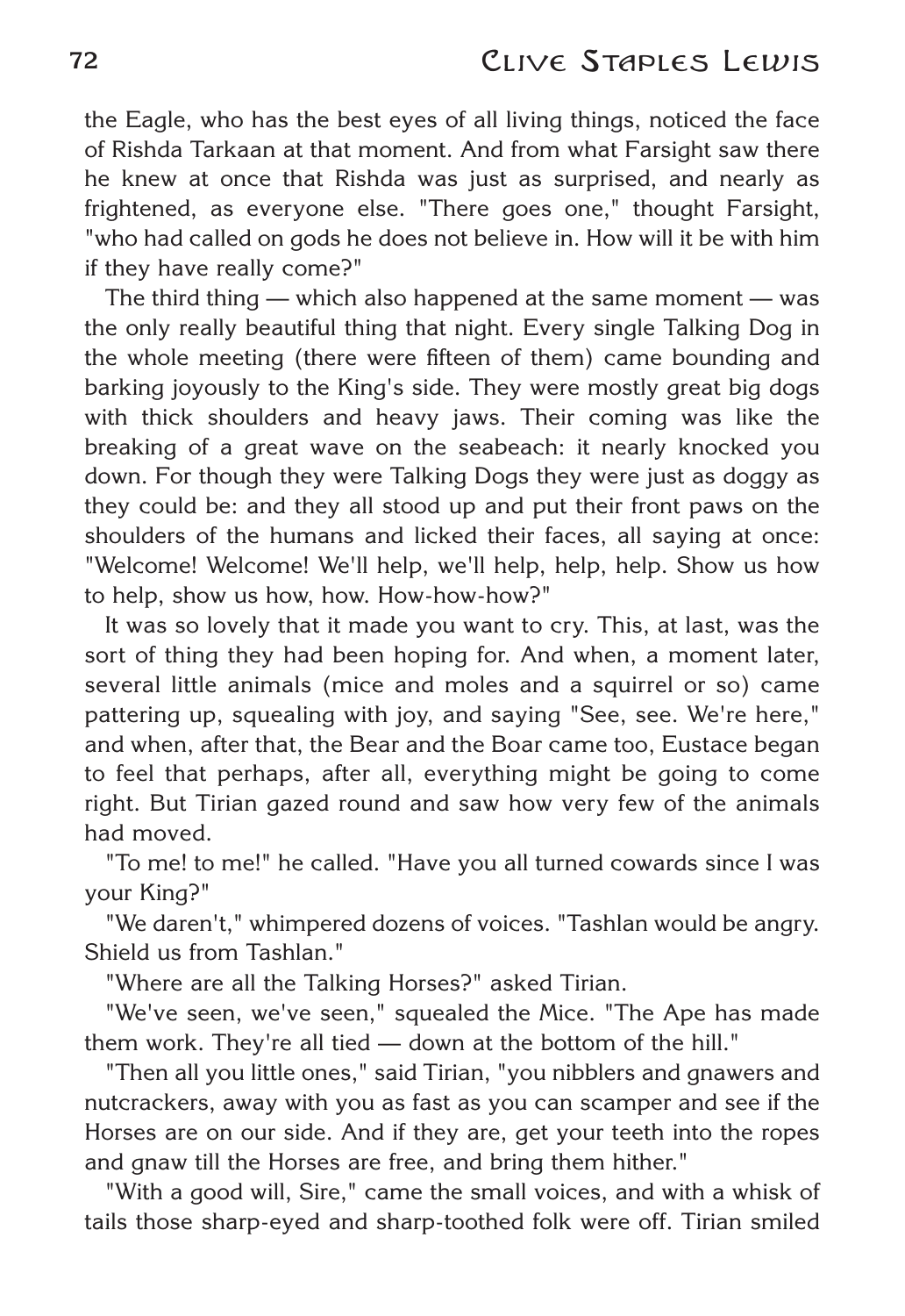for mere love as he saw them go. But it was already time to be thinking of other things. Rishda Tarkaan was giving his orders.

"Forward," he said. "Take all of them alive if you can and hurl them into the Stable: or drive them into it. When they are all in we will put fire to it and make them an offering to the great god Tash."

"Ha!" said Farsight to himself. "So that is how he hopes to win Tash's pardon for his unbelief."

The enemy line — about half of Rishda's force — was now moving forward, and Tirian had barely time to give his orders.

"Out on the left, Jill, and try to shoot all you may before they reach us. Boar and Bear next to her. Poggin on my left, Eustace on my right. Hold the right wing, Jewel. Stand by him, Puzzle, and use your hoofs. Hover and strike, Farsight. You Dogs, just behind us. Go in among them after the swordplay has begun. Aslan to our aid!"

Eustace stood with his heart beating terribly, hoping and hoping that he would be brave. He had never seen anything (though he had seen both a dragon and a sea-serpent) that made his blood run so cold as that line of dark-faced bright-eyed men. There were fifteen Calormenes, a Talking Bull of Narnia, Slinkey the Fox, and Wraggle the Satyr. Then he heard twang-and-zipp on his left and one Calormene fell: then twang-and-zipp again and the Satyr was down. "Oh, well done, daughter!" came Tirian's voice; and then the enemy were upon them.

Eustace could never remember what happened in the next two minutes. It was all like a dream (the sort you have when your temperature is over 100) until he heard Rishda Tarkaan's voice calling out from the distance:

"Retire. Back hither and re-form."

Then Eustace came to his senses and saw the Calormenes scampering back to their friends. But not all of them. Two lay dead, pierced by Jewel's horn, one by Tirian's sword. The Fox lay dead at his own feet, and he wondered if it was he who had killed it. The Bull also was down, shot through the eye by an arrow from Jill and gashed in his side by the Boar's tusk. But our side had its losses too. Three dogs were killed and a fourth was hobbling behind the line on three legs and whimpering. The Bear lay on the ground, moving feebly. Then it mumbled in its throaty voice, bewildered to the last,  $"I - I$  don't  $$ understand," laid its big head down on the grass as quietly as a child going to sleep, and never moved again.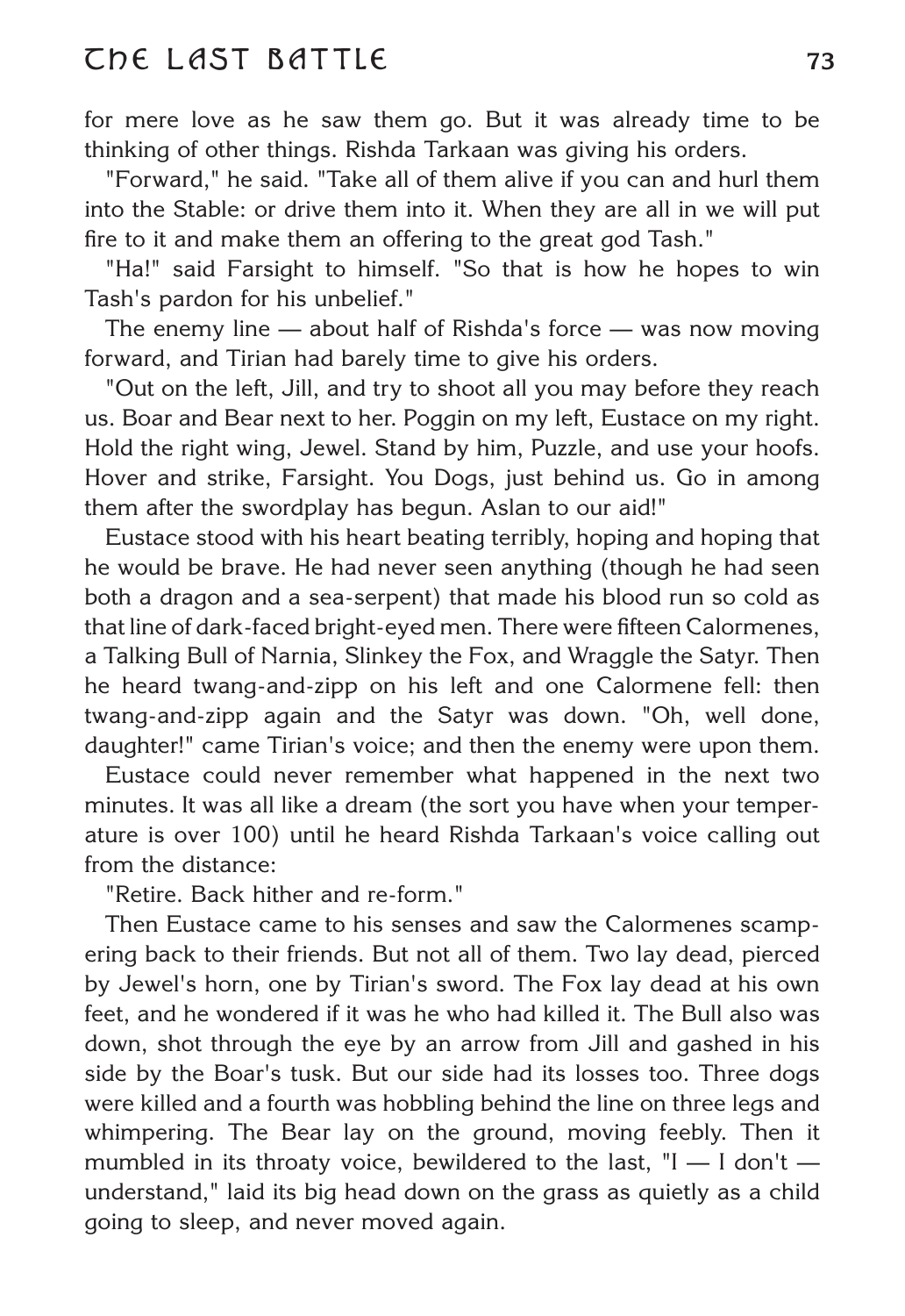In fact, the first attack had failed. Eustace didn't seem able to be glad about it: he was so terribly thirsty and his arm ached so.

As the defeated Calormenes went back to their commander, the Dwarfs began jeering at them.

"Had enough, Darkies?" they yelled. "Don't you like it? Why doesn't your great Tarkaan go and fight himself instead of sending you to be killed? Poor Darkies!"

"Dwarfs," cried Tirian. "Come here and use your swords, not your tongues. There is still time. Dwarfs of Narnia! You can fight well, I know. Come back to your allegiance."

"Yah!" sneered the Dwarfs. "Not likely. You're just as big humbugs as the other lot. We don't want any Kings. The Dwarfs are for the Dwarfs. Boo!"

Then the Drum began: not a Dwarf drum this time, but a big bull's hide Calormene drum. The children from the very first hated the sound. *Boom — boom — ba-ba-boom* it went. But they would have hated it far worse if they had known what it meant. Tirian did. It meant that there were other Calormene troops somewhere near and that Rishda Tarkaan was calling them to his aid. Tirian and Jewel looked at one another sadly. They had just begun to hope that they might win that night: but it would be all over with them if new enemies appeared.

Tirian gazed despairingly round. Several Narnians were standing with the Calormenes whether through treachery or in honest fear of "Tashlan." Others were sitting still, staring, not likely to join either side. But there were fewer animals now: the crowd was much smaller. Clearly, several of them had just crept quietly away during the fighting.

*Boom — boom — ba-ba-boom* went the horrible drum. Then another sound began to mix with it. "Listen!" said Jewel: and then "Look!" said Farsight. A moment later there was no doubt what is was. With a thunder of hoofs, with tossing heads, widened nostrils, and waving manes, over a score of Talking Horses of Narnia came charging up the hill. The gnawers and nibblers had done their work.

Poggin the Dwarf and the children opened their mouths to cheer but that cheer never came. Suddenly the air was full of the sound of twanging bow-strings and hissing arrows. It was the Dwarfs who were shooting and — for a moment Jill could hardly believe her eyes — they were shooting the Horses. Dwarfs are deadly archers. Horse after horse rolled over. Not one of those noble Beasts ever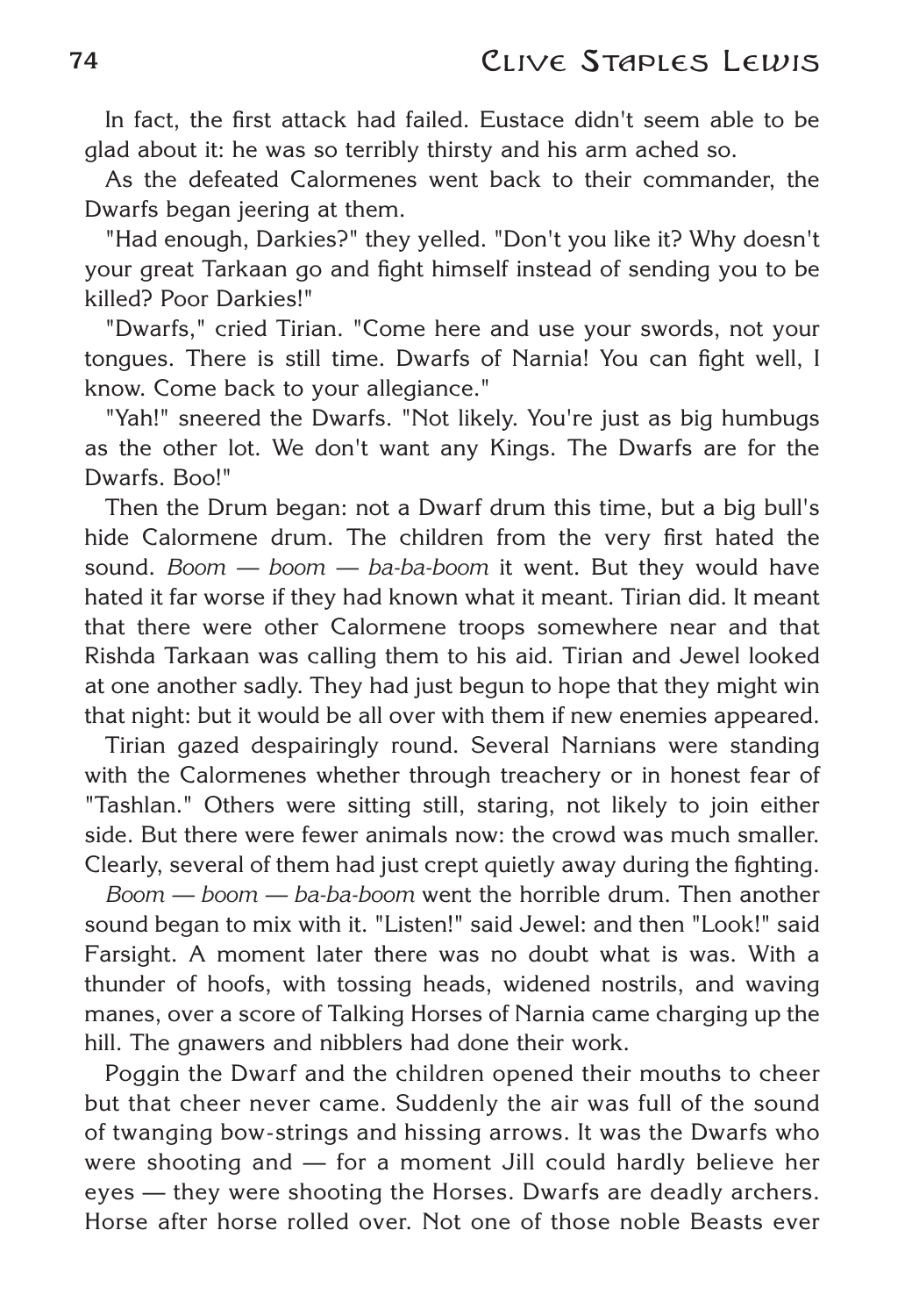reached the King.

"Little *swine*," shrieked Eustace, dancing in his rage. "Dirty, filthy, treacherous little brutes." Even Jewel said, "Shall I run after those Dwarfs, Sire, and spit ten of them on my horn at each plunge?" But Tirian, with his face as stern as stone, said, "Stand fast, Jewel. If you must weep, sweetheart (this was to Jill) turn your face aside and see you wet not your bowstring. And peace, Eustace. Do not scold, like a kitchen-girl. No warrior scolds. Courteous words or else hard knocks are his only language."

But the Dwarfs jeered back at Eustace. "That was a surprise for you, little boy, eh? Thought we were on your side, did you? No fear. We don't want any Talking Horses. We don't want you to win any more than the other gang. You can't take us in. The Dwarfs are for the Dwarfs."

Rishda Tarkaan was still talking to his men, doubtless making arrangements for the next attack and probably wishing he had sent his whole force into the first. The drum boomed on. Then, to their horror, Tirian and his friends heard, far fainter as if from a long way off, an answering drum. Another body of Calormenes had heard Rishda's signal and were coming to support him. You would not have known from Tirian's face that he had now given up all hope.

"Listen," he whispered in a matter-of-fact voice, "we must attack now, before yonder miscreants are strengthened by their friends."

"Bethink you, Sire," said Poggin, "that here we have the good wooden wall of the Stable at our backs. If we advance, shall we not be encircled and get sword-points between our shoulders?"

"I would say as you do, Dwarf," said Tirian, "were it not their very plan to force us into the Stable. The further we are from its deadly door, the better."

"The King is right," said Farsight. "Away from this accursed Stable, and whatever goblin lives inside it, at all costs."

"Yes, do let's," said Eustace. "I'm coming to hate the very sight of it."

"Good," said Tirian. "Now look yonder to our left. You see a great rock that gleams white like marble in the firelight. First we will fall upon those Calormenes. You, maiden, shall move out on our left and shoot as fast as ever you may into their ranks: and you, Eagle, fly at their faces from the right. Meanwhile we others will be charging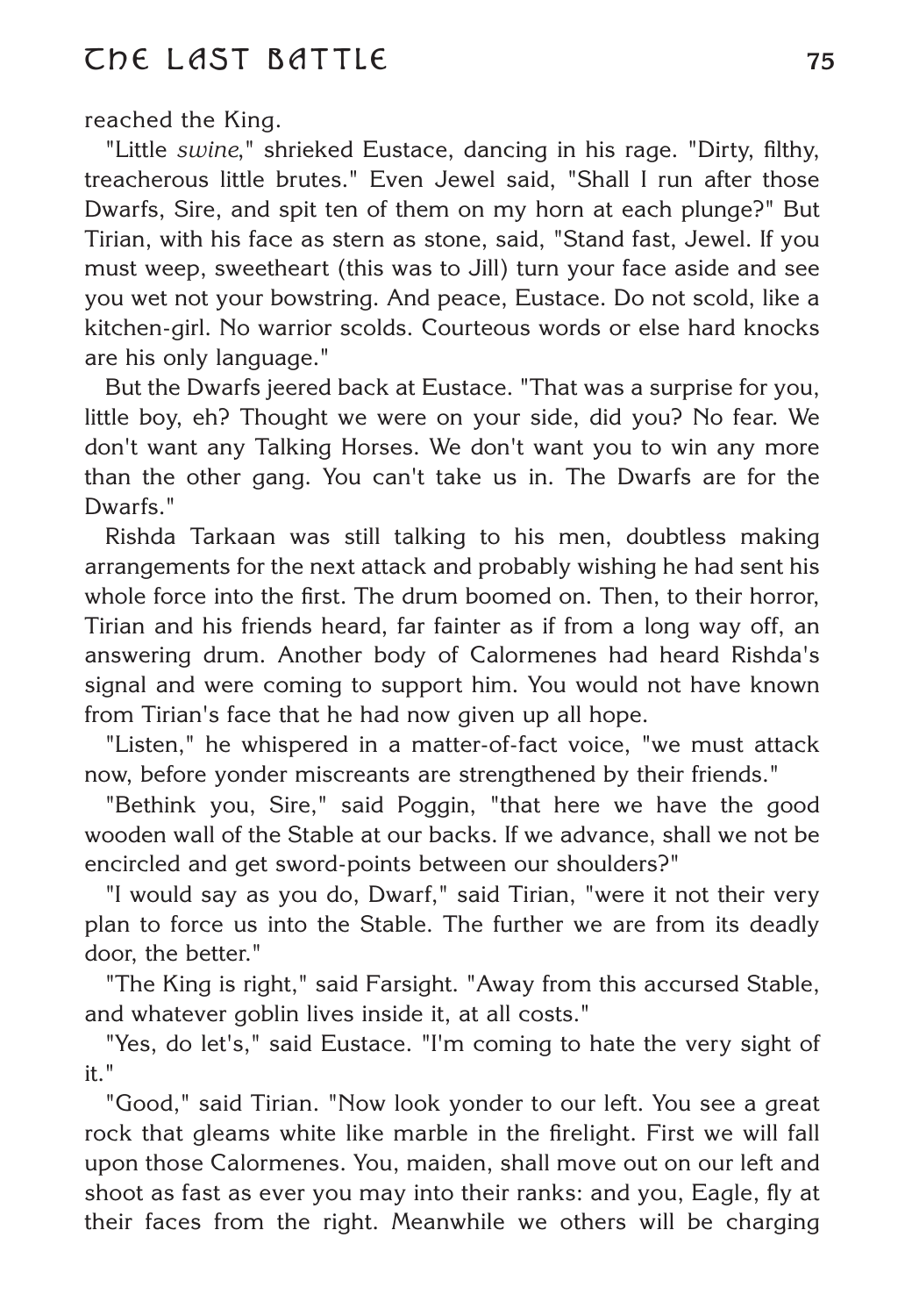them. When we are so close, Jill, that you can no longer shoot at them for fear of striking us, go back to the white rock and wait. You others, keep your ears wide even in the fighting. We must put them to flight in a few minutes or else not at all, for we are fewer than they. As soon as I call Back, then rush to join Jill at the white rock, where we shall have protection behind us and can breathe awhile. Now, be off, Jill."

Feeling terribly alone, Jill ran out about twenty feet, put her right leg back and her left leg forward, and set an arrow to her string. She wished her hands were not shaking so. "That's a rotten shot!" she said as her first arrow sped towards the enemy and flew over their heads. But she had another on the string next moment: she knew that speed was what mattered. She saw something big and black, darting into the faces of the Calormenes. That was Farsight. First one man, and then another, dropped his sword and put up both his hands to defend his eyes. Then one of her own arrows hit a man, and another hit a Narnian wolf, who had, it seemed, joined the enemy. But she had been shooting only for a few seconds when she had to stop. With a flash of swords and of the Boar's tusks and Jewel's horn, and with deep baying from the dogs, Tirian and his party were rushing on their enemies, like men in a hundred yards' race. Jill was astonished to see how unprepared the Calormenes seemed to be. She did not realise that this was the result of her work and the Eagle's. Very few troops can keep on looking steadily to the front if they are getting arrows in their faces from one side and being pecked by an eagle on the other.

"Oh well done. *Well* done!" shouted Jill. The King's party were cutting their way right into the enemy. The Unicorn was tossing men as you'd toss hay on a fork. Even Eustace seemed to Jill (who after all didn't know very much about swordsmanship) to be fighting brilliantly. The Dogs were at the Calormenes' throats. It was going to work! It was victory at last —

With a horrible, cold shock Jill noticed a strange thing. Though Calormenes were falling at each Narnian sword-stroke, they never seemed to get any fewer. In fact, there were actually more of them now than when the fight began. There were more every second. They were running up from every side. They were new Calormenes. These ones had spears. There was such a crowd of them that she could hardly see her own friends. Then she heard Tirian's voice crying: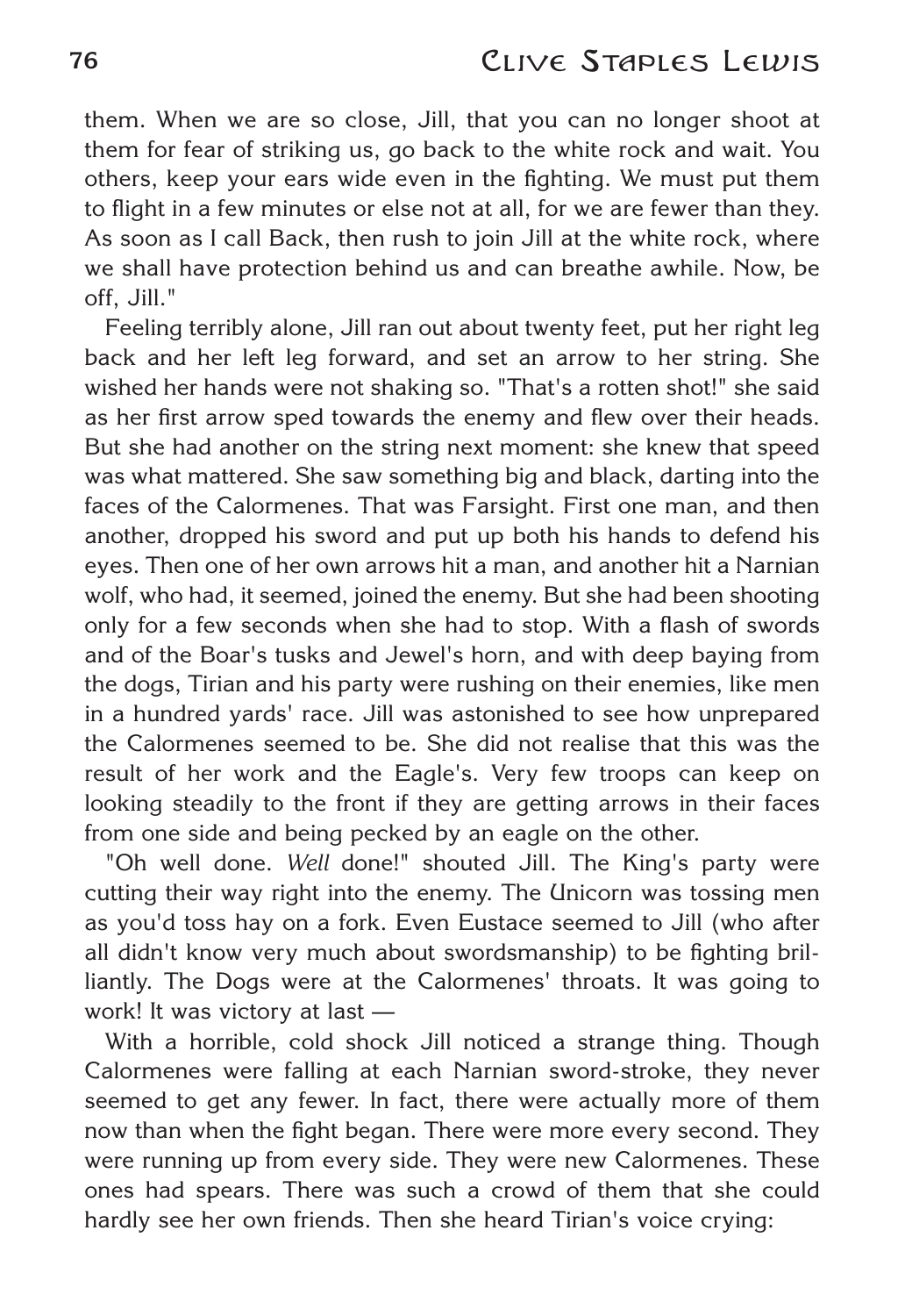"Back! To the rock!"

The enemy had been reinforced. The drum had done its work.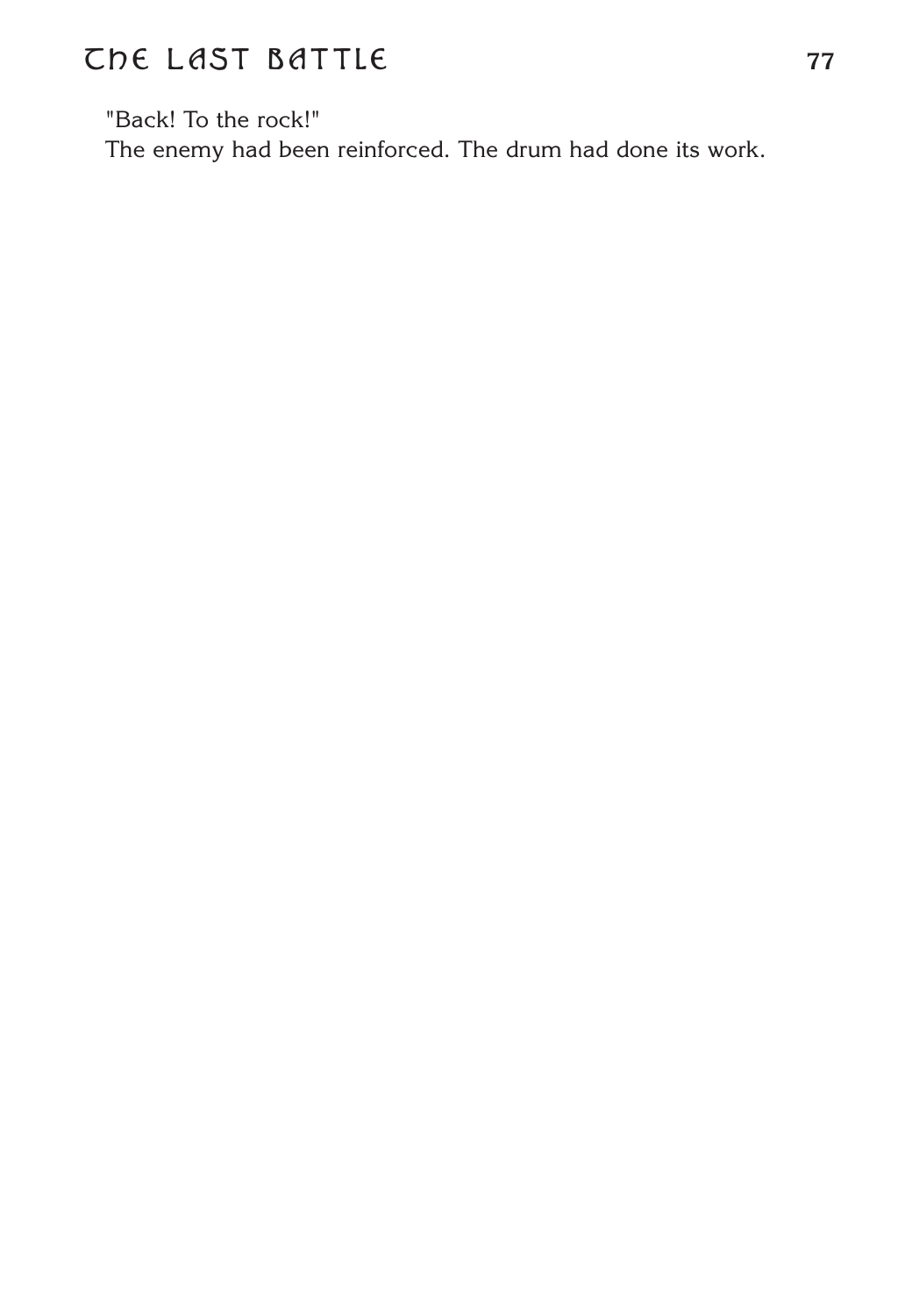### CHAPTER XII

## Through the Stable Door

ill ought to have been back at the white rock already but she had quite forgotten that part of her orders the excitement of watching the fight. Now she remembered. She turned at once and ran to it, and arrived there barely quite forgotten that part of her orders the excitement of watching the fight. Now she remembered. She turned at once and ran to it, and arrived there barely a second before the others. It thus happened that all of them, for a moment, had their backs to the enemy. They all wheeled round the moment they had reached it. A terrible sight met their eyes.

A Calormene was running towards the Stable door carrying something that kicked and struggled. As he came between them and the fire they could see clearly both the shape of the man and the shape of what he carried. It was Eustace.

Tirian and the Unicorn rushed out to rescue him. But the Calormene was now far nearer to the door than they. Before they had covered half the distance he had flung Eustace in and shut the door on him. Half a dozen more Calormenes had run up behind him. They formed line on the open space before the Stable. There was no getting at it now.

Even then Jill remembered to keep her face turned aside, well away from her bow. "Even if I can't stop blubbing, I *won't* get my string wet," she said.

"'Ware arrows," said Poggin suddenly.

Everyone ducked and pulled his helmet well over his nose. The Dogs crouched behind. But though a few arrows came their way, it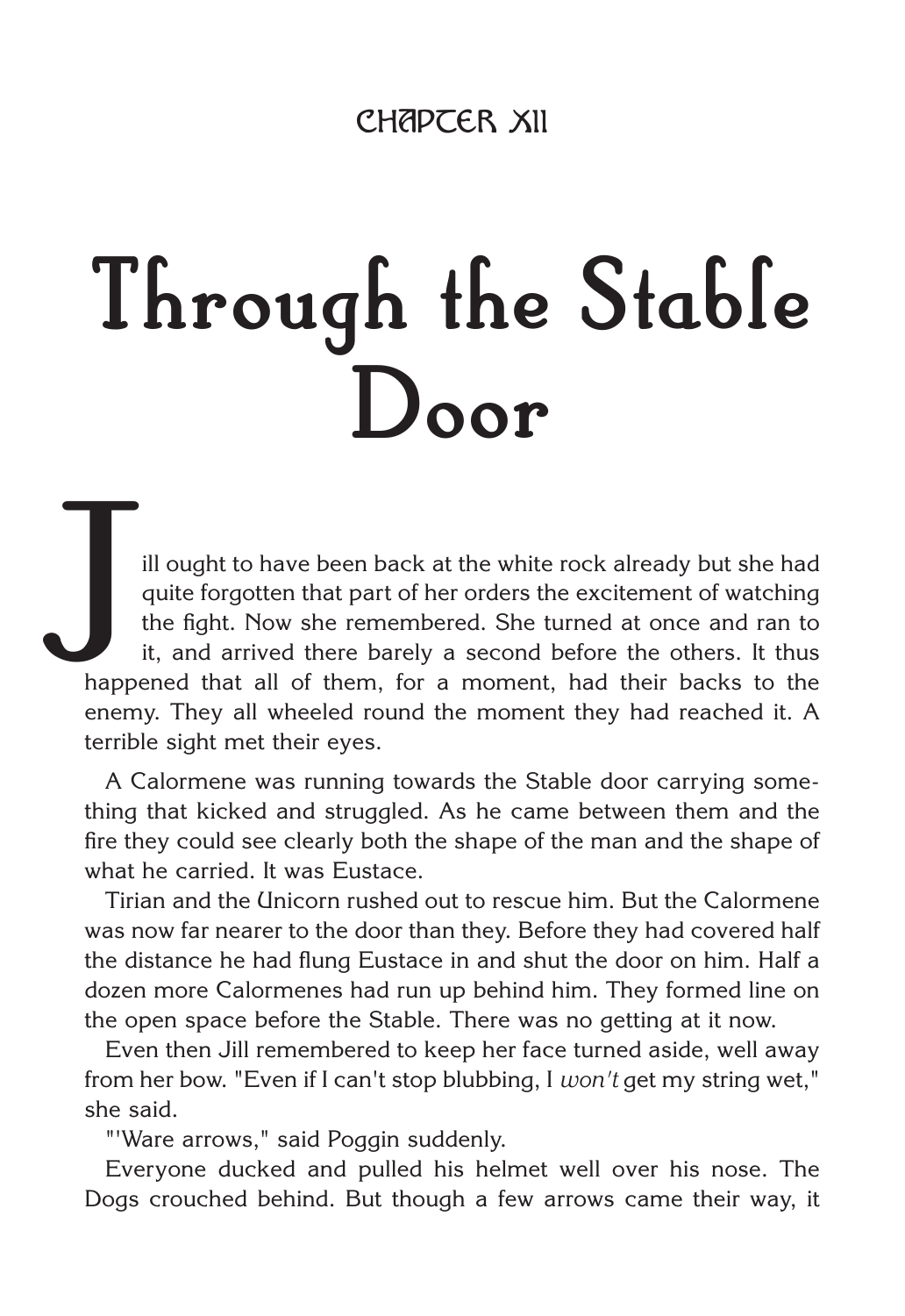soon became clear that they were not being shot at. Griffle and his Dwarfs were at their archery again. This time they were coolly shooting at the Calormenes.

"Keep it up, boys!" came Griffle's voice. "All together. Carefully. We don't want Darkies any more than we want Monkeys — or Lions — or Kings. The Dwarfs are for the Dwarfs."

Whatever else you may say about Dwarfs, no one can say they aren't brave. They could easily have got away to some safe place. They preferred to stay and kill as many of both sides as they could, except when both sides were kind enough to save them trouble by killing one another. They wanted Narnia for their own.

What perhaps they had not taken into account was that the Calormenes were mailclad and the Horses had had no protection. Also the Calormenes had a leader. Rishda Tarkaan's voice cried out:

"Thirty of you keep watch on those fools by the white rock. The rest, after me, that we may teach these sons of earth a lesson."

Tirian and his friends, still panting from their fight and thankful for a few minutes' rest, stood and looked on while the Tarkaan led his men against the Dwarfs. It was a strange scene by now. The fire had sunk lower: the light it gave was now less and of a darker red. As far as one could see, the whole place of assembly was now empty except for the Dwarfs and the Calormenes. In that light one couldn't make out much of what was happening. It sounded as if the Dwarfs were putting up a good fight. Tirian could hear Griffle using dreadful language, and every now and then the Tarkaan calling "Take all you can alive! Take them alive!"

Whatever that fight may have been like, it did not last long. The noises of it died away. Then Jill saw the Tarkaan coming back to the stable: eleven men followed him, dragging eleven bound Dwarfs. (Whether the others had all been killed, or whether some of them had got away, was never known.)

"Throw them into the shrine of Tash," said Rishda Tarkaan.

And when the eleven Dwarfs, one after the other, had been flung or kicked into that dark doorway and the door had been shut again, he bowed low to the Stable and said:

"These also are for thy burnt offering, Lord Tash."

And all the Calormenes banged the flats of their swords on their shields and shouted, "Tash! Tash! The great god Tash! Inexorable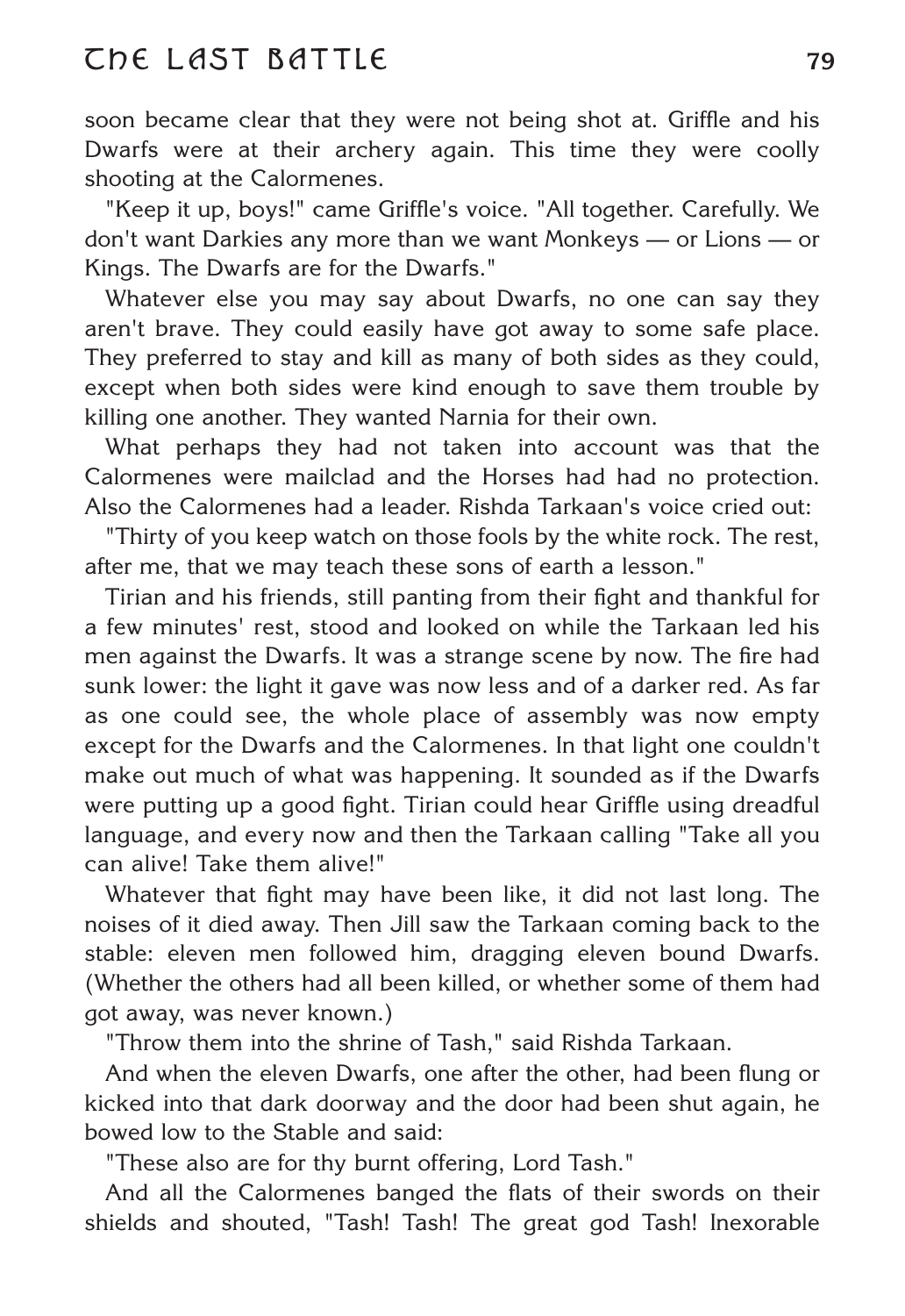Tash!" (There was no nonsense about "Tashlan" now.)

The little party by the white rock watched these doings and whispered to one another. They had found a trickle of water coming down the rock and all had drunk eagerly — Jill and Poggin and the King in their hands, while the four-footed ones lapped from the little pool which it had made at the foot of the stone. Such was their thirst that it seemed the most delicious drink they had ever had in their lives, and while they were drinking they were perfectly happy and could not think of anything else.

"I feel in my bones," said Poggin, "that we shall all, one by one, pass through that dark door before morning. I can think of a hundred deaths I would rather have died."

"It is indeed a grim door," said Tirian. "It is more like a mouth."

"Oh, can't we do *anything* to stop it?" said Jill in a shaken voice.

"Nay, fair friend," said Jewel, nosing her gently. "It may be for us the door to Aslan's country and we shall sup at his table tonight."

Rishda Tarkaan turned his back on the Stable and walked slowly to a place in front of the white rock.

"Hearken," he said. "If the Boar and the Dogs and the Unicorn will come over to me and put themselves in my mercy, their lives shall be spared. The Boar shall go to a cage in the Tisroc's garden, the Dogs to the Tisroc's kennels, and the Unicorn, when I have sawn his horn off, shall draw a cart. But the Eagle, the children, and he who was the King shall be offered to Tash this night."

The only answer was growls.

"Get on, warriors," said the Tarkaan. "Kill the beasts, but take the two-legged ones alive."

And then the last battle of the last King of Narnia began.

What made it hopeless, even apart from the numbers of the enemy, was the spears. The Calormenes who had been with the Ape almost from the beginning had had no spears: that was because they had come into Narnia by ones and twos, pretending to be peaceful merchants, and of course they had carried no spears for a spear is not a thing you can hide. The new ones must have come in later, after the Ape was already strong and they could march openly. The spears made all the difference. With a long spear you can kill a boar before you are in reach of his tusks and a unicorn before you are in reach of his horn; if you are very quick and keep your head. And now the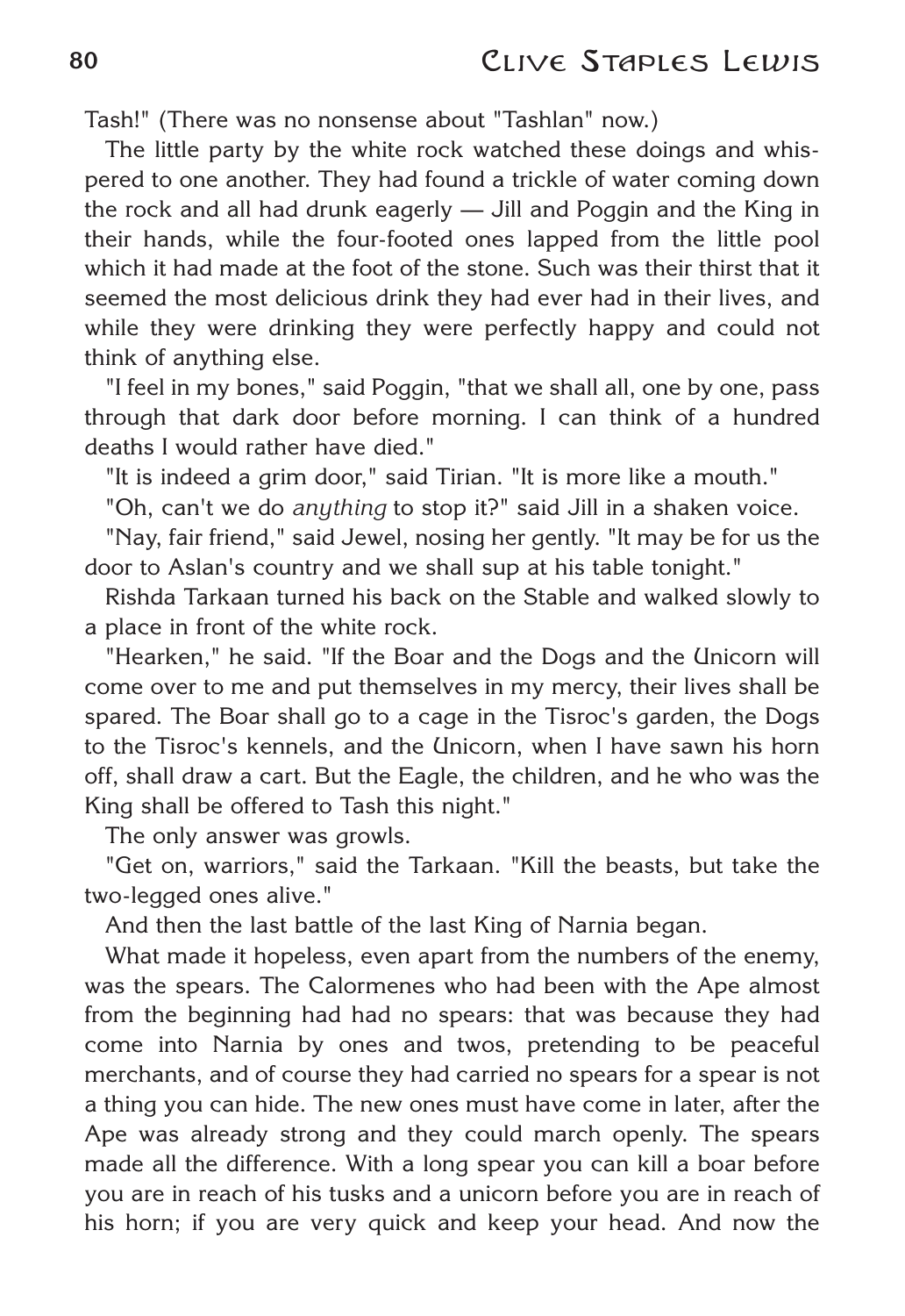levelled spears were closing in on Tirian and his last friends. Next minute they were all fighting for their lives.

In a way it wasn't quite so bad as you might think. When you are using every muscle to the full — ducking under a spear-point here, leaping over it there, lunging forward, drawing back, wheeling round — you haven't much time to feel either frightened or sad. Tirian knew he could do nothing for the others now; they were all doomed together. He vaguely saw the Boar go down on one side of him, and Jewel fighting furiously on the other. Out of the corner of one eye he saw, but only just saw, a big Calormene pulling Jill away somewhere by her hair. But he hardly thought about any of these things. His only thought now was to sell his life as dearly as he could. The worst of it was that he couldn't keep to the position in which he had started, under the white rock. A man who is fighting a dozen enemies at once must take his chances wherever he can; must dart in wherever he sees an enemy's breast or neck unguarded. In a very few strokes this may get you quite a distance from the spot where you began. Tirian soon found that he was getting further and further to the right, nearer to the Stable. He had a vague idea in his mind that there was some good reason for keeping away from it. But he couldn't now remember what the reason was. And anyway, he couldn't help it.

All at once everything came quite clear. He found he was fighting the Tarkaan himself. The bonfire (what was left of it) was straight in front. He was in fact fighting in the very doorway of the Stable, for it had been opened and two Calormenes were holding the door, ready to slam it shut the moment he was inside. He remembered everything now, and he realised that the enemy had been edging him to the Stable on purpose ever since the fight began. And while he was thinking this, he was still fighting the Tarkaan as hard as he could.

A new idea came into Tirian's head. He dropped his sword, darted forward, in under the sweep of the Tarkaan's scimitar, seized his enemy by the belt with both hands, and jumped back into the Stable, shouting:

"Come in and meet Tash yourself!"

There was a deafening noise. As when the Ape had been flung in, the earth shook and there was a blinding light.

The Calormene soldiers outside screamed, "Tash, Tash!" and banged the door. If Tash wanted their own Captain, Tash must have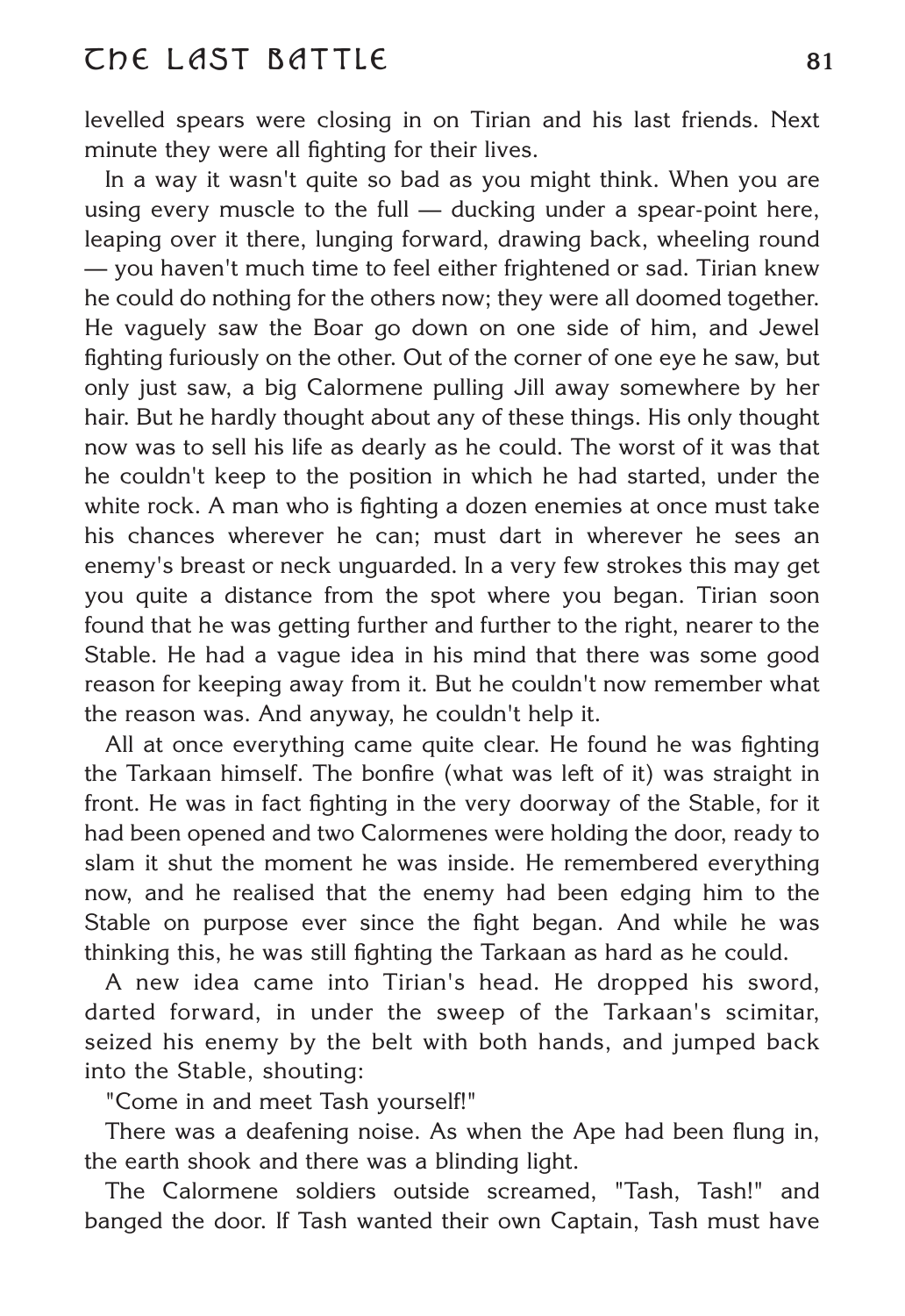him. They, at any rate, did not want to meet Tash.

For a moment or two Tirian did not know where he was or even who he was. Then he steadied himself, blinked, and looked around. It was not dark inside the Stable, as he had expected. He was in strong light: that was why he was blinking.

He turned to look at Rishda Tarkaan, but Rishda was not looking at him. Rishda gave a great wail and pointed; then he put his hands before his face and fell flat, face downwards on the ground. Tirian looked in the direction where the Tarkaan had pointed. And then he understood.

A terrible figure was coming towards them. It was far smaller than the shape they had seen from the Tower, though still much bigger than a man, and it was the same. It had a vulture's head and four arms. Its beak was open and its eyes blazed. A croaking voice came from its beak.

"Thou hast called me into Narnia, Rishda Tarkaan. Here I am. What hast thou to say?"

But the Tarkaan neither lifted his face from the ground nor said a word. He was shaking like a man with a bad hiccup. He was brave enough in battle: but half his courage had left him earlier that night when he first began to suspect that there might be a real Tash. The rest of it had left him now.

With a sudden jerk — like a hen stooping to pick up a worm — Tash pounced on the miserable Rishda and tucked him under the upper of his two left arms. Then Tash turned his head sidewise to fix Tirian with one of his terrible eyes: for of course, having a bird's head, he couldn't look at you straight.

But immediately, from behind Tash, strong and calm as the summer sea, a voice said:

"Begone, Monster, and take your lawful prey to your own place: in the name of Aslan and Aslan's great Father, the Emperor-over-sea."

The hideous creature vanished, with the Tarkaan still under its arm. And Tirian turned to see who had spoken. And what he saw then set his heart beating as it had never beaten in any fight.

Seven Kings and Queens stood before him, all with crowns on their heads and all in glittering clothes, but the Kings wore fine mail as well and had their swords drawn in their hands. Tirian bowed courteously and was about to speak when the youngest of the Queens laughed.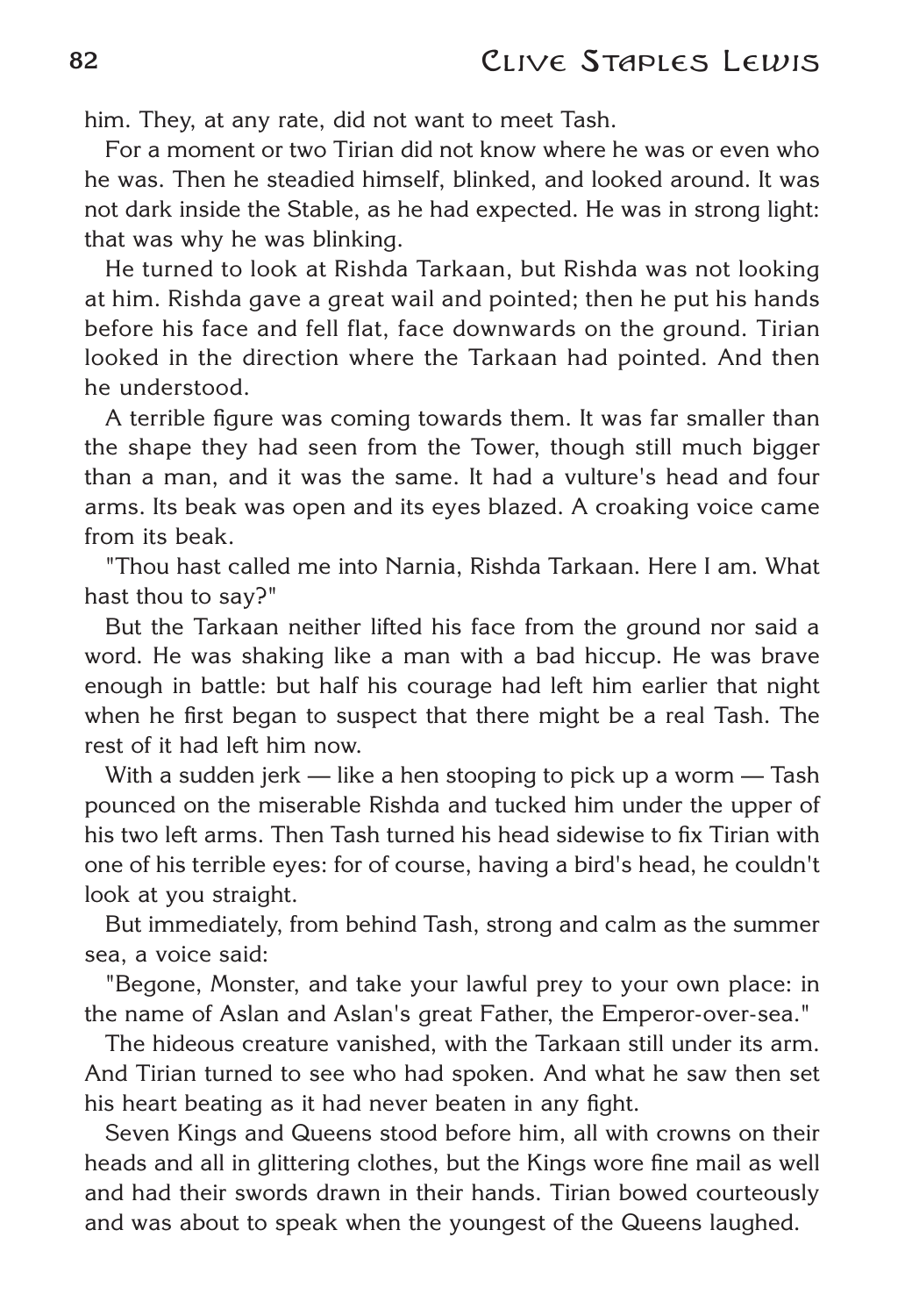He stared hard at her face, and then gasped with amazement, for he knew her. It was Jill: but not Jill as he had last seen her with her face all dirt and tears and an old drill dress half slipping off one shoulder. Now she looked cool and fresh, as fresh as if she had just come from bathing. And at first he thought she looked older, but then didn't, and he could never make up his mind on that point. And then he saw that the youngest of the Kings was Eustace: but he also was changed as Jill was changed.

Tirian suddenly felt awkward about coming among these people with the blood and dust and sweat of a battle still on him. Next moment he realised that he was not in that state at all. He was fresh and cool and clean, and dressed in such clothes as he would have worn for a great feast at Cair Paravel. (But in Narnia your good clothes were never your uncomfortable ones. They knew how to make things that felt beautiful as well as looking beautiful in Narnia: and there was no such thing as starch or flannel or elastic to be found from one end of the country to the other.)

"Sire," said Jill, coming forward and making a beautiful curtsey, "let me make you known to Peter the High King over all Kings in Narnia."

Tirian had no need to ask which was the High King, for he remembered his face (though here it was far nobler) from his dream. He stepped forward, sank on one knee and kissed Peter's hand.

"High King," he said. "You are welcome to me."

And the High King raised him and kissed him on both cheeks as a High King should. Then he led him to the eldest of the Queens — but even she was not old, and there were no grey hairs on her head and no wrinkles on her cheek — and said, "Sir, this is that Lady Polly who came into Narnia on the First Day, when Aslan made the trees grow and the Beasts talk." He brought him next to a man whose golden beard flowed over his breast and whose face was full of wisdom. "And this is my brother, king Edmund: and this my sister, the Queen Lucy."

"Sir," said Tirian, when he had greeted all these. "If I have read the chronicles aright, there should be another. Has not your Majesty two sisters? Where is Queen Susan?"

"My sister Susan," answered Peter shortly and gravely, "is no longer a friend of Narnia."

"Yes," said Eustace, "and whenever you've tried to get her to come and talk about Narnia or do anything about Narnia, she says 'What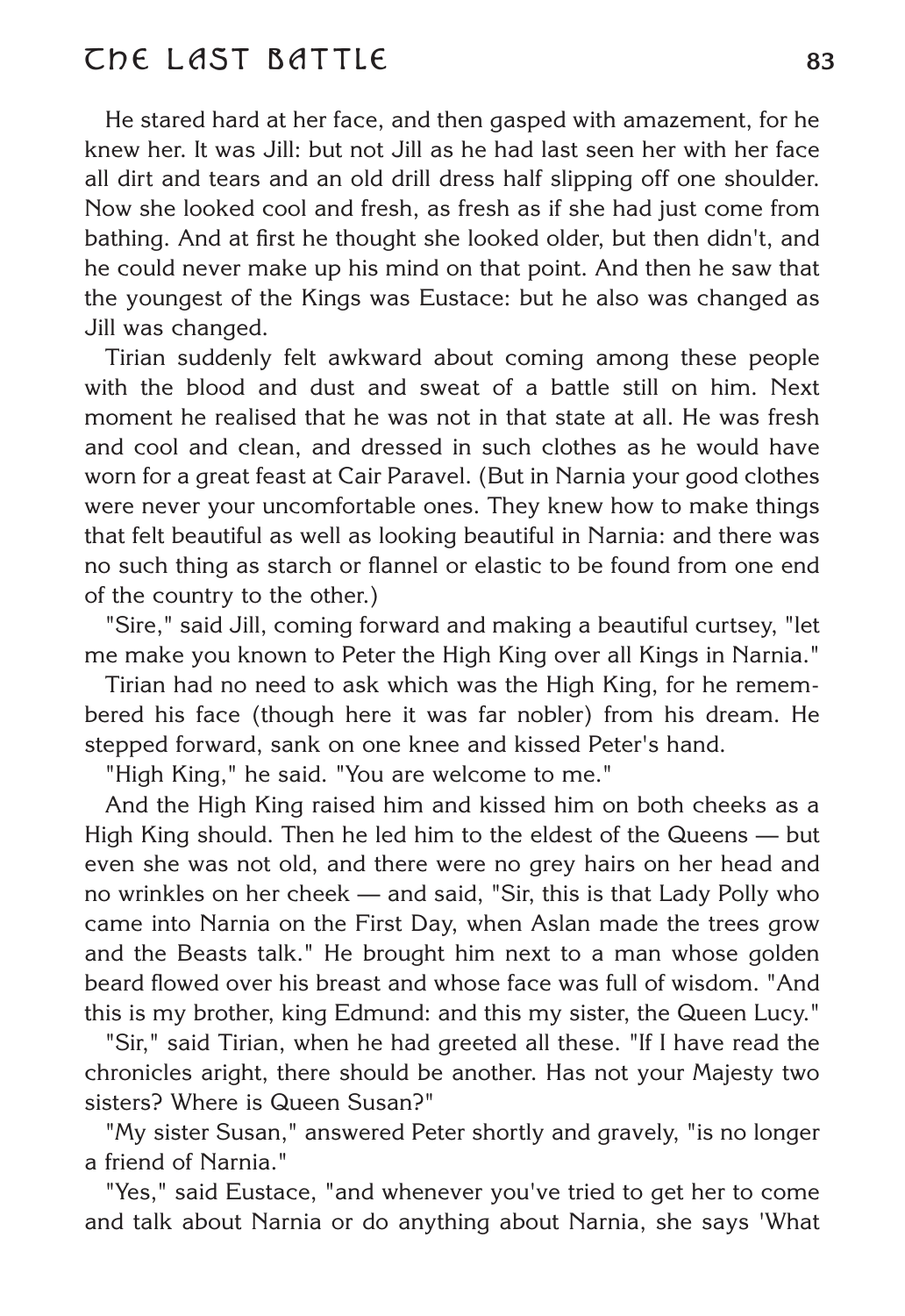wonderful memories you have! Fancy your still thinking about all those funny games we used to play when we were children.'"

"Oh Susan!" said Jill, "she's interested in nothing now-a-days except nylons and lipstick and invitations. She always was a jolly sight too keen on being grown-up."

"Grown-up, indeed," said the Lady Polly. "I wish she *would* grow up. She wasted all her school time wanting to be the age she is now, and she'll waste all the rest of her life trying to stay that age. Her whole idea is to race on to the silliest time of one's life as quick as she can and then stop there as long as she can."

"Well, don't let's talk about that now," said Peter. "Look! Here are lovely fruit trees. Let us taste them."

And then, for the first time, Tirian looked about him and realised how very queer this adventure was.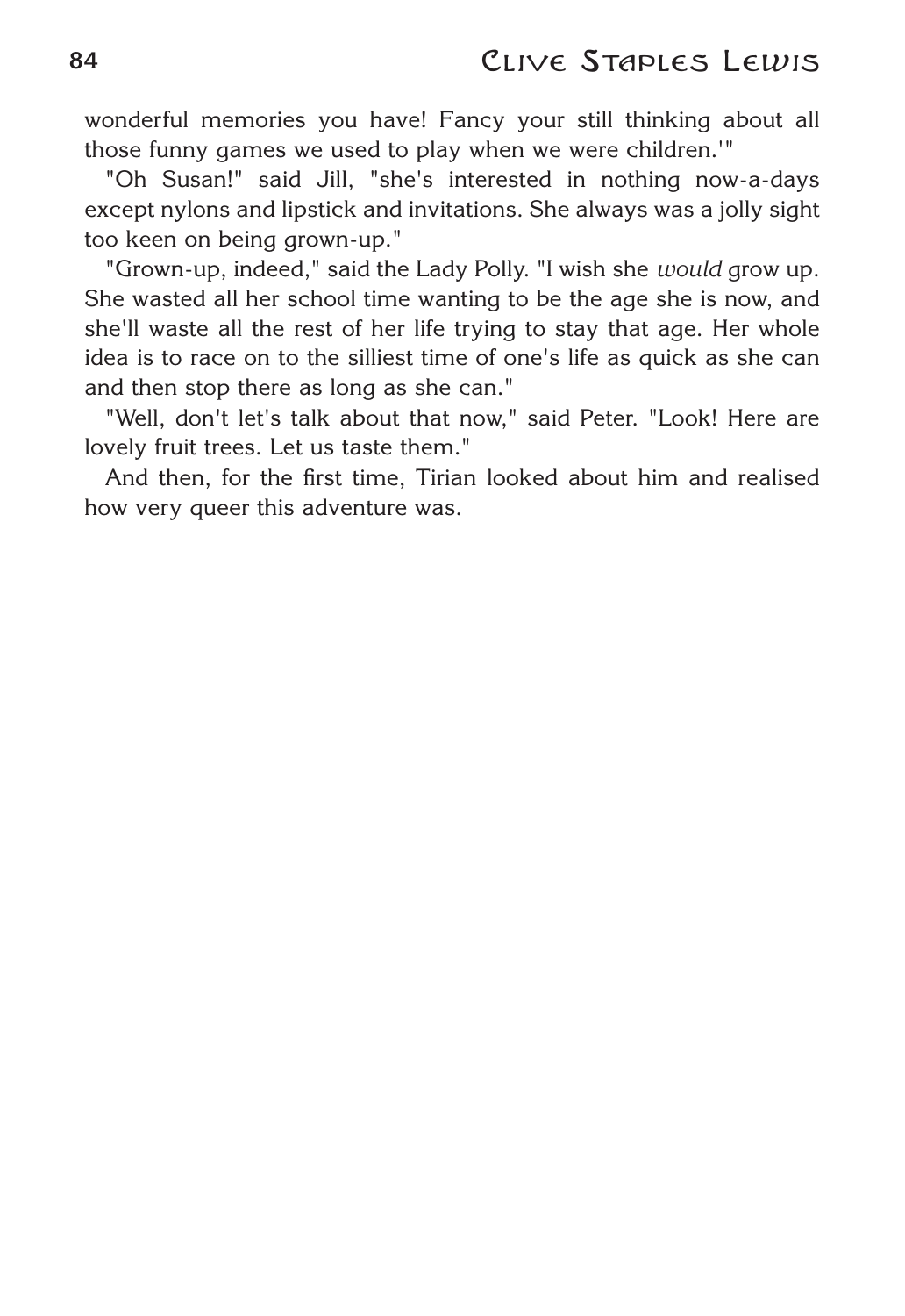### CHAPTER XIII

# How the Dwarfs Refused to be Taken In

The air which blew gently on their faces was that of a day in early the air which blew gently on their faces was that of a day in early time to think at all — that they were inside a little thatched stable, about twelve feet long and six feet wide. In reality they stood on grass, the deep blue sky was overhead, and summer. Not far away from them rose a grove of trees, thickly leaved, but under every leaf there peeped out the gold or faint yellow or purple or glowing red of fruits such as no one has seen in our world. The fruit made Tirian feel that it must be autumn: but there was something in the feel of the air that told him it could not be later than June. They all moved towards the trees.

Everyone raised his hand to pick the fruit he best liked the look of, and then everyone paused for a second. This fruit was so beautiful that each felt, "It can't be meant for me... surely we're not allowed to pluck it."

"It's all right," said Peter. "I know what we're all thinking. But I'm sure, quite sure, we needn't. I've a feeling we've got to the country where everything is allowed."

"Here goes, then!" said Eustace. And they all began to eat.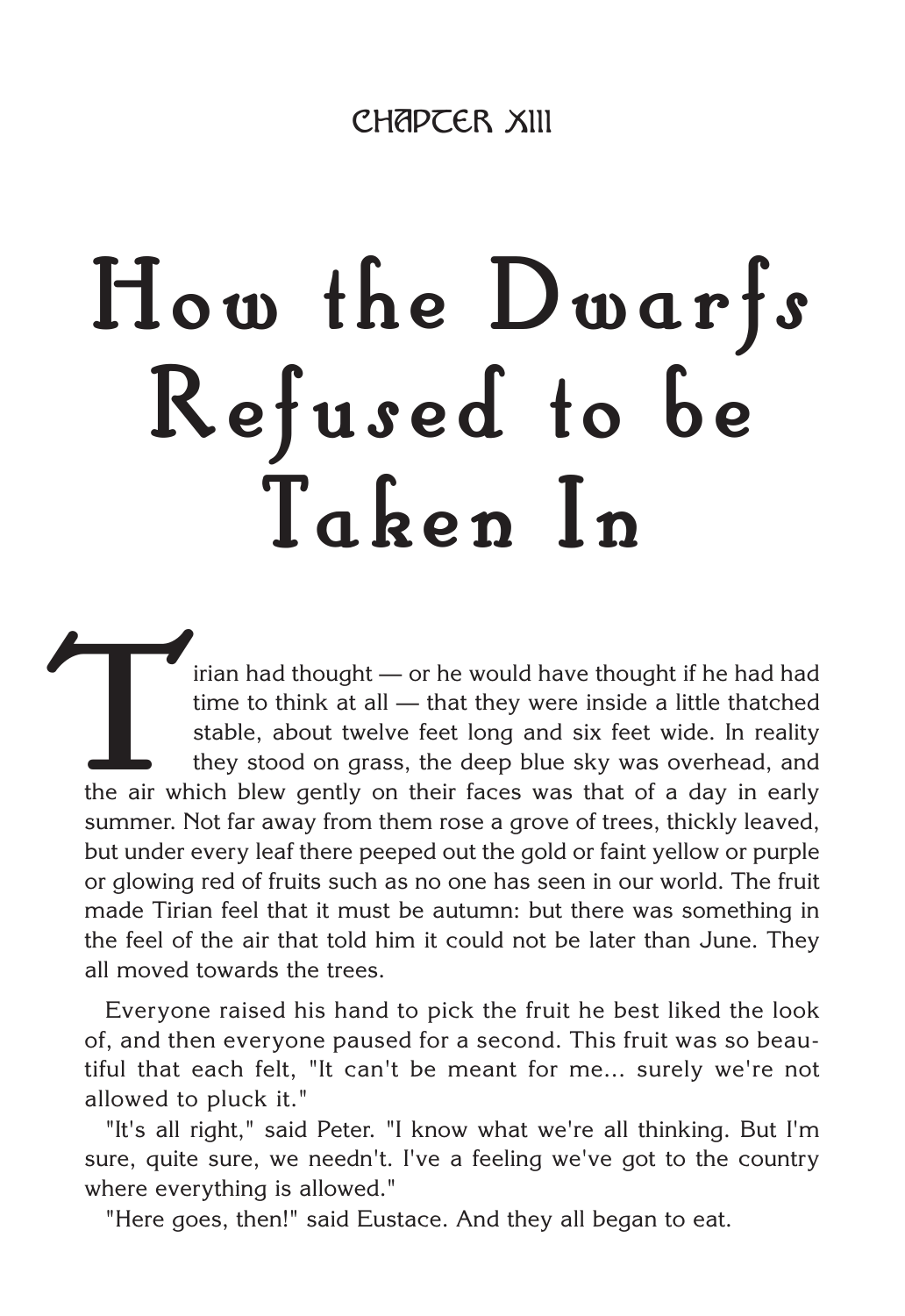What was the fruit like? Unfortunately, no one can describe a taste. All I can say is that, compared with those fruits, the freshest grapefruit you've ever eaten was dull, and the juiciest orange was dry, and the most melting pear was hard and woody, and the sweetest wild strawberry was sour. And there were no seeds or stones, and no wasps. If you had once eaten that fruit, all the nicest things in this world would taste like medicines after it. But I can't describe it. You can't find out what it is like unless you can get to that country and taste for yourself.

When they had eaten enough, Eustace said to King Peter, "You haven't yet told us how you got here. You were just going to, when King Tirian turned up."

"There's not much to tell," said Peter. "Edmund and I were standing on the platform and we saw your train coming in. I remember thinking it was taking the bend far too fast. And I remember thinking how funny it was that our people were probably in the same train though Lucy didn't know about it — "

"Your people, High King?" said Tirian.

"I mean my Father and Mother — Edmund's and Lucy's and mine."

"Why were they?" asked Jill. "You don't mean to say *they* know about Narnia?"

"Oh no, it had nothing to do with Narnia. They were on their way to Bristol. I'd only heard they were going that morning. But Edmund said they'd be bound to be going by that train." (Edmund was the sort of person who knows about railways).

"And what happened then?" said Jill.

"Well, it's not very easy to describe, is it, Edmund?" said the High King.

"Not very," said Edmund. "It wasn't at all like that other time when we were pulled out of our own world by Magic. There was a frightful roar and something hit me with a bang, but it didn't hurt. And I felt not so much scared as — well, excited. Oh — and this is one queer thing. I'd had a rather sore knee, from a hack at rugger. I noticed it had suddenly gone. And I felt very light. And then — here we were."

"It was much the same for us in the railway carriage," said the Lord Digory, wiping the last traces of the fruit from his golden beard. "Only I think you and I, Polly, chiefly felt that we'd been unstiffened. You youngsters won't understand. But we stopped feeling old."

"Youngsters, indeed!" said Jill. "I don't believe you two really are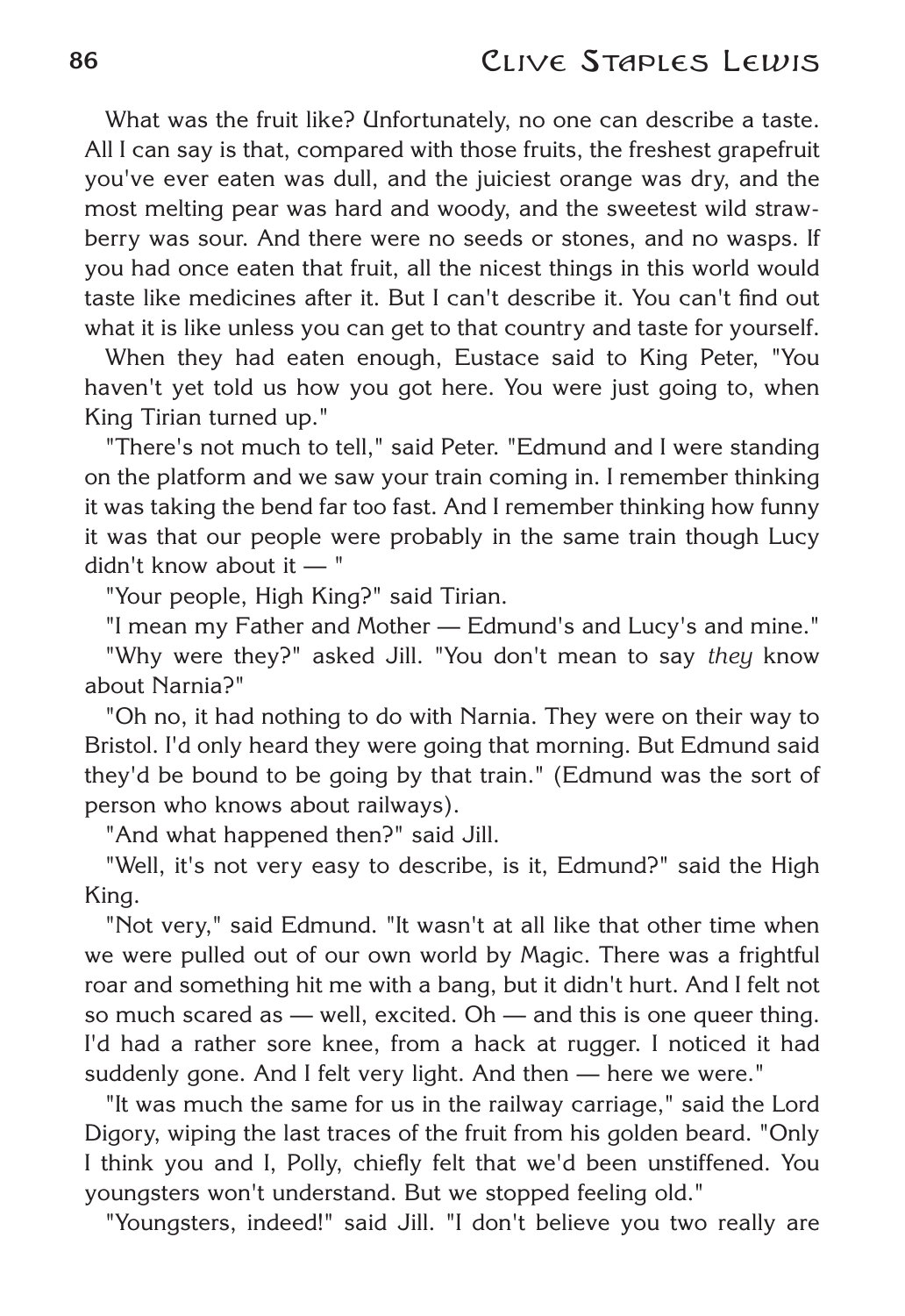much older than we are here."

"Well if we aren't, we have been," said the Lady Polly.

"And what has been happening since you got here?" asked Eustace.

"Well," said Peter, "for a long time (at least I suppose it was a long time) nothing happened. Then the door opened — "

"The door?" said Tirian.

"Yes," said Peter, "The door you came in — or came out — by. Have you forgotten?"

"But where is it?"

"Look," said Peter and pointed.

Tirian looked and saw the queerest and most ridiculous thing you can imagine. Only a few yards away, clear to be seen in the sunlight, there stood up a rough wooden door and, round it, the framework of the doorway: nothing else, no walls, no roof. He walked towards it, bewildered, and the others followed, watching to see what he would do. He walked round to the other side of the door. But it looked just the same from the other side: he was still in the open air, on a summer morning. The door was simply standing up by itself as if it had grown there like a tree.

"Fair Sir," said Tirian to the High King, "this is a great marvel."

"It is the door you came through with that Calormene five minutes ago," said Peter smiling.

"But did I not come in out of the wood into the Stable? Whereas this seems to be a door leading from nowhere to nowhere."

"It looks like that if you walk *round* it," said Peter. "But put your eye to that place where there is a crack between two of the planks and look *through*."

Tirian put his eye to the hole. At first he could see nothing but blackness. Then, as his eyes grew used to it, he saw the dull red glow of a bonfire that was nearly going out, and above that, in a black sky, stars. Then he could see dark figures moving about or standing between him and the fire: he could hear them talking and their voices were like those of Calormenes. So he knew that he was looking out through the Stable door into the darkness of Lantern Waste where he had fought his last battle. The men were discussing whether to go in and look for Rishda Tarkaan (but none of them wanted to do that) or to set fire to the Stable.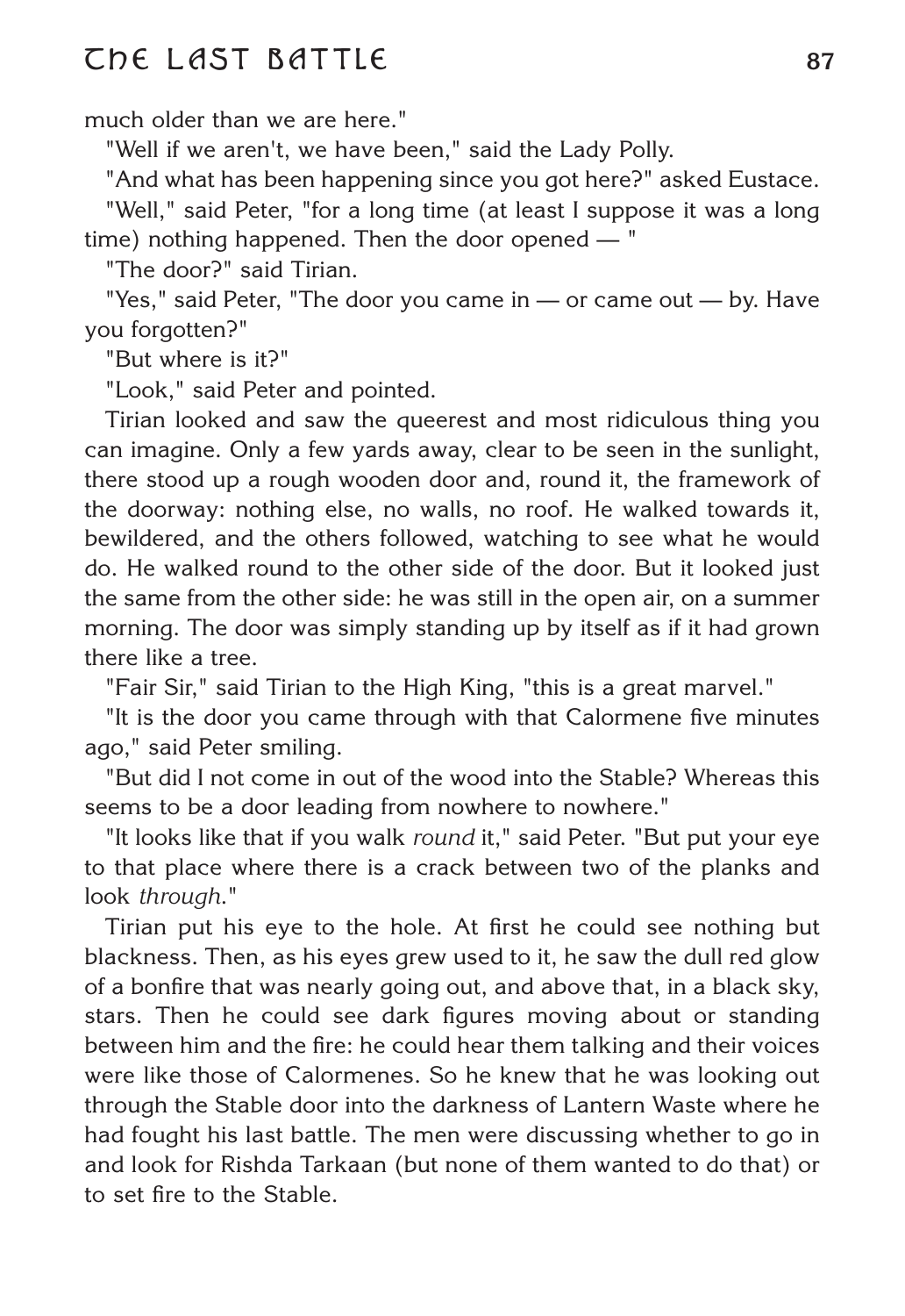He looked round again and could hardly believe his eyes. There was the blue sky overhead, and grassy country spreading as far as he could see in every direction, and his new friends all round him, laughing.

"It seems, then," said Tirian, smiling himself, "that the Stable seen from within and the Stable seen from without are two different places."

"Yes," said the Lord Digory. "Its inside is bigger than its outside."

"Yes," said Queen Lucy. "In our world too, a Stable once had something inside it that was bigger than our whole world." It was the first time she had spoken, and from the thrill in her voice Tirian now knew why. She was drinking everything in more deeply than the others. She had been too happy to speak. He wanted to hear her speak again, so he said:

"Of your courtesy, Madam, tell on. Tell me your whole adventure."

"After the shock and the noise," said Lucy, "we found ourselves here. And we wondered at the door, as you did. Then the door opened for the first time (we saw darkness through the doorway when it did) and there came through a big man with a naked sword. We saw by his arms that he was a Calormene. He took his stand beside the door with his sword raised, resting on his shoulder, ready to cut down anyone who came through. We went to him and spoke to him, but we thought he could neither see nor hear us. And he never looked round on the sky and the sunlight and the grass: I think he couldn't see them either. So then we waited a long time. Then we heard the bolt being drawn on the other side of the door. But the man didn't get ready to strike with his sword till he could see who was coming. So we supposed he had been told to strike some and spare others. But at the very moment when the door opened, all of a sudden Tash was there, on this side of the door; none of us saw where he came from. And through the door there came a big Cat. It gave one look at Tash and ran for its life: just in time, for he pounced at it and the door hit his beak as it was shut. The man could see Tash. He turned very pale and bowed down before the Monster: but it vanished.

"Then we waited a long time again. At last the door opened for the third time and there came in a young Calormene. I liked him. The sentinel at the door started, and looked very surprised, when he saw him. I think he'd been expecting someone quite different — "

"I see it all now," said Eustace (he had the bad habit of interrupting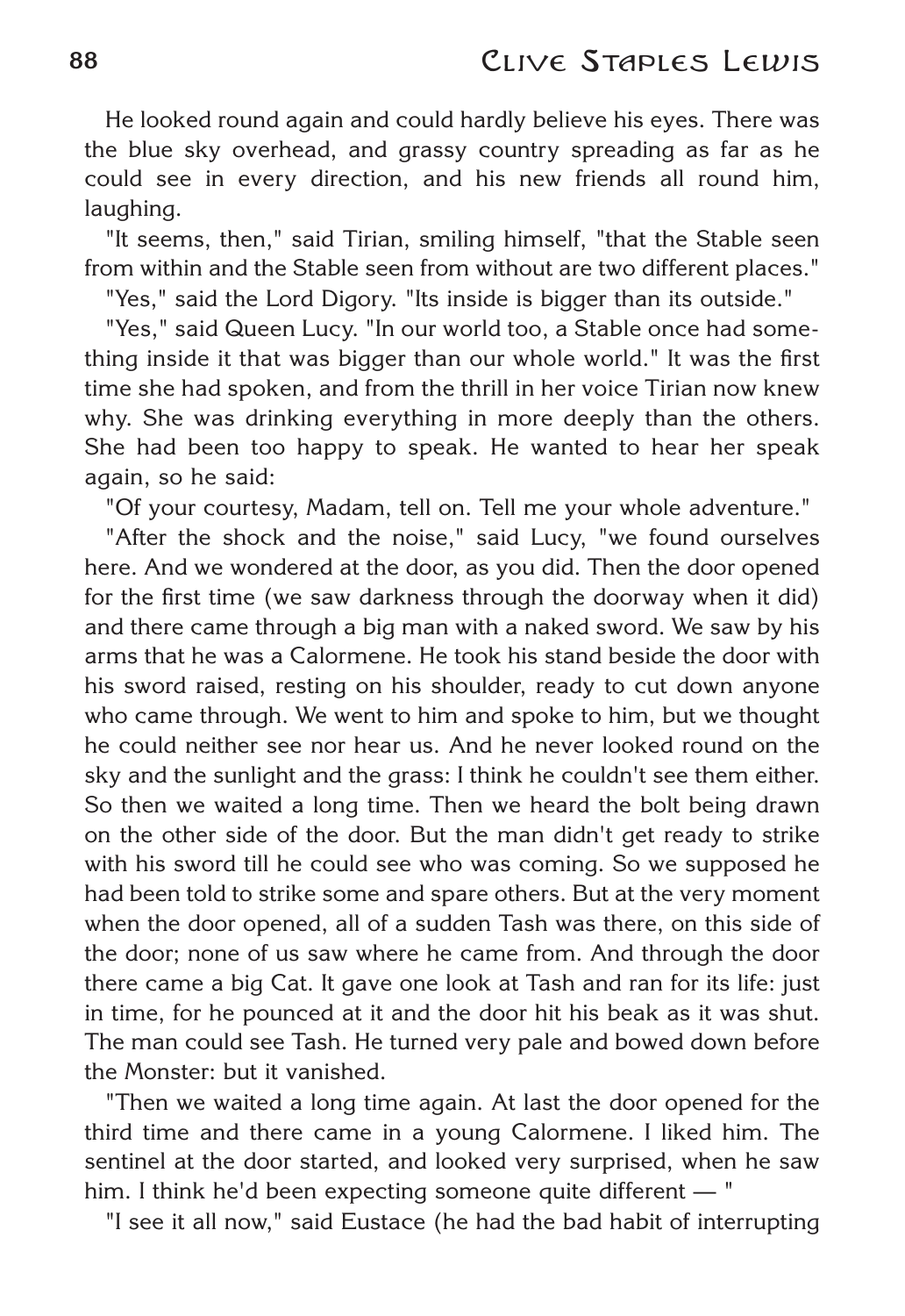stories). "The Cat was to go in first and the sentry had orders to do him no harm. Then the Cat was to come out and say he's seen their beastly Tashlan and *pretend* to be frightened to scare the other Animals. But what Shift never guessed was that the real Tash would turn up; so Ginger came out really frightened. And after that, Shift would send in anyone he wanted to get rid of and the sentry would kill them. And — "

"Friend," said Tirian softly, "you hinder the lady in her tale."

"Well," said Lucy, "the sentry was surprised. That gave the other man just time to get on guard. They had a fight. He killed the sentry and flung him outside the door. Then he came walking slowly forward to where we were. He could see us, and everything else. We tried to talk to him but he was rather like a man in a trance. He kept on saying, 'Tash, Tash, where is Tash? I go to Tash.' So we gave it up and he went away somewhere — over there. I liked him. And after that... ugh!" Lucy made a face.

"After that," said Edmund, "someone flung a monkey through the door. And Tash was there again. My sister is so tender-hearted she doesn't like to tell you that Tash made one peck and the Monkey was gone!"

"Serves him right!" said Eustace. "All the same, I hope he'll disagree with Tash too."

"And after that," said Edmund, "came about a dozen Dwarfs: and then Jill, and Eustace, and last of all yourself."

"I hope Tash ate the Dwarfs too," said Eustace. "Little swine."

"No, he didn't," said Lucy. "And don't be horrid. They're still here. In fact you can see them from here. And I've tried and tried to make friends with them but it's no use."

"*Friends* with them!" cried Eustace. "If you knew how those Dwarfs have been behaving!"

"Oh stop it, Eustace," said Lucy. "Do come and see them. King Tirian, perhaps *you* could do something with them."

"I can feel no great love for Dwarfs to-day," said Tirian. "Yet at your asking, Lady, I would do a greater thing than this."

Lucy led the way and soon they could all see the Dwarfs. They had a very odd look. They weren't strolling about or enjoying themselves (although the cords with which they had been tied seemed to have vanished) nor were they lying down and having a rest. They were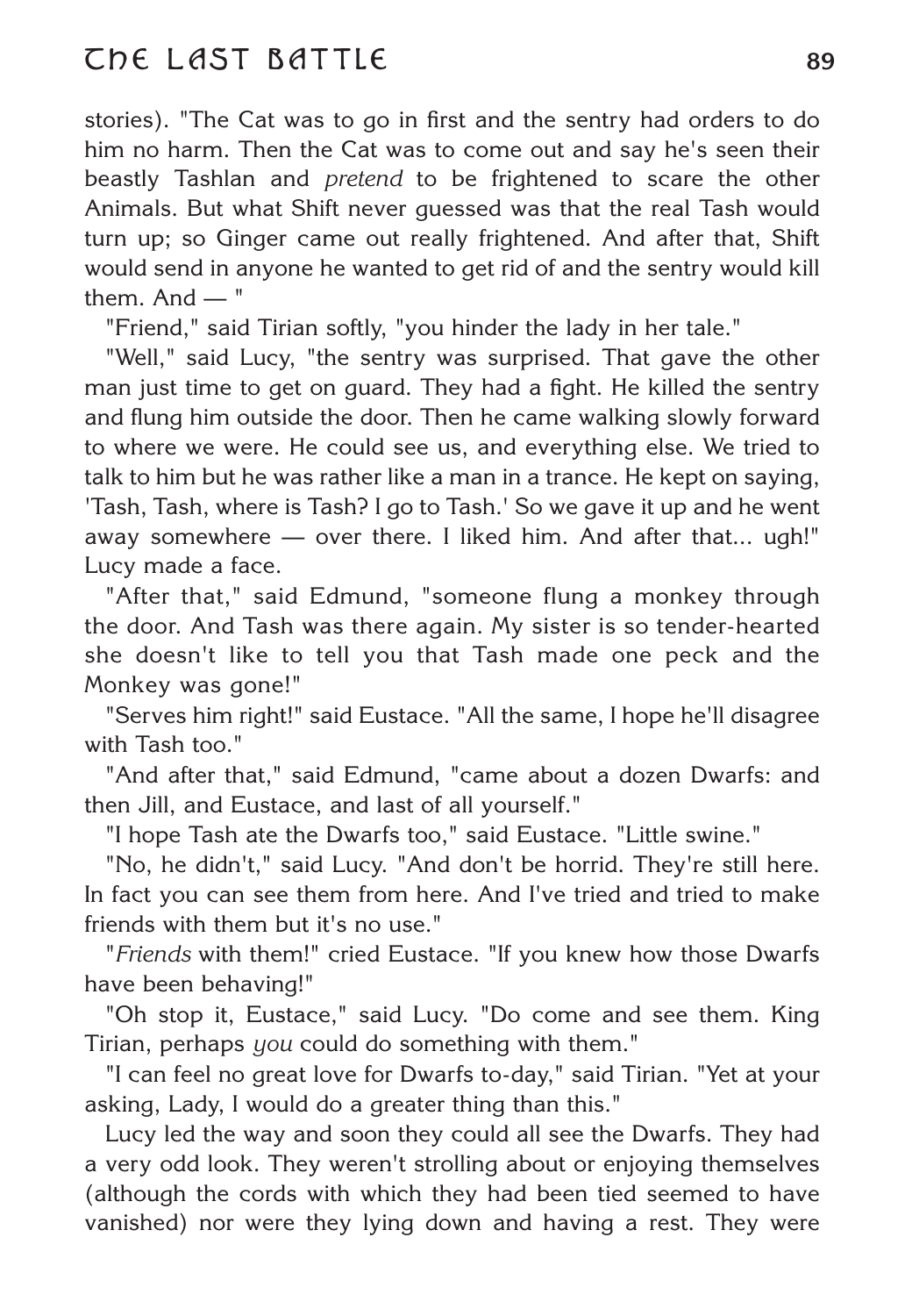sitting very close together in a little circle facing one another. They never looked round or took any notice of the humans till Lucy and Tirian were almost near enough to touch them. Then the Dwarfs all cocked their heads as if they couldn't see any one but were listening hard and trying to guess by the sound what was happening.

"Look out!" said one of them in a surly voice. "Mind where you're going. Don't walk into our faces!"

"All right!" said Eustace indignantly. "We're not blind. We've got eyes in our heads."

"They must be darn good ones if you can see in here," said the same Dwarf whose name was Diggle.

"In where?" asked Edmund.

"Why you bone-head, in *here* of course," said Diggle. "In this pitchblack, poky, smelly little hole of a stable."

"Are you blind?" said Tirian.

"Ain't we all blind in the dark!" said Diggle.

"But it isn't dark, you poor stupid Dwarfs," said Lucy. "Can't you see? Look up! Look round! Can't you see the sky and the trees and the flowers? Can't you see *me*?"

"How in the name of all Humbug can I see what ain't there? And how can I see you any more than you can see me in this pitch darkness?"

"But I can see you," said Lucy. "I'll prove I can see you. You've got a pipe in your mouth."

"Anyone that knows the smell of baccy could tell that," said Diggle.

"Oh the poor things! This is dreadful," said Lucy. Then she had an idea. She stooped and picked some wild violets. "Listen, Dwarf," she said. "Even if your eyes are wrong, perhaps your nose is all right: can you smell *that*." She leaned across and held the fresh, damp flowers to Diggle's ugly nose. But she had to jump back quickly in order to avoid a blow from his hard little fist.

"None of that!" he shouted. "How dare you! What do you mean by shoving a lot of filthy stable-litter in my face? There was a thistle in it too. It's like your sauce! And who are you anyway?"

"Earth-man," said Tirian, "she is the Queen Lucy, sent hither by Aslan out of the deep past. And it is for her sake alone that I, Tirian, your lawful King, do not cut all your heads from your shoulders, proved and twice-proved traitors that you are."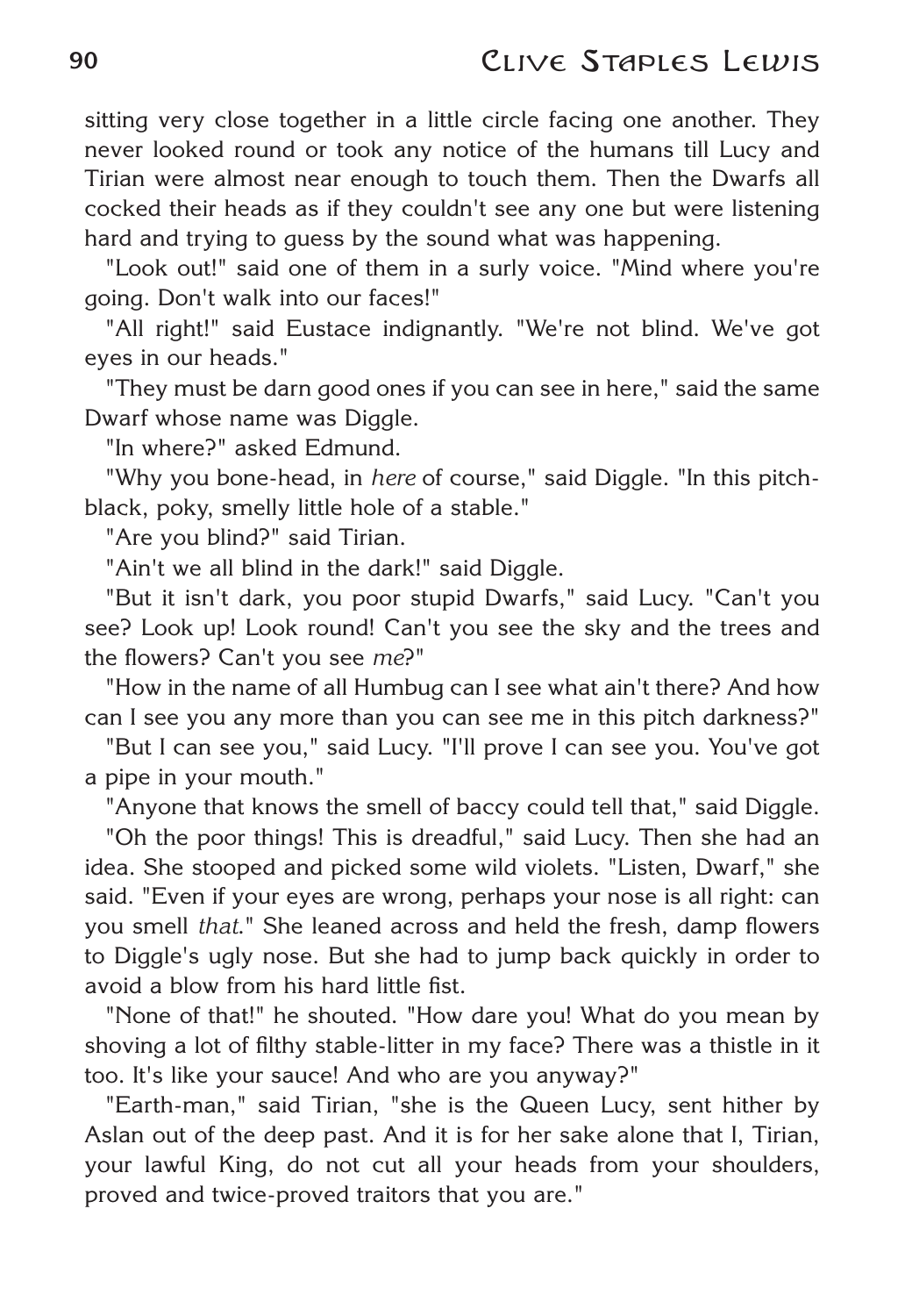"Well if that doesn't beat everything!" exclaimed Diggle. "How *can* you go on talking all that rot? Your wonderful Lion didn't come and help you, did he? Thought not. And now — even now — when you've been beaten and shoved into this black hole, just the same as the rest of us, you're still at your old game. Starting a new lie! Trying to make us believe we're none of us shut up, and it ain't dark, and heaven knows what."

"There is no black hole, save in your own fancy, fool," cried Tirian. "Come *out* of it." And, leaning forward, he caught Diggle by the belt and the hood and swung him right out of the circle of Dwarfs. But the moment Tirian put him down, Diggle darted back to his place among the others, rubbing his nose and howling:

"Ow! Ow! What d'you do that for! Banging my face against the wall. You've nearly broken my nose."

"Oh dear!" said Lucy "What *are* we to do for them?"

"Let 'em alone," said Eustace: but as he spoke the earth trembled. The sweet air grew suddenly sweeter. A brightness flashed behind them. All turned. Tirian turned last because he was afraid. There stood his heart's desire, huge and real, the golden Lion, Aslan himself, and already the others were kneeling in a circle round his forepaws and burying their hands and faces in his mane as he stooped his great head to touch them with his tongue. Then he fixed his eyes upon Tirian, and Tirian came near, trembling, and flung himself at the Lion's feet, and the Lion kissed him and said, "Well done, last of the Kings of Narnia who stood firm at the darkest hour."

"Aslan," said Lucy through her tears, "could you — will you — do something for these poor Dwarfs?"

"Dearest," said Aslan, "I will show you both what I can, and what I cannot, do." He came close to the Dwarfs and gave a low growl: low, but it set all the air shaking. But the Dwarfs said to one another, "Hear that? That's the gang at the other end of the Stable. Trying to frighten us. They do it with a machine of some kind. Don't take any notice. They won't take *us* in again!"

Aslan raised his head and shook his mane. Instantly a glorious feast appeared on the Dwarfs' knees: pies and tongues and pigeons and trifles and ices, and each Dwarf had a goblet of good wine in his right hand. But it wasn't much use. They began eating and drinking greedily enough, but it was clear that they couldn't taste it properly. They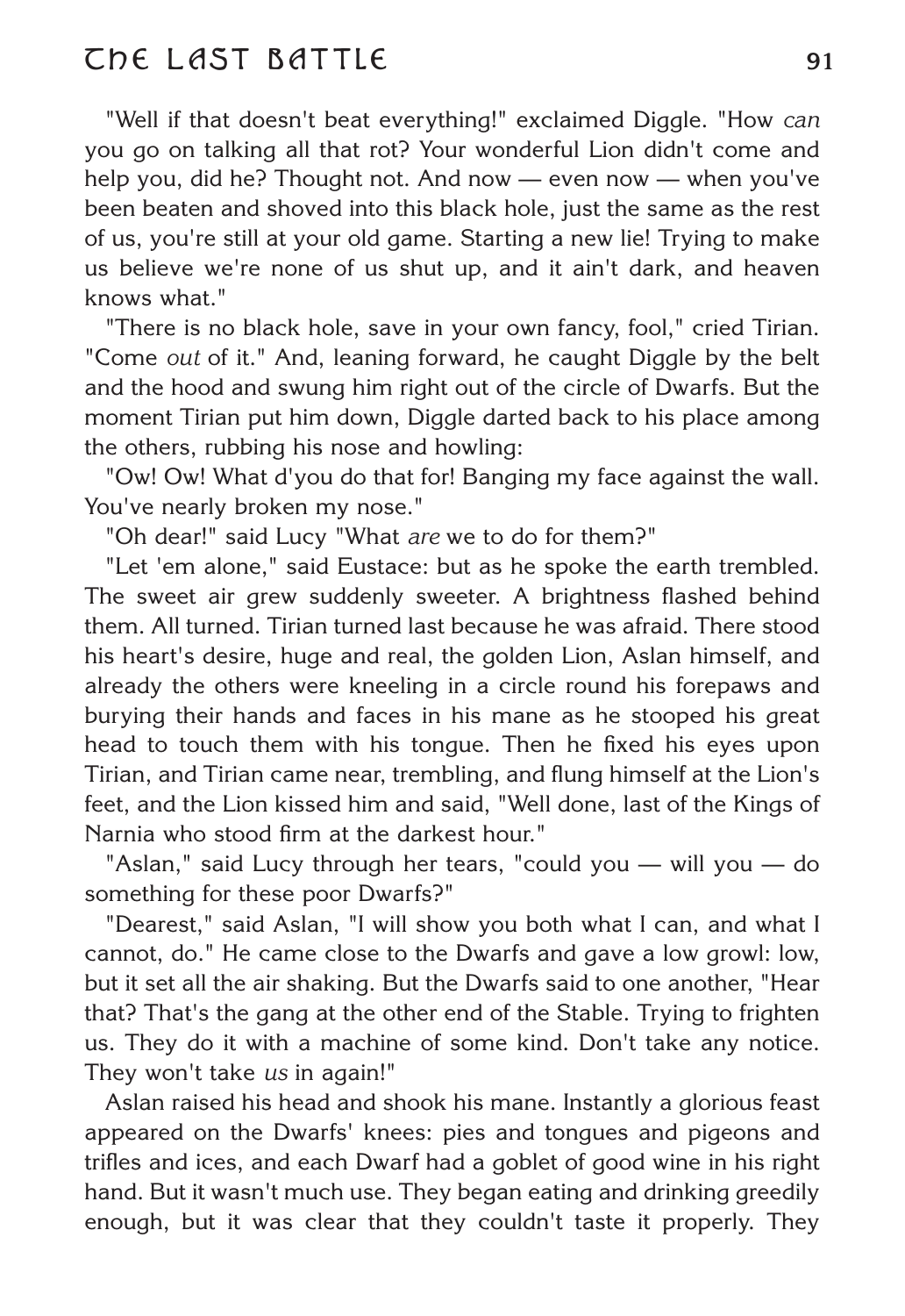thought they were eating and drinking only the sort of things you might find in a Stable. One said he was trying to eat hay and another said he had got a bit of an old turnip and a third said he'd found a raw cabbage leaf. And they raised golden goblets of rich red wine to their lips and said "Ugh! Fancy drinking dirty water out of a trough that a donkey's been at! Never thought we'd come to this." But very soon every Dwarf began suspecting that every other Dwarf had found something nicer than he had, and they started grabbing and snatching, and went on to quarrelling, till in a few minutes there was a free fight and all the good food was smeared on their faces and clothes or trodden under foot. But when at last they sat down to nurse their black eyes and their bleeding noses, they all said:

"Well, at any rate there's no Humbug here. We haven't let anyone take us in. The Dwarfs are for the Dwarfs."

"You see," said Aslan. "They will not let us help them. They have chosen cunning instead of belief. Their prison is only in their own minds, yet they are in that prison; and so afraid of being taken in that they can not be taken out. But come, children. I have other work to do."

He went to the Door and they all followed him. He raised his head and roared "Now it is time!" then louder "Time!"; then so loud that it could have shaken the stars, "*TIME*." The Door flew open.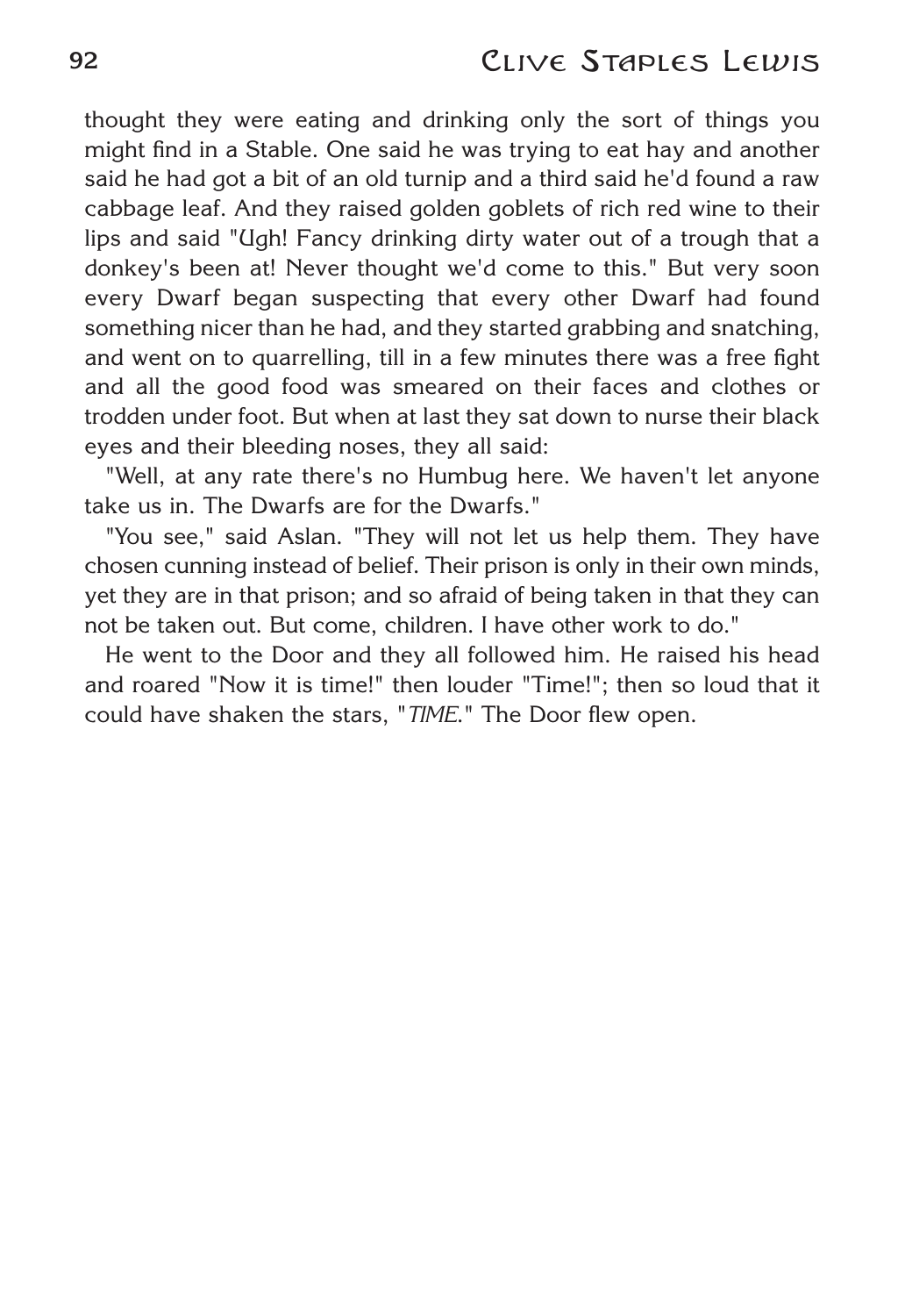### CHAPTER XIV

## Night Falls on Narnia

hey all stood beside Aslan, on his right side, and looked through the open doorway.

The bonfire had gone out. On the earth all was blackness: in fact you could not have told that you were looking into a wood, if you had not seen where the dark shapes of the trees ended and the stars began. But when Aslan had roared yet again, out on their left they saw another black shape. That is, they saw another patch where there were no stars: and the patch rose up higher and higher and became the shape of a man, the hugest of all giants. They all knew Narnia well enough to work out where he must be standing. He must be on the high moorlands that stretch away to the North beyond the River Shribble. Then Jill and Eustace remembered how once long ago, in the deep caves beneath those moors, they had seen a great giant asleep and been told that his name was Father Time, and that he would wake on the day the world ended.

"Yes," said Aslan, though they had not spoken. "While he lay dreaming his name was Time. Now that he is awake he will have a new one."

Then the great giant raised a horn to his mouth. They could see this by the change of the black shape he made against the stars. After that — quite a bit later, because sound travels so slowly — they heard the sound of the horn: high and terrible, yet of a strange, deadly beauty.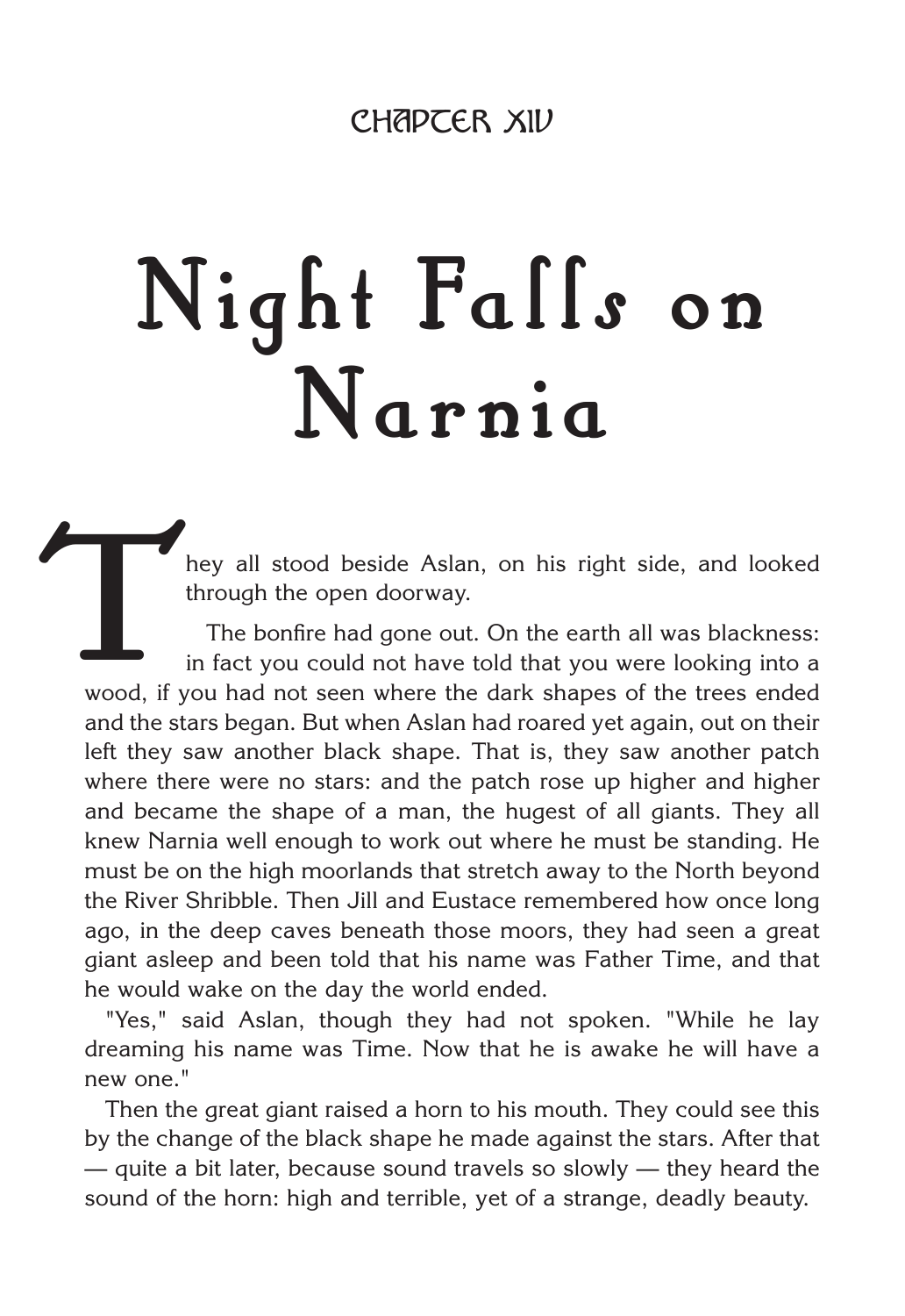Immediately the sky became full of shooting stars. Even one shooting star is a fine thing to see; but these were dozens, and then scores, and then hundreds, till it was like silver rain: and it went on and on. And when it had gone on for some while, one or two of them began to think that there was another dark shape against the sky as well as the giant's. It was in a different place, right overhead, up in the very roof of the sky as you might call it. "Perhaps it is a cloud," thought Edmund. At any rate, there were no stars there: just blackness. But all around, the downpour of stars went on. And then the starless patch began to grow, spreading further and further out from the centre of the sky. And presently a quarter of the whole sky was black, and then a half, and at last the rain of shooting stars was going on only low down near the horizon.

With a thrill of wonder (and there was some terror in it too) they all suddenly realized what was happening. The spreading blackness was not a cloud at all: it was simply emptiness. The black part of the sky was the part in which there were no stars left. All the stars were falling: Aslan had called them home.

The last few seconds before the rain of stars had quite ended were very exciting. Stars began falling all round them. But stars in that world are not the great flaming globes they are in ours. They are people (Edmund and Lucy had once met one). So now they found showers of glittering people, all with long hair like burning silver and spears like white-hot metal, rushing down to them out of the black air, swifter than falling stones. They made a hissing noise as they landed and burnt the grass. And all these stars glided past them and stood somewhere behind, a little to the right.

This was a great advantage, because otherwise, now that there were no stars in the sky, everything would have been completely dark and you could have seen nothing. As it was, the crowd of stars behind them cast a fierce, white light over their shoulders. They could see mile upon mile of Narnian woods spread out before them, looking as if they were flood-lit. Every bush and almost every blade of grass had its black shadow behind it. The edge of every leaf stood out so sharp that you'd think you could cut your finger on it.

On the grass before them lay their own shadows. But the great thing was Aslan's shadow. It streamed away to their left, enormous and very terrible. And all this was under a sky that would now be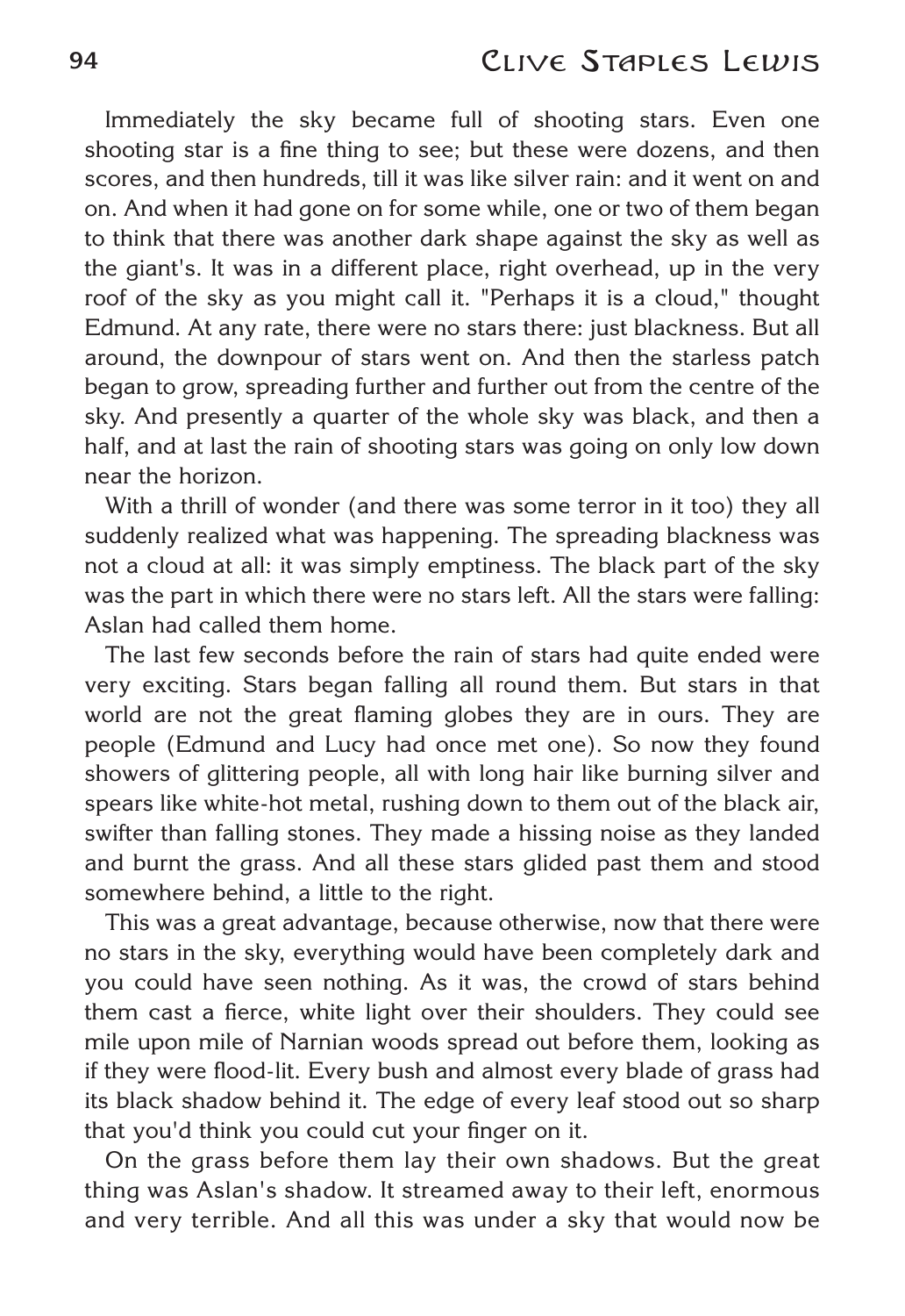starless for ever.

The light from behind them (and a little to their right) was so strong that it lit up even the slopes of the Northern Moors. Something was moving there. Enormous animals were crawling and sliding down into Narnia: great dragons and giant lizards and featherless birds with wings like bat's wings. They disappeared into the woods and for a few minutes there was silence. Then there came — at first from very far off — sounds of wailing and then, from every direction, a rustling and a pattering and a sound of wings. It came nearer and nearer. Soon one could distinguish the scamper of little feet from the padding of big paws, and the clack-clack of light little hoofs from the thunder of great ones. And then one could see thousands of pairs of eyes gleaming. And at last, out of the shadow of the trees, racing up the hill for dear life, by thousands and by millions, came all kinds of creatures — Talking Beasts, Dwarfs, Satyrs, Fauns, Giants, Calormenes, men from Archenland, Monopods, and strange unearthly things from the remote islands or the unknown Western lands. And all these ran up to the doorway where Aslan stood.

This part of the adventure was the only one which seemed rather like a dream at the time and rather hard to remember properly afterwards. Especially, one couldn't say how long it had taken. Sometimes it seemed to have lasted only a few minutes, but at others it felt as if it might have gone on for years. Obviously, unless either the Door had grown very much larger or the creatures had suddenly grown as small as gnats, a crowd like that couldn't ever have tried to get through it. But no one thought about that sort of thing at the time.

The creatures came rushing on, their eyes brighter and brighter as they drew nearer and nearer to the standing Stars. But as they came right up to Aslan one or other of two things happened to each of them. They all looked straight in his face; I don't think they had any choice about that. And when some looked, the expression of their faces changed terribly — it was fear and hatred: except that, on the faces of Talking Beasts, the fear and hatred lasted only for a fraction of a second. You could see that they suddenly ceased to be *Talking Beasts*. They were just ordinary animals. And all the creatures who looked at Aslan in that way swerved to their right, his left, and disappeared into his huge black shadow, which (as you have heard) streamed away to the left of the doorway. The children never saw them again. I don't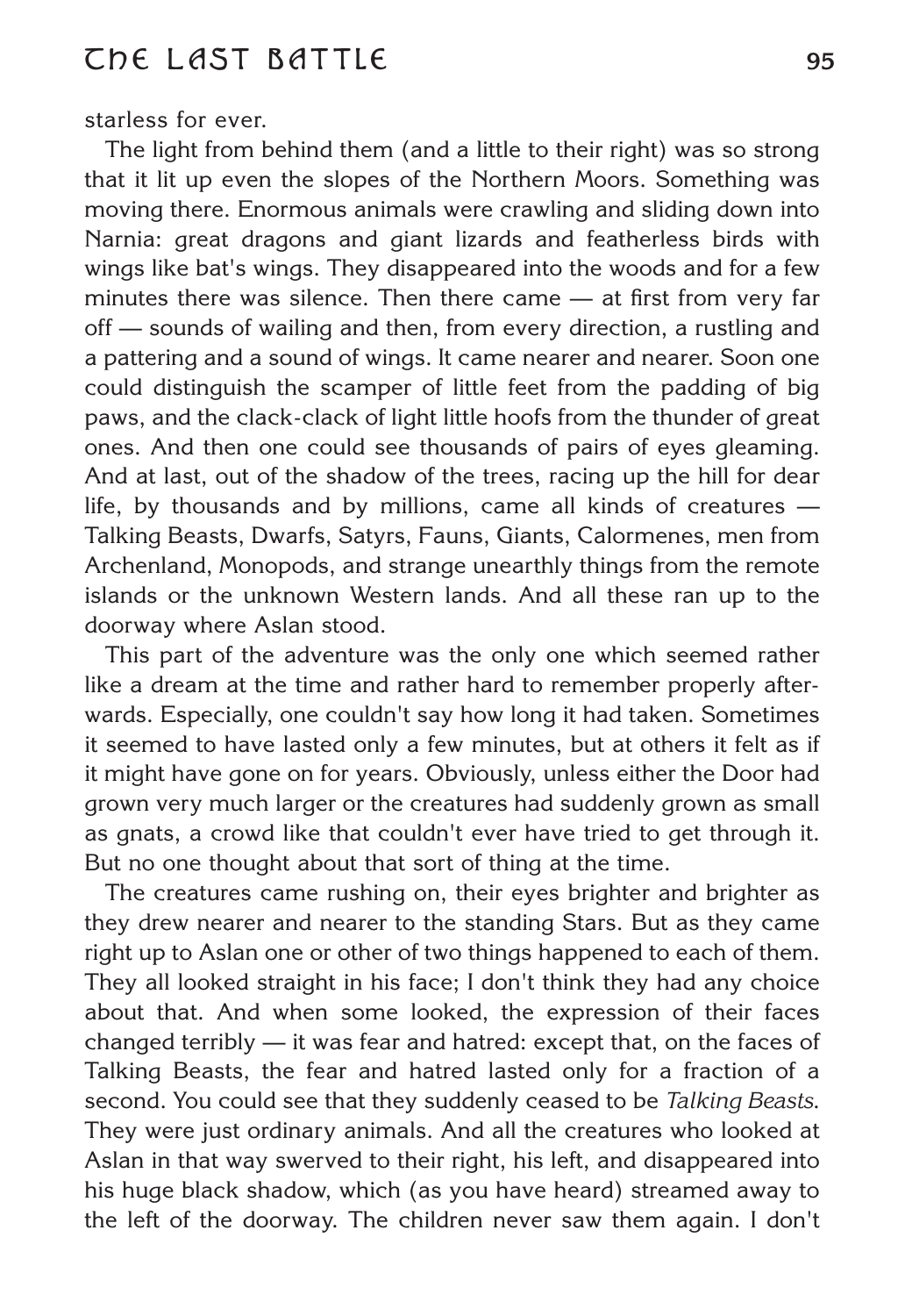know what became of them. But the others looked in the face of Aslan and loved him, though some of them were very frightened at the same time. And all these came in at the Door, in on Aslan's right. There were some queer specimens among them. Eustace even recognised one of those very Dwarfs who had helped to shoot the Horses. But he had no time to wonder about that sort of thing (and anyway it was no business of his) for a great joy put everything else out of his head. Among the happy creatures who now came crowding round Tirian and his friends were all those whom they had thought dead. There was Roonwit the Centaur and Jewel the Unicorn, and the good Boar and the good Bear and Farsight the Eagle, and the dear Dogs and the Horses, and Poggin the Dwarf.

"Further in and higher up!" cried Roonwit and thundered away in a gallop to the West. And though they did not understand him, the words somehow set them tingling all over. The Boar grunted at them cheerfully. The Bear was just going to mutter that he still didn't understand, when he caught sight of the fruit trees behind them. He waddled to those trees as fast as he could and there, no doubt, found something he understood very well. But the Dogs remained, wagging their tails and Poggin remained, shaking hands with everyone and grinning all over his honest face. And Jewel leaned his snowy white head over the King's shoulder and the King whispered in Jewel's ear. Then everyone turned his attention again to what could be seen through the Doorway.

The Dragons and Giant Lizards now had Narnia to themselves. They went to and fro tearing up the trees by the roots and crunching them up as if they were sticks of rhubarb. Minute by minute the forests disappeared. The whole country became bare and you could see all sorts of things about its shape — all the little humps and hollows which you had never noticed before. The grass died. Soon Tirian found that he was looking at a world of bare rock and earth. You could hardly believe that anything had ever lived there. The monsters themselves grew old and lay down and died. Their flesh shrivelled up and the bones appeared: soon they were only huge skeletons that lay here and there on the dead rock, looking as if they had died thousands of years ago. For a long time everything was still.

At last something white — long, level line of whiteness that gleamed in the light of the standing stars — came moving towards them from the eastern end of the world. A widespread noise broke the silence: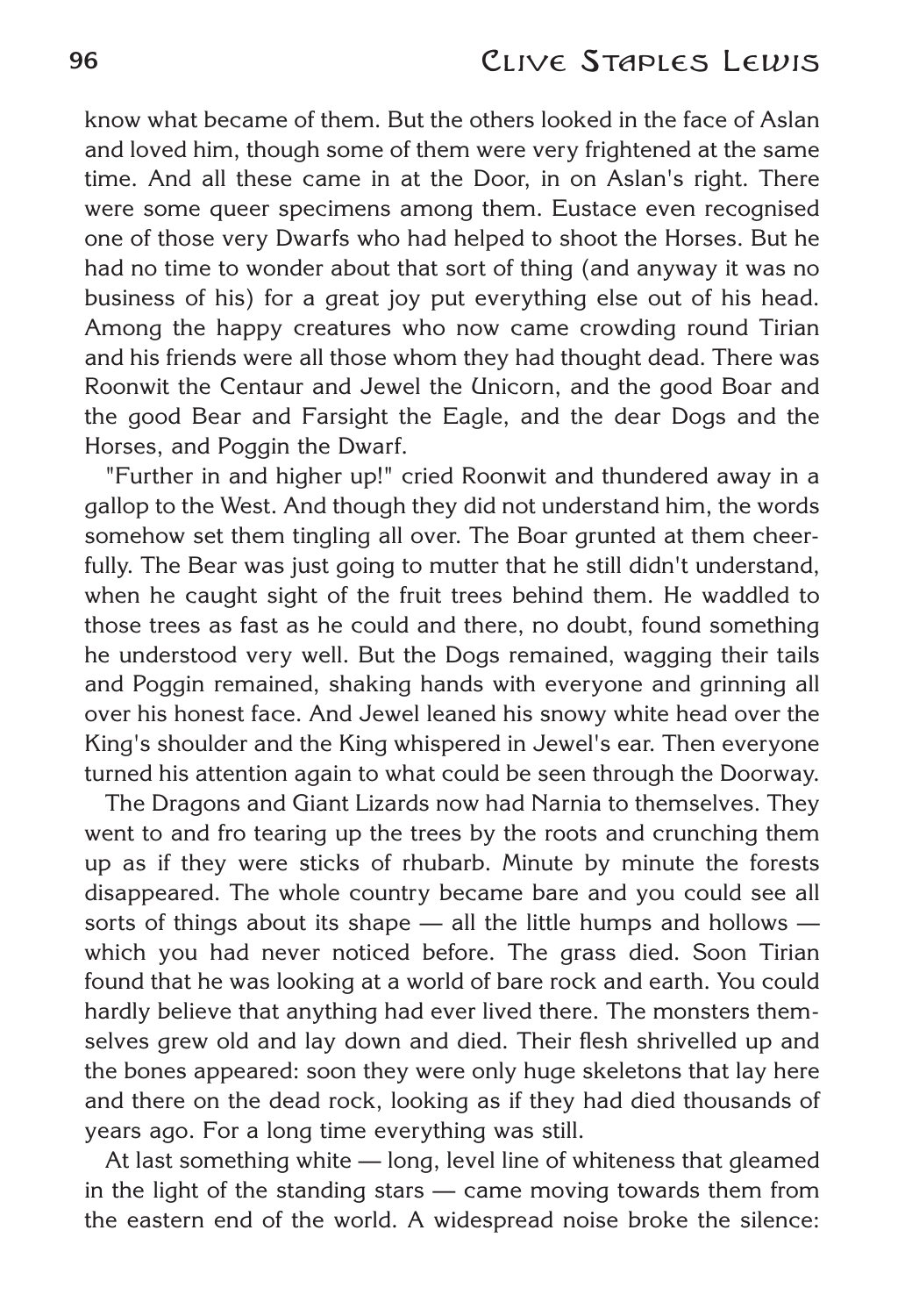first a murmur, then a rumble, then a roar. And now they could see what it was that was coming, and how fast it came. It was a foaming wall of water. The sea was rising. In that treeless world you could see it very well. You could see all the rivers getting wider and the lakes getting larger, and separate lakes joining into one, and valleys turning into new lakes, and hills turning into islands, and then those islands vanishing. And the high moors to their left and the higher mountains to their right crumbled and slipped down with a roar and a splash into the mounting water; and the water came swirling up to the very threshold of the Doorway (but never passed it) so that the foam splashed about Aslan's forefeet. All now was level water from where they stood to where the water met the sky.

And out there it began to grow light. A streak of dreary and disastrous dawn spread along the horizon, and widened and grew brighter, till in the end they hardly noticed the light of the stars who stood behind them. At last the sun came up. When it did, the Lord Digory and the Lady Polly looked at one another and gave a little nod: those two, in a different world, had once seen a dying sun, and so they knew at once that this sun also was dying. It was three times — twenty times — as big as it ought to be, and very dark red. As its rays fell upon the great Time-giant, he turned red too: and in the reflection of that sun the whole waste of shoreless waters looked like blood.

Then the Moon came up, quite in her wrong position, very close to the sun, and she also looked red. And at the sight of her the sun began shooting out great flames, like whiskers or snakes of crimson fire, towards her. It is as if he were an octopus trying to draw her to himself in his tentacles. And perhaps he did draw her. At any rate she came to him, slowly at first, but then more and more quickly, till at last his long flames licked round her and the two ran together and became one huge ball like a burning coal. Great lumps of fire came dropping out of it into the sea and clouds of steam rose up.

Then Aslan said, "Now make an end."

The giant threw his horn into the sea. Then he stretched out one arm — very black it looked, and thousands of miles long — across the sky till his hand reached the Sun. He took the Sun and squeezed it in his hand as you would squeeze an orange. And instantly there was total darkness.

Everyone except Aslan jumped back from the ice-cold air which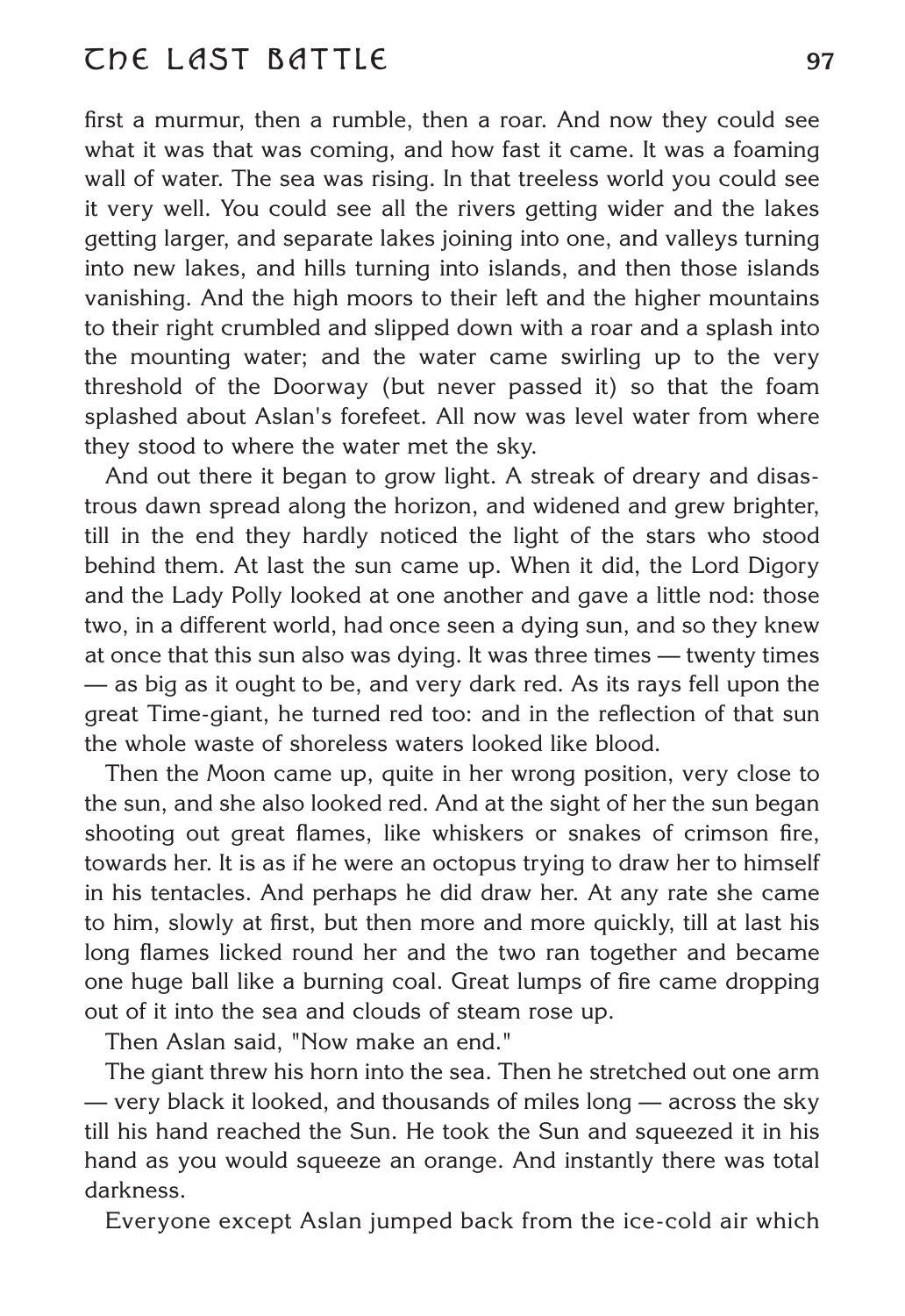now blew through the Doorway. Its edges were already covered with icicles.

"Peter, High King of Narnia," said Aslan. "Shut the Door."

Peter, shivering with cold, leaned out into the darkness and pulled the Door to. It scraped over ice as he pulled it. Then, rather clumsily (for even in that moment his hands had gone numb and blue) he took out a golden key and locked it.

They had seen strange things enough through that Doonvay. But it was stranger than any of them to look round and find themselves in warm daylight, the blue sky above them, flowers at their feet, and laughter in Aslan's eyes.

He turned swiftly round, crouched lower, lashed himself with his tail and shot away like a golden arrow.

"Come further in! Come further up!" he shouted over his shoulder. But who could keep up with him at that pace? They set out walking westward to follow him.

"So," said Peter, "Night falls on Narnia. What, Lucy! You're not *crying*? With Aslan ahead, and all of us here?"

"Don't try to stop me, Peter," said Lucy, "I am sure Aslan would not. I am sure it is not wrong to mourn for Narnia. Think of all that lies dead and frozen behind that door."

"Yes and I did hope," said Jill, "that it might go on for ever. I knew our world couldn't. I did think Narnia might."

"I saw it begin," said the Lord Digory. "I did not think I would live to see it die."

"Sirs," said Tirian. "The ladies do well to weep. See I do so myself. I have seen my mother's death. What world but Narnia have I ever known? It were no virtue, but great discourtesy, if we did not mourn."

They walked away from the Door and away from the Dwarfs who still sat crowded together in their imaginary Stable. And as they went they talked to one another about old wars and old peace and ancient Kings and all the glories of Narnia.

The Dogs were still with them. They joined in the conversation but not very much because they were too busy racing on ahead and racing back and rushing off to sniff at smells in the grass till they made themselves sneeze. Suddenly they picked up a scent which seemed to excite them very much. They all started arguing about it — "Yes it is — No it isn't — That's just what I said — anyone can smell what *that*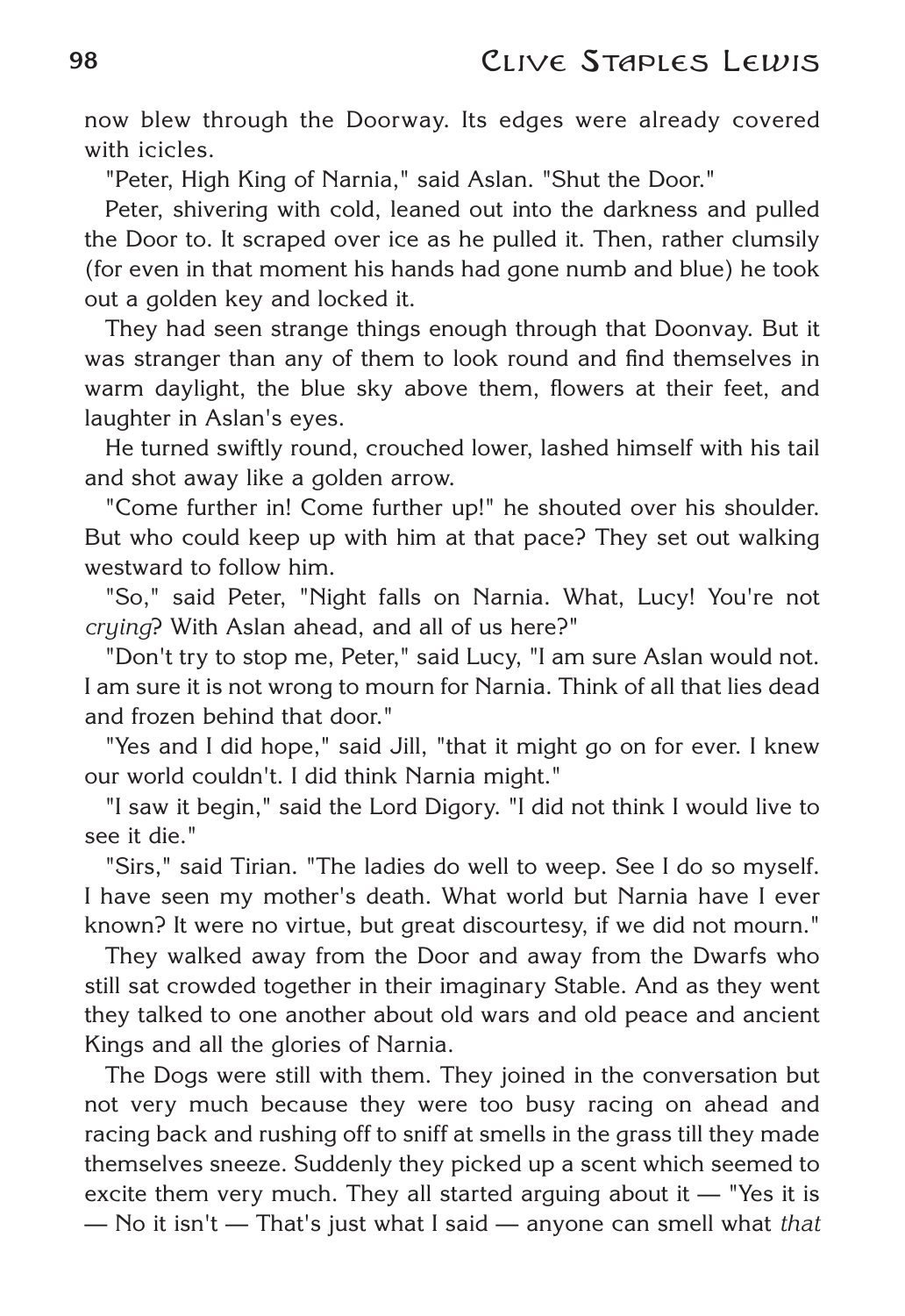*is* — Take your great nose out of the way and let someone else smell." "What is it, cousins?" said Peter.

"A Calormene, Sire," said Several Dogs at once.

"Lead on to him, then," said Peter. "Whether he meets us in peace or war, he shall be welcome."

The Dogs darted on ahead and came back a moment later, running as if their lives depended on it, and barking loudly to say that it really was a Calormene. (Talking Dogs, just like the common ones, behave as if they thought whatever they are doing at the moment, immensely important.)

The others followed where the Dogs led them and found a young Calormene sitting under a chestnut tree beside a clear stream of water. It was Emeth. He rose at once and bowed gravely.

"Sir," he said to Peter, "I know not whether you are my friend or my foe, but I should count it my honour to have you for either. Has not one of the poets said that a noble friend is the best gift and a noble enemy the next best?"

"Sir," said Peter, "I do not know that there need be any war between you and us."

"Do tell us who you are and what's happened to you," said Jill.

"If there's going to be a story, let's all have a drink and sit down," barked the Dogs. "We're quite blown."

"Well of course you will be, if you keep tearing about the way you have done," said Eustace.

So the humans sat down on the grass. And when the Dogs had all had a very noisy drink out of the stream they all sat down, bolt upright, panting, with their tongues hanging out of their heads a little on one side, to hear the story. But Jewel remained standing, polishing his horn against his side.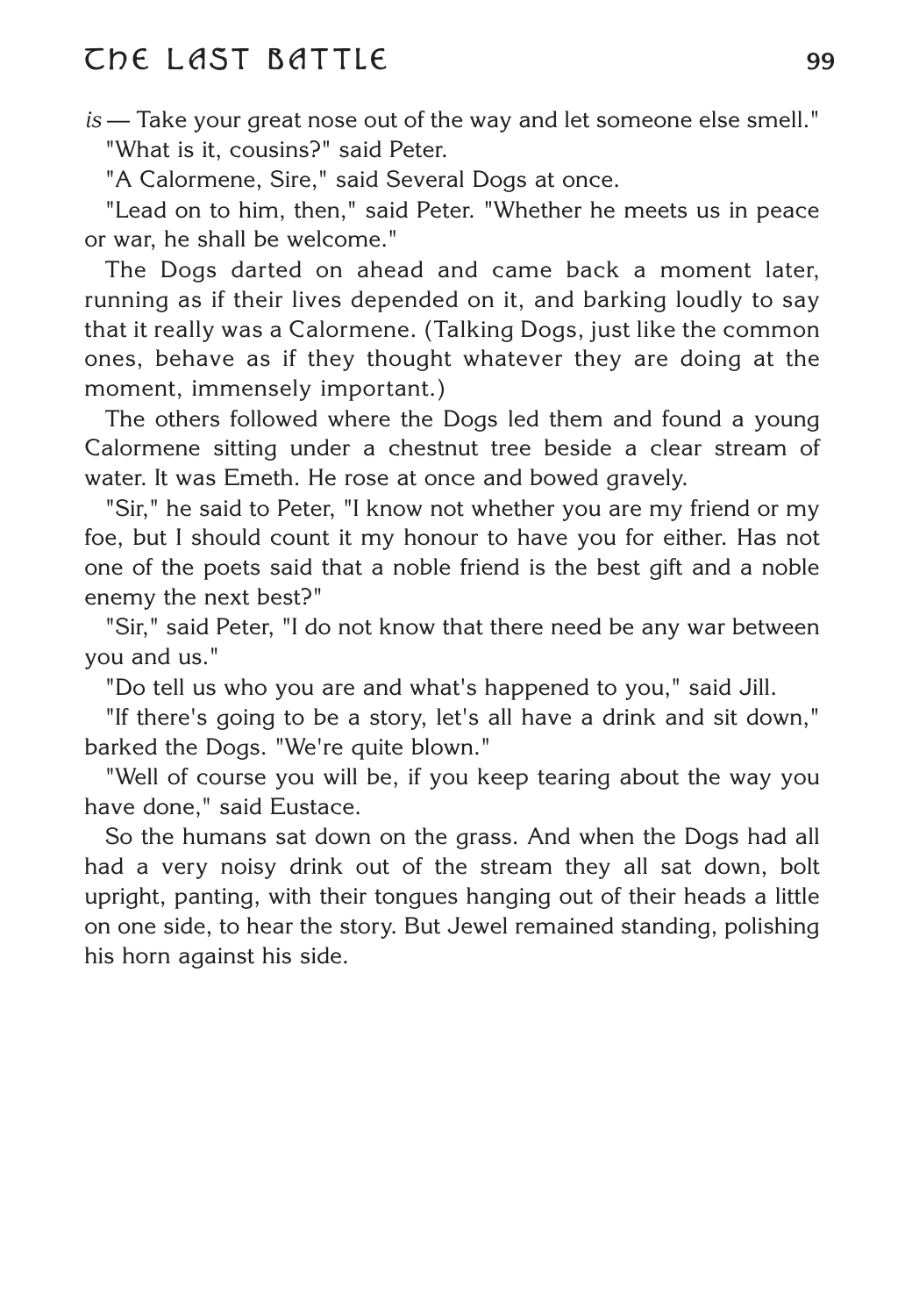#### CHADTER XI)

# Further Up and Further In

now, O Warlike Kings," said Emeth, "and you, O Ladies, whose beauty illuminates the universe, that I am Emeth, the seventh son of Harpa Tarkaan of the city of Tehishbaan, Westward beyond the desert. I came lately into Narnia with nine and twenty others under the command of Rishda Tarkaan. Now when I first heard that we should march upon Narnia, I rejoiced; for I had heard many things of your Land and desired greatly to meet you in battle. But when I found that we were to go in disguised as merchants (which is a shameful dress for a warrior and the son of a Tarkaan) and to work by lies and trickery, then my joy departed from me. And most of all when I found we must wait upon a monkey, and when it began to be said that Tash and Aslan were one, then the world became dark in my eyes. For always since I was a boy, I have served Tash and my great desire was to know more of him and, if it might be, to look upon his face. But the name of Aslan was hateful to me.

"And, as you have seen, we were called together outside the strawroofed hovel, night after night, and the fire was kindled, and the Ape brought forth out of the hovel something upon four legs that I could not well see. And the people and the Beasts bowed down and did honour to it. But I thought, the Tarkaan is deceived by the Ape: for this thing that comes out of the stable is neither Tash nor any other god. But when I watched the Tarkaan's face, and marked every word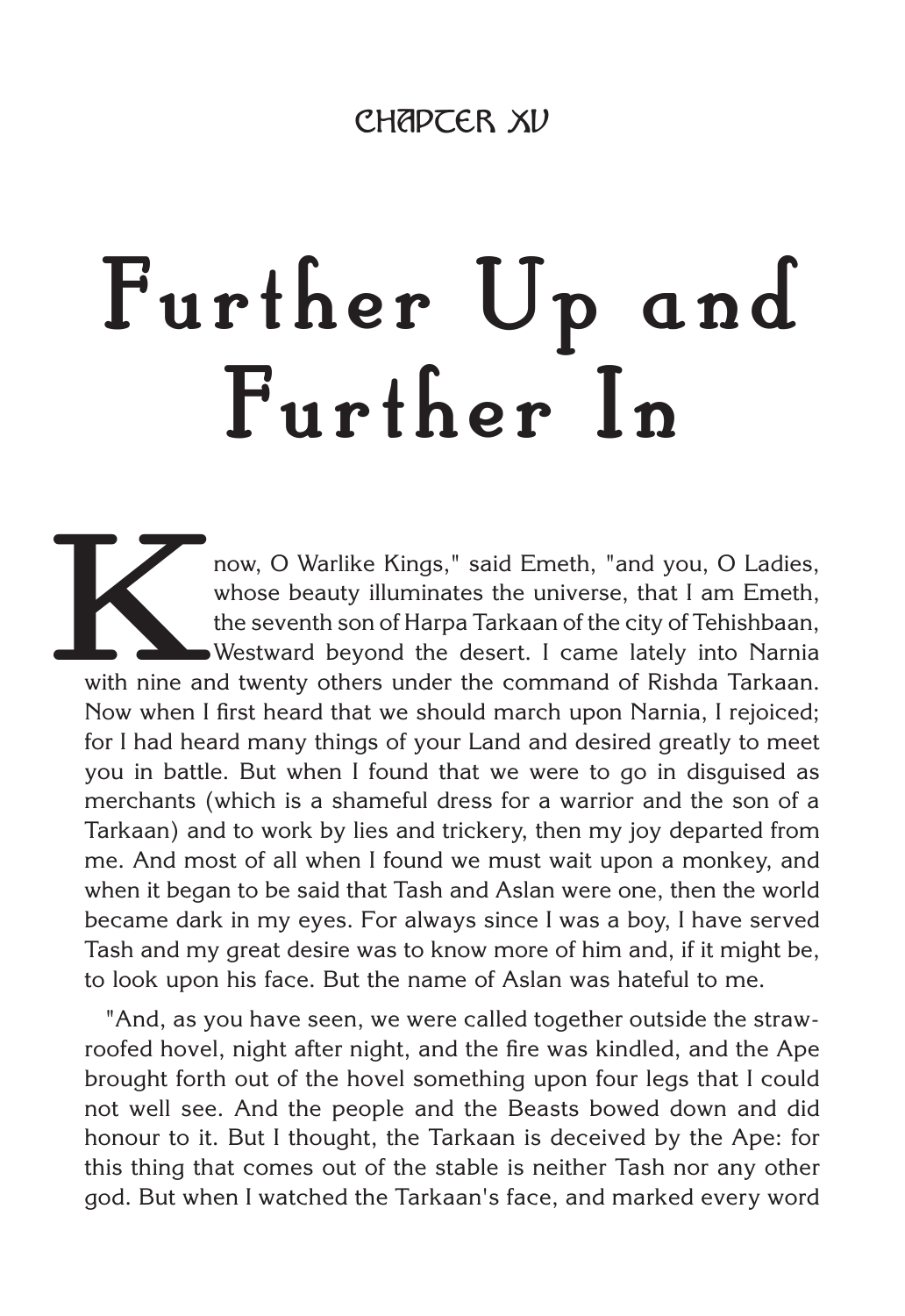that he said to the Monkey, then I changed my mind: for I saw that the Tarkaan did not believe in it himself. And then I understood that he did not believe in Tash at all: for if he had, how could he dare to mock him?

"When I understood this, a great rage fell upon me and I wondered that the true Tash did not strike down both the Monkey and the Tarkaan with fire from heaven. Nevertheless I hid my anger and held my tongue and waited to see how it would end. But last night, as some of you know, the Monkey brought forth not the yellow thing, but said that all who desired to look upon Tashlan — for so they mixed the two words to pretend that they were all one — must pass one by one into the hovel. And I said to myself, Doubtless this is some other deception. But when the Cat had gone in and had come out again in a madness of terror, then I said to myself, 'Surely the true Tash, whom they called on without knowledge or belief, has now come among us, and will avenge himself.' And though my heart was turned into water inside me because of the greatness and terror of Tash, yet my desire was stronger than my fear, and I put force upon my knees to stay them from trembling, and on my teeth that they should not chatter, and resolved to look upon the face of Tash, though he should slay me. So I offered myself to go into the hovel; and the Tarkaan, though unwillingly, let me go.

"As soon as I had gone through the door, the first wonder was that I found myself in this great sunlight (as we all are now) though the inside of the hovel had looked dark from outside. But I had no time to marvel at this, for immediately I was forced to fight for my head against one of our own men. As soon as I saw him, I understood that the Monkey and the Tarkaan had set him there to slay any who came in if he were not in their secrets: so that this man also was a liar and a mocker and no true servant of Tash. I had the better will to fight him; and having slain the villain, I cast him out behind me through the door.

"Then I looked about me and saw the sky and the wide lands and smelled the sweetness. And I said, By the Gods, this is a pleasant place: it may be that I am come into the country of Tash. And I began to journey into the strange country and to seek him.

"So I went over much grass and many flowers and among all kinds of wholesome and delectable trees till lo! in a narrow place between two rocks there came to meet me a great Lion. The speed of him was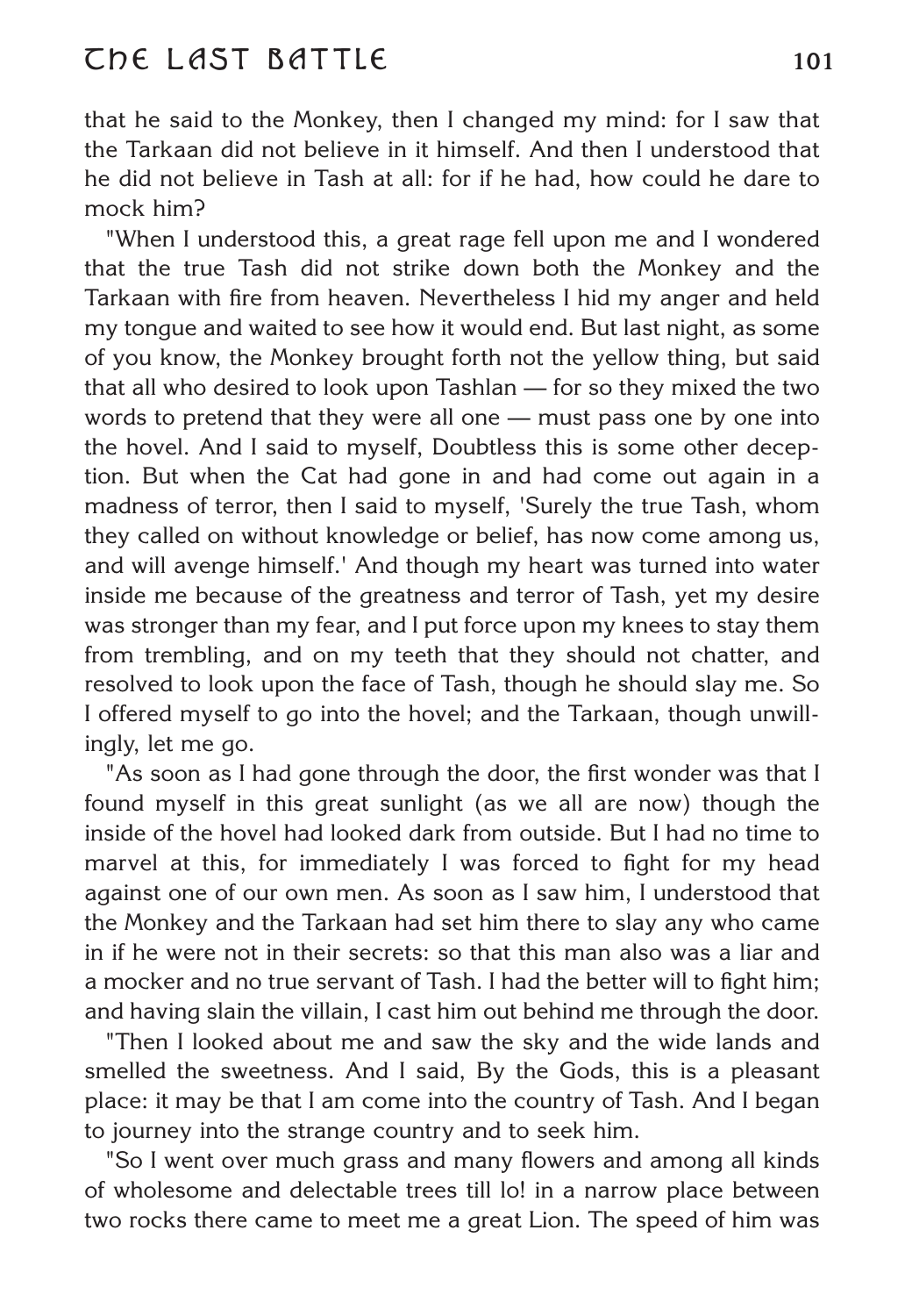like the ostrich, and his size was an elephant's; his hair was like pure gold and the brightness of his eyes, like gold that is liquid in the furnace. He was more terrible than the Flaming Mountain of Lagour, and in beauty he surpassed all that is in the world, even as the rose in bloom surpasses the dust of the desert. Then I fell at his feet and thought, Surely this is the hour of death, for the Lion (who is worthy of all honour) will know that I have served Tash all my days and not him. Nevertheless, it is better to see the Lion and die than to be Tisroc of the world and live and not to have seen him. But the Glorious One bent down his golden head and touched my forehead with his tongue and said, Son, thou art welcome. But I said, Alas, Lord, I am no son of Thine but the servant of Tash. He answered, Child, all the service thou hast done to Tash, I account as service done to me. Then by reason of my great desire for wisdom and understanding, I overcame my fear and questioned the Glorious One and said, Lord, is it then true, as the Ape said, that thou and Tash are one? The Lion growled so that the earth shook (but his wrath was not against me) and said, It is false. Not because he and I are one, but because we are opposites, I take to me the services which thou hast done to him, for I and he are of such different kinds that no service which is vile can be done to me, and none which is not vile can be done to him. Therefore if any man swear by Tash and keep his oath for the oath's sake, it is by me that he has truly sworn, though he know it not, and it is I who reward him. And if any man do a cruelty in my name, then, though he says the name Aslan, it is Tash whom he serves and by Tash his deed is accepted. Dost thou understand, Child? I said, Lord, thou knowest how much I understand. But I said also (for the truth constrained me), Yet I have been seeking Tash all my days. Beloved, said the Glorious One, unless thy desire had been for me thou wouldst not have sought so long and so truly. For all find what they truly seek.

"Then he breathed upon me and took away the trembling from my limbs and caused me to stand upon my feet. And after that, he said not much but that we should meet again, and I must go further up and further in. Then he turned him about in a storm and flurry of gold and was gone suddenly.

"And since then, O Kings and Ladies, I have been wandering to find him and my happiness is so great that it even weakens me like a wound. And this is the marvel of marvels, that he called me, Beloved,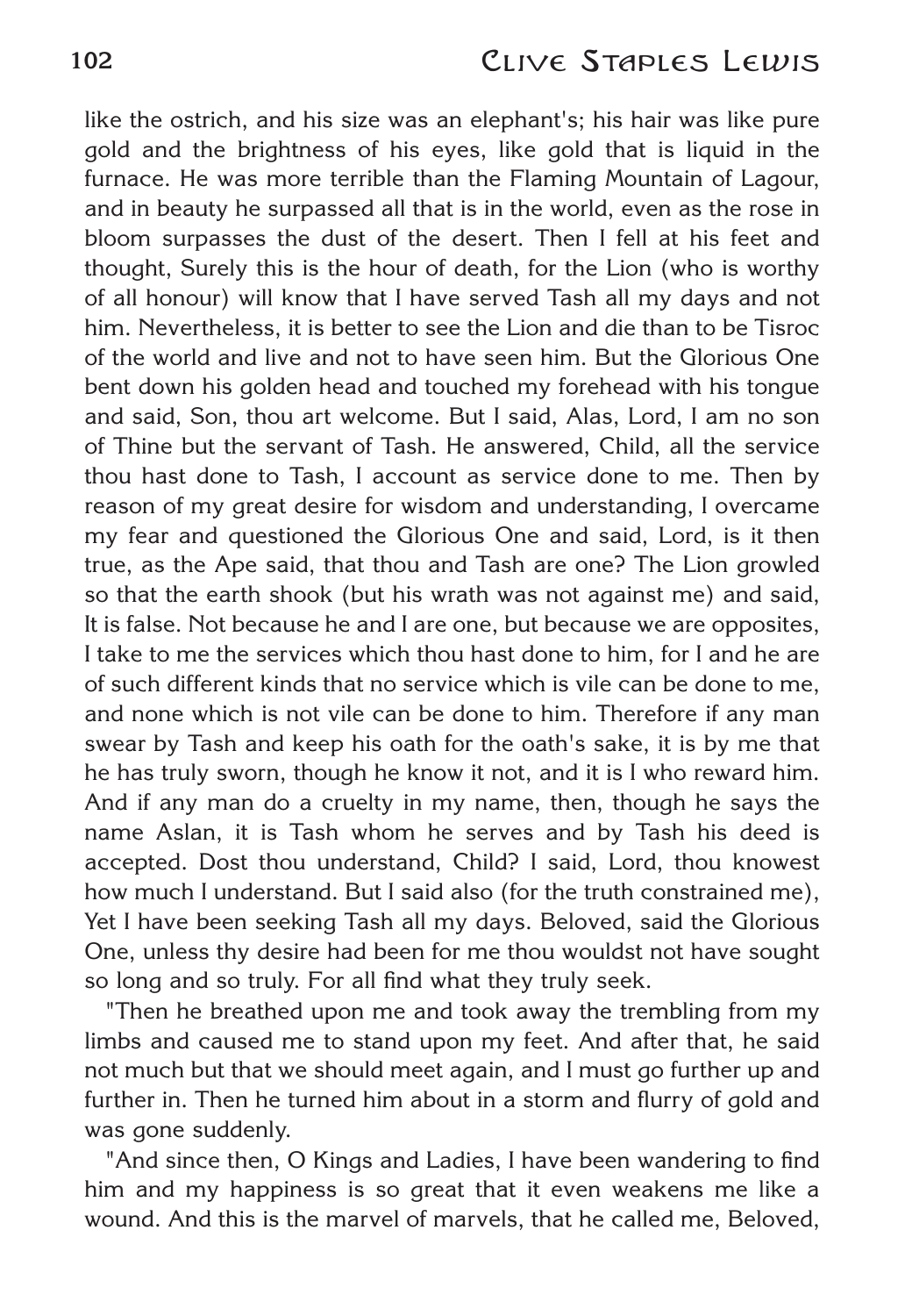me who am but as a dog — "

"Eh? What's that?" said one of the Dogs.

"Sir," said Emeth. "It is but a fashion of speech which we have in Calormen."

"Well, I can't say it's one I like very much," said the Dog.

"He doesn't mean any harm," said an older Dog. "After all, *we* call our puppies, *Boys*, when they don't behave properly."

"So we do," said the first Dog. "Or, *girls*."

"S-s-sh!" said the Old Dog. "That's not a nice word to use. Remember where you are."

"Look!" said Jill suddenly. Someone was coming, rather timidly, to meet them; a graceful creature on four feet, all silvery-grey. And they stared at him for a whole ten seconds before five or six voices said all at once, "Why, it's old Puzzle!" They had never seen him by day light with the lionskin off, and it made an extraordinary difference. He was himself now: a beautiful donkey with such a soft, grey coat and such a gentle, honest face that if you had seen him you would have done just what Jill and Lucy did — rushed forward and put your arms round his neck and kissed his nose and stroked his ears.

When they asked him where he had been, he said he had come in at the door along with all the other creatures but he had — well, to tell the truth, he had been keeping out of their way as much as he could; and out of Aslan's way. For the sight of the real Lion had made him so ashamed of all that nonsense about dressing up in a lionskin that he did not know how to look anyone in the face. But when he saw that all his friends were going away westward, and after he had had a mouthful or so of grass ("And I've never tasted such good grass in my life," said Puzzle), he plucked up his courage and followed. "But what I'll do if I really have to meet Aslan, I'm sure I don't know," he added.

"You'll find it will be all right when you really do," said Queen Lucy. Then they all went forward together, always westward, for that seemed to be the direction Aslan had meant when he cried out "Further up and further in." Many other creatures were slowly moving the same way, but that grassy country was very wide and there was no crowding.

It still seemed to be early and the morning freshness was in the air. They kept on stopping to look round and to look behind them, partly because it was so beautiful but partly also because there was some-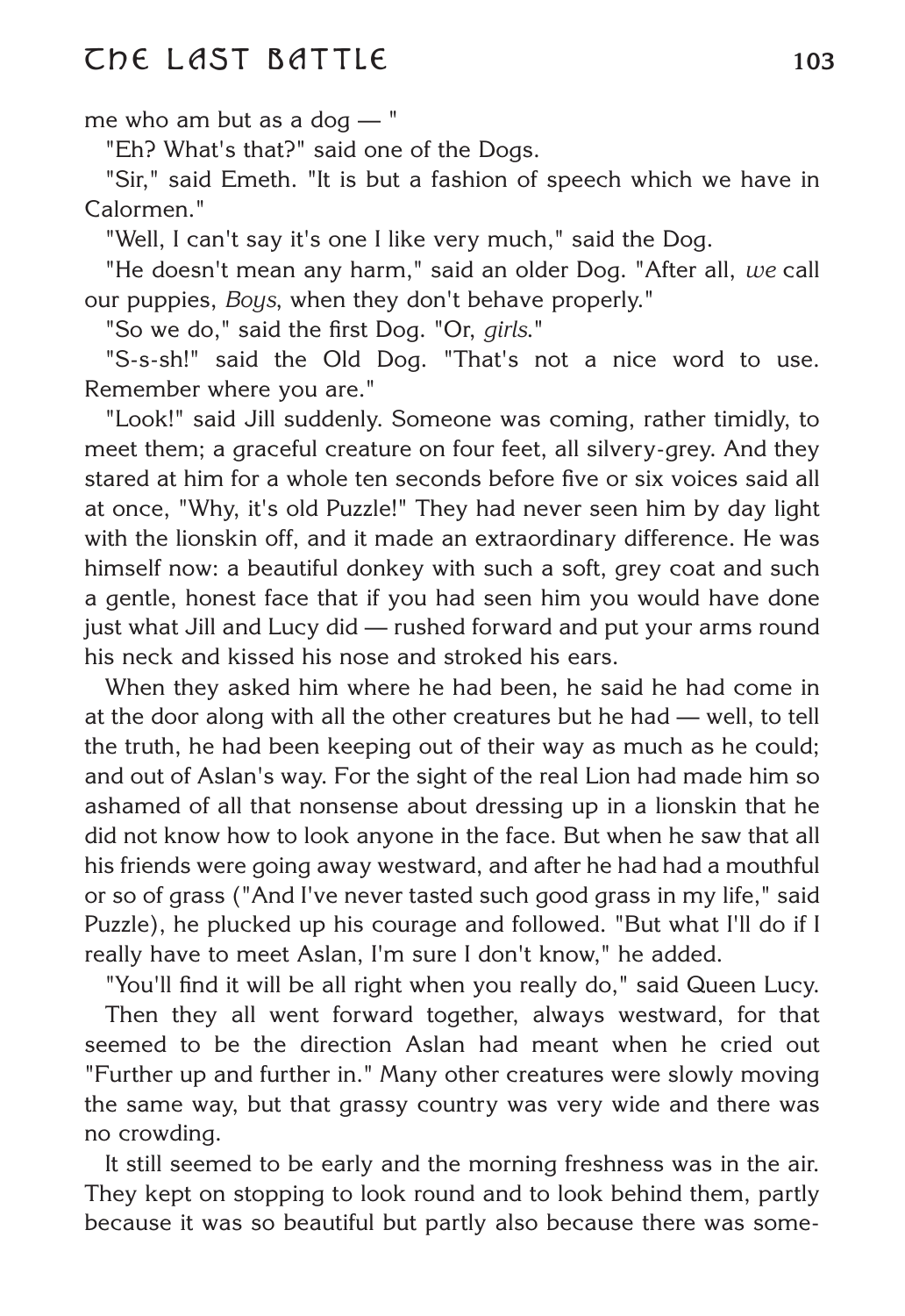thing about it which they could not understand.

"Peter," said Lucy, "where is this, do you suppose?"

"I don't know," said the High King. "It reminds me of somewhere but I can't give it a name. Could it be somewhere we once stayed for a holiday when we were very, very small?"

"It would have to have been a jolly good holiday," said Eustace. "I bet there isn't a country like this anywhere in *our* world. Look at the colours? You couldn't get a blue like the blue on those mountains in our world."

"Is it not Aslan's country?" said Tirian.

"Not like Aslan's country on top of that mountain beyond the eastern end of the world," said Jill. "I've been there."

"If you ask me," said Edmund, "Its like somewhere in the Narnian world. Look at those mountains ahead — and the big ice-mountains beyond them. Surely they're rather like the mountains we used to see from Narnia, the ones up Westward beyond the Waterfall?"

"Yes, so they are," said Peter. "Only these are bigger."

"I don't think *those* ones are so very like anything in Narnia," said Lucy. "But look there." She pointed south ward to their left, and everyone stopped and turned to look. "Those hills," said Lucy, "the nice woody ones and the blue ones behind — aren't they very like the southern border of Narnia?"

"Like!" cried Edmund after a moment's silence. "Why they're exactly like. Look, there's Mount Pire with his forked head, and there's the pass into Archenland and everything!"

"And yet they're not like," said Lucy. "They're different. They have more colours on them and they look further away than I remembered and they're more... more... oh, I don't know...."

"More like the real thing," said the Lord Digory softly.

Suddenly Farsight the Eagle spread his wings, soared thirty or forty feet up into the air, circled round and then alighted on the ground.

"Kings and Queens," he cried, "we have all been blind. We are only beginning to see where we are. From up there I have seen it all — Ettinsmuir, Beaversdam, the Great River, and Cair Paravel still shining on the edge of the Eastern Sea. Narnia is not dead. This is Narnia."

"But how can it be?" said Peter. "For Aslan told us older ones that we should never return to Narnia, and here we are."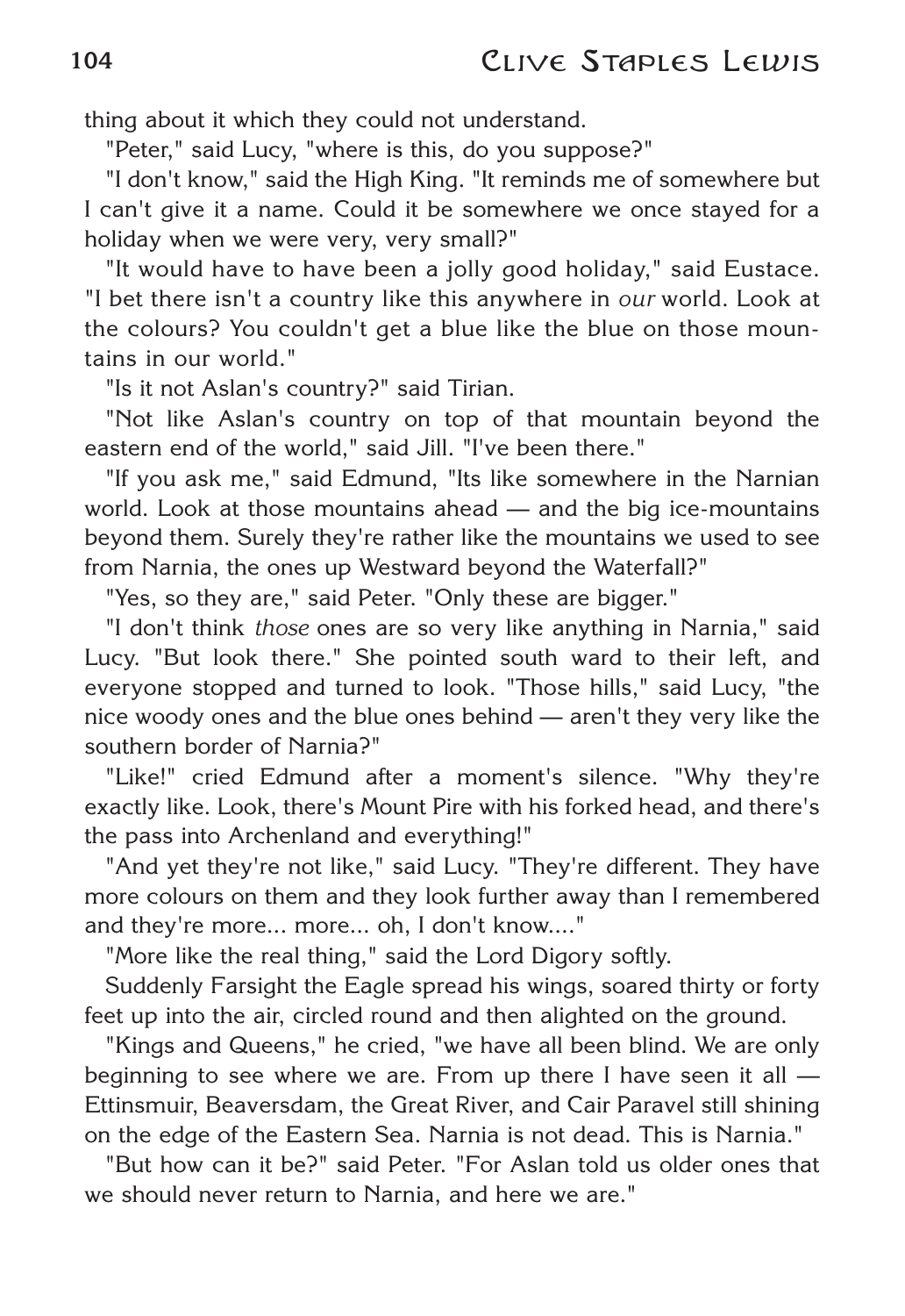"Yes," said Eustace. "And we saw it all destroyed and the sun put out."

"And it's all so different," said Lucy.

"The Eagle is right," said the Lord Digory. "Listen, Peter. When Aslan said you could never go back to Narnia, he meant the Narnia you were thinking of. But that was not the real Narnia. That had a beginning and an end. It was only a shadow or a copy of the real Narnia, which has always been here and always will be here: just as our own world, England and all, is only a shadow or copy of something in Aslan's real world. You need not mourn over Narnia, Lucy. All of the old Narnia that mattered, all the dear creatures, have been drawn into the real Narnia through the Door. And of course it is different; as different as a real thing is from a shadow or as waking life is from a dream." His voice stirred everyone like a trumpet as he spoke these words: but when he added under his breath "It's all in Plato, all in Plato: bless me, what *do* they teach them at these schools!" the older ones laughed. It was so exactly like the sort of thing they had heard him say long ago in that other world where his beard was grey instead of golden. He knew why they were laughing and joined in the laugh himself. But very quickly they all became grave again: for, as you know, there is a kind of happiness and wonder that makes you serious. It is too good to waste on jokes.

It is as hard to explain how this sunlit land was different from the old Narnia, as it would be to tell you how the fruits of that country taste. Perhaps you will get some idea of it, if you think like this. You may have been in a room in which there was a window that looked out on a lovely bay of the sea or a green valley that wound away among mountains. And in the wall of that room opposite to the window there may have been a looking glass. And as you turned away from the window you suddenly caught sight of that sea or that valley, all over again, in the looking glass. And the sea in the mirror, or the valley in the mirror, were in one sense just the same as the real ones: yet at the same time they were somehow different deeper, more wonderful, more like places in a story: in a story you have never heard but very much want to know. The difference between the old Narnia and the new Narnia was like that. The new one was a deeper country: every rock and flower and blade of grass looked as if it meant more. I can't describe it any better than that: if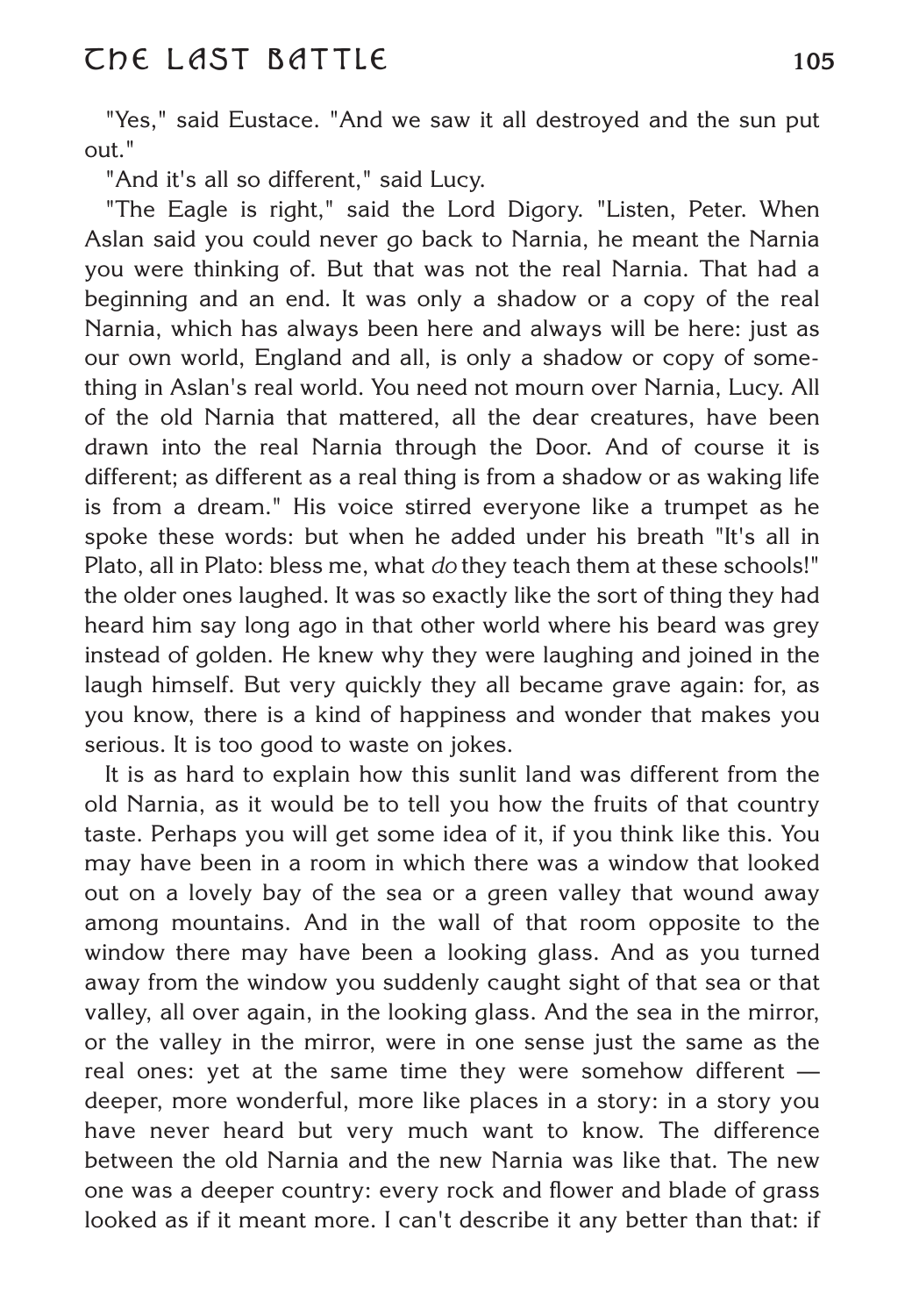It was the Unicorn who summed up what everyone was feeling. He stamped his right fore-hoof on the ground and neighed and then cried:

"I have come home at last! This is my real country! I belong here. This is the land I have been looking for all my life, though I never knew it till now. The reason why we loved the old Narnia is that it sometimes looked a little like this. Bree-hee-hee! Come further up, come further in!"

He shook his mane and sprang forward into a great gallop  $-$  a Unicorn's gallop which, in our world, would have carried him out of sight in a few moments. But now a most strange thing happened. Everyone else began to run, and they found, to their astonishment, that they could keep up with him: not only the Dogs and the humans but even fat little Puzzle and short-legged Poggin the Dwarf. The air flew in their faces as if they were driving fast in a car without a windscreen. The country flew past as if they were seeing it from the windows of an express train. Faster and faster they raced, but no one got hot or tired or out of breath.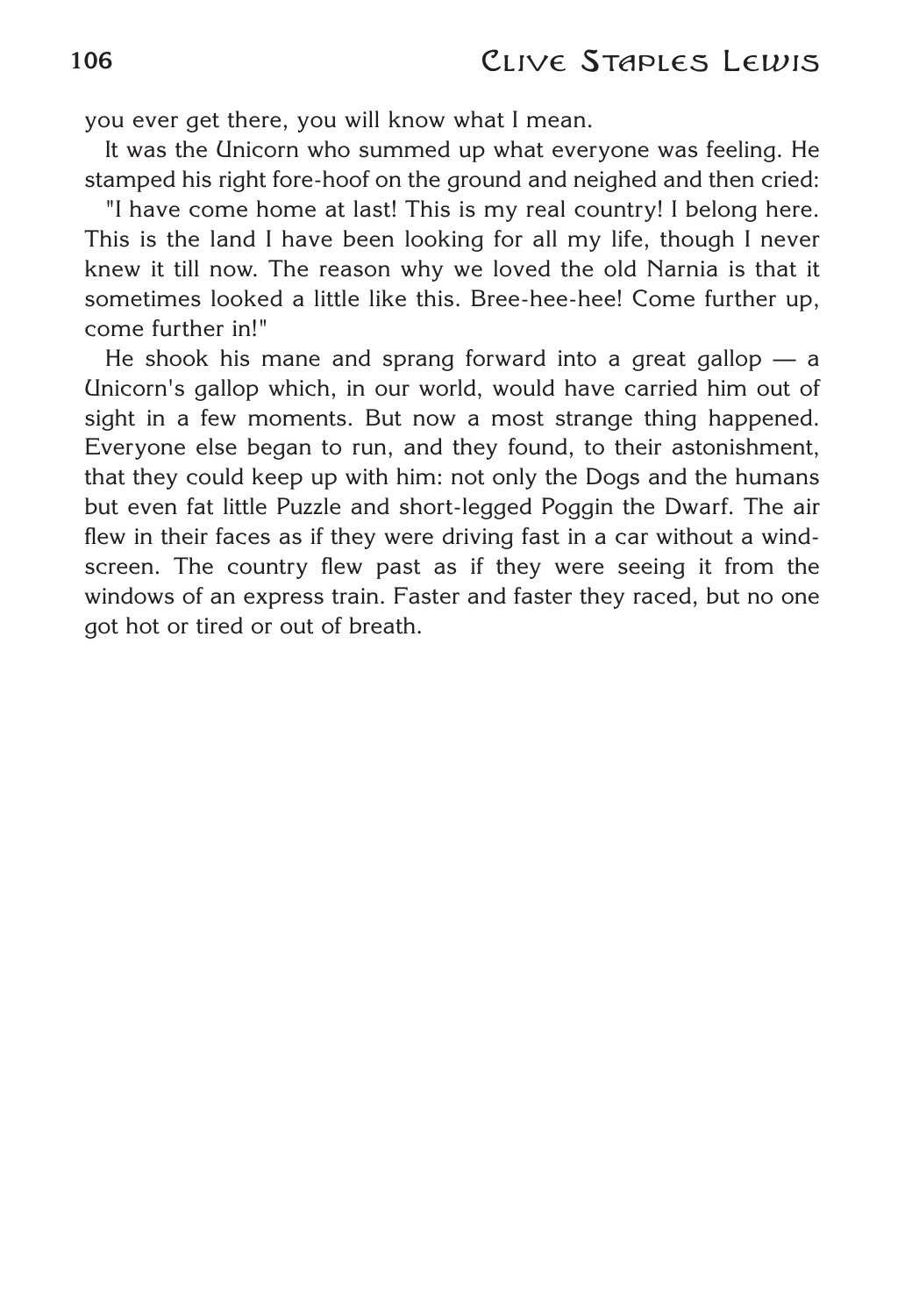# CHADTER XIII

# Farewell to Shadow-Lands

**I** f one could run without getting tired, I don't think one would often want to do anything else. But there might be special reasons for stopping, and it was a special reason which made Eustace presently shout:

"I say! Steady! Look what we're coming to!"

And well he might. For now they saw before them Caldron Pool and beyond the Pool, the high unclimbable cliffs and, pouring down the cliffs, thousands of tons of water every second, flashing like diamonds in some places and dark, glassy green in others, the Great Waterfall; and already the thunder of it was in their ears.

"Don't stop! Further up and further in," called Farsight, tilting his flight a little upwards.

"It's all very well for *him*," said Eustace, but Jewel also cried out:

"Don't stop. Further up and further in! Take it in your stride."

His voice could only just be heard above the roar of the water but next moment everyone saw that he had plunged into the Pool. And helter-skelter behind him, with splash after splash, all the others did the same. The water was not bitingly cold as all of them (and especially Puzzle) expected, but of a delicious foamy coolness. They all found they were swimming straight for the Waterfall itself.

"This is absolutely crazy," said Eustace to Edmund.

"I know. And yet — " said Edmund.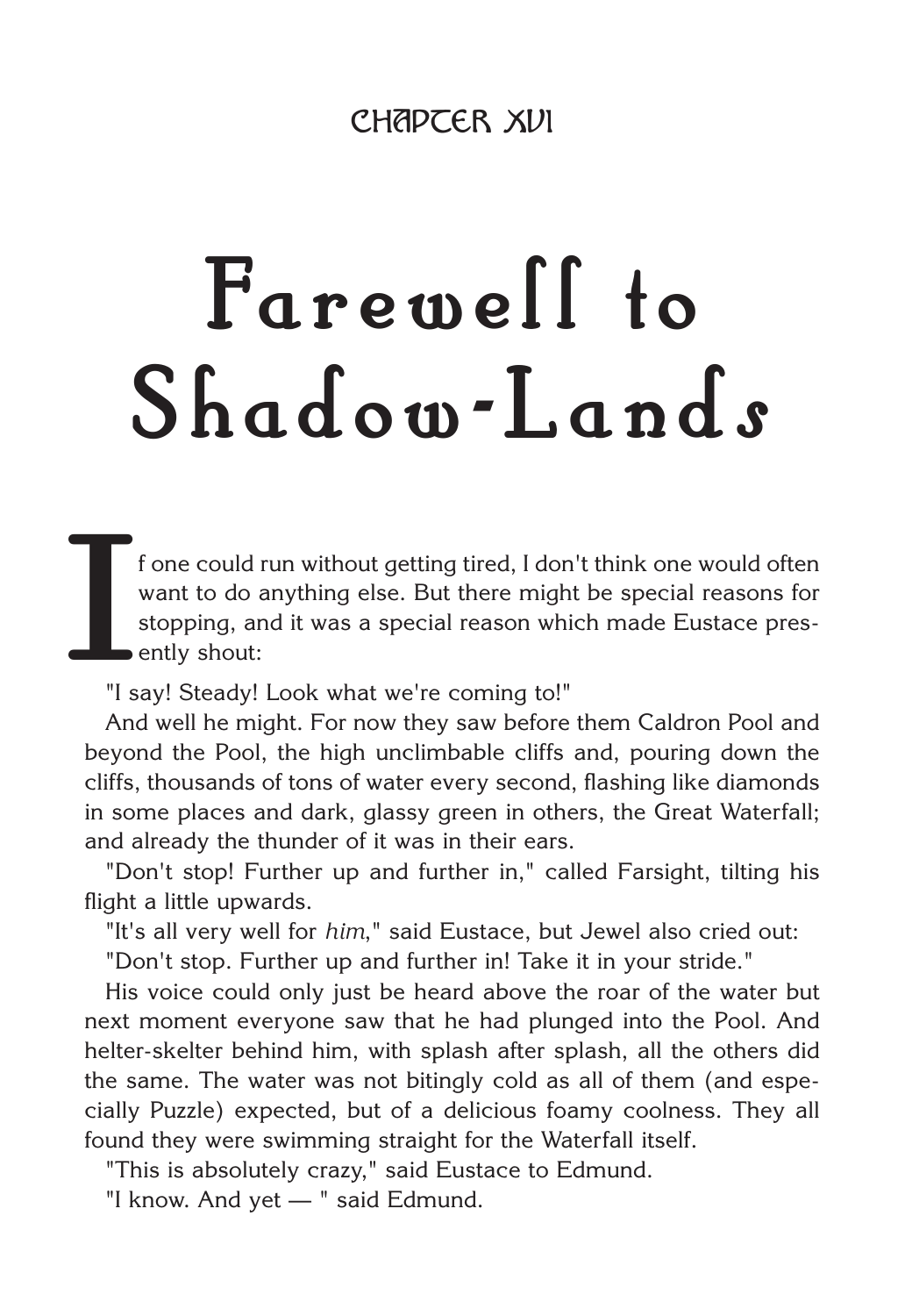"Isn't it wonderful?" said Lucy. "Have you noticed one can't feel afraid, even if one wants to? Try it."

"By Jove, one can't," said Eustace after he had tried. Jewel reached the foot of the Waterfall first, but Tirian was only just behind him. Jill was last, so she could see the whole thing better than the others. She saw something white moving steadily up the face of the Waterfall. That white thing was the Unicorn. You couldn't tell whether he was swimming or climbing, but he moved on, higher and higher. The point of his horn divided the water just above his head, and it cascaded out in two rainbow-coloured streams all round his shoulders. Just behind him came King Tirian. He moved his legs and arms as if he were swimming but he moved straight upwards: as if one could swim up a wall.

What looked funniest was the Dogs. During the gallop they had not been at all out of breath, but now, as they swarmed and wriggled upwards, there was plenty of spluttering and sneezing among them; that was because they would keep on barking, and every time they barked they got their mouths and noses full of water. But before Jill had time to notice all these things fully, she was going up the Waterfall herself. It was the sort of thing that would have been quite impossible in our world. Even if you hadn't been drowned, you would have been smashed to pieces by the terrible weight of water against the countless jags of rock. But in that world you could do it. You went on, up and up, with all kinds of reflected lights flashing at you from the water and all manner of coloured stones flashing through it, till it seemed as if you were climbing up light itself — and always higher and higher till the sense of height would have terrified you if you could be terrified, but here it was only gloriously exciting. And then at last one came to the lovely, smooth green curve in which the water poured over the top and found that one was out on the level river above the waterfall. The current was racing away behind you, but you were such a wonderful swimmer that you could make headway against it. Soon they were all on the bank, dripping but happy.

A long valley opened ahead and great snow-mountains, now much nearer, stood up against the sky.

"Further up and further in," cried Jewel and instantly they were off again.

They were out of Narnia now and up into the Western Wild which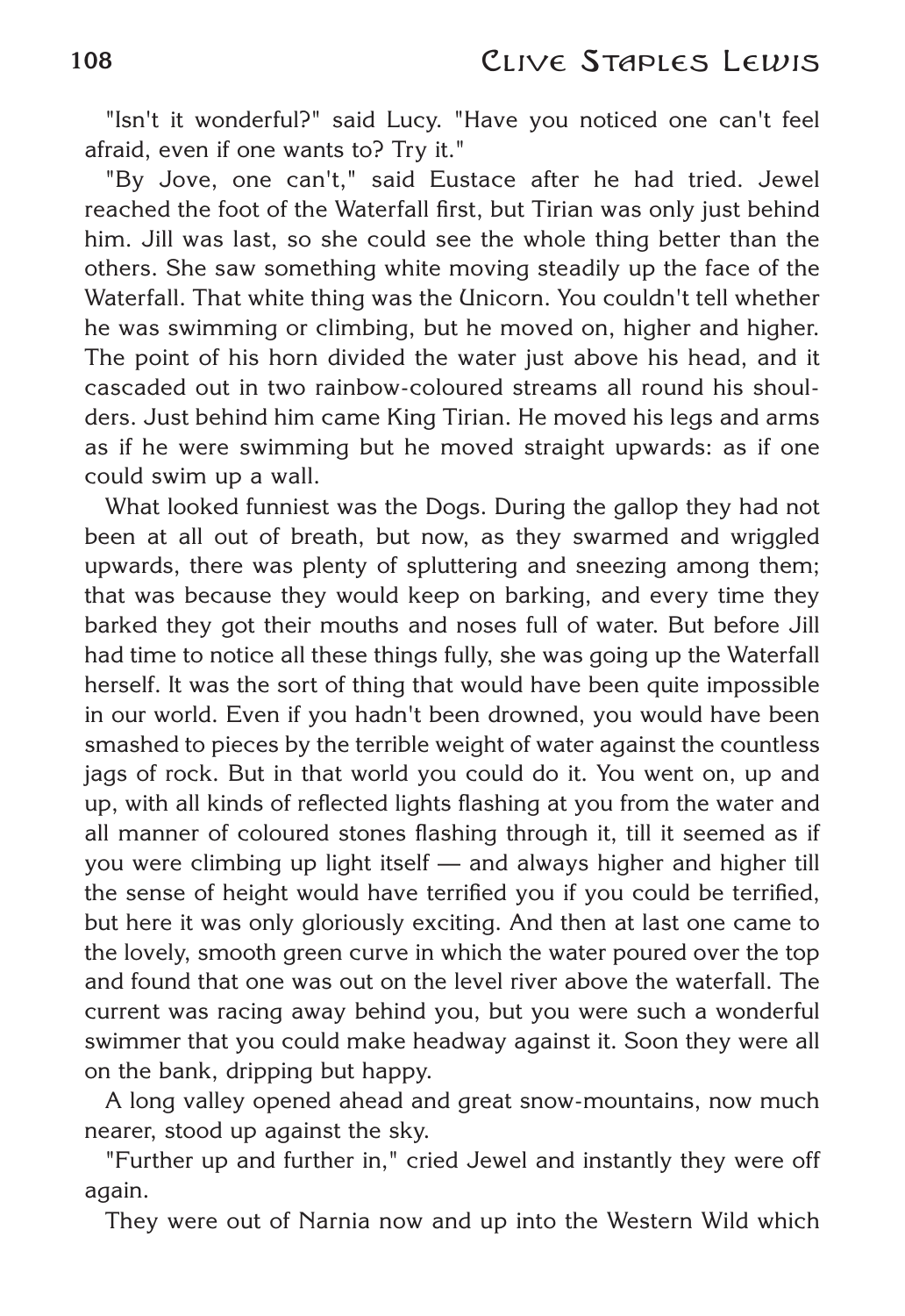neither Tirian nor Peter nor even the Eagle had ever seen before. But the Lord Digory and the Lady Polly had. "Do you remember? Do you remember?" they said — and said it in steady voices too, without panting, though the whole party was now running faster than an arrow flies.

"What, Lord?" said Tirian. "Is it then true, as stories tell, that you two journeyed here on the very day the world was made?"

"Yes," said Digory, "and it seems to me as if it were only yesterday."

"And on a flying horse?" asked Tirian. "Is that part true?"

"Certainly," said Digory. But the Dogs barked, "Faster, faster!"

So they ran faster and faster till it was more like flying than running, and even the Eagle overhead was going no faster than they. And they went through winding valley after winding valley and up the steep sides of hills and, faster than ever, down the other sides, following the river and sometimes crossing it and skimming across mountain-lakes as if they were living speedboats, till at last at the far end of one long lake, which looked as blue as a turquoise, they saw a smooth green hill. Its sides were as steep as the sides of a pyramid and round the very top of it ran a green wall: but above the wall rose the branches of trees, whose leaves looked like silver and their fruit like gold.

"Further up and further in!" roared the Unicorn, and no one held back. They charged straight at the foot of the hill and then found themselves running up it almost as water from a broken wave runs up a rock out at the point of some bay. Though the slope was nearly as steep as the roof of a house and the grass was smooth as a bowling green, no one slipped. Only when they had reached the very top did they slow up; that was because they found themselves facing great golden gates. And for a moment none of them was bold enough to try if the gates would open. They all felt just as they had felt about the fruit — "Dare we? Is it right? Can it be meant for us?"

But while they were standing thus a great horn, wonderfully loud and sweet, blew from somewhere inside that walled garden and the gates swung open.

Tirian stood holding his breath and wondering who would come out. And what came out was the last thing he had expected: a little, sleek, bright-eyed Talking Mouse with a red feather stuck in a circlet on its head and its left paw resting on a long sword. It bowed, a most beautiful bow, and said in its shrill voice: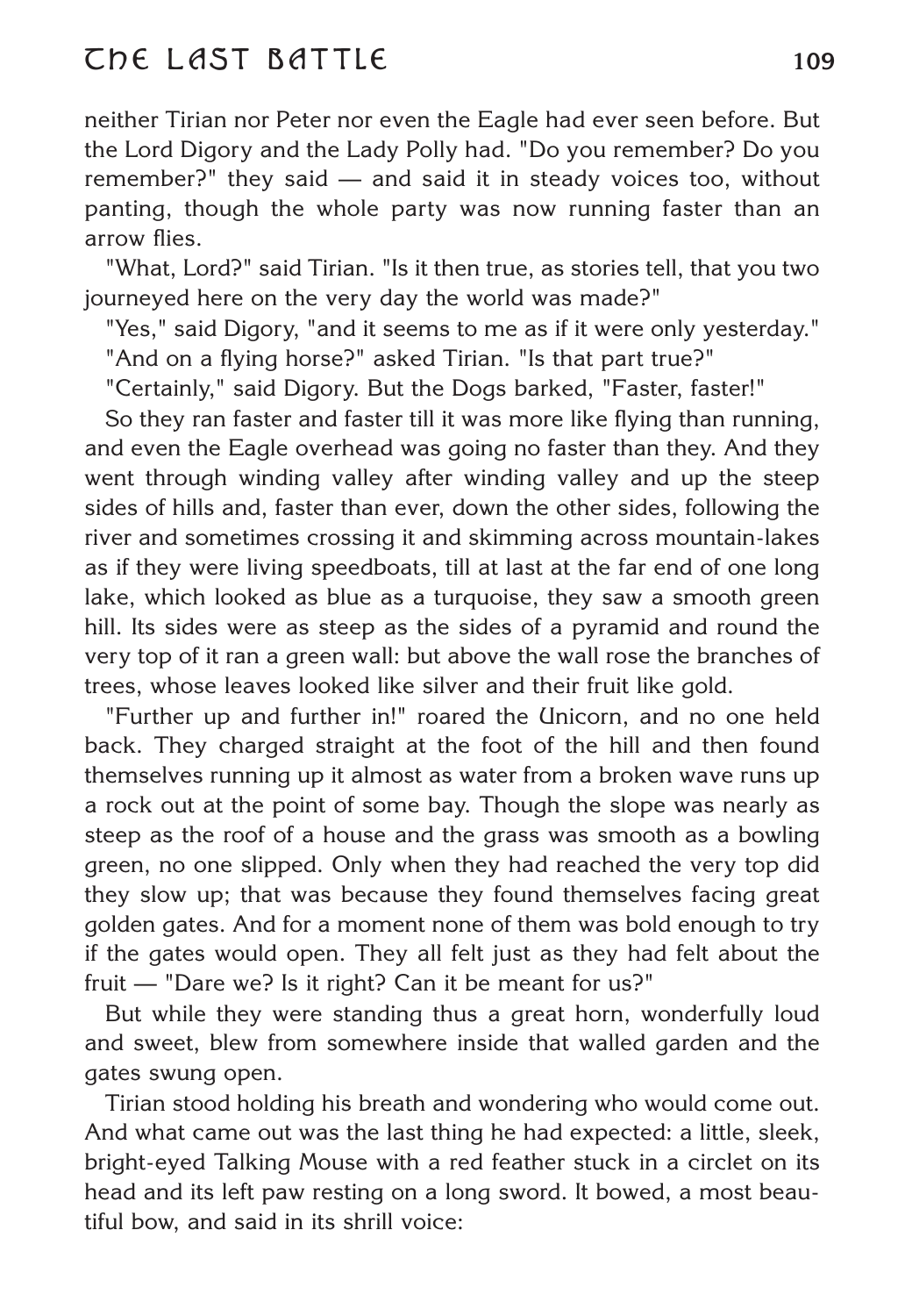"Welcome, in the Lion's name. Come further up and further in."

Then Tirian saw King Peter and King Edmund and Queen Lucy rush forward to kneel down and greet the Mouse and they all cried out, "Reepicheep!" And Tirian breathed fast with the sheer wonder of it, for now he knew that he was looking at one of the great heroes of Narnia, Reepicheep the Mouse, who had fought at the great Battle of Beruna and afterwards sailed to the World's end with King Caspian the Seafarer. But before he had had much time to think of this, he felt two strong arms thrown about him and felt a bearded kiss on his cheeks and heard a well-remembered voice saying:

"What, lad? Art thicker and taller since I last touched thee?"

It was his own father, the good King Erlian: but not as Tirian had seen him last when they brought him home pale and wounded from his fight with the giant, nor even as Tirian remembered him in his later years when he was a grey-headed warrior. This was his father young and merry as he could just remember him from very early days, when he himself had been a little boy playing games with his father in the castle garden at Cair Paravel, just before bedtime on summer evenings. The very smell of the bread-and-milk he used to have for supper came back to him.

Jewel thought to himself, "I will leave them to talk for a little and then I will go and greet the good King Erlian. Many a bright apple did he give me when I was but a colt." But next moment he had something else to think of, for out of the gateway there came a horse so mighty and noble that even a Unicorn might feel shy in its presence: a great winged horse. It looked a moment at the Lord Digory and the Lady Polly and neighed out "What, cousins!" and they both shouted "Fledge! Good old Fledge!" and rushed to kiss it.

But by now the Mouse was again urging them to come in. So all of them passed in through the golden gates, into the delicious smell that blew towards them out of that garden and into the cool mixture of sunlight and shadow under the trees, walking on springy turf that was all dotted with white flowers. The very first thing which struck everyone was that the place was far larger than it had seemed from outside. But no one had time to think about that for people were coming up to meet the newcomers from every direction.

Everyone you had ever heard of (if you knew the history of those countries) seemed to be there. There was Glimfeather the Owl and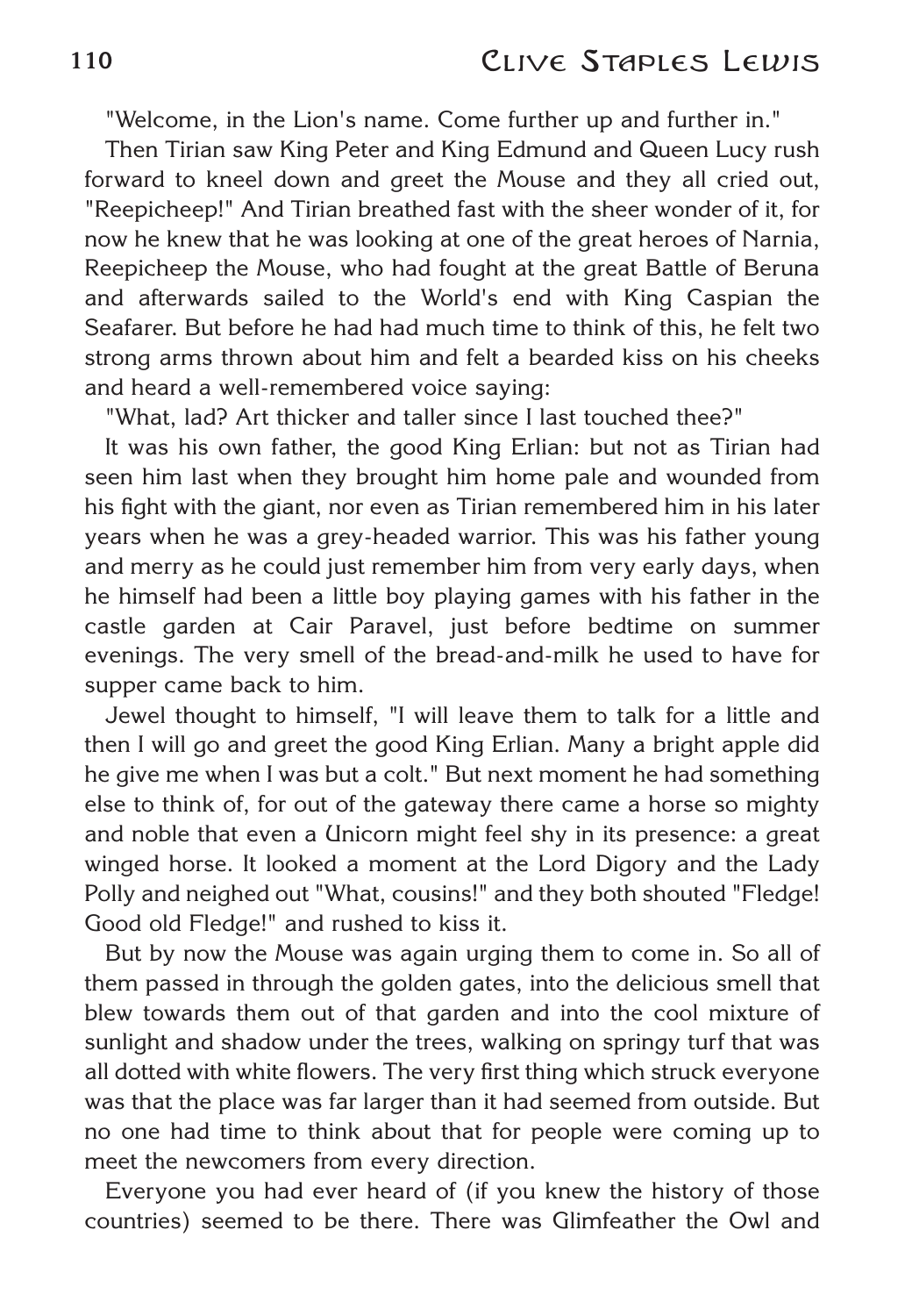Puddleglum the Marshwiggle, and King Rilian the Disenchanted, and his mother, the Star's daughter, and his great father, Caspian himself. And close beside him were the Lord Drinian and the Lord Berne and Trumpkin the Dwarf and Trufflehunter, the Good Badger, with Glenstorm the Centaur and a hundred other heroes of the great War of Deliverance. And then from another side came Cor the King of Archenland with King Lune, his father, and his wife, Queen Aravis and the brave prince, Corin Thunder-Fist, his brother and Bree the Horse and Hwin the Mare. And then — which was a wonder beyond all wonders to Tirian — there came from further away in the past, the two good Beavers and Tumnus the Faun. And there was greeting and kissing and handshaking and old jokes revived, (you've no idea how good an old joke sounds when you take it out again after a rest of five or six hundred years) and the whole company moved forward to the centre of the orchard where the Phoenix sat in a tree and looked down upon them all and at the foot of that tree were two thrones and in those two thrones, a King and Queen so great and beautiful that everyone bowed down before them. And well they might, for these two were King Frank and Queen Helen from whom all the most ancient Kings of Narnia and Archenland are descended. And Tirian felt as you would feel if you were brought before Adam and Eve in all their glory.

About half an hour later — or it might have been half a hundred years later, for time there is not like time here — Lucy stood with her dear friend, her oldest Narnian friend, the Faun Tumnus, looking down over the wall of that garden, and seeing all Narnia spread out below. But when you looked down you found that this hill was much higher than you had thought: it sank down with shining cliffs, thousands of feet below them and trees in that lower world looked no bigger than grains of green salt. Then she turned inward again and stood with her back to the wall and looked at the garden.

"I see," she said at last, thoughtfully. "I see now. This garden is like the Stable. It is far bigger inside than it was outside."

"Of course, Daughter of Eve," said the Faun. "The further up and the further in you go, the bigger everything gets. The inside is larger than the outside."

Lucy looked hard at the garden and saw that it was not really a garden at all but a whole world, with its own rivers and woods and sea and mountains. But they were not strange: she knew them all.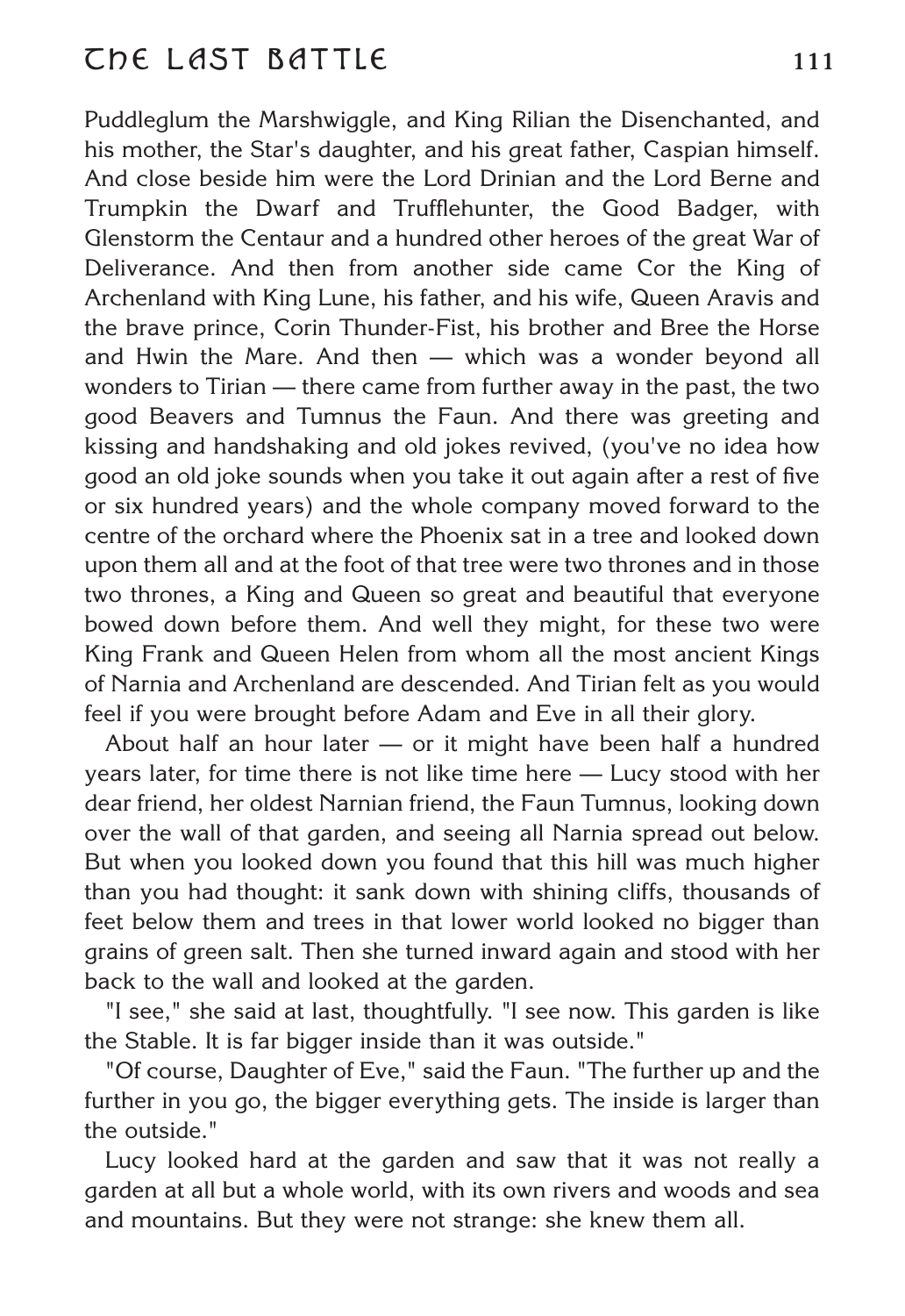"I see," she said. "This is still Narnia, and, more real and more beautiful than the Narnia down below, just as it was more real and more beautiful than the Narnia outside the Stable door! I see... world within world, Narnia within Narnia...."

"Yes," said Mr. Tumnus, "like an onion: except that as you continue to go in and in, each circle is larger than the last."

And Lucy looked this way and that and soon found that a new and beautiful thing had happened to her. Whatever she looked at, however far away it might be, once she had fixed her eyes steadily on it, became quite clear and close as if she were looking through a telescope. She could see the whole southern desert and beyond it the great city of Tashbaan: to eastward she could see Cair Paravel on the edge of the sea and the very window of the room that had once been her own. And far out to sea she could discover the islands, island after island to the end of the world, and, beyond the end, the huge mountain which they had called Aslan's country. But now she saw that it was part of a great chain of mountains which ringed round the whole world. In front of her it seemed to come quite close. Then she looked to her left and saw what she took to be a great bank of brightlycoloured cloud, cut off from them by a gap. But she looked harder and saw that it was not a cloud at all but a real land. And when she had fixed her eyes on one particular spot of it, she at once cried out, "Peter! Edmund! Come and look! Come quickly." And they came and looked, for their eyes also had become like hers.

"Why!" exclaimed Peter. "It's England. And that's the house itself — Professor Kirk's old home in the country where all our adventures began!"

"I thought that house had been destroyed," said Edmund.

"So it was," said the Faun. "But you are now looking at the England within England, the real England just as this is the real Narnia. And in that inner England no good thing is destroyed."

Suddenly they shifted their eyes to another spot, and then Peter and Edmund and Lucy gasped with amazement and shouted out and began waving: for there they saw their own father and mother, waving back at them across the great, deep valley. It was like when you see people waving at you from the deck of a big ship when you are waiting on the quay to meet them.

"How can we get at them?" said Lucy.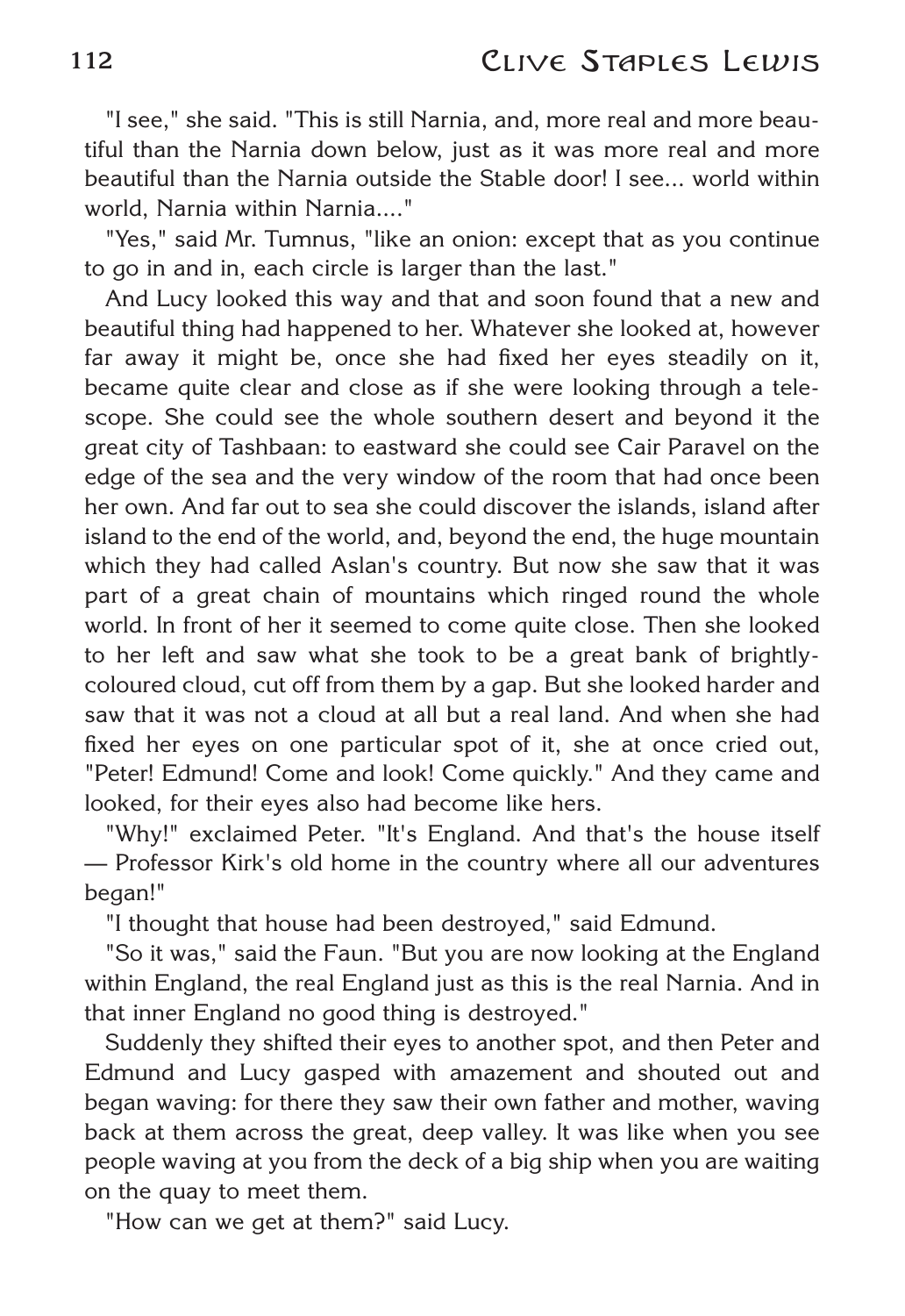"That is easy," said Mr. Tumnus. "That country and this country all the *real* countries — are only spurs jutting out from the great mountains of Aslan. We have only to walk along the ridge, upward and inward, till it joins on. And listen! There is King Frank's horn: we must all go up."

And soon they found themselves all walking together — and a great, bright procession it was — up towards mountains higher than you could see in this world even if they were there to be seen. But there was no snow on those mountains: there were forests and green slopes and sweet orchards and flashing waterfalls, one above the other, going up for ever. And the land they were walking on grew narrower all the time, with a deep valley on each side: and across that valley the land which was the real England grew nearer and nearer.

The light ahead was growing stronger. Lucy saw that a great series of many-coloured cliffs led up in front of them like a giant's staircase. And then she forgot everything else, because Aslan himself was coming, leaping down from cliff to cliff like a living cataract of power and beauty.

And the very first person whom Aslan called to him was Puzzle the Donkey. You never saw a donkey look feebler and sillier than Puzzle did as he walked up to Aslan; and he looked, beside Aslan, as small as a kitten looks beside a St. Bernard. The Lion bowed down his head and whispered something to Puzzle at which his long ears went down; but then he said something else at which the ears perked up again. The humans couldn't hear what he had said either time. Then Aslan turned to them and said:

"You do not yet look so happy as I mean you to be."

Lucy said, "We're so afraid of being sent away, Aslan. And you have sent us back into our own world so often."

"No fear of that," said Aslan. "Have you not guessed?"

Their hearts leaped and a wild hope rose within them.

"There was a real railway accident," said Aslan softly. "Your father and mother and all of you are — as you used to call it in the Shadow-Lands — dead. The term is over: the holidays have begun. The dream is ended: this is the morning."

And as He spoke He no longer looked to them like a lion; but the things that began to happen after that were so great and beautiful that I cannot write them. And for us this is the end of all the stories, and